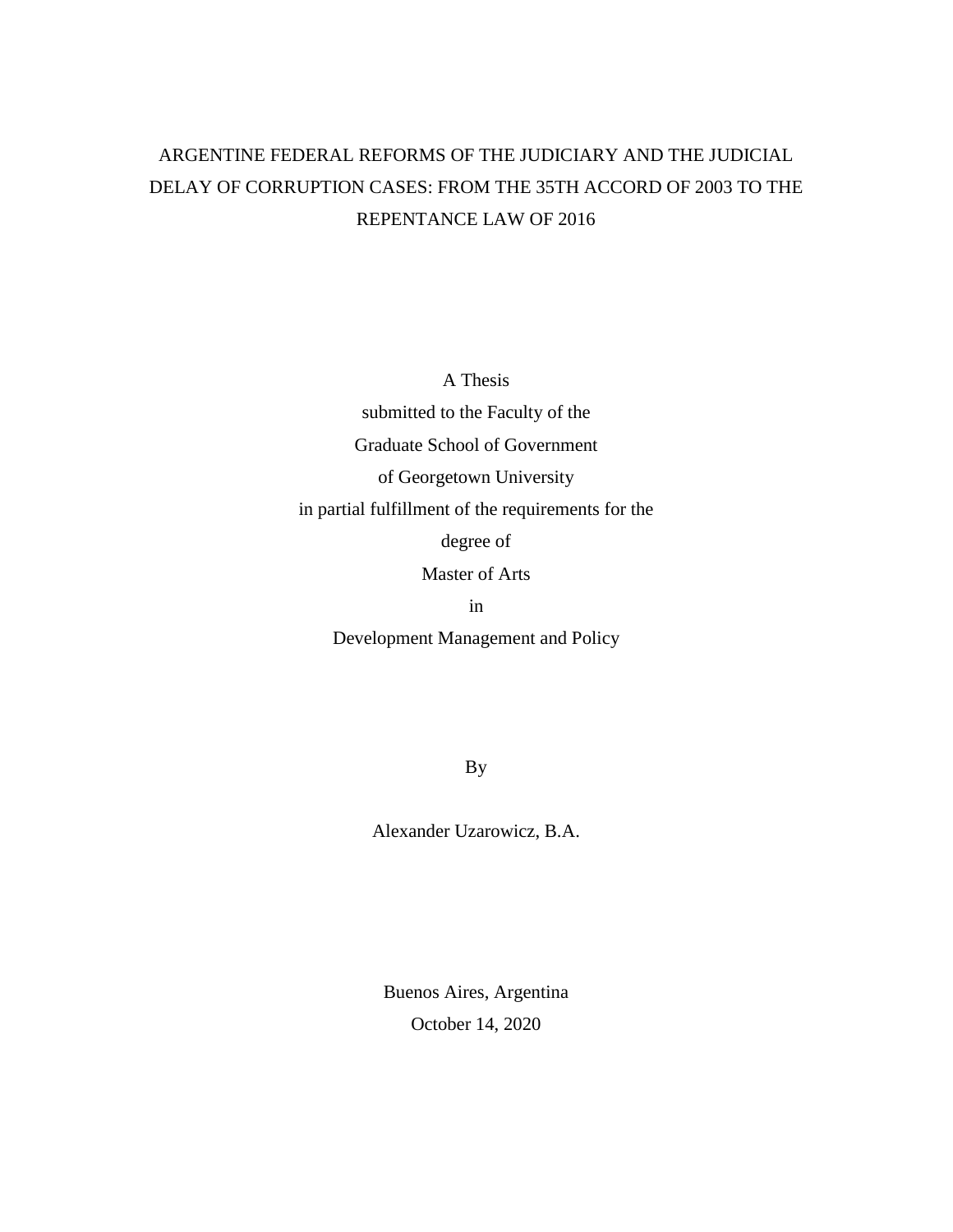Copyright 2020 by Alexander Uzarowicz All Rights Reserved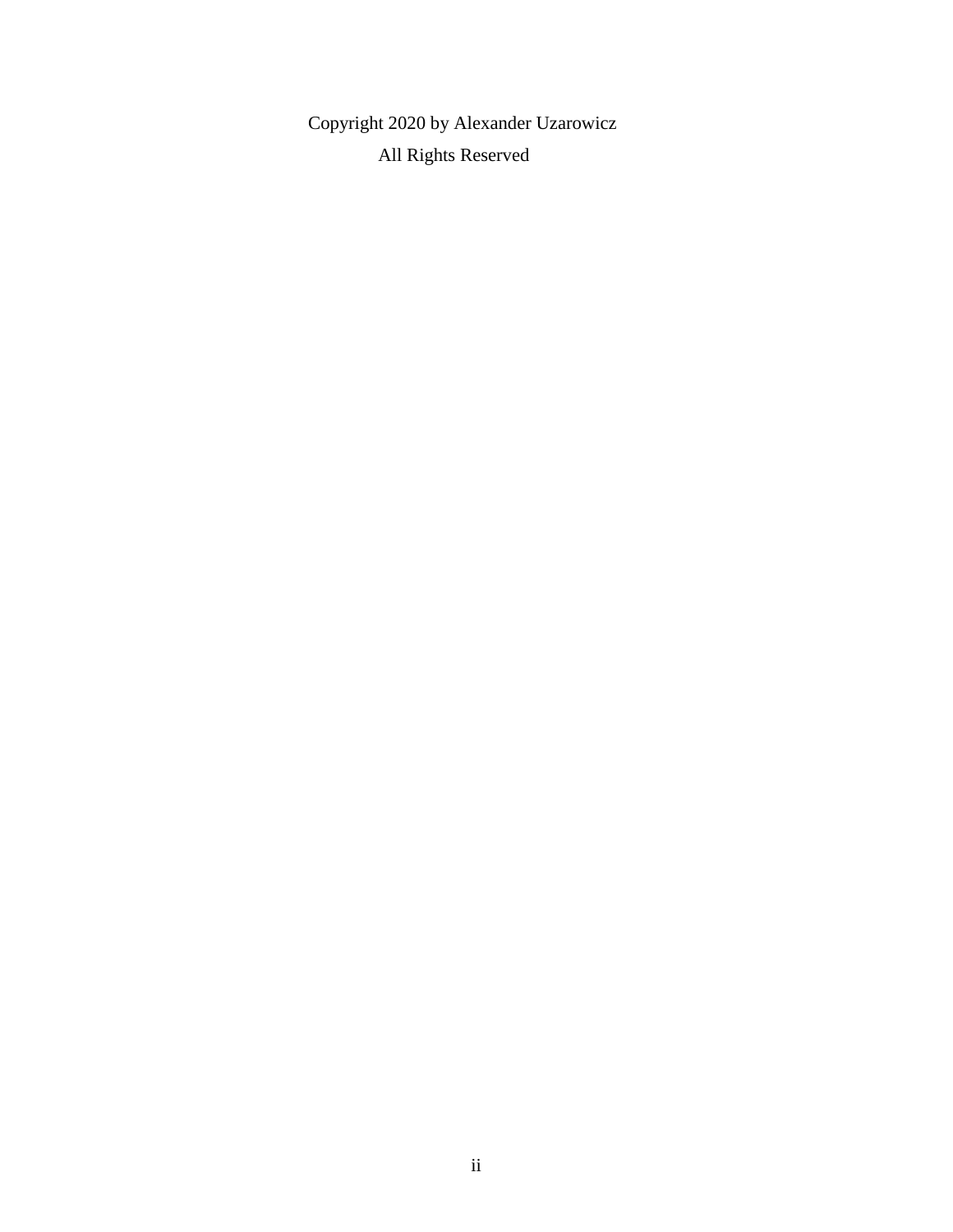The research and writing of this thesis is dedicated to everyone who participated in this research, my thesis advisor Professor Daniel Beers, and my husband Adrian for supporting me throughout the process. Many thanks, Alexander Uzarowicz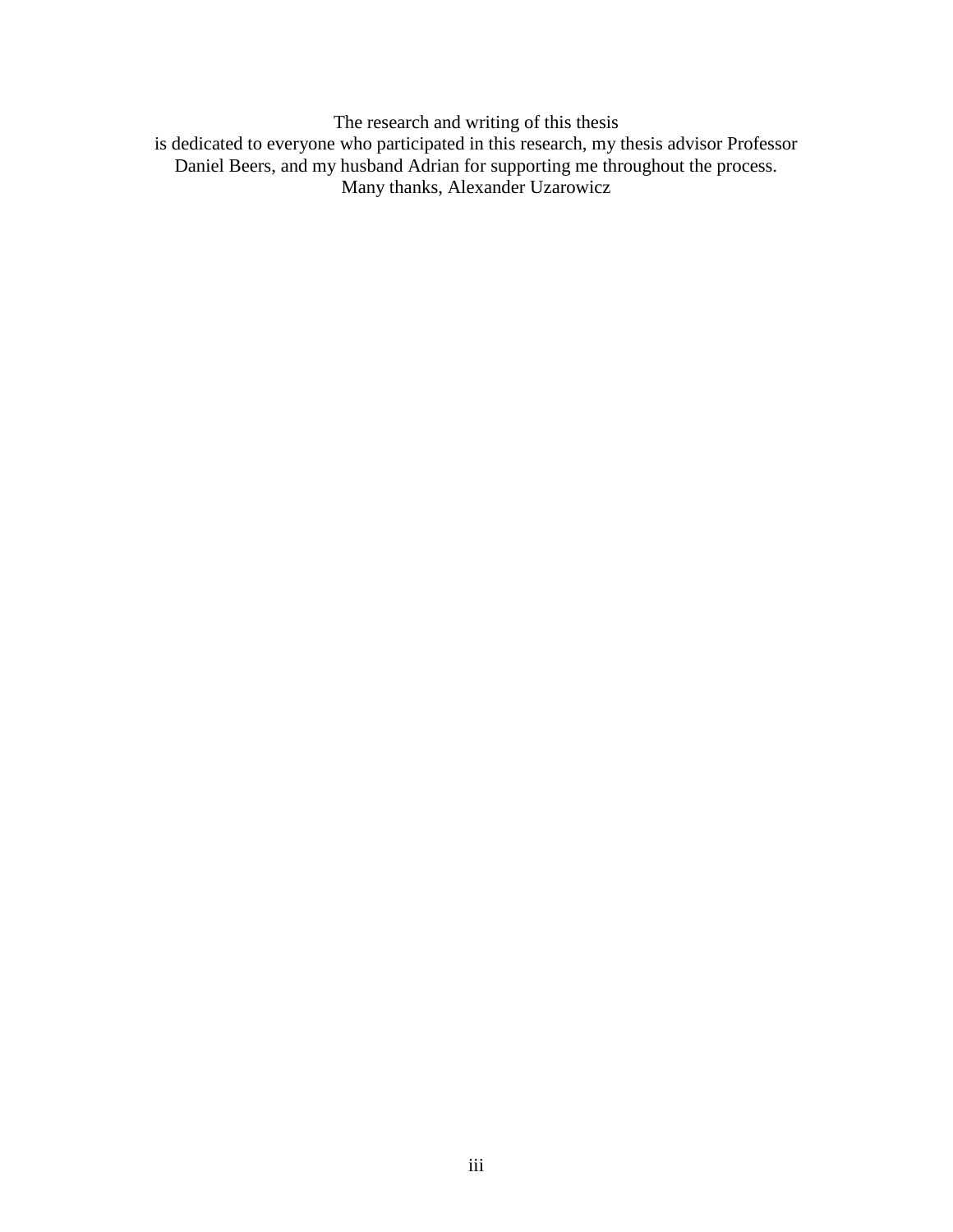# **TABLE OF CONTENTS**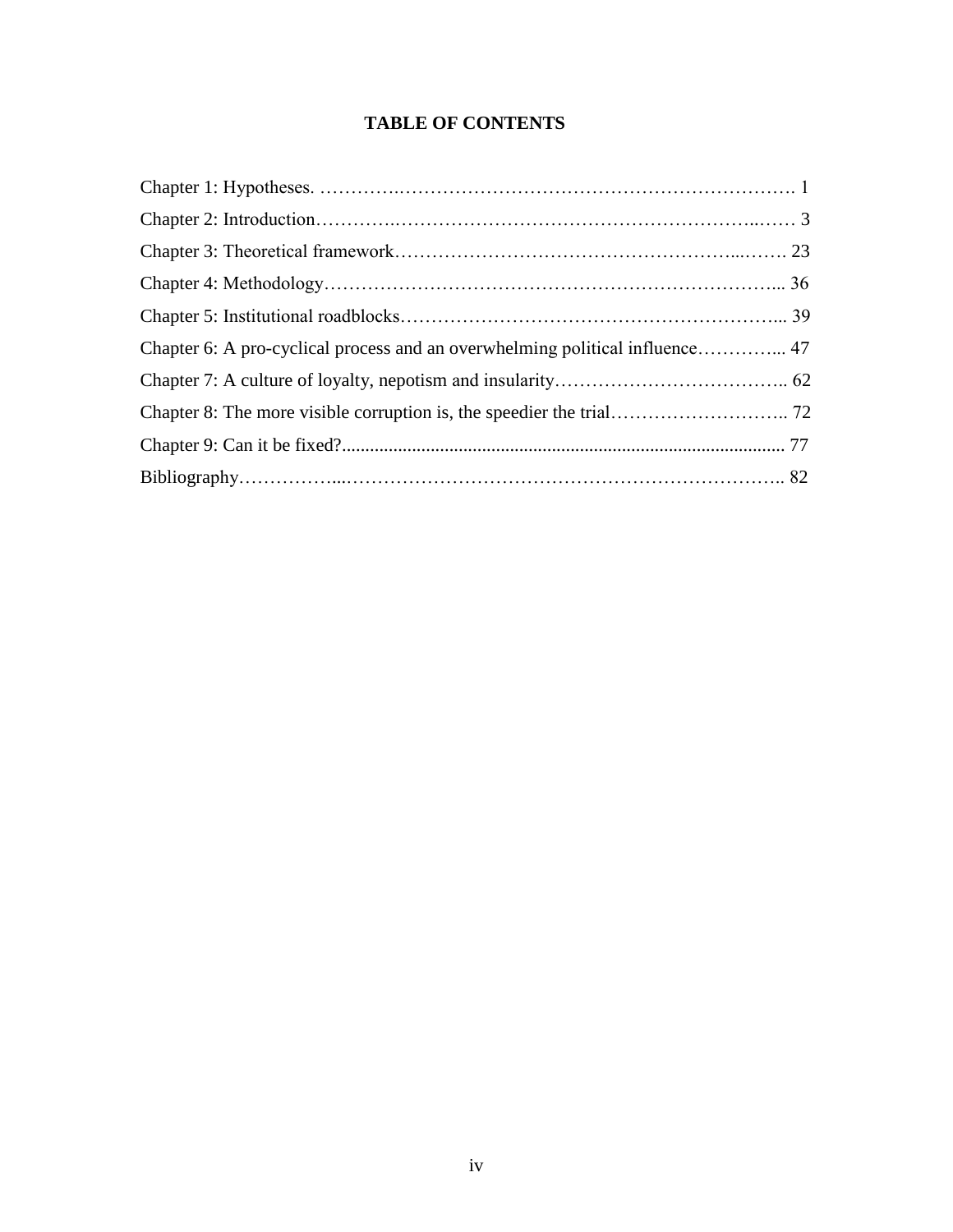## **Chapter 1: Hypotheses**

The researcher will focus the paper to answer the following research question: Why is the Argentine judiciary unable to resolve federal corruption cases? This paper will consider the following hypotheses:

- 1. A high level of political competition in the Argentine electoral system provokes judicial delay in corruption cases. Contrary to conventional belief that electoral competition helps solidify an independent judiciary, Argentina's competitive elections paired with a super presidentialist system, politicize the judiciary and make it the political ring where most major political battles become settled.
- 2. The judicial culture prevents a speedy judicial process. Referencing Beers' works from Romania and Ukraine, Argentine judicial officials have a similar particular cultural issue that impedes the judiciary from settling corruption cases. This culture is insular making it hard to accept any kind of reforms, loyalty-centered abiding by the system rather than the law, and driven by nepotism making one of the most exclusive branches of government. This last point explains the intense quid pro quo negotiations that take place between judicial officials and the Magistrate Council that define their confirmation process.
- 3. The Argentine government lacks the institutional protocols to address judicial delay. From the institutionalist theoretical approach, the judiciary contains many different loopholes that allow the indicted to appeal any kind of sentence. The judiciary also suffers from a poor mixture of inquisitorial and adversarial systems that confuse the roles of judicial officials blurring the lines between the prosecution and the judges. The system is also known for judges' bad time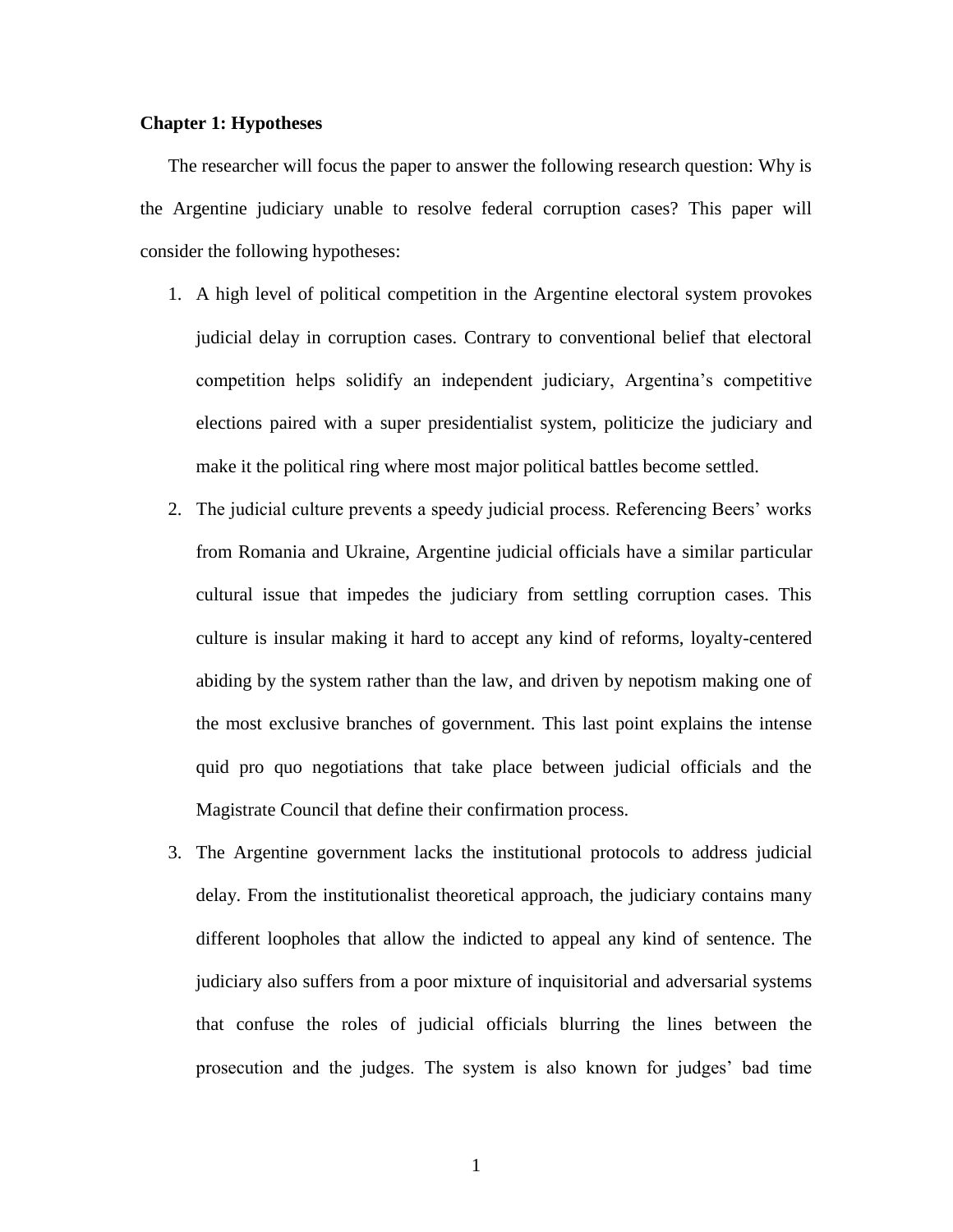management skills and for having very little initiative to attend academic coursework for latest legal knowledge.

4. Corruption cases are only resolved when the crime is easily visualized. Public scrutiny theorists point out that when there is ample press coverage and information about the effects of corruption, the public mobilizes and demands quick action. The Argentine judiciary has an emblematic train incident that helped deliver the swiftest corruption case sentence in history.

The researcher will utilize previously established theories on corruption to add more context to these hypotheses.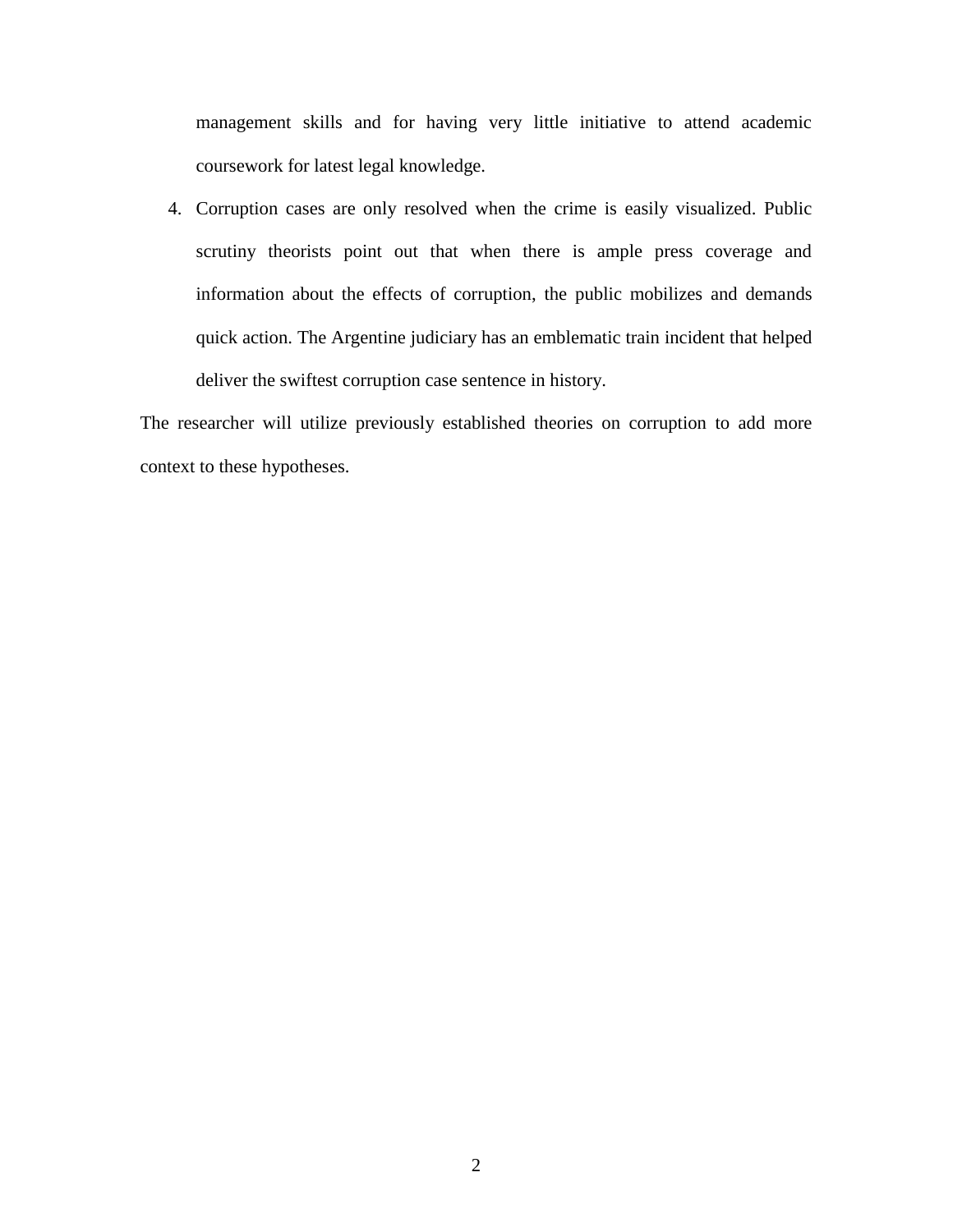#### **Chapter 2: Introduction**

 $\overline{a}$ 

Argentina's trust in the judiciary is in shambles. About 70 percent of those polled in October 2017 in the City of Buenos Aires, the most populous city in Argentina; believe that the judiciary is corrupt.<sup>1</sup> This percentage correlates with a 2007 report from Transparency International where 70 percent of Argentines at-large found the judiciary to be corrupt.<sup>2</sup> The vast majority of those polled believe that judges are complicit in corruption cases involving public officials and major business leaders. The perception comes from the fact that most accused of corruption end up free. Testimonies are not heard, evidence is not presented and cases become unresolved. The numbers say it all:

- Over 90 percent of corruption cases end unresolved.
- The judicial process for corruption cases lasts an average of 14 years.
- About 6 percent of these cases go to trial.
- Only about 3 percent of the cases receive an actual sentence.<sup>3</sup>

To this day, there are only three executive public officials who served and are currently serving a sentence. The list of convicted individuals includes the late Maria Julia Alsogaray, President Menem's former cabinet secretary, currently Vice President Cristina Kirchner's own Vice President, Amado Boudou, and Kirchner's Minister of Transportation, Ricardo Jaime. The fact that the list includes only three high ranking public officials makes the public feel disenfranchised and ignored.

<sup>1</sup> Eduardo Paladini, "Llamativa Encuesta Sobre Corrupción: Para El 48% Es "inevitable"." Clarín – Últimas Noticias De Argentina Y El Mundo En Clarín.com, Accessed July 22, 2018.

https://www.clarin.com/politica/llamativa-encuesta-corrupcion-48-inevitable\_0\_Syh\_vgY3-.html.

<sup>&</sup>lt;sup>2</sup> Transparency International E.V., "Corruption Perceptions Index 2018," Www.transparency.org, , accessed July 21, 2019[, https://www.transparency.org/cpi2018.](https://www.transparency.org/cpi2018) Pg. 13.

<sup>3</sup> Ezequiel Nino, Luis Villanueva, Camila Blanco, Renzo Lavin, and Lucas Luna, "LA PARÁLISIS DE LA JUSTICIA FRENTE A LOS CASOS DE CORRUPCIÓN." Asociación Civil Por La Igualdad Y La Justicia: pg. 22.

http://acij.org.ar/wpcontent/uploads/La\_paralisis\_de\_la\_Justicia\_frente\_a\_los\_casos\_de\_corrupcion.pdf.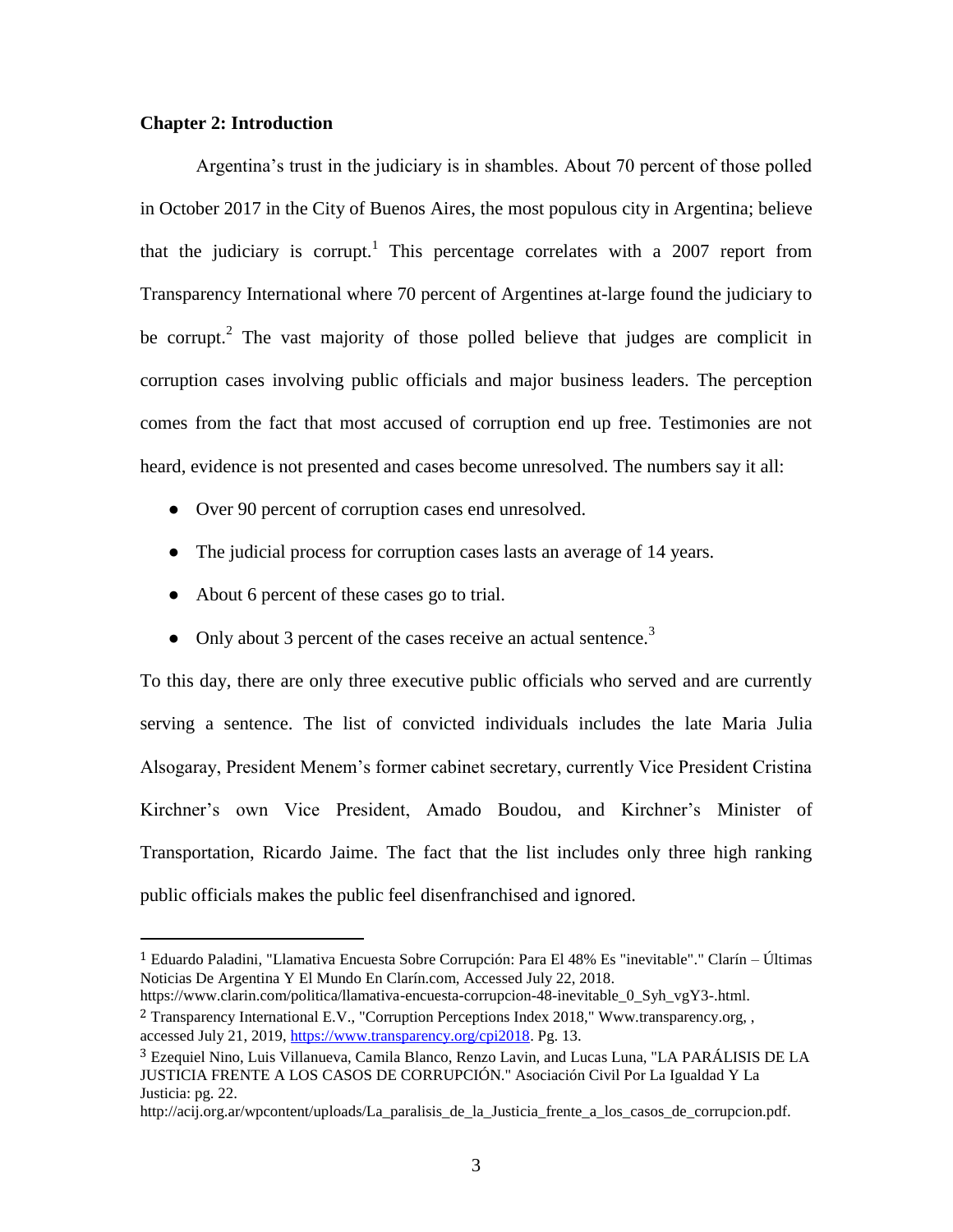There is ample distrust in public institutions that only discredits the democratic system overall. For instance, the current Vice President and Former President Cristina Kirchner is indicted for 10 different corruption charges, the vast majority of which involve illicit enrichment. The fact that the judicial process is long and tedious, feeds into the idea that either the corrupt are free and continue to govern or that political elites utilize the judiciary to persecute their rivals endlessly for political benefits. One side of the political class accuse Kirchner and her bona fides of escaping justice, Kirchner counters with lawfare, that the judiciary is intentionally persecuting her colleagues. The real issue is that the judiciary is unable to define matters one way or the other and it feeds this stalemate situation. The truth becomes an anomaly and public distrust in politics only deepens.

Judicial delay also poses economic concerns. Stolen funds end up unrecovered by the criminal justice system. The non-profit Centro de Investigación y Prevencion sobre la Criminalidad Economica (CIPCE) estimates that the Argentine government lost around 10 billion dollars between 1980 and 2006 due to corruption.<sup>4</sup> Unfortunately there are no recent estimates. This is clearly an urgent topic that needs to be addressed.

There are some obvious issues with the judiciary. As the previously mentioned statistics show, the judicial process of corruption cases is long and tedious. Firstly, a 14 year judicial process prevents cases from getting a firm sentence because of wellintentioned legal safeguards that protect the accused from going through a never-ending process. Secondly, there is an ambiguity with the law as to how long the judicial process ought to be. This permits judges, the prosecution and the defense teams to devise

<sup>4</sup> Mariano Fernández Valle, and Soledad Pujó, "DERECHOS Y JUSTICIA: Para Vos, Para Mí Y Para Tod@s," CIPPEC. https://www.cippec.org/wp-content/uploads/2017/03/2020.pdf. pg. 37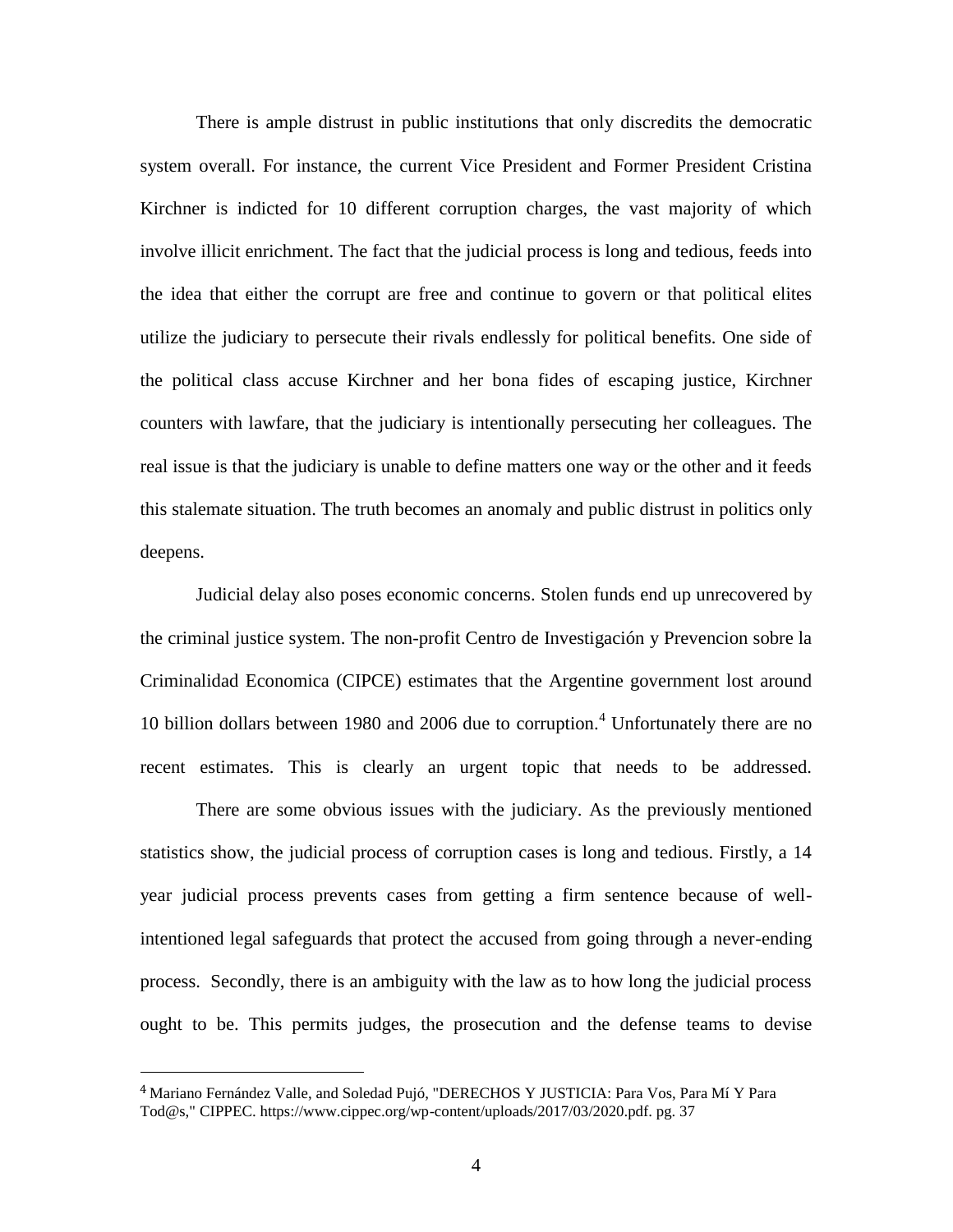loopholes and evade a sentence. Thirdly, the vast majority of these corruption cases end without any firm sentence which only deepens the trust deficit that Argentines have with the judiciary. This last point leads public opinion to believe that judicial officials are complicit with the accused to avoid any kind of punishment. There is a critical research question that takes all of these different issues into consideration: Why is the judiciary unable to resolve these cases?

Academic studies have long encountered this question. Scholars familiar with the subject matter would point to the lack of sentences delivered against allegedly corrupt politicians. They will point to many different examples of public officials that almost always end up free from any kind of legal reprimands. Surely enough, the statistics back these claims. It is also apparent from a wide array of studies that the judiciary is a highly politicized branch of government and works in cahoots with those accused of corruption. What is not so apparent from previous studies is the institutional fabric that allows for this behavior and the underlying causes that make the judiciary a broken branch of government.

This study will collect data through a series of in-depth interviews. The Asociación Civil por la Igualdad y Jusiticia (ACIJ), a non-profit that promotes transparency within the judiciary, wrote several reputable studies about corruption in the judiciary. These studies pursued high-profile judicial experts and judicial scholars as well as politicians, NGO leaders, and journalists to describe the state of the judiciary. This researcher used those studies as a guide to interview those same individuals and try to find any similar or differing views from their original findings published in 2007.

The research involves 19 subjects. The vast majority of these subjects were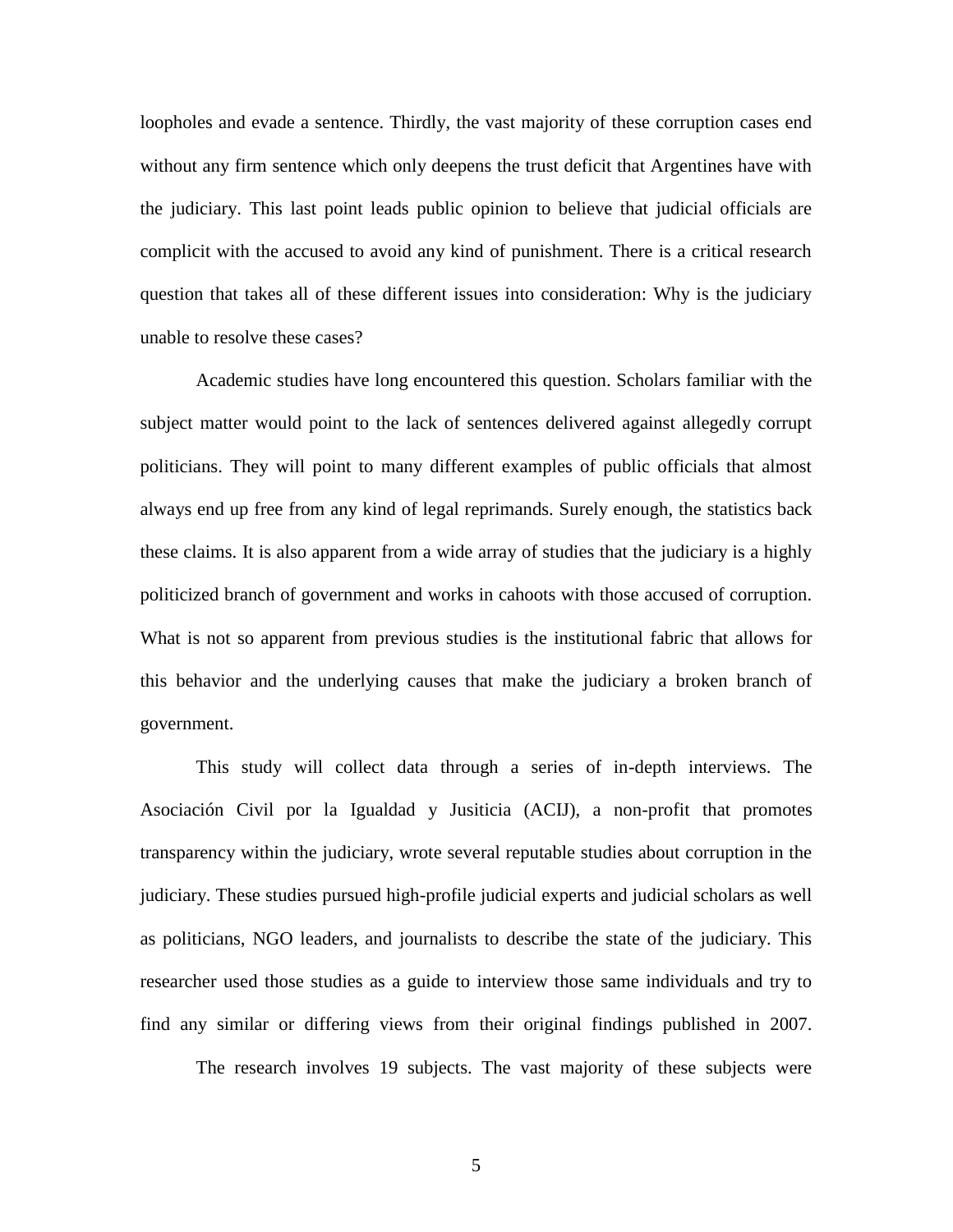originally interviewed by the ACIJ, however, through a snowball sample, the author acquired access to additional relevant sources. They were interviewed from October 2019 to February 2020. All of these subjects participated voluntarily and provided many different answers to the research question revealing the causes of judicial delay.

The researcher found three major causes for judicial inefficiency. Some of these include institutional obstacles. For instance, there is no agreement as to how long should the judicial process be. This only allows for further loopholes and a plethora of legal disagreements. Another institutional roadblock is the structure of the judicial system. A regular corruption case involves two different prosecutorial lawyers, one for the instruction and a different one for the oral phase of the case. The same applies for judges who are different in both phases. Furthermore, there are political reasons for the judiciary's poor performances. The nomination process of prosecutors and especially federal judges is a highly politicized ordeal. Candidates go through many litmus tests that often involve quid pro quo negotiations. Additionally, the judiciary suffers from a culture of nepotism and bureaucracy that embraces all kinds of red-tape that make it highly improbable for any kind of well-intentioned judicial official from performing his or her duty. The system is highly exclusive and only the well-connected gain access. This paper will include judicial studies that show how favoritism trumps meritocracy and draw parallels with different countries. Last, but not least, the researcher found that the more public scrutiny there is in judicial proceedings, the speedier the process. However, the public only mobilizes when it is aware of the judiciary's inefficiencies be it nepotism, political interference, and or institutional shortcomings.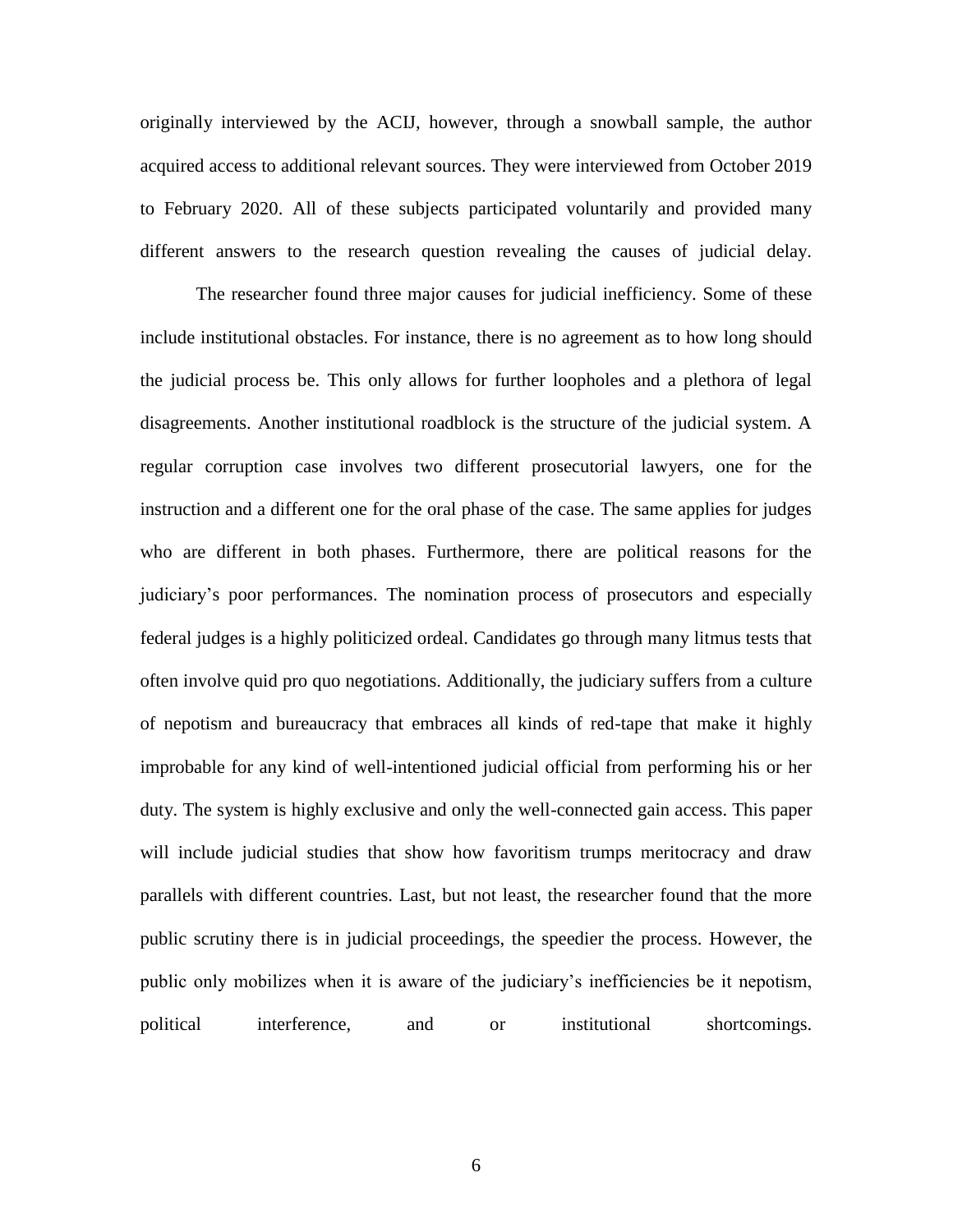#### **Definition of key terms**

In order to evaluate the state of the judiciary branch, one has to take many concepts into consideration. Firstly, the research needs to define corruption, judicial delay, judicial reforms, independent judiciary, and judicial culture.

### **Corruption**

 $\overline{a}$ 

Many legal and political scholars attempt to define corruption. One of them is Susan Rose-Ackerman, a renowned Yale scholar that spent much of her career researching corruption. Rose-Ackerman defines corruption as the "misuse of public office for private gain."<sup>5</sup> She explains how public officials use their authority to profit individuals. Several consolidated democracies like Australia embraced this definition as well, believing that corruption affects the honest and impartial performance of public officials' responsibilities.<sup>6</sup> The Australian government approaches corruption through the same lens as Rose-Ackerman, contending that officials abuse their public office. In other words, corruption is the abuse of power or authority subverting the interests of the public for private gain. Other political scientists like Rasma Karklins go even further on this point asserting that corruption involves "'the self-serving misuse of official authority' by persons entrusted to serve the public good; and…that corruption entails a violation of official rules and/or 'a breach of public trust.'"<sup>7</sup> Corruption does not only involve the private gain of the public official but a violation of the trust or social contract established

<sup>5</sup> Susan Rose-Ackerman and Nancy Zucker Bowell, "Corruption and Democracy," Proceeding of the Annual Meeting, 1996, 83, accessed July 21, 2019, JSTOR.

<sup>6</sup> Angela Gorta, "Research: A Tool for Building Corruption Resistance," Corruption and Anti-Corruption, 2013. doi:10.22459/cac.03.2013.02. pg. 13.

<sup>7</sup> Daniel Beers, "BUILDING DEMOCRATIC COURTS FROM THE INSIDE OUT: JUDICIAL CULTURE AND THE RULE OF LAW IN POSTCOMMUNIST EASTERN EUROPE," Indiana University, October 2011, 118.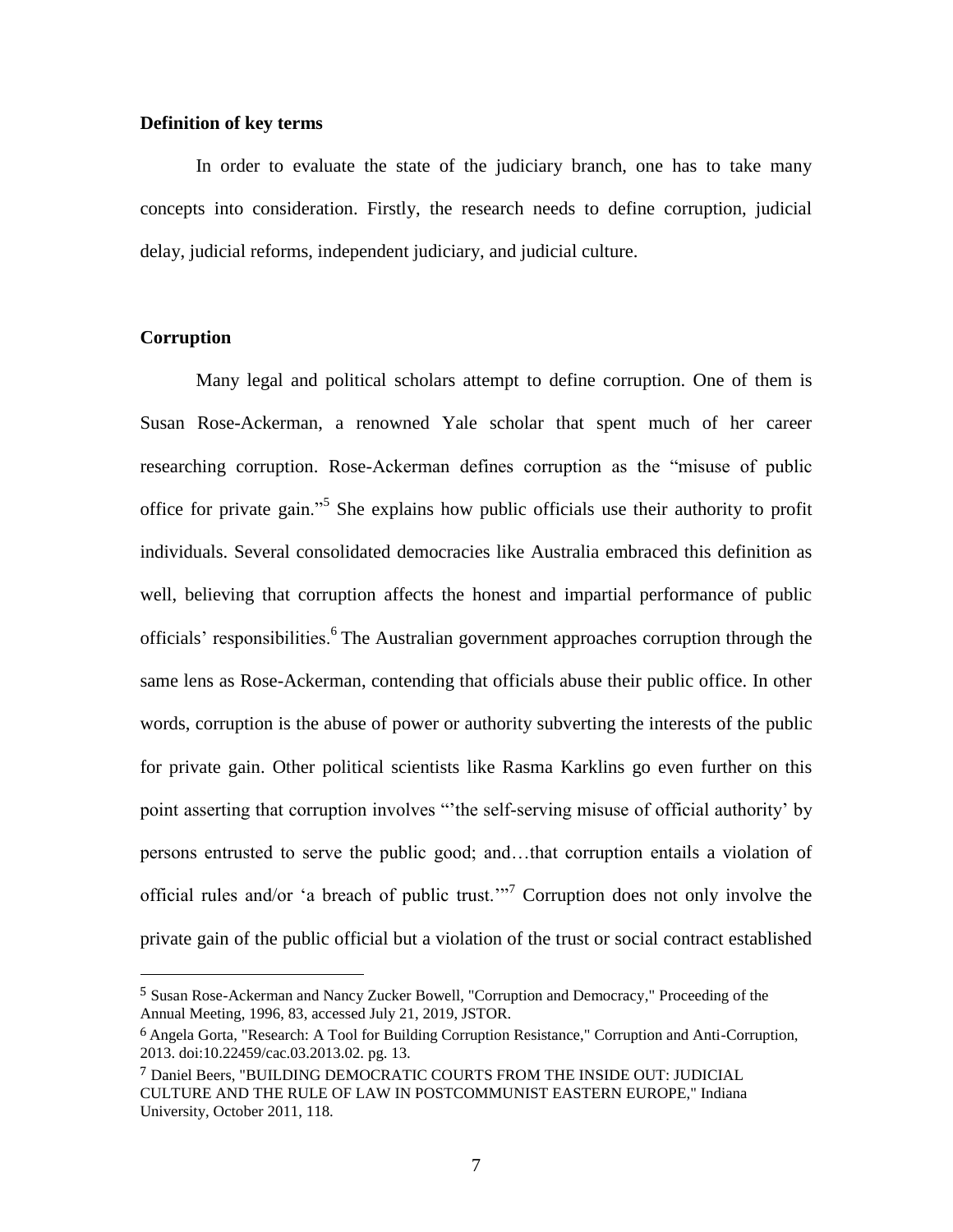between the citizenry and the government. Karklins' definition is similar to Rose-Ackerman's only that it includes the social contract component. Scholars like Robert Klitgaard and Samuel Huntington disregard the trust component and devised a more mathematical approach to define corruption: monopoly + discretion – accountability = corruption. They present this definition pointing to empirical examples of countries where accountability is scarce in monitoring and evaluating public policy, and this, in effect, propels corruption.<sup>8</sup> Other specialists define corruption with more ample terms. They define corruption as "the abuse of entrusted power for private gain." The definition is broader in order to include corrupt behavior from the private sector specifically from "senior executives of private corporations."<sup>9</sup> Interpol prefers this definition in order to prosecute those in the public and private realms.

Since the scope of the paper is the Argentine judiciary, the researcher will utilize Rose-Ackerman's and Karklins' definitions. Both of these definitions establish a general idea that corruption occurs when there is a private gain in the hands of officials who hold a monopoly of power and violate their public functions and responsibilities. It is simple to apply this definition to the judiciary. One could see how judges engage in corruption by gaining monetary and political benefits. A judge could engage in corrupt behavior by opting not to prosecute a public official, by delaying the judicial process of a case, or "'selling' of court decisions through bribery and extortion."<sup>10</sup> These examples will be explained in more detail later in the paper.

<sup>8</sup> Robert Klitgaard, "International Cooperation Against Corruption," Finance and Development, March 1998, 4, https://pdfs.semanticscholar.org/b6cf/ccb56a32cf9124be07c07b3494b79e841f58.pdf

<sup>9</sup> Leslie Holmes, Corruption: A Very Short Introduction (Oxford, United Kingdom: Oxford University Press, 2015), 57.

<sup>10</sup> Ibid 7, 118.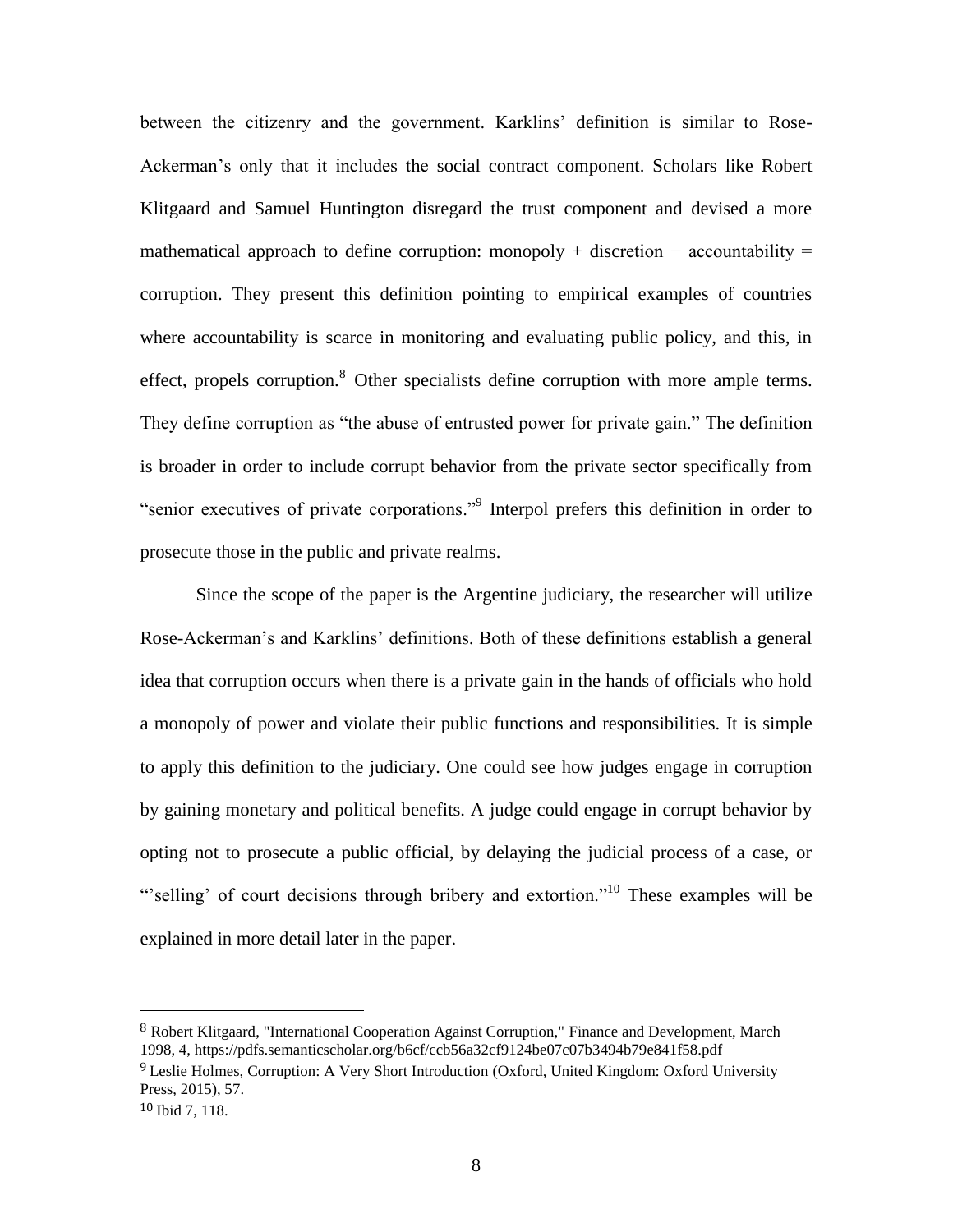#### **Judicial delay**

Argentine legal academia does not have a unanimous opinion over the legal definition of delay. However, several scholars cite the "Ley de Siete Partidas, y el Código Procesal de la Provincia de Buenos Aires," article 141, which determines that the span for a judicial process cannot exceed two years.<sup>11</sup> The delay in the judicial system is nothing new to Argentina. In fact, judicial delay became a hot-button issue in 1996 when a Sierra Chica prison of the Province of Buenos Aires, broke into a complete violent riot due to the fact that 66 percent of inmates from Sierra Chica's prison were detained "either waiting for the trial or for a response of their appeal against their conviction."<sup>12</sup> Argentina violated the American Convention on Human Rights back in 1996 and continues to do so by delaying the process by up to 14 years before obtaining a firm sentence. The ACHR does not specify what the proper time period is, but it explicitly states that "'any person detained shall be brought promptly before a judge or other officer authorized by law to exercise judicial power and shall be entitled to trial within a reasonable time or to be released without prejudice to the continuation of the proceedings.'"<sup>13</sup> The ACHR has ruled in several cases however, that "reasonable time" between arrest and trial can go up to 18 months but cannot exceed two years.<sup>14</sup> Argentina's Supreme Court defined in 2005 in the Losicer case that 18 years of judicial proceedings is unconstitutional since it violates the "reasonable time" clause spelled out in the Argentina Constitution under

<sup>11</sup> Hernán Diego Asensio Fernández, "Plazo De Juzgamiento Razonable," Garantías Constitucionales: 77- 80. http://www.casi.com.ar/sites/default/files/139 PDF Ideología y Justicia 77 a 80.pdf.

<sup>12</sup> Pablo Ciocchini, "Campaigning to Eradicate Court Delay: Power Shifts and New Governance in Criminal Justice in Argentina," 64, doi:10.1007/s10611-013-9475-5.

<sup>13</sup> Ibid 12, 70.

<sup>14</sup> United Nations Human Rights, 269, accessed July 21, 2019,

https://www.ohchr.org/Documents/Publications/training9chapter7en.pdf.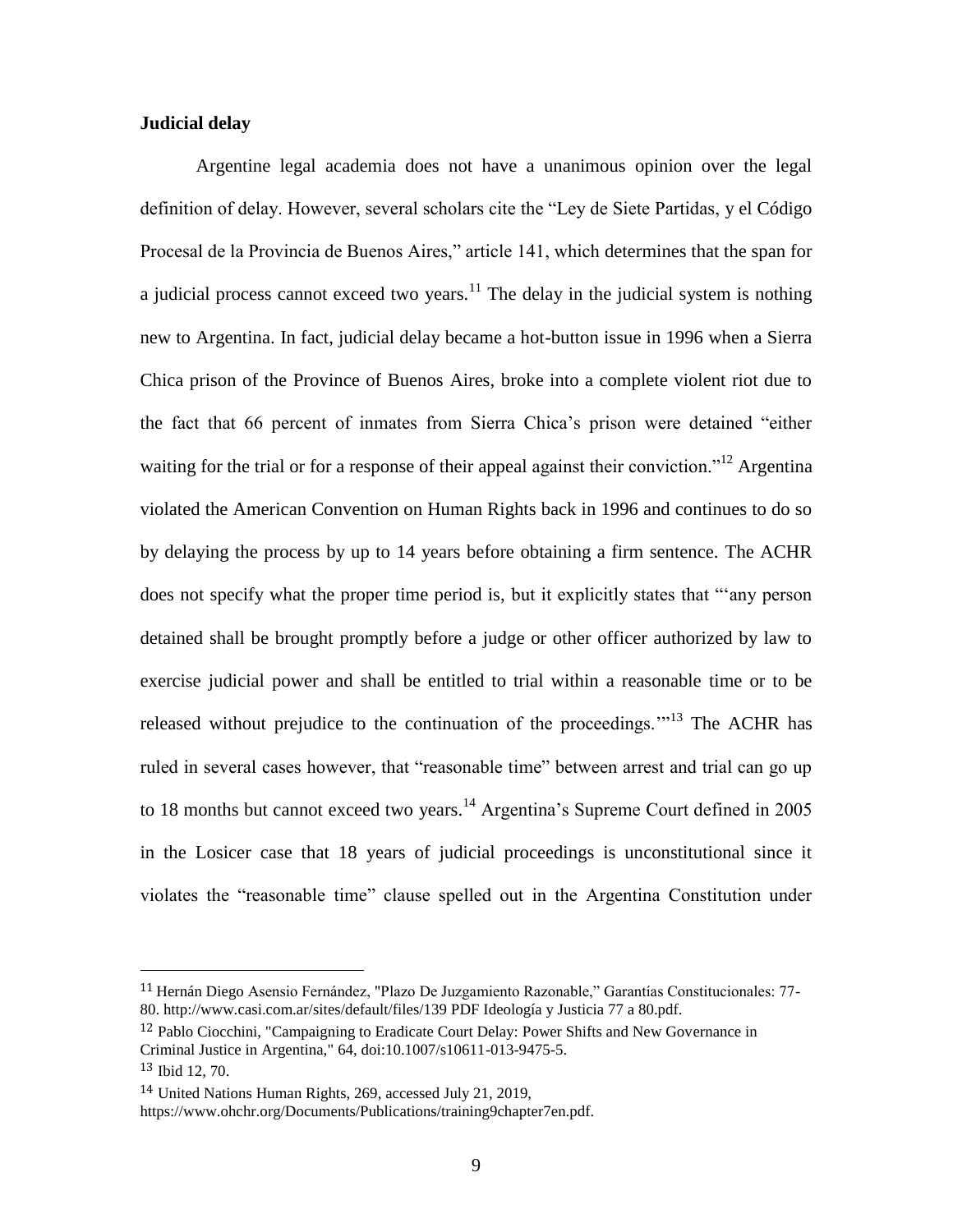section 1 article  $8^{15}$ . The ruling, however, makes no mention of what constitutes reasonable. So while there is no specific definition of "reasonable time" for judicial proceedings, this paper will utilize an 18-month to two-year criteria as a mid-point between the international commission and article 141 of the "Ley de Siete Partidas, y el Código Procesal de la Provincia de Buenos Aires." Anything exceeding this criterion qualifies as judicial delay.

#### **Judicial reforms**

l

The international community considers corruption a critical issue. There are many recipes for combating it, depending what experts identify as its main causes. Some propose institutional remedies, others informal changes that affect the toxic culture that provokes corruption and a different group of scholars believe in political reforms to campaign finance, for example, to improve transparency in the electoral process.

Popova and Beers explain what constitutes reform. They define judicial reform as a "process of transformation."<sup>16</sup> They point out that the reform is not a destination but a continuing process. Both also point out that reforms are characterized by their scopes and modes.

For instance, reforms can have a limited scope - defined as focused on "only a single issue" - or ample in scope, addressing the whole judicial system, for example.<sup>17</sup> Reforms can have a limited scope changing a specific issue or ample in scope addressing

<sup>15</sup> "La Corte Dejó Sin Efecto Una Multa Impuesta Por El Banco Central," Abogados.com.ar, accessed July 21, 2019, https://www.abogados.com.ar/la-corte-dejo-sin-efecto-una-multa-impuesta-por-el-bancocentral/10482.

<sup>16</sup> Maria Popova and Daniel Beers, "Judicial Reform after the Euromaidan: Ukraine's Rule-of-Law Breakthrough That Wasn't," Demokratizatsya: 2. 17 Ibid 16, 4.

<sup>10</sup>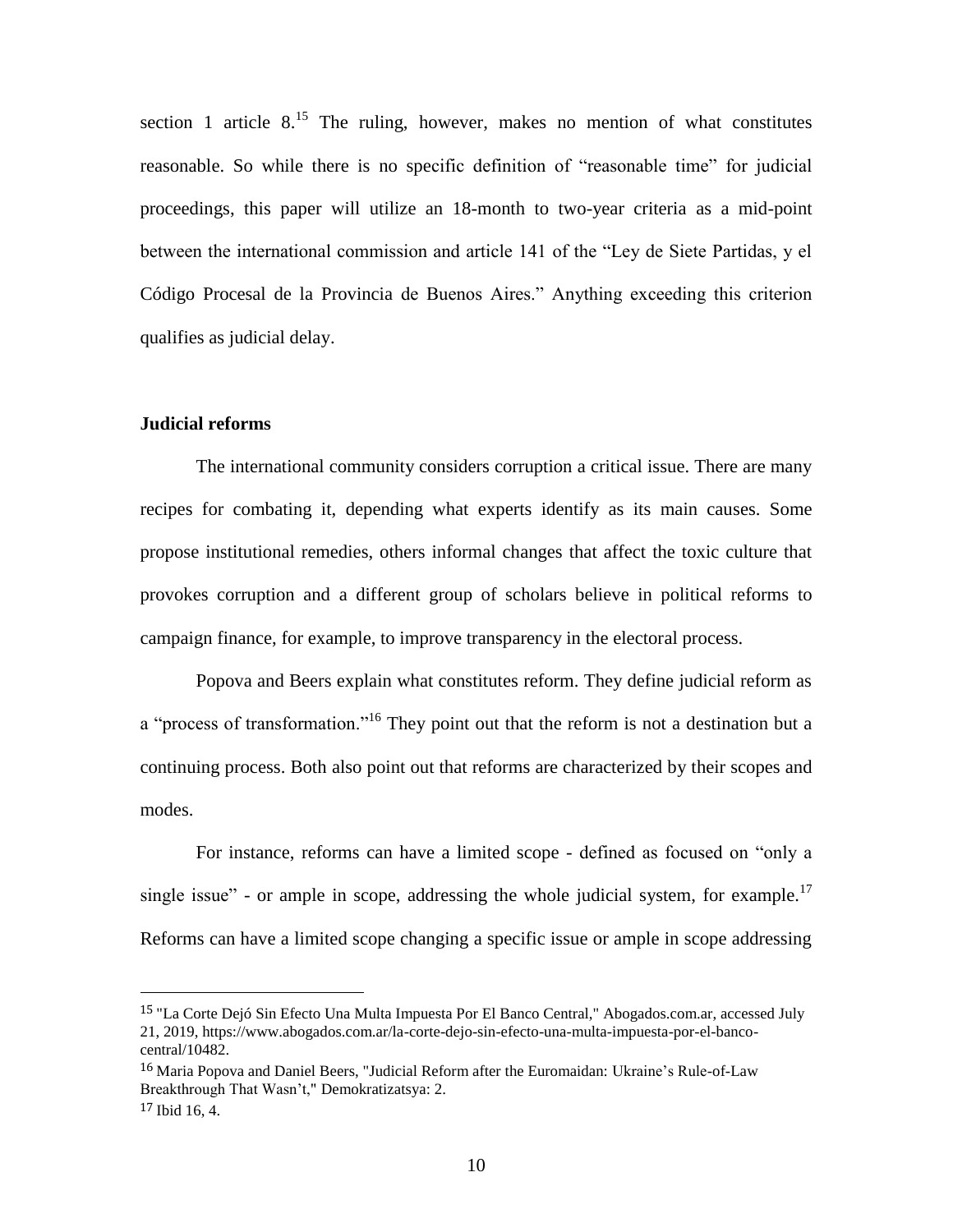the judicial system as a whole, for example. Many individuals are mistaken into thinking that the larger the scope, the more consequential the reform. In fact, a minor change such as altering the retirement age of Supreme Court justices can actually have a deeper impact on the court's independence than a general reform to a judicial system.

As for the mode of a reform, it can be normative, institutional or legislative. Most judicial reforms are enacted through the legislative branch.<sup>18</sup> Legislative reforms focus on changing the jurisdiction of the courts and the different legal codes that courts work with on a daily basis. Whereas institutional reforms implicate creating new courts, eliminating existing courts, establishing legal institutions outside the judiciary etc. Lastly, judicial reforms concerned with normative changes addresses informal rules within the judiciary. This is the slowest and most tedious of reforms since it involves changing the culture and behavior of judges, prosecutors, defense attorneys, and administrative staff.

All of these reforms are judged by their impact or "the degree of change in the functioning of the judiciary." Both Beers and Popova point to judicial independence, judicial behavior and judicial turnover as some of the most important impacts.  $^{19}$  These help scholars measure the effects of judicial reforms.

This paper will identify reforms pertaining to the Argentine judiciary. Most of them involve institutional reforms such as the 35th Accord of 2003 which was the first reform that promoted transparency in the judiciary by publishing the judicial process of all case files.  $20$  The research will identify the scope and, most importantly, the impact that these reforms had on the judicial process of corruption cases.

<sup>18</sup> Ibid 17, 4-5

<sup>19</sup> Ibid 17, 5

<sup>20</sup> Álvaro Herrero, Sebastián Schvartzman, Juan González Bertomeu, and Mariela Aisenstein, "Reformas Institucionales En La Corte Suprema De Justicia De Argentina," Corte Supremas: pg. 50.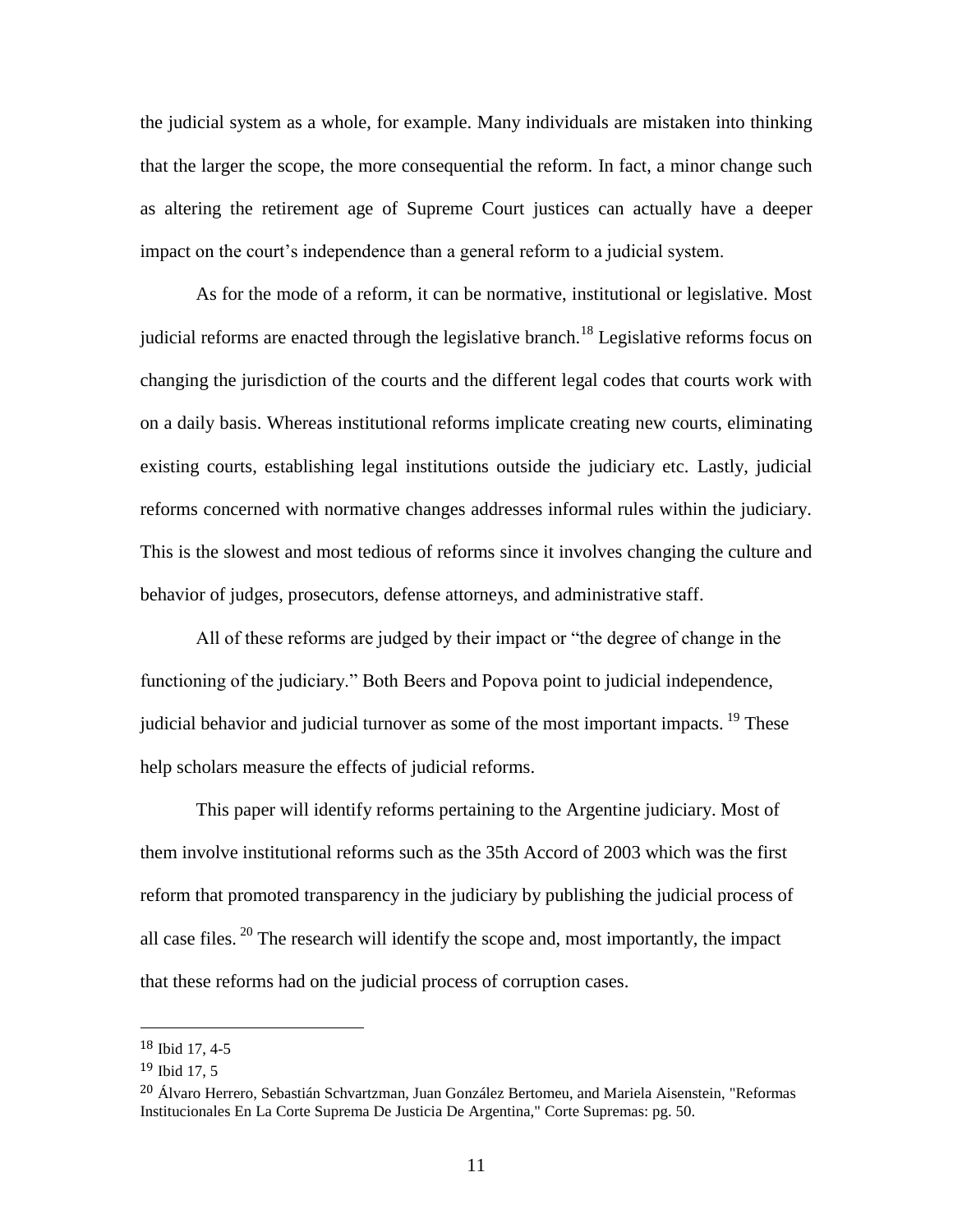#### **Judicial culture**

Many scholars stress the importance of the judicial culture in corruption cases. As indicated above, the informal norms and behaviors of judges are a lot more pivotal in their impact than the reforms focused on changing institutional structures. The culture is what drives a clean judiciary or what invites corruption. This paper will analyze the judicial culture of Argentine judges and judicial officials.

Academics attribute judicial culture to two different factors. They define judicial culture to the judges' interpretations of the law and of their individual role.<sup>21</sup> For instance, judges may adopt an activist role trying to influence the legislative process or a restrictive view limiting the scope of the judiciary. Another example of judicial culture could be seen by examining the decision-making behind judges' interpretations on what "reasonable time" may mean, as previously stated in the judicial delay section above. These are all part of the judicial culture. Beers defines it as the "attitudes, beliefs, norms, and customs shared by participants in a given judicial system, which prescribe how individuals are expected to behave within the confines of that institutional setting." Beers cites the definition from scholars Deal and Kennedy who describe it as "the way we do things around here." $2^2$ 

Some take a more nuanced view. They differentiate judicial culture between internal and external. Academic Lawrence Friedman began theorizing this distinction in the 1970s explaining that "the legal culture literature clearly acknowledges the role of informal rules and norms—within specific legal institutions ('internal' legal culture) and

http://www.sistemasjudiciales.org/content/jud/archivos/notaarchivo/349.pdf.

<sup>&</sup>lt;sup>21</sup> Stephen Daniels, "A Tangled Tale: Studying State Supreme Courts," Law & Society Review 22, no. 5 (1988): 838, doi:10.2307/3053636.

<sup>22</sup> Ibid 7, 25.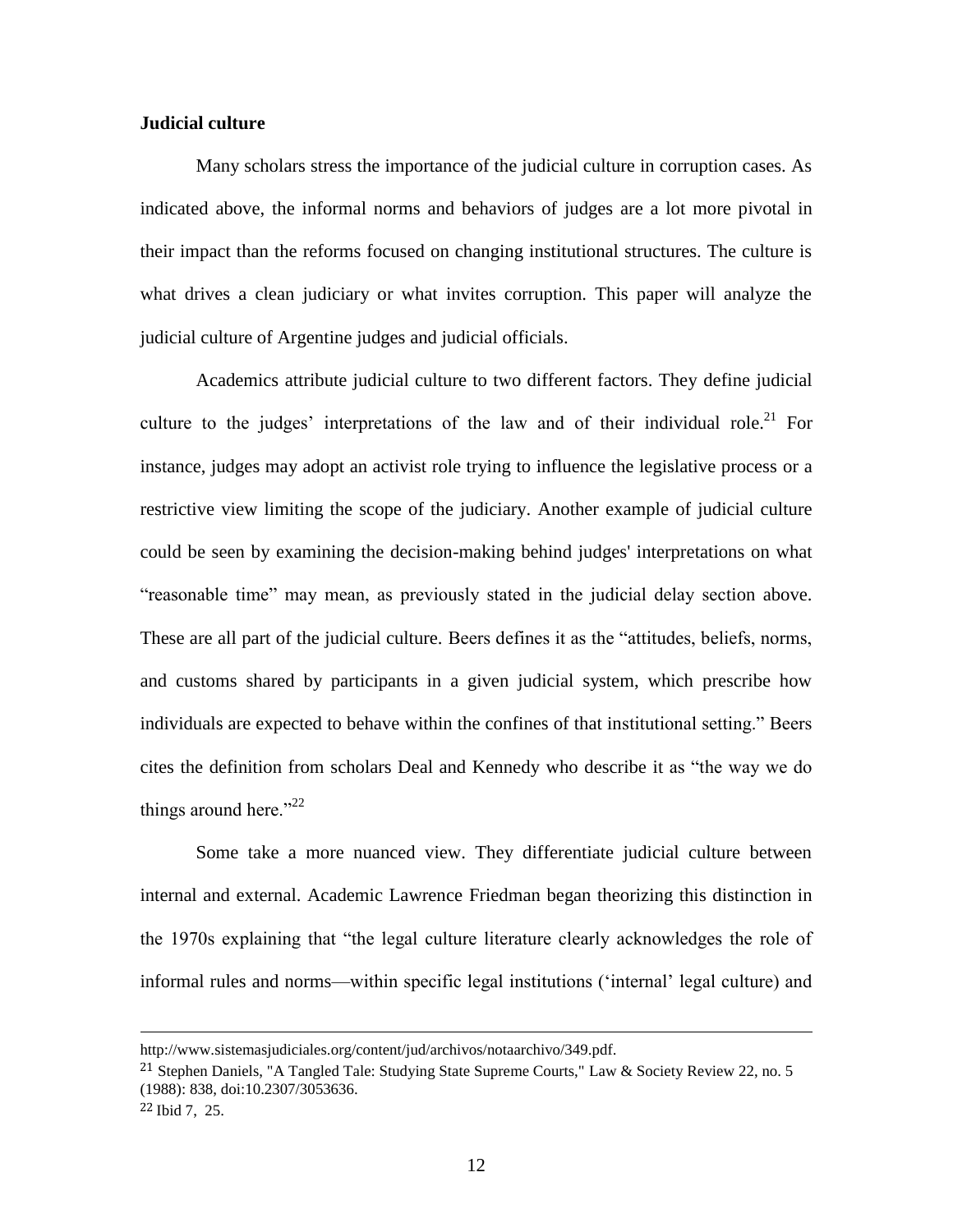in the broader society ('external' legal culture)—in explaining the development of formal legal mechanisms and institutions."<sup>23</sup> This paper will research the internal judicial culture of the Argentine judiciary and will utilize Beer's definition cited above.

#### **Independent judiciary**

Corruption is strongly tied to the Argentine judiciary. Judges, attorneys and judicial staff are the ones involved in preventing and remedying cases involving corruption. In fact, many scholars correlate how corrupt a country is with its judicial independence, a founding principle of a liberal democratic system. It is what distinguishes consolidated from unconsolidated democracies: those guided by the rule of law and those by law.  $^{24}$  The question is how a country establishes this independence.

Trust is the founding principle of an independent judiciary. In the 2007 Transparency International report, the organization wrote that "the perceived integrity of the institution is of particular importance, since it underpins trust in the institution."<sup>25</sup> The report cites two examples that present a conflict of trust between the citizenry and the judiciary. One example is from a judge in the United Kingdom who also served as the speaker of the upper house of parliament and at the same time in the executive branch. This judge's impartiality is in question since the magistrate is tied to many political interests. Another example comes from the fact that local judges in the United States are elected and can accept donations from corporations and individuals alike. These donations pose a clear conflict of interest. Consider a judge having to deliver a sentence

<sup>23</sup> Daniel J. Beers, "A Tale of Two Transitions," Demokratizatsiya: The Journal of Post-Soviet Democratization 18, no. 1 (2010): 31, doi:10.3200/demo.18.1.28-55.

<sup>24</sup> Ibid 2, 38.

<sup>25</sup> Ibid 2, XXIII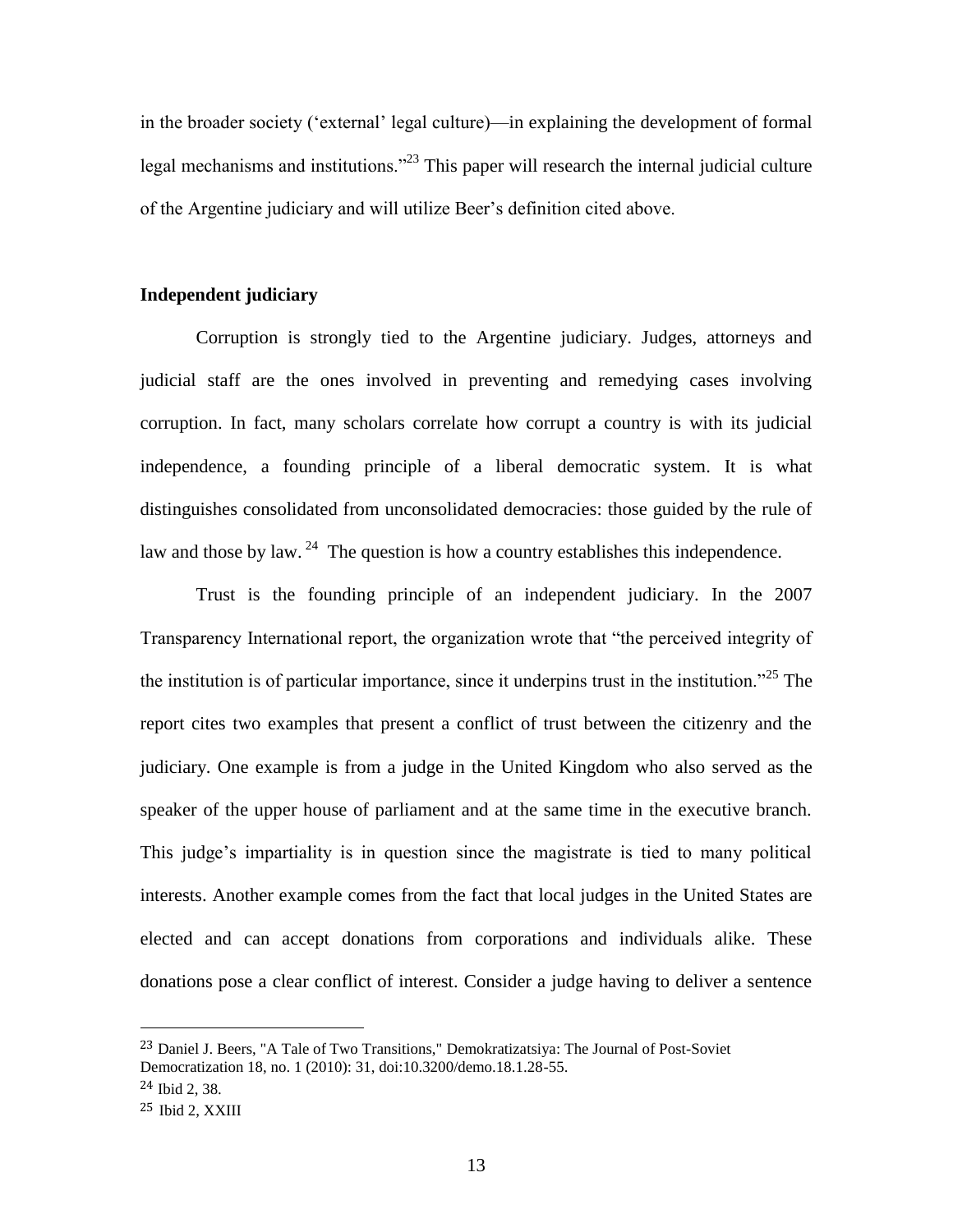against a corporation that donated to his or her campaign. In order for there to be an independent judiciary, the general populace needs to be able to trust the judiciary's fairness and impartiality. If there is no trust, litigants will resort to "bribing court officials, lawyers and judges to achieve their ends."<sup>26</sup> To this point, Transparency International reported in 2007 that of the 20 percent of Latin Americans who interacted with their judiciary, 18 percent of them paid a bribe.<sup>27</sup> There is a clear trust deficit in the region. An independent judiciary depends on the public's confidence.

The appointment process of judges is also imperative to building that trust. The citizenry needs to know how judges are selected and confirmed. Were they nominated for political favors or because of their merits? Was the judge nominated for his or her favored jurisprudence or because of his or her impartiality? Transparency International prescribes judges to be selected solely on their merits so that they present a "record of competence and integrity." The organization also advocates for public hearings of the confirmation process. People are more likely to trust their judges if they know them and if they can participate in open forums during the process. $^{28}$ 

An independent judiciary also depends on its political and economic freedom. Susan Rose-Ackerman identifies several factors that contribute to an independent judicial system. Rose-Ackerman writes that the legislative may skew the courts in their favor by "keeping overall budgets low so that salaries and working conditions are poor." These conditions would serve to exert the legislative's influence in the judicial process and hold them hostage to their agenda. A court's budget needs to be approved on an automatic

<sup>26</sup> Ibid 2, XXIV

<sup>27</sup> Ibid 2, 11

<sup>28</sup> Ibid 2, XXV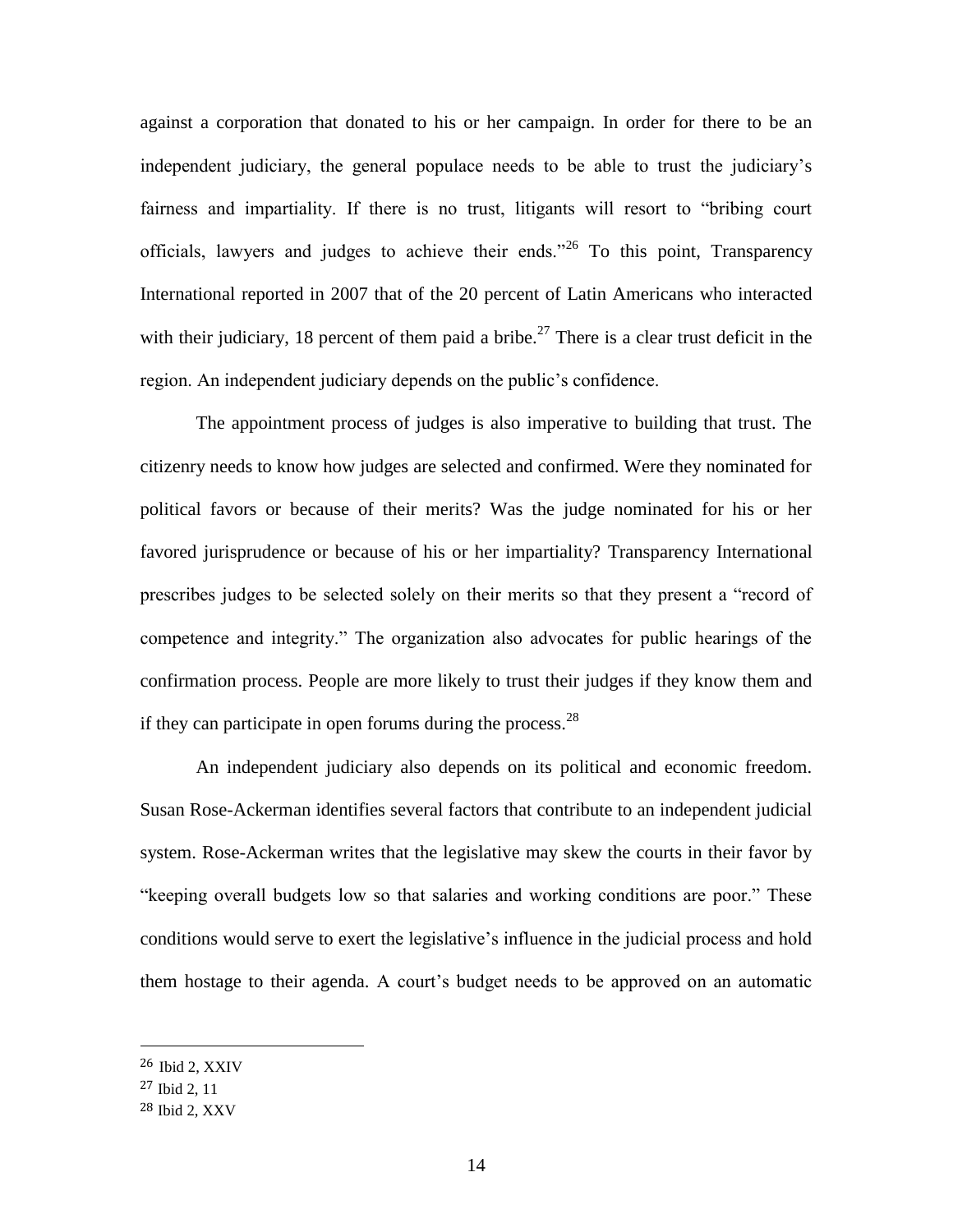yearly basis rather than by a legislature's approval or disapproval of its legal decisions. This takes out the economic factor out of the equation. The scholar also makes it clear that the judiciary needs protection from intimidation. Judges in countries like Argentina are intimidated to decide one way or another and cannot reject this exerted influence because of fear for their safety and their relatives, fear of losing their jobs or of being demoted to less important judicial districts. If a judiciary is insulated from political pressures, judges will decide in a more just and fair manner.

Furthermore, the trust component also applies to judges themselves. Judges need to be able to believe in themselves and in the judicial system in order to act autonomously. Legal scholar Theodore Becker defined judicial independence in the following way:

> (a) the degree to which judges believe they can decide and do decide consistent with their own personal attitudes, values, and conceptions of judicial role (in their interpretation of the law), (b) in opposition to what others, who have or are believed to have political or judicial power, think about or desire in like matters, and (c) particularly when a decision adverse to the beliefs or desires of those with political or judicial power may bring some retribution on the judges personally or on the power of the court

Becker adds a perception component to the definition of judicial independence.<sup>29</sup> It is not only how the citizenry view the judiciary, but how judges practice their public responsibilities and whether they trust each other to uphold the rule of law.

This paper will address the matter of judicial independence. Argentina has an issue with judicial independence and this issue will be described in more detail through data gathered in in-depth interviews.

<sup>&</sup>lt;sup>29</sup> Christopher M. Larkins, "Judicial Independence and Democratization: A Theoretical and Conceptual Analysis," *The American Journal of Comparative Law* 44, no. 4 (1996): 609, 605-626. https://www-jstororg.proxy.library.georgetown.edu/stable/pdf/840623.pdf?refreqid=excelsior%3A2ce148c56c1b1a9acb51c5 888a10f871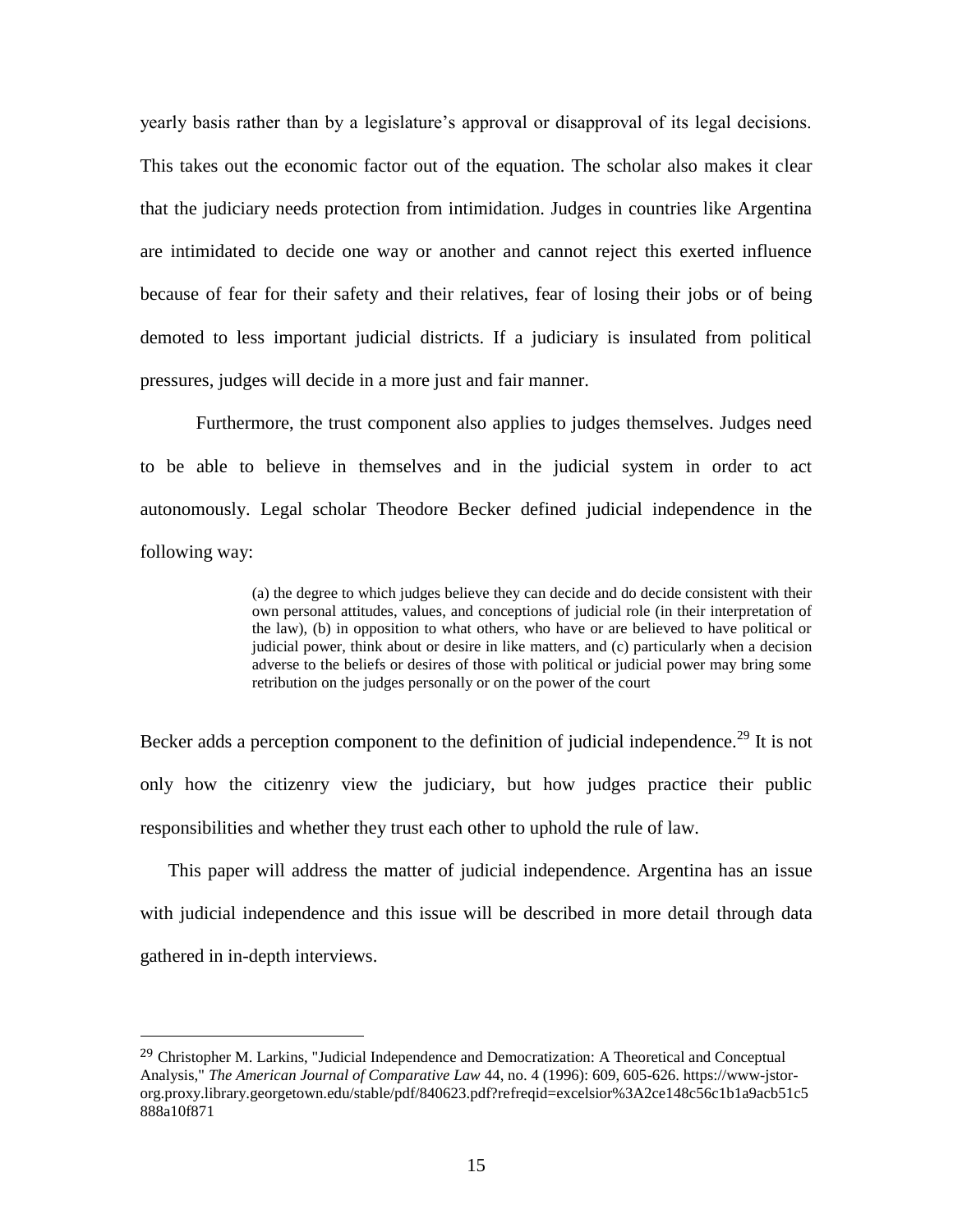#### **Background information about the Argentine judicial system**

Argentina has a civil law system. Countries in the post-colonial era decided to adopt either a common law or a civil law system. This distinction is important. For example, judges in common law systems like the one in the United States and the United Kingdom, have a mere arbitrative function. They listen to the plaintiff and the prosecutor, and decide the case. On the other hand, civil law or continental law judges like Argentina's have several responsibilities and most of their jobs are spent in the instructive role or the investigative phase of a criminal case. For instance, Dutch judges are "fact finders and decision makers;"<sup>30</sup> the same roles apply to Argentine judges. They gather evidence that is later used by the prosecutor and the defense attorney.

Civil law systems also adhere to a set of codes. These codes are derived from laws ratified by the legislative branch. The law creates general principles and later "develops a set of rules derived from or at least closely related to the generalities… divided into general parts and specific parts."<sup>31</sup> The judges' role is applying these codes whereas common law judges derive their decision from precedent or from past legal decisions. Civil law judges use precedents for persuasion, but consider these as non-binding. Judges also play an inquisitorial role in the system. They accept written documents as evidence, they question witnesses, and end up playing less of the role of an arbiter.

Some legal scholars question the civil law system. Argentine scholars like Enzo Finocchiaro make a strong case against the system. Finocchiaro believes that the inquisitorial role of the judge infringes on his or her impartiality necessary to hear a case

<sup>30</sup> J. F. Nijboer, "Common Law Tradition in Evidence Scholarship Observed from a Continental Perspective," The American Journal of Comparative Law 41, no. 2 (1993): 302, doi:10.2307/840719. 31 Ibid 11, 300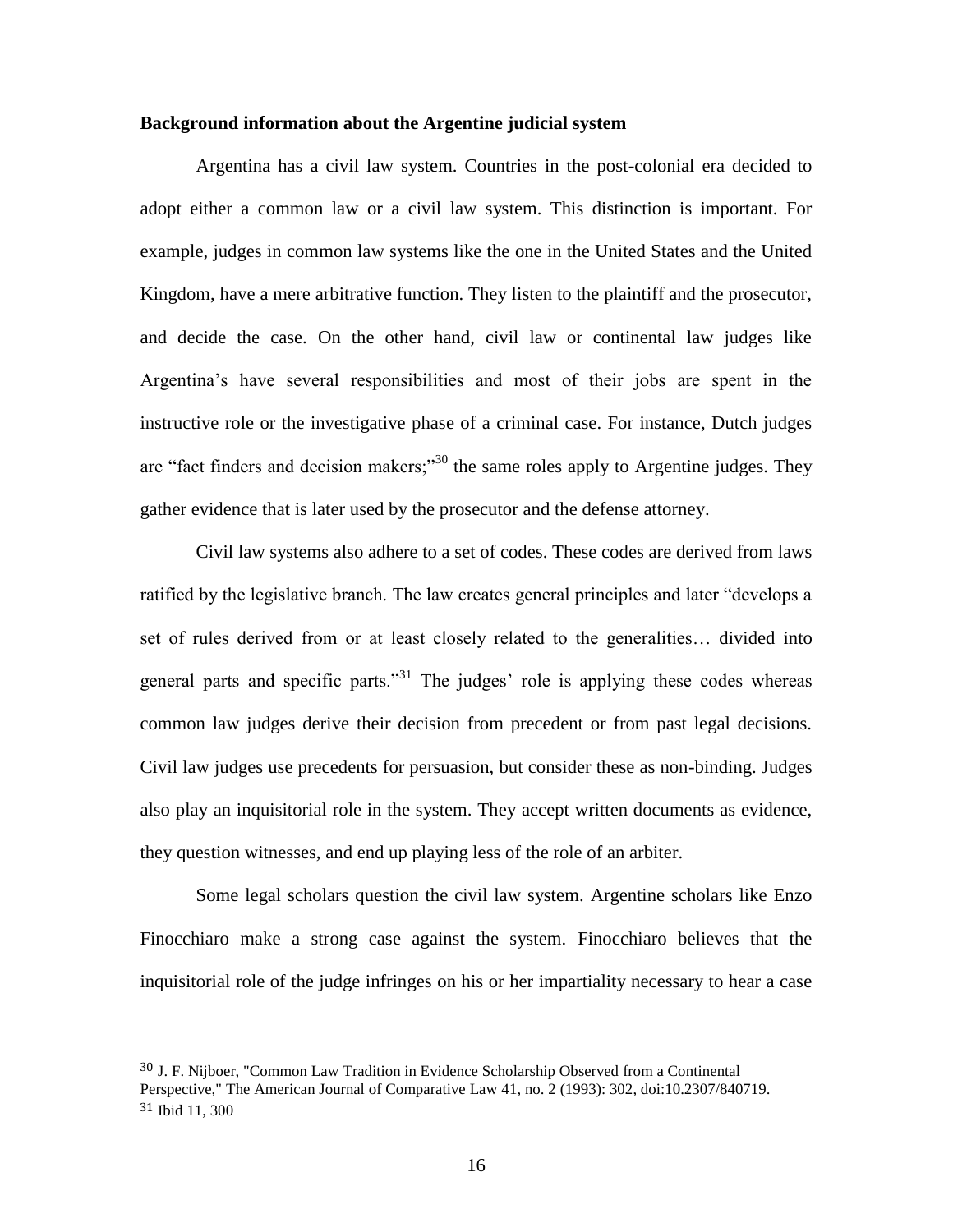in a fair and objective manner.<sup>32</sup> Others point against the system's transparency indicating that it is "partly because the role of the general public-which can act as a control on potentially corruptible judges-is reduced, given the rarity of trial by jury."<sup>33</sup> Judicial systems like Argentina's do not decide cases by jury giving highly perceived corrupt judges discretion to decide however they see fit. The fact that these judges also take a more intense investigative role not only affects their impartiality, it also obligates a judge to meet non-adjudicative tasks; these include instructing and investigative criminal cases.

The Argentine judiciary is overwhelmingly criticized for the lack of efficiency. One recent study found that Argentine judges spend more than 70 percent of their time in investigative non-adjudicative tasks.<sup>34</sup> Academics believe that the institutional structure of the judiciary and especially the role of the judge not only affect the impartiality of corruption cases but also postpones the process. For example, Argentine legal scholars found that over 90 percent of corruption cases expire in the process. An NGO, Fundacion Poder Ciudadano, analyzed corruption cases and concluded that over 80 percent of these cases end in the instructive phase or in the investigative phase. Poder Ciudadano cites several studies from the Centro de Investigación y Prevención de la Criminalidad Económica (CIPCE), a different organization involved in researching corruption cases, also concluded that corruption cases last on average  $14$  years.<sup>35</sup> Both organizations came

<sup>32</sup> Enzo Finocchiaro, "La Investigación Penal Preparatoria Y La Etapa De Control En El Sistema Acusatorio," Pensamiento Penal: pg. 4.

http://www.pensamientopenal.com.ar/system/files/2015/09/doctrina42114.pdf.

<sup>33</sup> Ibid 9, 64

<sup>34</sup> Kenneth W Dam, "The Law-growth Nexus: The Rule of Law and Economic Development," Washington:

Brookings Institution Press, 2007. pg. 103.

<sup>35</sup> Ezequiel Brodschi, Eduardo Fracchia, and Martiín López Amorós, "La Corrupción En La Argentina: Un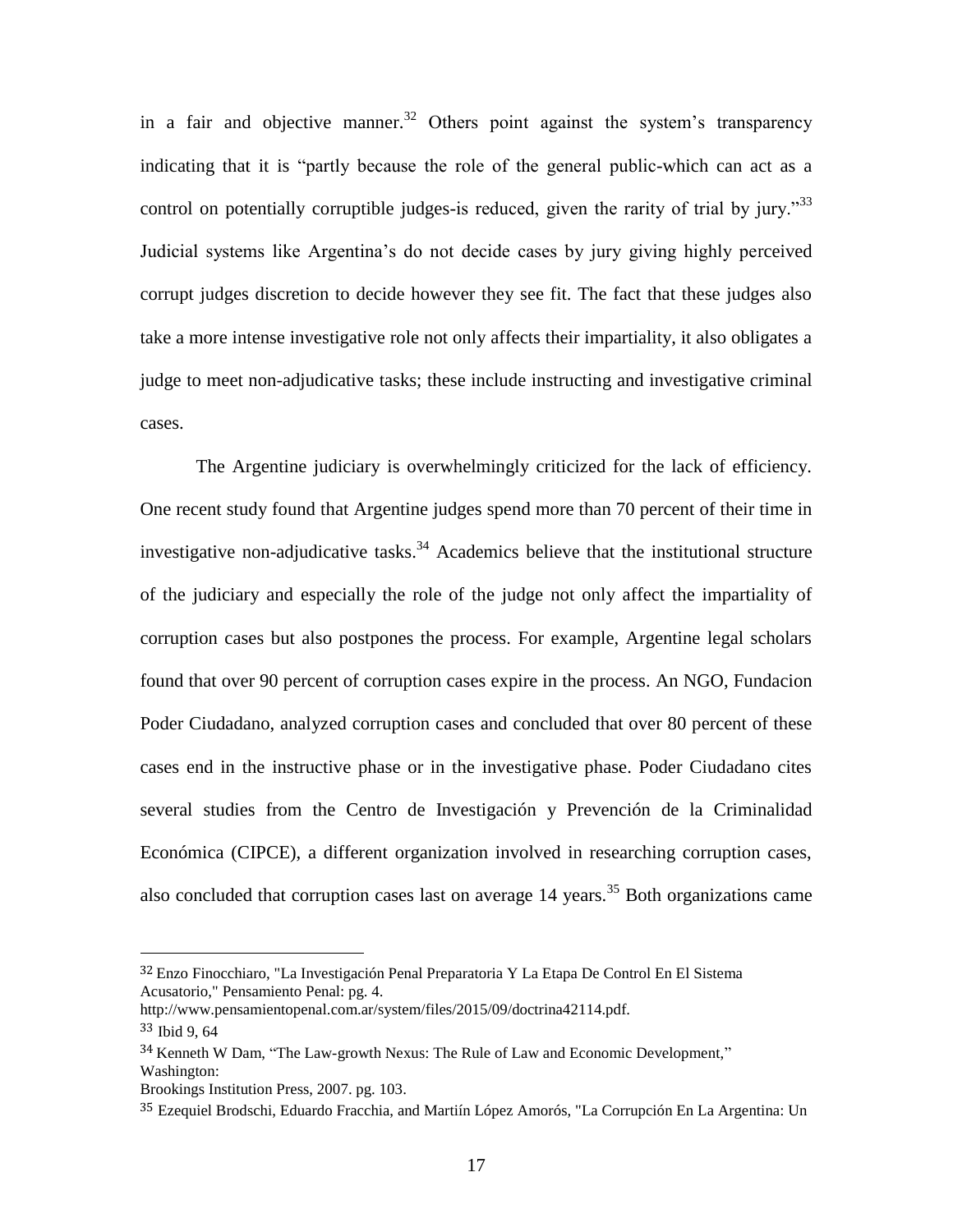to the realization that these corruption cases were postponed due to a lack of independence of the judiciary branch from other branches of government and due to the civil law system. There is also a lack of transparency from the judiciary branch and many judges have given immunity to public officials. These two facts helped CIPPEC and other organizations to conclude that judges are influenced by the political ruling class. <sup>36</sup> The Asociación Civil por la Igualdad y la Justicia believes that judges ultimately cede to political pressure and delay corruption cases. As attorney Ricardo Monner Sans said, judges do this "be it because of fear from consequences, or directly because judges are complicit with the accused politicians."<sup>37</sup>

However, the Argentine judiciary was not always a corrupt driving force. Argentina's first president, Bartolome Mitre, was emphatic about the impartiality of the courts. Mitre stated in 1862 that "' [I]n order to increase citizen's faith in the Court's ability to protect their rights, I sought impartial justices from opposition parties who would be independent of the political branches of government.<sup>38</sup> Mitre put the judiciary's interests over his party's. Some could take that quote and easily tribute it to modern day liberal democracies. The radical change really began after 1930, Argentina's first of many coup d'états. According to Elisa "Lilita" Carrió, founder of the Cambiemos Coalition that helped elect Mauricio Macri to the presidency and leader of the anticorruption movement in Argentina, 1930 proved a shift of that liberal judicial system and

Diagnóstico De La Actual Situación," America Economia, 2008.

https://mba.americaeconomia.com/sites/mba.americaeconomia.com/files/corrupcion-en-argentina.pdf. 36 Ibid 35.

<sup>37</sup> Ibid 3, 9.

<sup>38</sup> Rebecca Bill Chávez, John A. Ferejohn, and Barry R. Weingast, "A Theory of the Politically Independent Judiciary," Courts in Latin America: 23, doi:10.1017/cbo9780511976520.009.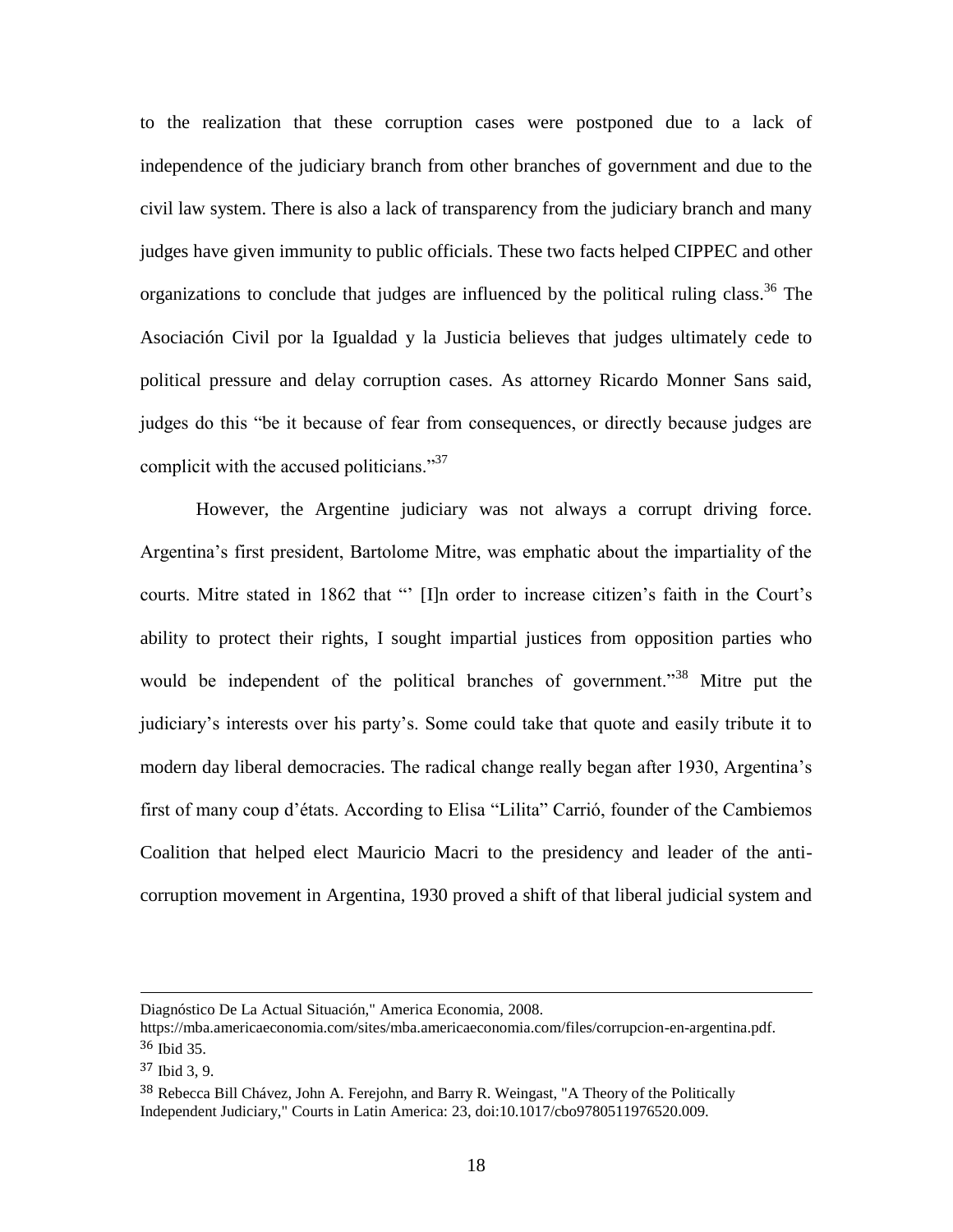began the crippling of the judiciary at the hands of the executive branch.<sup>39</sup> It was during 1930 and 1983, Argentina's return to democratic rule, where the judiciary was "tainted with pathological breaks of the constitutional order, overt and covert unfulfillment of the law, official authoritarianism, pervasive economic decline, and endemic stagflation.<sup> $140$ </sup> This weakening of judicial autonomy only deepened in 1946. It was in 1946 when Juan Domingo Peron assumed the presidency. The executive began implementing "informal practices such as court-packing, opaque judicial appointments, and violations of judges' tenure." The most problematic of these was court-packing, a practice repeated in 1946, 1955, 1966, 1973, 1983 and 1990.<sup>41</sup> The courts became the political arm of the president allowing the executive to govern without any judicial review or obstruction. President Menem repeated this practice in the 1990s after his predecessors' party leaders accused the judiciary of blocking President Alfonsin's agenda.

Menem took no risks. The Supreme Court changed again in 1990. Menem increased the number of justices in the Supreme Court from 5 to 9. The Menem Administration initiated this reform to obtain political approval for his policies.<sup>42</sup> This Supreme Court reform gave President Menem discretion, and allowed him to validate illegal profits acquired by the hydro electrical company, Yacyretá.<sup>43</sup> Carrió points out that Menem also bribed federal judges to comply with his politics.<sup>44</sup> There is ample judicial

<sup>39</sup> Elisa Carrio, personal communication, February 6, 2020.

<sup>40</sup> Alberto Garay, "Federalism, the Judiciary, and Constitutional Adjudication in Argentina: A Comparison with the U.S. Constitutional Model," The University of Miami Inter-American Law Review 22, no. 2/3, 193, accessed July 21, 2019, JSTOR.

<sup>41</sup> Ibid 38, 26

<sup>42</sup> "Ministros De La Corte Suprema De La Nación Argentina," Oficina De La Mujer, Accessed July 22, 2018. https://www.csjn.gov.ar/institucional/historia-de-la-corte-suprema/los-jueces-de-la-corte.

<sup>43</sup> Relea Francesc, "Reportaje | El Rastro De Corrupción De La 'década Menem'," EL PAÍS. October 19, 1999, Accessed July 22, 2018. https://elpais.com/diario/1999/10/20/internacional/940370418\_850215.html. 44 Ibid 39.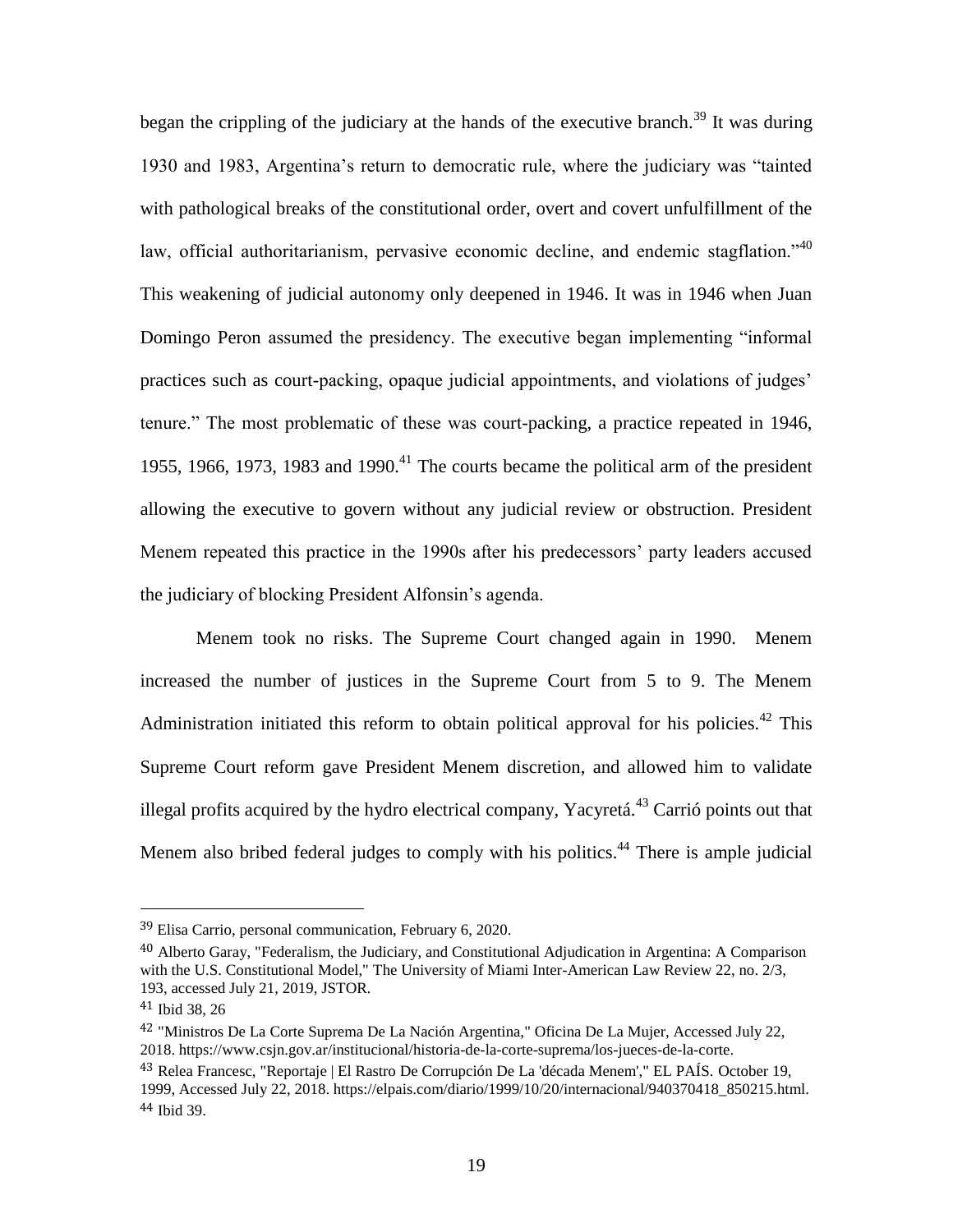encroachment from the executive branch. As author Leslie Holmes writes in his book, "corruption thrives in a situation where old laws have been discarded, and replacement laws have either not yet been adopted or else are brand new and contain numerous loopholes."<sup>45</sup> To change the constitution and get a seal of approval for his reelection bid, Menem initiated a strong reform with his opposition called *Pacto de Olivos*. In 1994, Menem replaced the ultimate authority from the Supreme Court to the Consejo de la Magistratura. This special judiciary council selects and evaluates judges according to their performance, injecting oversight over the judicial system.<sup>46</sup> The *consejo* is comparable to the Ukrainian and Romanian commissions previously stated in the paper.

However, the council lacked transparency until 2003 when a series of reforms were put in place to audit their legal processes. These reforms intended to make the judiciary more transparent through public congressional hearings of judicial nominees. The 2001 financial crisis gave impetus to these transparency-centered reforms. President Nestor Kirchner signed the Executive Order 222 in 2003 that required Supreme Court nominees to have "legal knowledge," and to resemble the gender demographics of the country. Kirchner also put into place a process of congressional hearings where people can attend and listen, and also obligated the executive branch to publish the background checks of all nominees. Kirchner believed that Menem's corruption was due to the lack of transparency and professionalism from the courts. It was during this same period that Kirchner signed another judiciary reform that published all case files of corruption cases

<sup>45</sup> Ibid 9, 64

<sup>46</sup> Eugenio Ganduglia, "Las nulidades en el proceso penal," Monografias.com, 2012, https://www.monografias.com/trabajos96/descripcion-reforma-constitucional-del-94/descripcion-reforma-constitucional-del-94.shtml.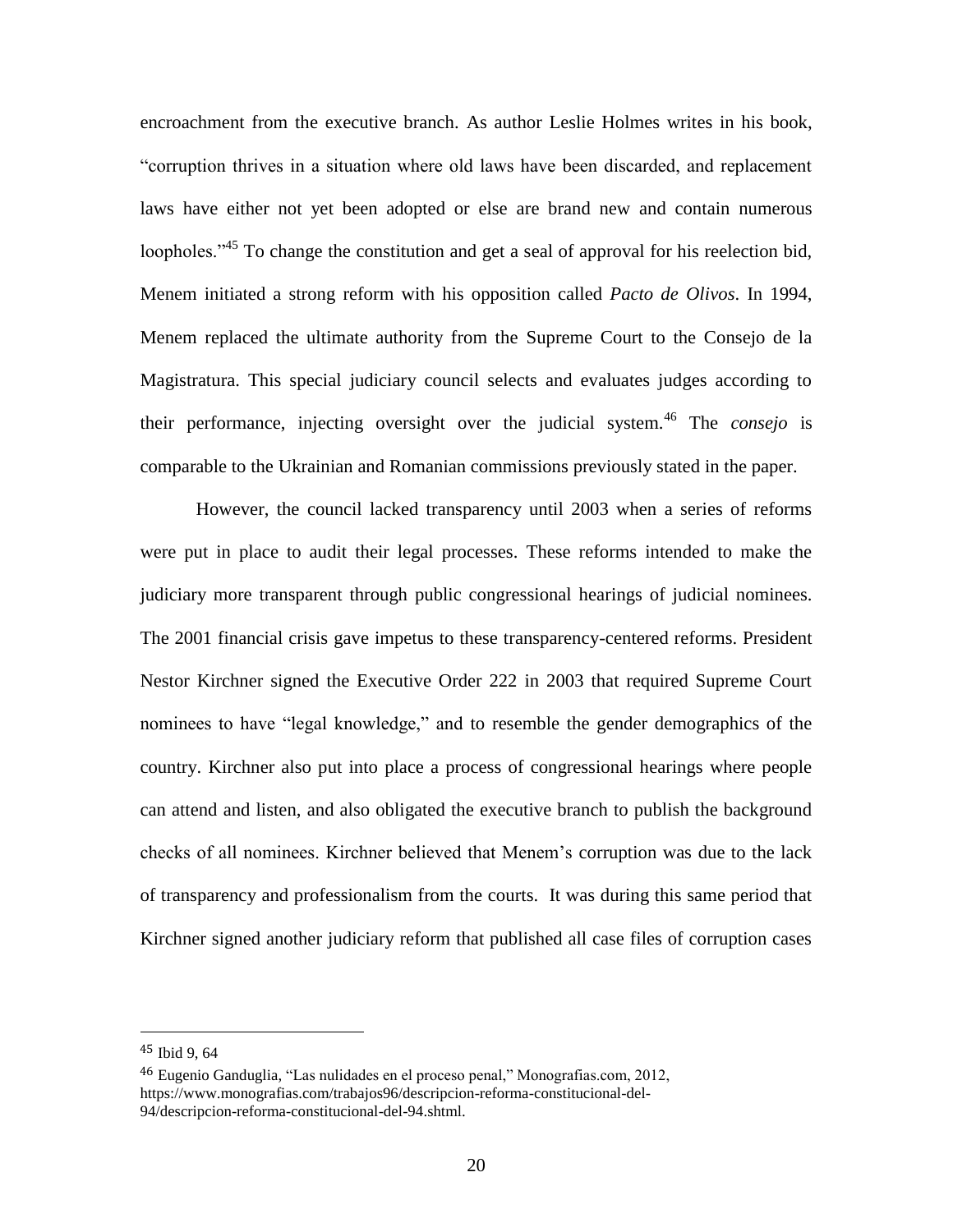and their standing in the legal process. $47$  This is the most important reform for it impacted all case files.

Argentina's executive continued proposing new reforms to the courts. The country had no proposed judiciary reforms from 2003 until 2013 when President Cristina Kirchner, wife of the late President Nestor Kirchner, tried to push an electoral reform for the selection of judges taking power away from the *Consejo de la Magistratura*. The Supreme Court deemed this "democratization" unconstitutional in 2013.<sup>48</sup> Another important reform came in 2016 with the Repentance Law, a law pushed by then President Mauricio Macri. This law allowed those accused of crimes to cooperate with authorities and confess their wrongdoing, providing additional evidence involving other individuals that partook in the crime, and thus lessening or forgiving their sentence.<sup>49</sup> This allows the prosecution to gather new evidence and move along in the trial streamlining the investigative phase of each criminal case. In addition to these reforms, the Supreme Court of Argentina proposed reforms of its own pushing for legislative action. The former Chief Justice, Ricardo Lorenzetti, said recently that the Supreme Court needs to overcome the judicial delay problem of corruption cases being that the "tardiness of the process is our principal worry."<sup>50</sup> In the same vein, Lorenzetti said in a recent interview that these reforms would act as a remedy to the immunity problem of corrupt officials. He sees the digitalization of case files as a way of shortening the judicial process. The Court

<sup>47</sup> Álvaro Herrero, "Poder Judicial, Transparencia Y Participación Ciudadana: Reformas Recientes En Argentina," Iberoamericana: 175-79. https://www-jstor-

org.proxy.library.georgetown.edu/stable/pdf/41676653.pdf?refreqid=search:2fd397daf0043638fa451c630b 501b32.

<sup>48</sup> LPO, "La Corte Le Puso Un L." La Política Online, Accessed July 22, 2018. http://www.lapoliticaonline.com/nota/70503/.

<sup>49</sup> Michael Roa, "Argentina: ¿qué es la ley del arrepentido?" CNN.com <https://cnnespanol.cnn.com/video/que-es-la-ley-del-arrepentido-pkg-roa/>

<sup>50</sup> Entrevista Longobardi y Lorenzetti. CNN. 2018.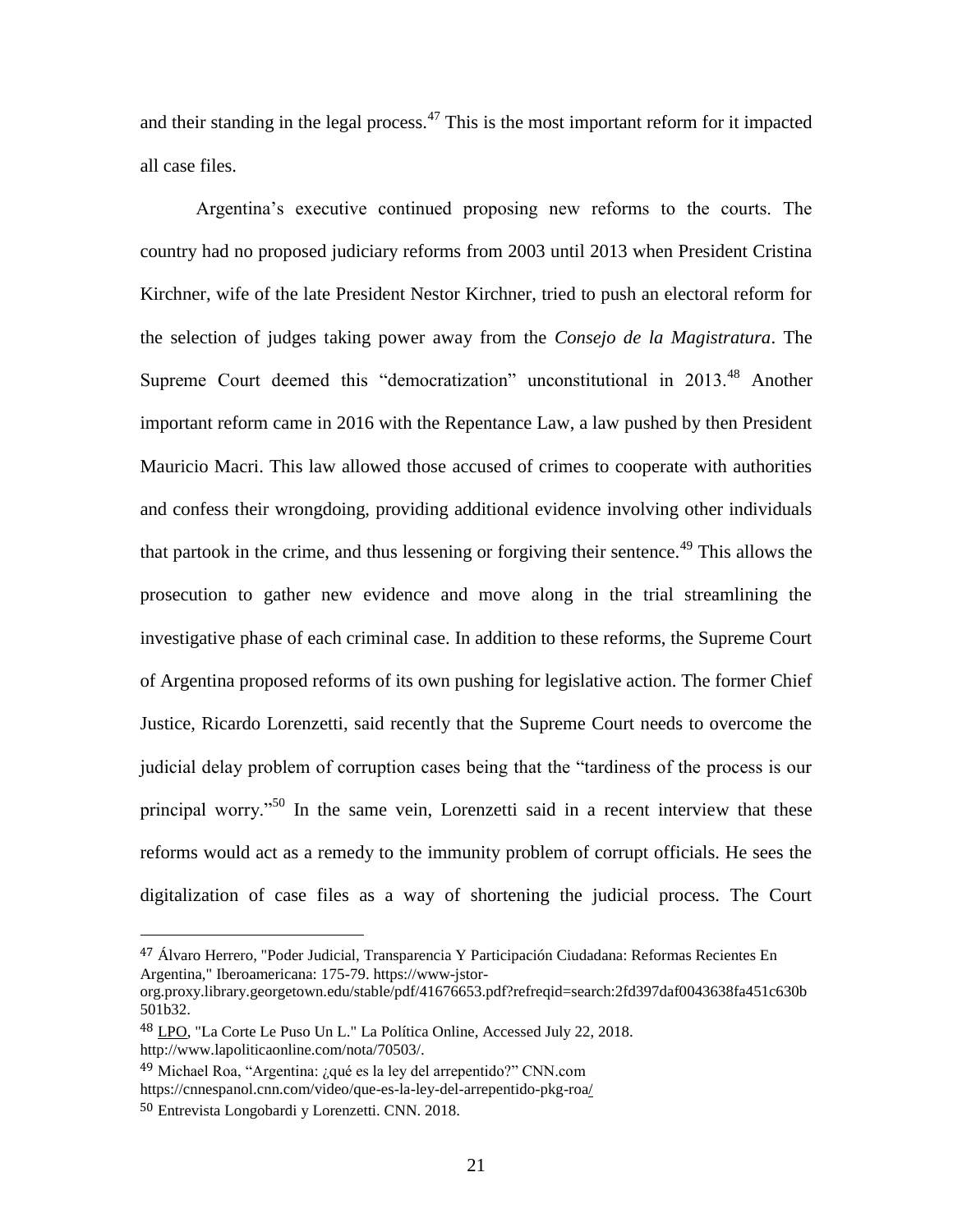presented these reforms in March, 2018, and has yet to be taken into consideration by the legislative branch. 51

In conclusion, this thesis project must analyze all recent judiciary reforms and spell out the effects that they have had on the delay of corruption cases. The paper will include testimonies of legal experts, journalists, judicial activists and politicians to understand the impact of the reforms.

<sup>51</sup> Bàrbara Defoix, Redactora, and Seguí, "Lorenzetti Propuso Hacer Reformas Y Pidió "una Autocrítica"," Perfil.com, Accessed July 22, 2018. http://www.perfil.com/noticias/politica/la-corte-suprema-presenta-elnuevo-ano-judicial.phtml.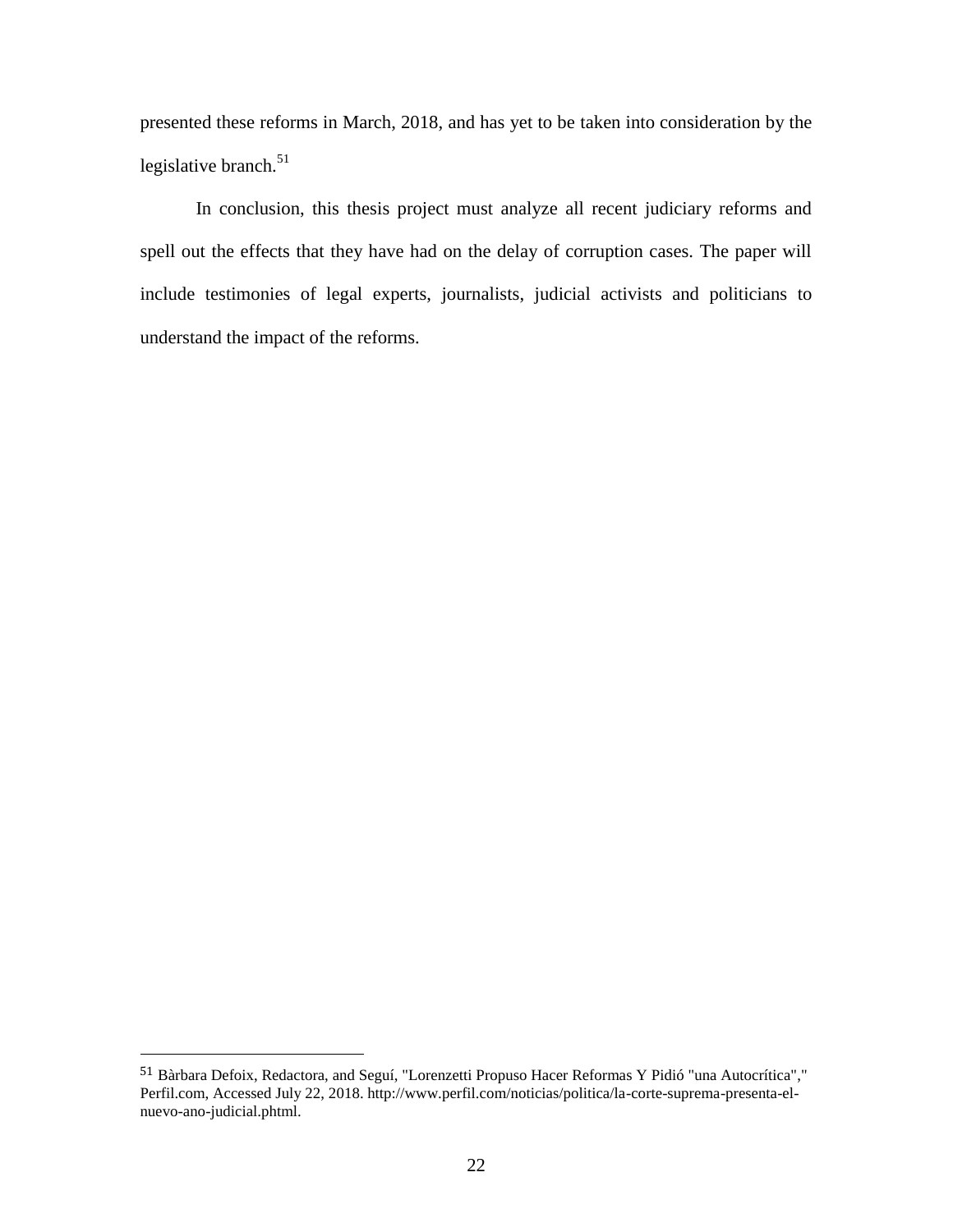#### **Chapter 3: Theoretical framework**

#### **Political**

 $\overline{a}$ 

Many academics attribute corruption to highly competitive electoral systems. They point to the political instability of the country as the main reason for leaders engaging in corruption. It is the volatile political environment that provokes competitive elections and ultimately corrupt behavior.

Ukraine is a perfect example. Popova analyzes the Ukrainian judiciary's treatment of pro-government and opposition candidates to establish a correlation between strong political competition and weak judicial independence. The focus of the study pertains to the correlation involving electoral democracies or countries that hold open elections but lack most of the institutions and guarantees for full and fair participation to all its citizens. Popova looks specifically at lawsuits filed by these candidates appealing their barring from a ballot, others involving candidates seeking the electoral authority to register them as a candidate, and finally cases filed against candidates who in the litigant's view should be banned from the ballot because of a violation of election law. Popova investigated cases involving 135 single-member districts (SMD) or seats in parliament. The results were startling. Pro-government candidates enjoyed a 25 percent advantage over opposition candidates in winning their legal disputes.<sup>52</sup> This was all due to the fact that there is a highly competitive political environment. Popova believes that the high political competition "(a) increases the benefits to incumbents of dependent courts, (b) fails to increase the costs of exerting pressure on the courts, and (c) increases

<sup>52</sup> Maria Popova, "Political Competition as an Obstacle to Judicial Independence: Evidence from Russia to Ukraine," Comparative Political Studies, May 2010, 221, accessed July 21, 2019.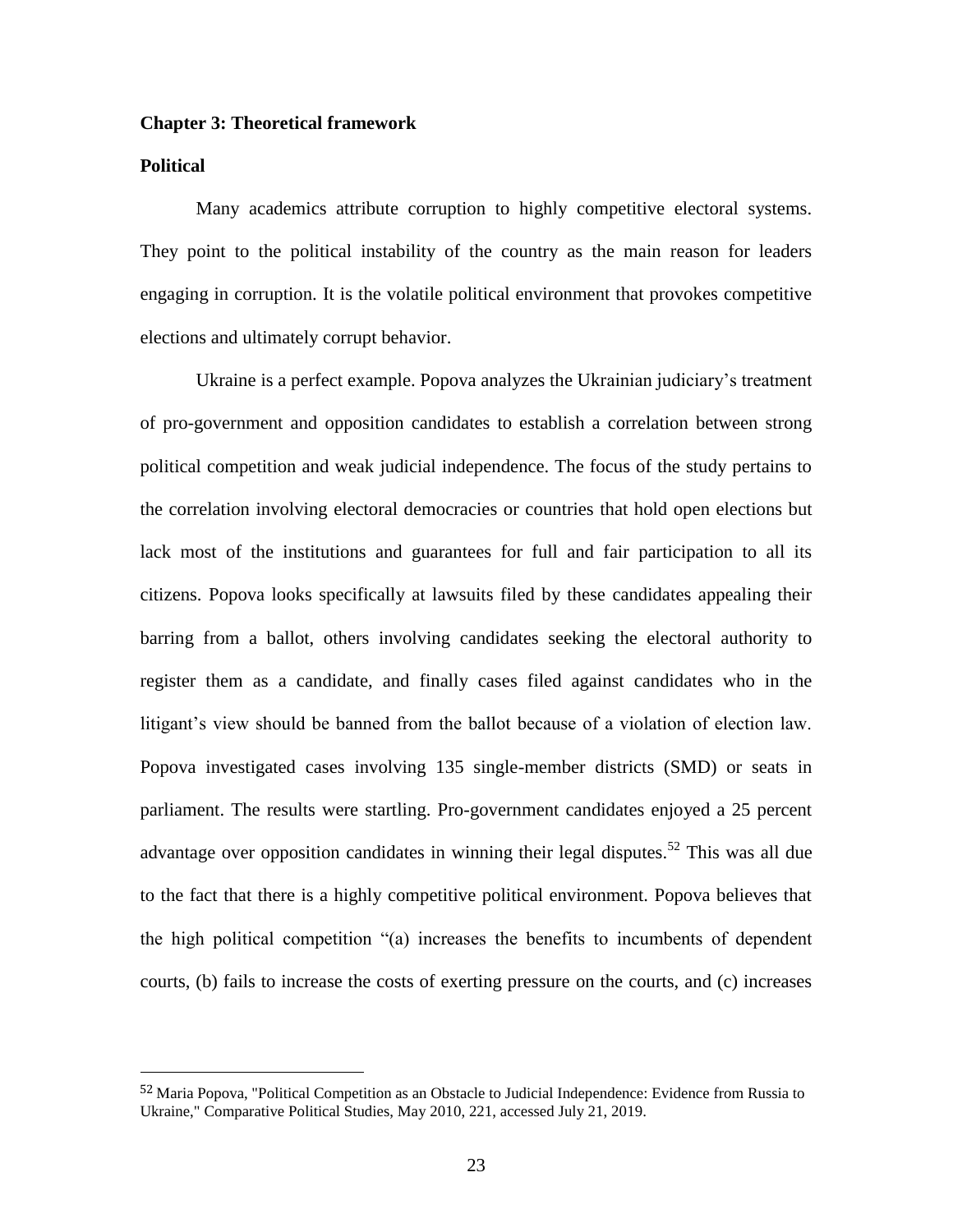the number of court cases whose outcomes matter to incumbents."<sup>53</sup> Popova defined this as the strategic theory pressure where pro-government candidates get favorable treatment over the opposition because "the cost of pressuring the courts are lower but the benefits of pressure are higher."<sup>54</sup> The argument holds that unconsolidated democracies like Ukraine do not have the necessary public institutions to invest in long-term policies. One of these long-term approaches is fomenting an independent judiciary. Popova utilizes this long-term criterion since in electoral democracies politicians only care about the immediate political gains and do not expect to stay in politics for the long haul.<sup>55</sup> As a result, Ukraine fits perfectly in this tension between political competition and corruption in the judiciary.

Argentina has a similar situation. The South American country is far from a liberal democracy. Argentina is an electoral democracy that practices open and fair elections, but lacks important institutions such as a vibrant separation of powers between all branches of government, an independent judiciary, protection of private property etc. The high political competition in Argentina also propels corruption. To put matters into perspective, the Latin American country is similar to that of Ukraine, in the sense that public institutions are not yet developed to its fullest potential to allow for full and fair participation of all its citizens. Argentina like Ukraine are young democracies and both came out of an authoritarian past, one directed by a fascist military coup, and the latter by the Soviet communist bloc. Once they embraced a democratic system, they adopted a semi-presidential system but their leaders later opted for a super-presidential system.

<sup>53</sup> Ibid 52, 203

<sup>54</sup> Ibid 52, 207

<sup>55</sup> Ibid 52, 209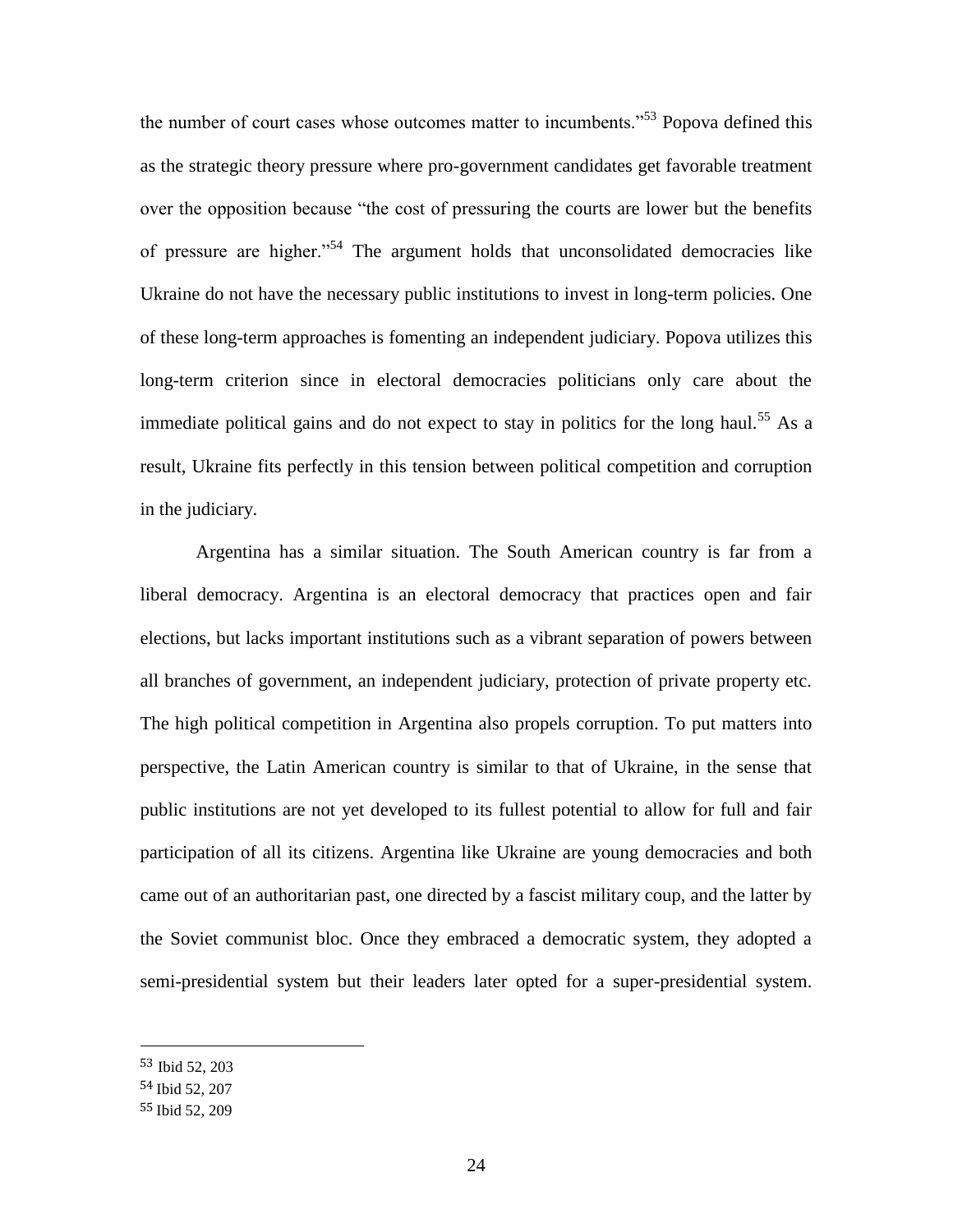Both countries also had a public crisis with rampant privatization in the 1990s, which led to crony capitalism and hyperinflation. Ukraine and Argentina are extremely alike. Hence, it is relevant to draw parallels between them and analyze Argentine political competition and the state of the judiciary.

Balán identifies high political competition stemming from members of progovernment coalition and opposition. Balán paints two different scenarios, one being the fact that political officials compete within their own coalition to gain power and influence, and the other scenario involves politicians leaving a governing coalition by leaking information detrimental to the coalition and joining a new political party. With this in mind, Balán discovered that corruption cases arose when "insiders have high incentives to leak information, which shows that high internal competition led to a prevalence of corruption scandals during certain periods."<sup>56</sup> He pointed to the intense competition between President Nestor Kirchner's 2005-2007 period, where two competing factions, *Albertistas* (led by Alberto Fernandez, President Kirchner's Chief of Staff, and current president of Argentina) and *Pingüinos* (Julio De Vido's faction, a Santa Cruz businessman currently a candidate for congress as well as being tried for corruption in malfeasance of public funds).<sup>57</sup> It was during these two years where many scandals were leaked to the press. When it comes to intense competition between the party in power and the opposition, President De la Rua's 1999-2001 term stands as a clear example of high political competition and high levels of corruption. De la Rua's party controlled the lower house and the opposition controlled the senate. His tenure is known

<sup>56</sup> Manuel Balán, "Competition by Denunciation: The Political Dynamics of Corruption Scandals in Argentina and Chile," Comparative Politics 43, no. 4 (2011): 470, doi:10.5129/001041511796301597.

<sup>57</sup> Clarín.com, "Habilitaron La Candidatura Provincial De Santiago Cúneo Y Julio De Vido," Clarín, July 12, 2019, , accessed July 21, 2019, https://www.clarin.com/politica/habilitaron-candidatura-provincialsantiago-cuneo-julio-vido 0 kGDz51 6c.html.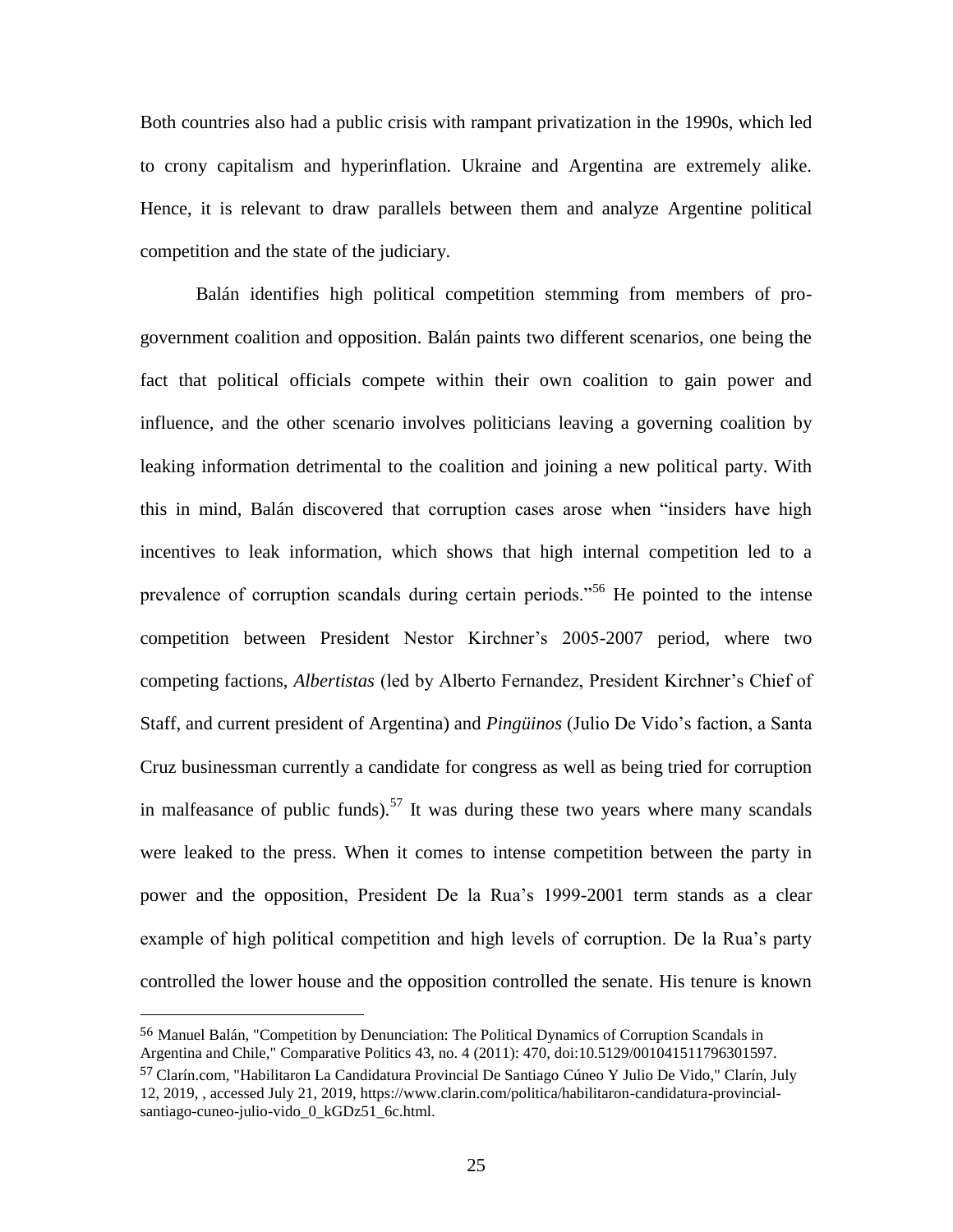as one of the most corrupt periods due to the notorious scandal implicating the Vice President, "Chacho" Alvarez, who pushed for a senate bribery scheme.<sup>58</sup> These two examples tie to Popova's thesis that high levels of political competition only invite more corruption.

The political theory on corruption has its share of valid points. Both Ukraine and Argentina are perfect representations of countries with strong correlations between high political competition and corruption. The question remains, what should these countries do in order to prevent corruption? Their political systems are very competitive, but since they are electoral democracies, should they aspire to be less competitive? Should these electoral democracies adopt institutional reforms to establish an independent judiciary? It is clear that the political theory may help explain the phenomena, but it only tells part of the story and needs other theories to understand the big picture.

As a result, political theorists have a hard task at hand. They need to be able to show the negative consequences of corruption and they need to educate society that corruption cannot be part of the norm, that these unfair and often illegal actions carry deep consequences to the detriment of democratic and liberal values. That is why their theory falls short. They do not take into consideration cultural implications that are critical in understanding the causes of corruption. They would answer the research question pointing to electoral and lack of liberal values as a cause for an inefficient judiciary. There needs to be a more holistic approach.

<sup>58</sup> Ibid 56, 468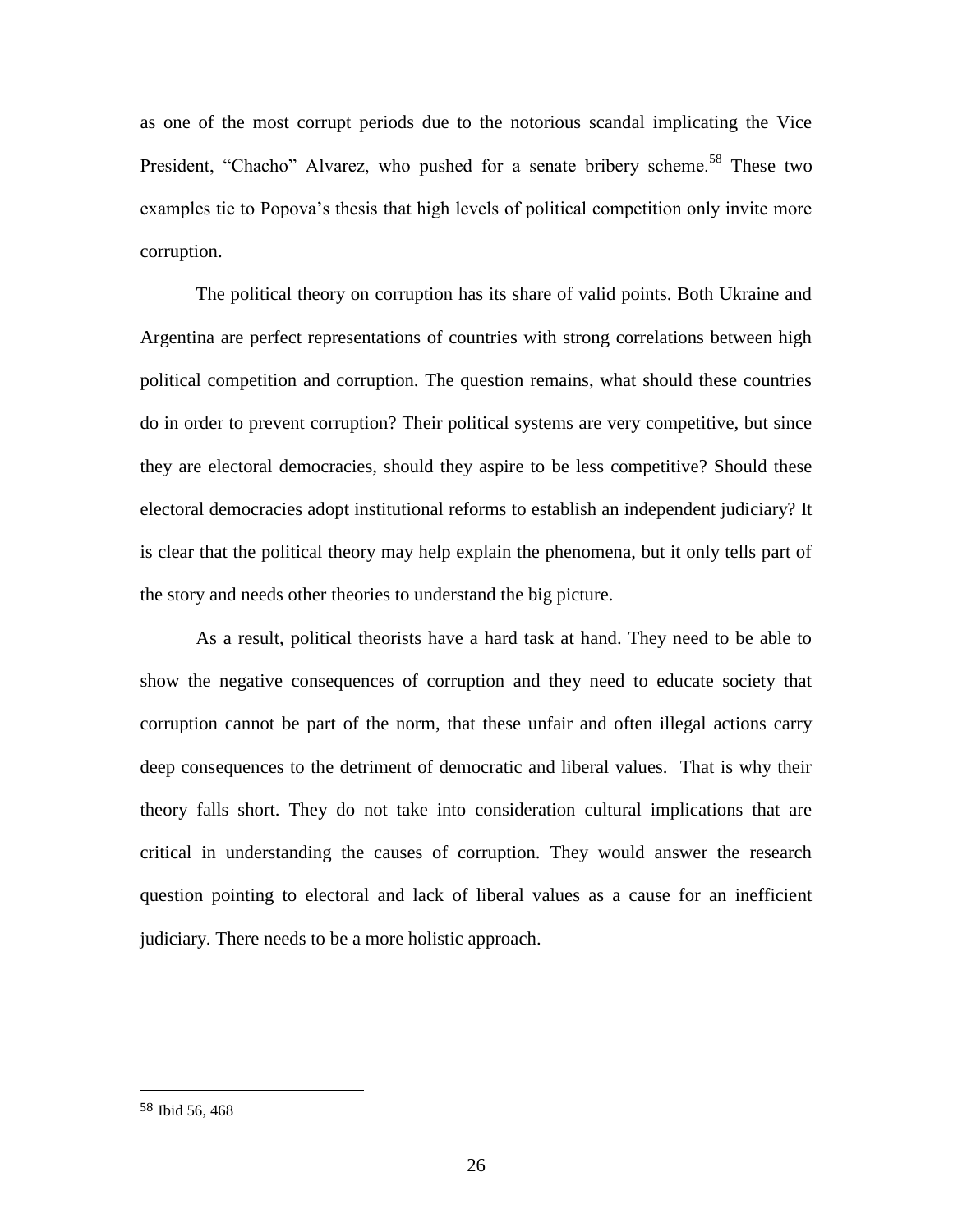#### **Institutionalist**

Another theory that attempts at explaining corruption is the institutionalist approach. Institutionalist scholars believe that corruption occurs in the absence of protocols and procedures that aim at limiting a strong centralized power or, on the other hand, at reinforcing all branches of government. When it comes to the judiciary, the institutionalist theory is caught between two arguments: the judiciary's lack of authority at abolishing immunity and the complete opposite where the judiciary has overwhelming authority and independence from other branches which gives it the status to ignore the laws of the land. Susan Rose-Ackerman is an institutionalist and wrote several published works linking corruption to the lack of authority from the judicial branch. Rose-Ackerman writes that unconsolidated democracies have weak judicial branches and are more prone to corruption because of a weak system of checks and balances and separation of powers. For example, Rose-Ackerman proposes "campaign finance reform, laws requiring asset disclosure and policies to assure the independence of the judiciary and the prosecutors." She also proposes an independent anti-corruption institution to be solely in charge of prosecuting these crimes without the involvement of the executive, judiciary or legislative branches; an institution similar to that of Botswana, Singapore and Hong Kong.<sup>59 60</sup> Again all remedies to corruption come from establishing laws and protocols to ensure a fair and independent judiciary.

Institutionalists applaud Ukraine's reforms. Ukraine enacted many changes to the judiciary after the 2014 political crisis. One of them includes the selection of judges being delegated to an independent body called the High Qualification Commission of

<sup>59</sup> Ibid 5, 88.

<sup>60</sup> Ibid 3, 302.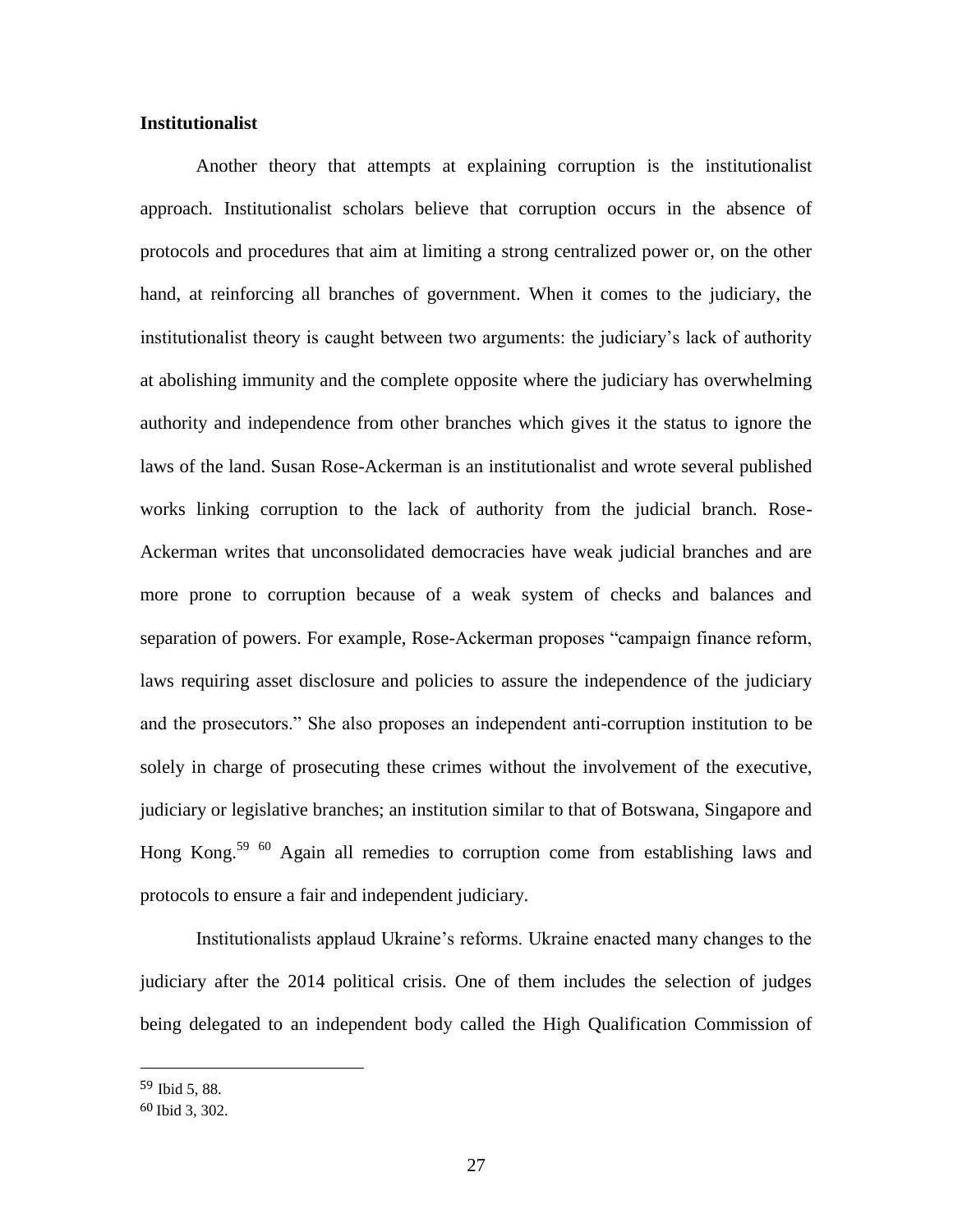Judges (HQCJ). This commission's goal is to depoliticize the judiciary (taking the legislative out of the equation) and creating an independent judiciary branch. Institutionalists champion the oversight applied to the judiciary by the HQCJ and how the commission recommended firing 62 percent of all judges for not meeting qualification assessments.<sup>61</sup> Another reform transferred the selection of chiefs of the courts from the executive to judges themselves. The idea comes from the fact that judges are the ones who know who is qualified or not to lead the courts rather than the executive branch. These are all strong institutional reforms.

The same could be said for Romania. This Eastern European country followed similar footsteps to that of Ukraine's. Romania employed a judicial reform broad in scope, instituting additional checks and balances that act as safeguards for the judiciary. Some examples include the implementation of the Superior Council of Magistracy taking power away from the Ministry of Justice and the executive branch, the adoption of a "binding 'deontological code of judicial conduct and a system of mandatory wealth and interest declarations for judges," among many others.<sup>62</sup> Romania acknowledged its shortcomings on the corruption front and devised institutional reforms to improve its judiciary.

The institutionalist theory has a fair share of pros and cons. These scholars evaluate formal structures involved in the judicial system. They help identify all laws pertaining to corruption and evaluate their impact. However, institutionalists are blindsided by the fact that countries like Ukraine and Romania still function with high levels of corruption even after implementing such rigorous reforms. In fact, scholars point to the

<sup>61</sup> Kateryna Pryshchepa, "Will the Long-awaited Justice Prevail in Ukraine?" Jan Nowak-Jezioranski College of Eastern Europe, 2017, 99-102.

<sup>62</sup> Ibid 7, 85-87.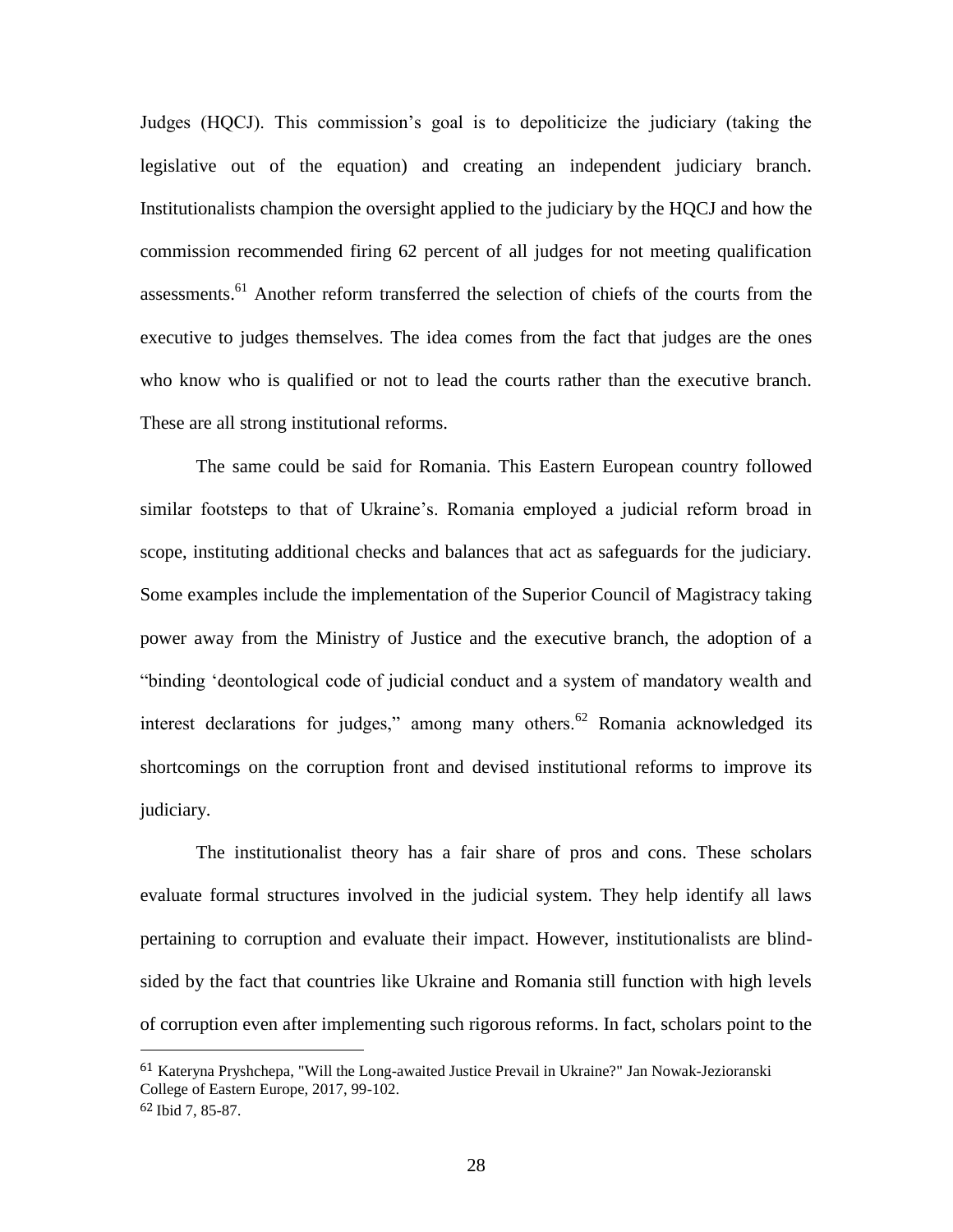Czech Republic, a country that applied very few reforms to its judiciary and yet is considered one of the most transparent in the post-Communist bloc and Eastern and Central Europe.<sup>63</sup> Following the institutionalists approach, Czech Republic should be the most corrupt out of the three countries for applying the least amount of reforms.

Even with its shortcomings, the Argentine case sample benefits from the institutionalist approach. Institutionalists would answer the research question tying the judicial delay of corruption cases to the lack of institutional safeguards. They would point out that Argentina hasn't had an actual judicial reform of the judicial process since the 35<sup>th</sup> Accord of 2003, which was not a legislative proposal rather an administrative reform from the Supreme Court.<sup>64</sup> They would also argue that the delay could in fact be solved through the legislative process perhaps by circumventing the judges' role in the process and adding a jury to solve these cases. They could also propose an anti-corruption institution like the ones cited earlier using Singapore or Hong Kong as a model. The institutionalist theory is positive for identifying all judicial reforms but fails to acknowledge cultural and political implications. This single theory would only point to institutional shortcoming as a cause to judicial delay and corruption. There are more issues that need to be considered.

<sup>63</sup> Ibid 7, 6

<sup>64</sup> "Acordada Judicial," La Guía De Derecho, accessed July 21, 2019, https://derecho.laguia2000.com/derecho-procesal/acordada-judicial.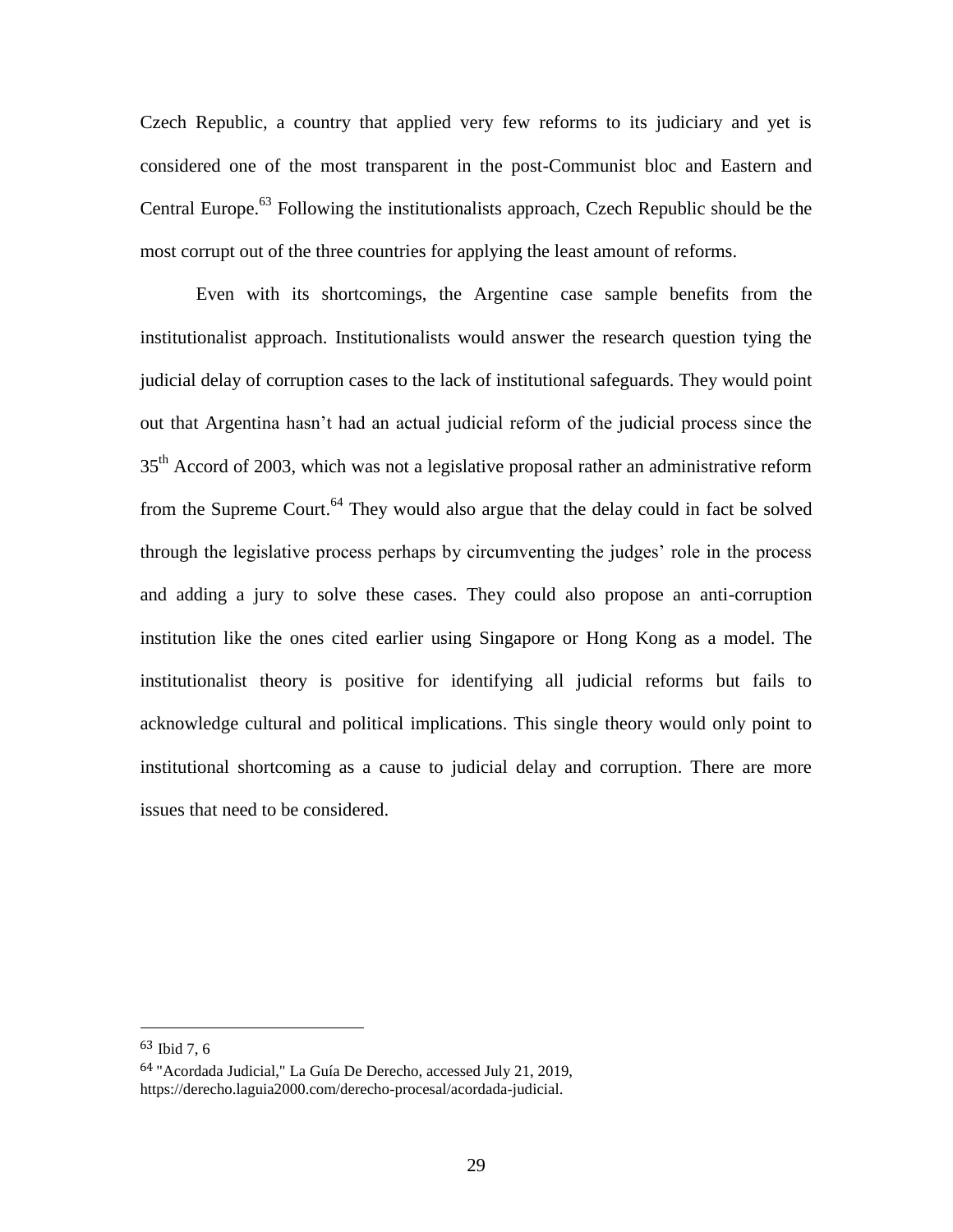#### **Cultural**

Theorists utilize different explanations for corruption. Some political scientists and sociologists believe that culture drives wrongdoing. They would point to the culture that permeates offices, courtrooms, and conversations between judges. The issue that culture presents is that while institutional and legislative reforms may look good on paper, if judges do not put the reforms in practice as expected due to cultural norms, then the reform's goals are void.

The theory came about from the reforms' shortcomings. Many academics believe that an independent judiciary could be designed and implemented by legislative means. Ukraine and Romania are examples of countries where legislative action leads to an independent judiciary. Both applied strict "by the book" reforms to insert judicial independence: taking power away from the executive and giving it to the judiciary for the selection and nomination of judges, and creating independent commissions to oversee judges' performances, and applying European Union's standards for judicial reform. However, the results were not promising. Academics hit a roadblock, and especially when they discovered Czech Republic's judicial reforms. This country threw institutionalists overboard.

The Czech Republic has one of the most reputable judiciaries. Rather than applying a broad scope to reform like Romania, the Czechs decided to be very limited in their reforms. From their independence from the Soviet bloc, the Czech Republic adopted a new constitution in 1993 establishing local and regional courts and a Supreme Administrative Court in charge of overseeing the whole judicial process. Czechs adopted lustration laws firing close to 30 percent of the judicial corps, ridding itself from the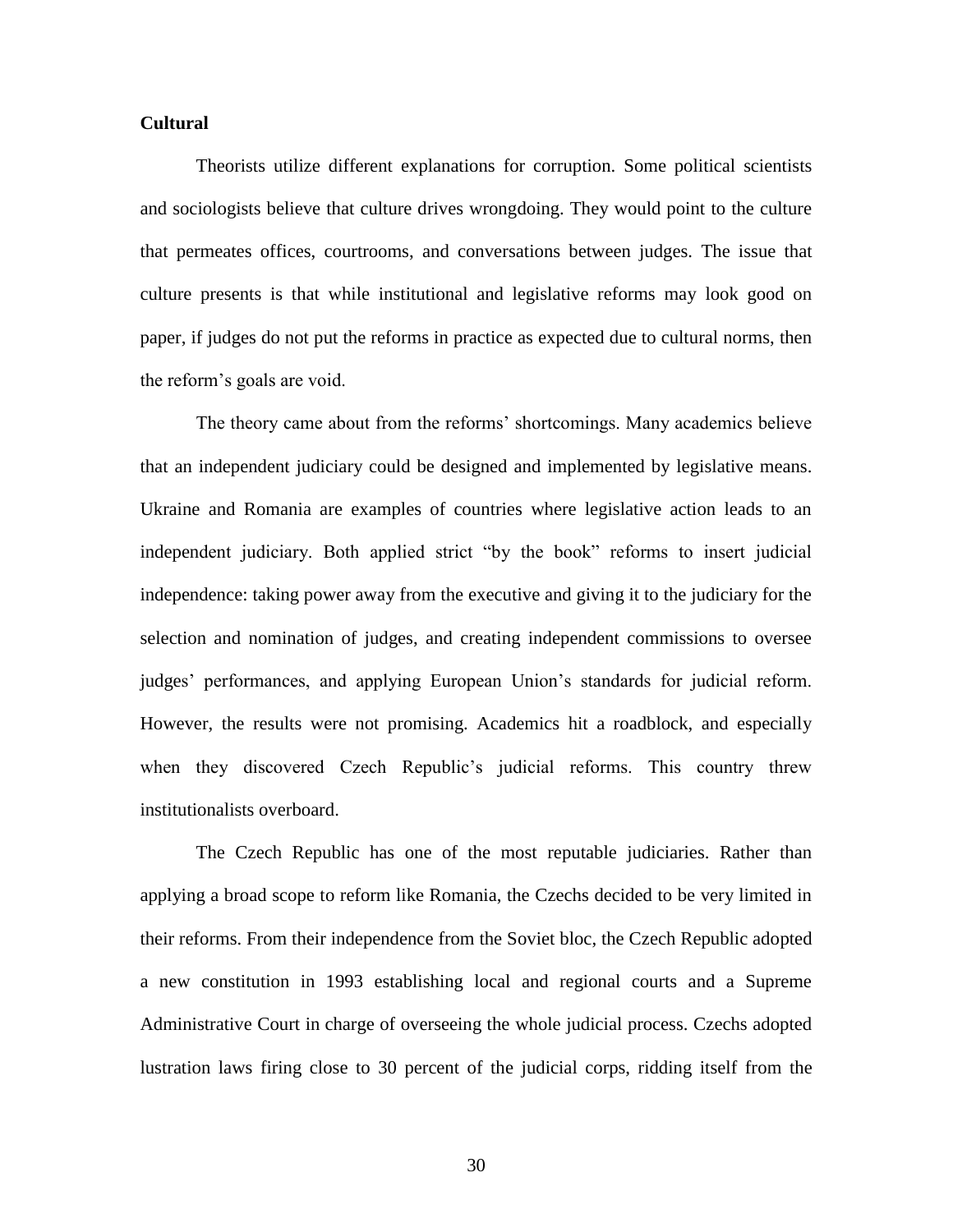highly politicized communist judicial staff and allowing for new leadership.<sup>65</sup> The Czech Republic applied judicial reforms necessary for joining the European Union such as the Act on Courts and Judges of 2002 which streamlined judicial processes and legal codes. But it was the strong lustration of the 1990's and the Czech Union of Judges that promulgated pivotal informal changes to the judiciary. The latter organized judges to push for a more transparent judiciary proposing a "judicial code of conduct for its members…lobbied for the creation of a constitutionally mandated independent council of judges, which would decrease the influence of the Ministry of Justice in judicial careers and establish a politically independent mechanism for judicial self-governance.<sup>"66</sup> This judicial union also pushes for constant training programs for judges evinced by the creation of their Education Commission. These helped instill deeper trust within the judiciary. It is no wonder that 70 percent of judges trust in the Czech Union of Judges and feel represented by it, contrasting it to 40 percent of Romanian judges saying the same of their own association. An important characteristic of the Czech reforms is that they came from judges themselves rather than being imposed by the executive or legislative branches. This guarantees that the reforms will be put into practice. The Czech judiciary fares much better with the public than their Romania counterpart. 40 percent of Czechs polled in 2009, said that they "tend to trust" the judiciary, exceeding the Central Eastern European 31 percent average and 25 percent in Romania.<sup>67</sup> Culture theorists' measure of trust allowed for a more nuanced explanation of a successful judicial system. These

<sup>65</sup> Ibid 7, 90.

<sup>66</sup> Ibid 7, 93

<sup>67</sup> Ibid 7, 98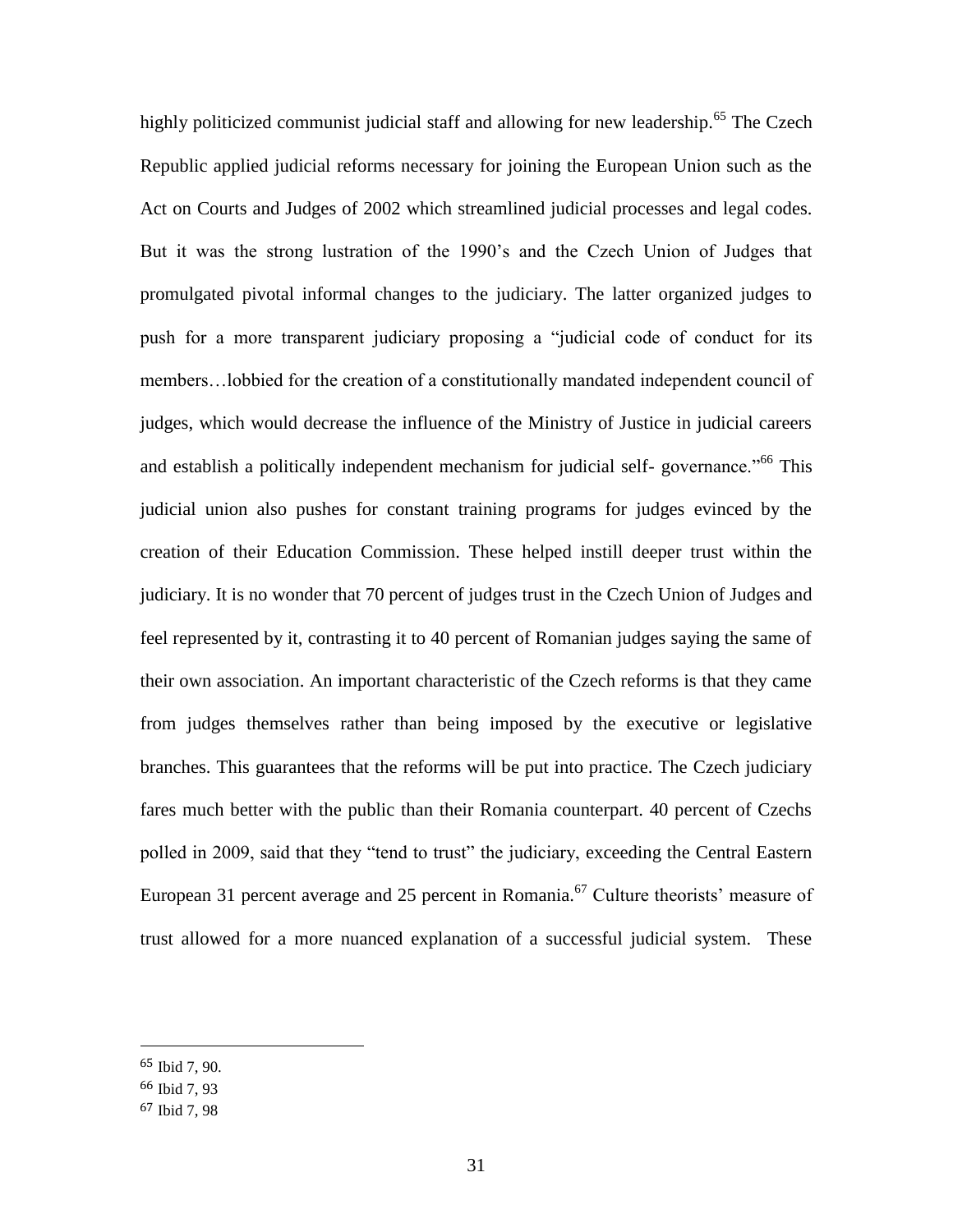theorists' findings help the academic community to see beyond the traditional outlook of judicial reform being implemented through institutional and legislative means.

Culture theorists come to these conclusions by measuring perception. As previously stated in the definitions section, the perception of the judiciary is paramount. These theorists analyze public opinions of judges' and judges' own opinions of themselves and of their colleagues. Does the public feel that it can trust judges? Does the public believe that they are being impartial? Do judges feel at ease when delivering a sentence or do they feel pressured by the executive or a political actor? Are they threatened through salary cuts?

All in all, culturalists' perspective is essential. They would point to the personal relationships of judges and judicial officials as a key factor for judicial corruption and judicial delay. Also, culturalists will be keen to point out those reforms and institutional safeguards can be futile if they are not accepted by

However, cultural theorists have their shortcomings. As previously stated, institutional and political factors are also key to understanding the causes of judicial corruption and its inefficiency. Culturalists miss the fact that institutions are important deterrents of corruption and that liberal democracy' tenets of separation of powers and an independent judiciary prove essential for a clean judicial system.

#### **Public scrutiny**

Corruption thrives when undetected. A bribe is easy to visualize as an act of corruption. For instance, an oil company bribes a government official and gains access to drill in areas where prohibited. A quid pro quo scenario is too familiar in the subject of

32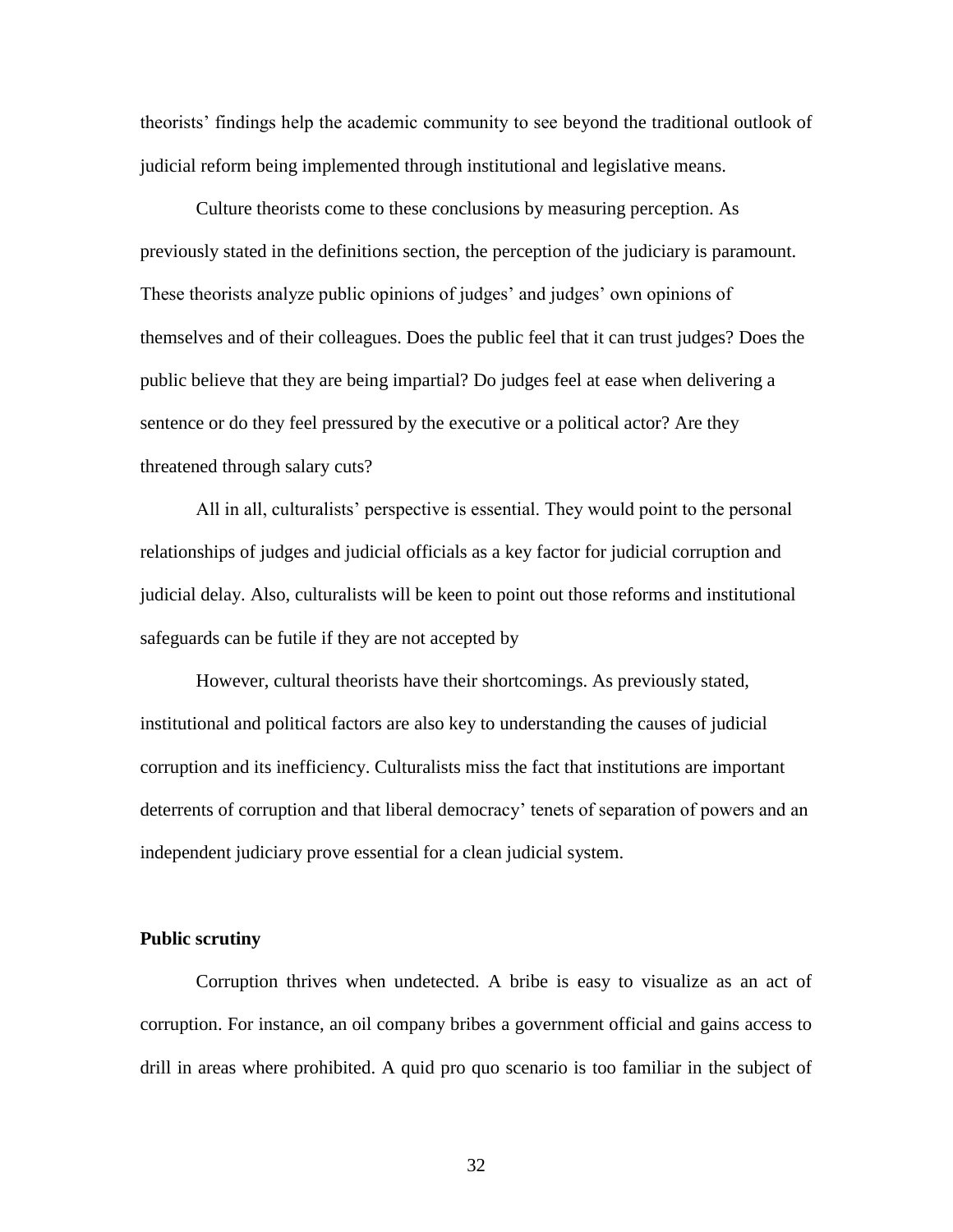corruption. What happens when corruption's effects are hard to visualize? Some theorists devote their academic careers to make it easier to pinpoint corruption, not only examples like the permit for drilling oil, but also examples like coercive relationships between special interests and different branches of government. Theorists like Dimant and Tosato embrace the public scrutiny theory which emphasizes democratic participation as an antidote for corruption.<sup>68</sup>

Civil participation is key for countering corruption. This participation manifests into social mobilization like voting, participating in rallies, but most importantly in a free press. Journalists play a pivotal part in informing people and injecting transparency into government. In fact, Dimant and Tosato pointed out studies from Bhattacharyya and Hodler which evaluated the importance of a free press analyzing 126 countries from 1980 to 2007 and finding that democratization and a free press played an essential role in deterring corruption. Due to findings like these, many NGOs push for more transparency in governance and vibrant journalism to promote social participation in democratic societies for honest governance. The more visual the effects of corruption, the easier it is for the public to mobilize and demand quick action. The international community engaged this idea in the mid-1990s and continues to do so to visualize the detrimental effects of corruption.<sup>69</sup>

For instance, there are many NGOs that aim at countering corruption by pushing for collective-action. Corruption Watch is an NGO that emphasizes the big-picture of

<sup>68</sup> Eugene Dimant and Guglielmo Tosato, "CAUSES AND EFFECTS OF CORRUPTION: WHAT HAS PAST DECADE'S EMPIRICAL RESEARCH TAUGHT US? A SURVEY," Journal of Economics Surveys 0, no. 0 (2017): 1,

https://www.researchgate.net/publication/312642624\_Causes\_and\_Effects\_of\_Corruption\_What\_has\_Past Decade%27s Empirical Research Taught us A Survey

<sup>69</sup> Ibid 9, xiii.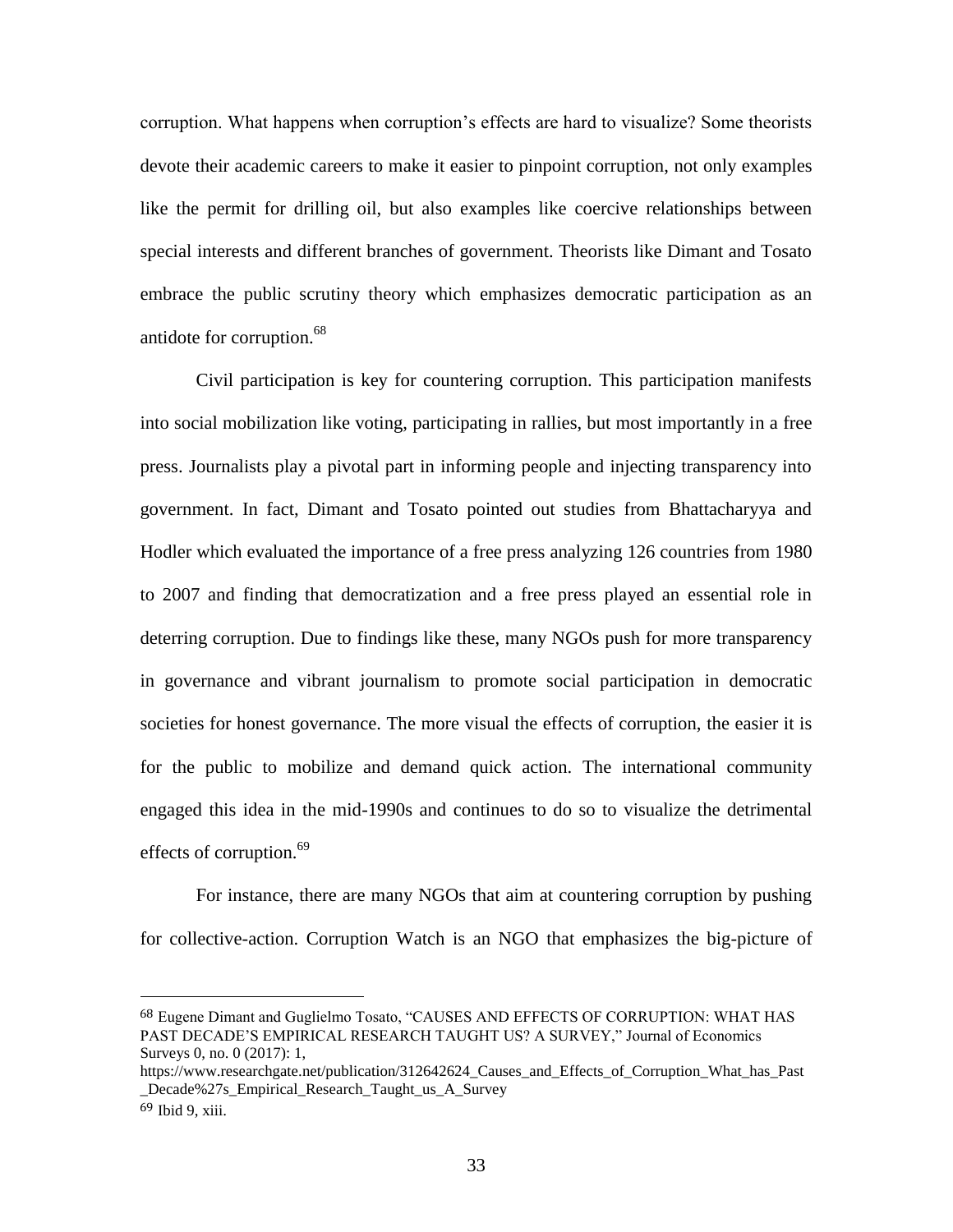corruption. They believe corruption "affects us all…threatens sustainable economic development, ethical values and justice; it destabilizes our society and endangers the rule of law. It undermines the institutions and values of our democracy."<sup>70</sup> Since it affects all members of society, all such members are entitled to take legal action against institutions involved in corruption.

Argentina had a corruption scandal that galvanized the public. In 2012, a train had a brake malfunction and crashed into a train station, killing 51 people and injuring 789 others.<sup>71</sup> The crash received extensive news coverage showing clips of the actual crash and footage of emergency personnel rescuing people from the train. The tragedy mobilized the relatives of those killed and injured to such an extent that they showed up in federal tribunals and in congress demanding that both bodies act to reprimand the Minister of Transportation, Ricardo Jaime, and the owners of the train company. There is still a pending sentence for the Minister of Infrastructure, Julio De Vido, who worked hand in hand with Mr. Jaime particularly on train contracts. However, Mr. Jaime's sentence is one of the swiftest sentences in Argentine judicial history. Mr. Jaime was found guilty on charges of illicit enrichment; his case began in 2016 and ended in 2018. Jaime is guilty of fraud and negligent derailment. The judicial system holds him accountable for the inadequate funding of the rails and trains. The case itself lasted 5 to 6 years including the instruction and trial phase. This pales in comparison with the usual 14 year process. Many experts point out that the speediness of the trial was due to the fact that the families of the victims inserted pressure over judges, politicians and prosecutors.

<sup>70</sup> "Corruption affects us all," Corruption Watch, [https://www.corruptionwatch.org.za/learn-about](https://www.corruptionwatch.org.za/learn-about-corruption/what-is-corruption/we-are-all-affected/)[corruption/what-is-corruption/we-are-all-affected/](https://www.corruptionwatch.org.za/learn-about-corruption/what-is-corruption/we-are-all-affected/)

<sup>71</sup> "Las imágenes más conmovedoras de la Tragedia de Once," Perfil.com [https://www.perfil.com/noticias/sociedad/tragedia-de-once-se-cumplen-seis-anos-del-accidente-que](https://www.perfil.com/noticias/sociedad/tragedia-de-once-se-cumplen-seis-anos-del-accidente-que-conmociono-al-pais.phtml)[conmociono-al-pais.phtml](https://www.perfil.com/noticias/sociedad/tragedia-de-once-se-cumplen-seis-anos-del-accidente-que-conmociono-al-pais.phtml)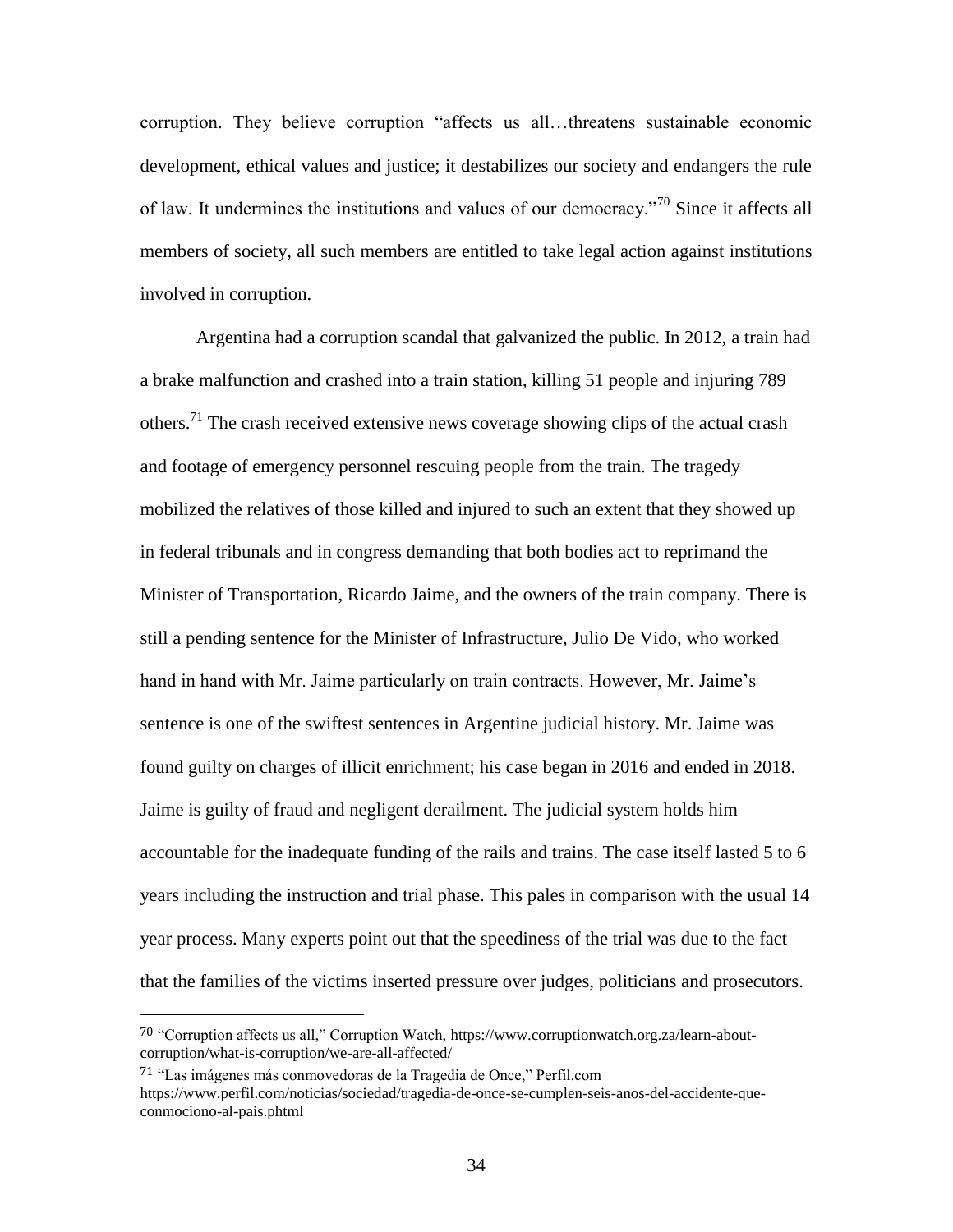A train accident with so many deaths and injuries makes it hard for society to turn a blind eye and makes it easier to act swiftly and properly.

Of course, academics like Dimant and Tosato found part of the explanation. Corruption is a vast subject that requires all different schools of thought. These public scrutiny theorists would miss the fact that there are many consolidated democracies like the United States which still has corruption and yet contains a vibrant politically involved electorate. Institutions, culture and politics play an important role as well in explaining corruption.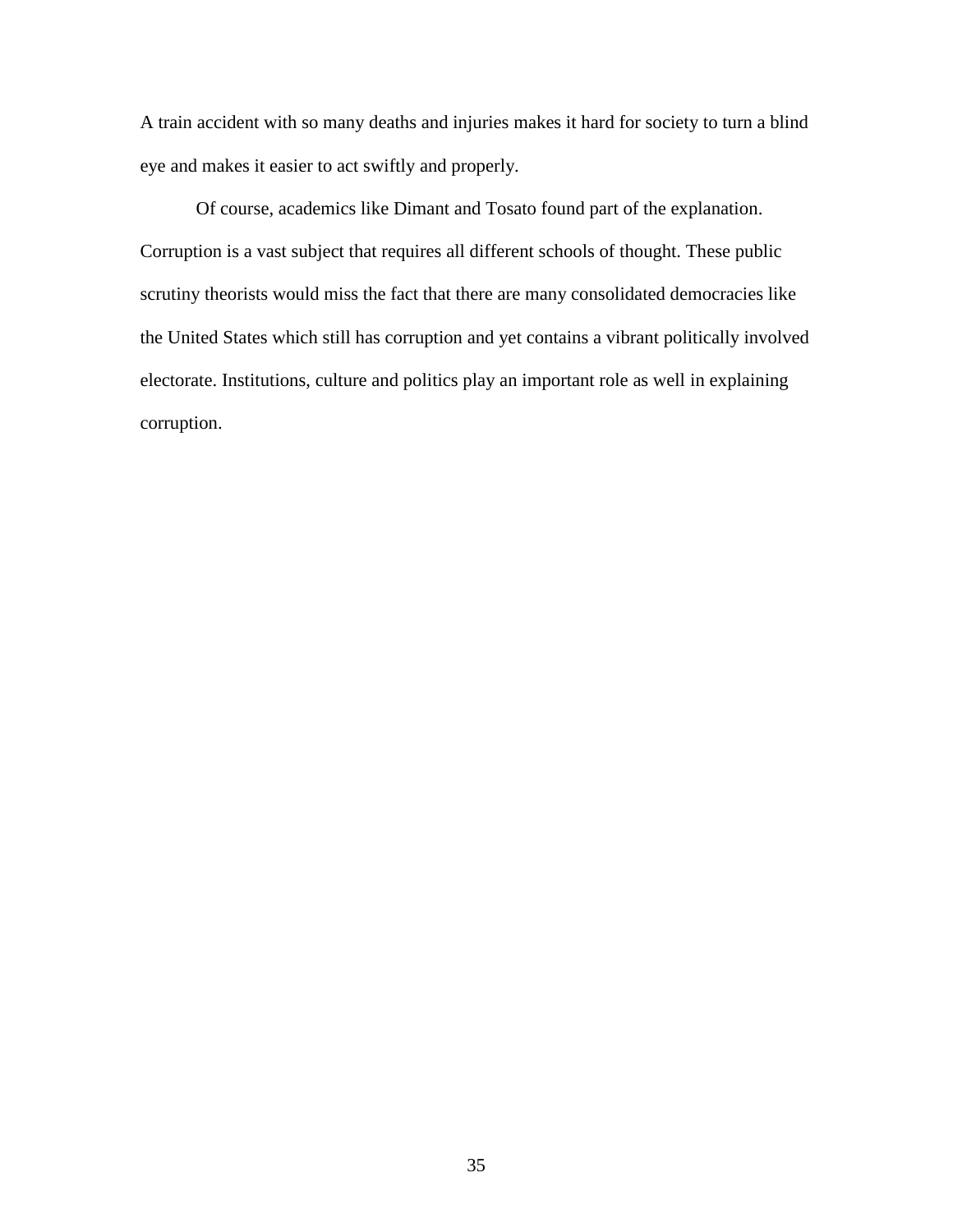# **Chapter 4: Methodology**

The researcher chose qualitative methods to analyze the hypotheses. This strategy allowed the researcher to uncover deep-seated beliefs from the subjects on sensitive issues involving the judiciary's inefficiency in corruption cases. There were few studies conducted on the topic of judicial processes of corruption cases. Only one mentioned in prior sections of the paper from the ACIJ in 2007, gaged experts' opinion on the matter and the researcher used this study as a starting point and interviewed several subjects from the study. However, as the study developed, some of these subjects recommended different sources which ultimately led to a snowball sample method.

When using qualitative methods, researchers need to cross-reference data. Hence, the list of subjects includes at least two people from each category to corroborate facts and information provided during the interviews. The researcher analyzed the data and found common patterns and opinions that ended up validating the hypotheses.

The nature of the interviews is important. The interviews themselves were consented by the subjects, conducted in their offices from where they work, homes and public places such as coffee shops, and almost all of them were recorded with a cell phone except for one individual who opposed the recording but allowed the researcher to take notes.

### **Interviews**

#### Prosecutors:

-Carlos Rívolo- Federal prosecutor in charge of several corruption cases -Franco Eduardo Picardi- Federal prosecutor in charge of several corruption cases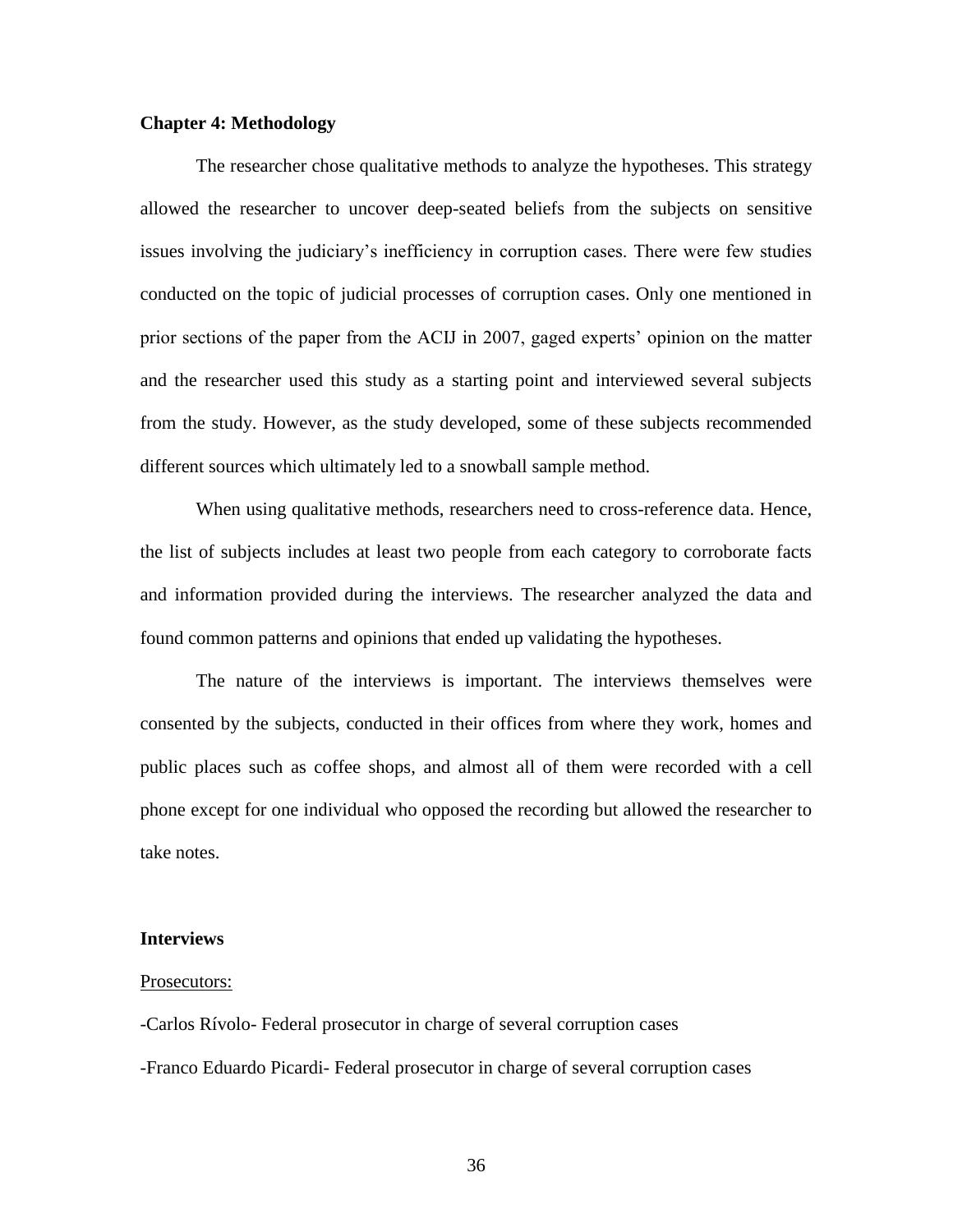### Judicial employees:

-Alfredo Popritkin- Former accountant for the Federal Court District involved in investigating corruption crimes

### Politicians:

-Elisa Carrió- founding leader of the Cambiemos Coalition -Fernando Sánchez- Secretary of Institution Building under President Macri -Germán Garavano- Minister of Justice under President Macri

## Judges:

-Daniel Rafecas- federal judge placed by President Nestor Kirchner -Mariano Borinsky- judge leading the 2014 procedural penal code reform -Sebastián Casanello- federal judge who's heard several corruption cases involving the current Vice President, Cristina Kirchner

# Journalists:

-Maia Jastreblansky- Journalist from La Nación specializes in corruption crime -Pablo Mendelevich- Journalist from La Nación writing many columns about corruption

### NGOs:

-Agustín Carrara- Research fellow of the Centro de Investigación y Prevención de la Criminalidad Económica (CIPCE)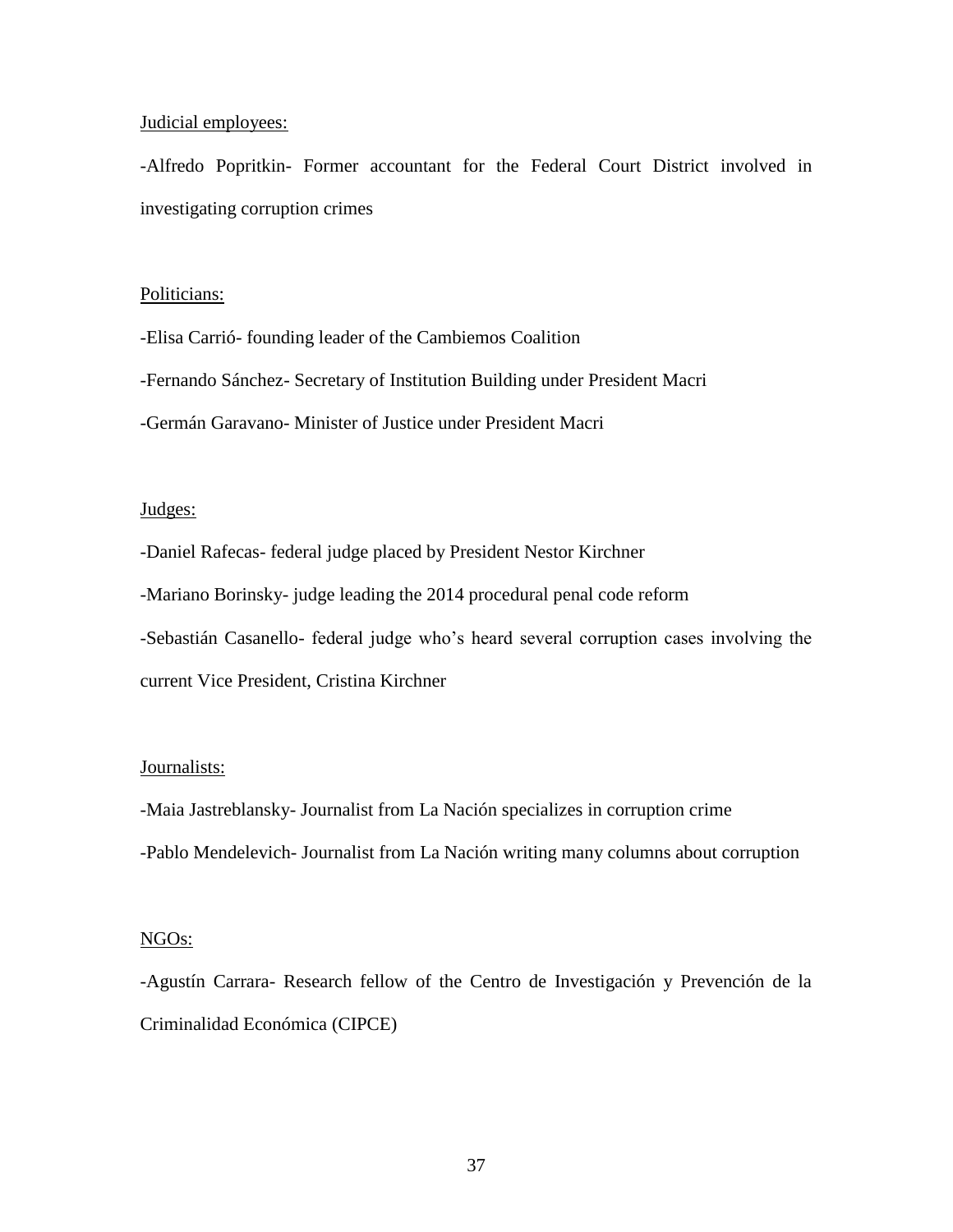-Marcelo Giullitti- Law and research fellow of Asociacion Civil por la Igualdad y la Justicia

-Alberto Binder- Researcher for the Instituto de Estudios Comparados en Ciencias Penales y Sociales

-Claudio Castelli- Researcher for the CIPCE

-Germán Emanuele- Researcher for Poder Ciudadano in charge of fomenting transparency in the judicial system

### Academics:

-Sebastián Pereyra- Sociologist expert in corruption in culture and electoral systems -Catalina Smulovitz- Professor at Universidad Di Tella expert in corruption cases -Alba Ruibal- Professor from CONICET who researched judicial reforms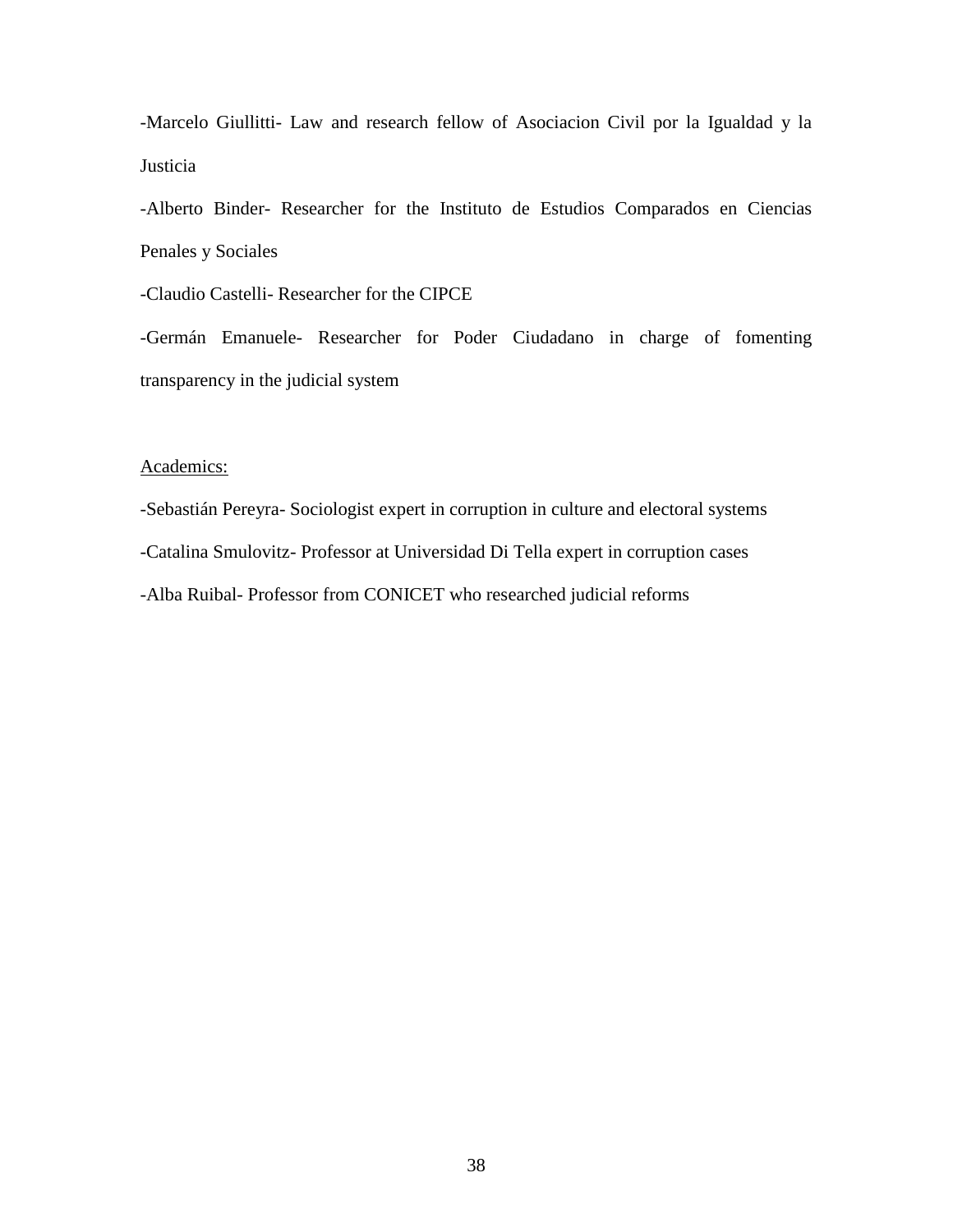### **Chapter 5: Institutional roadblocks**

The bureaucratic structure of the judicial system plays a key part in the judicial delay of corruption cases. There are several reasons why the criminal justice system lacks the speed to deliver firm sentences. On one hand there are issues with the workflow of judicial officials and their respective roles. On the other hand, the judicial process contains a vast amount of loopholes that are used to postpone the process.

#### **Workflow**

The judiciary's structure proves problematic. The fact that the branch operates from a mixed inquisitorial and adversarial system prevents a smooth and quick process. Secondly, the prosecution lacks the independence and structural resources to guarantee a speedy judicial process. Thirdly, there are only 12 federal judges that are in charge of solving corruption, human rights, drug trafficking, and kidnapping cases. The difficulty lies in the quantity of cases being dealt in the most important federal district court, Comodory Py. Fourthly, judges are not required to attend or participate in any academic courses meant to deepen their knowledge on more complex 21st century crimes like they are in other countries. These are all workflow issues related to the structure of the judiciary.

Argentina's structure of the judicial system is a non-starter. The judicial process follows a mixed system. On one hand, the investigative part of the case is done on a written basis, while the trial is done orally. Judges play an important role in bringing key evidence to the case while also arbitrating between the prosecution and the defense. Judges can also delegate the investigative part of the case to the prosecution; however, prosecutors cannot bring cases to trial. In fact, the line is so blurry between judges and

39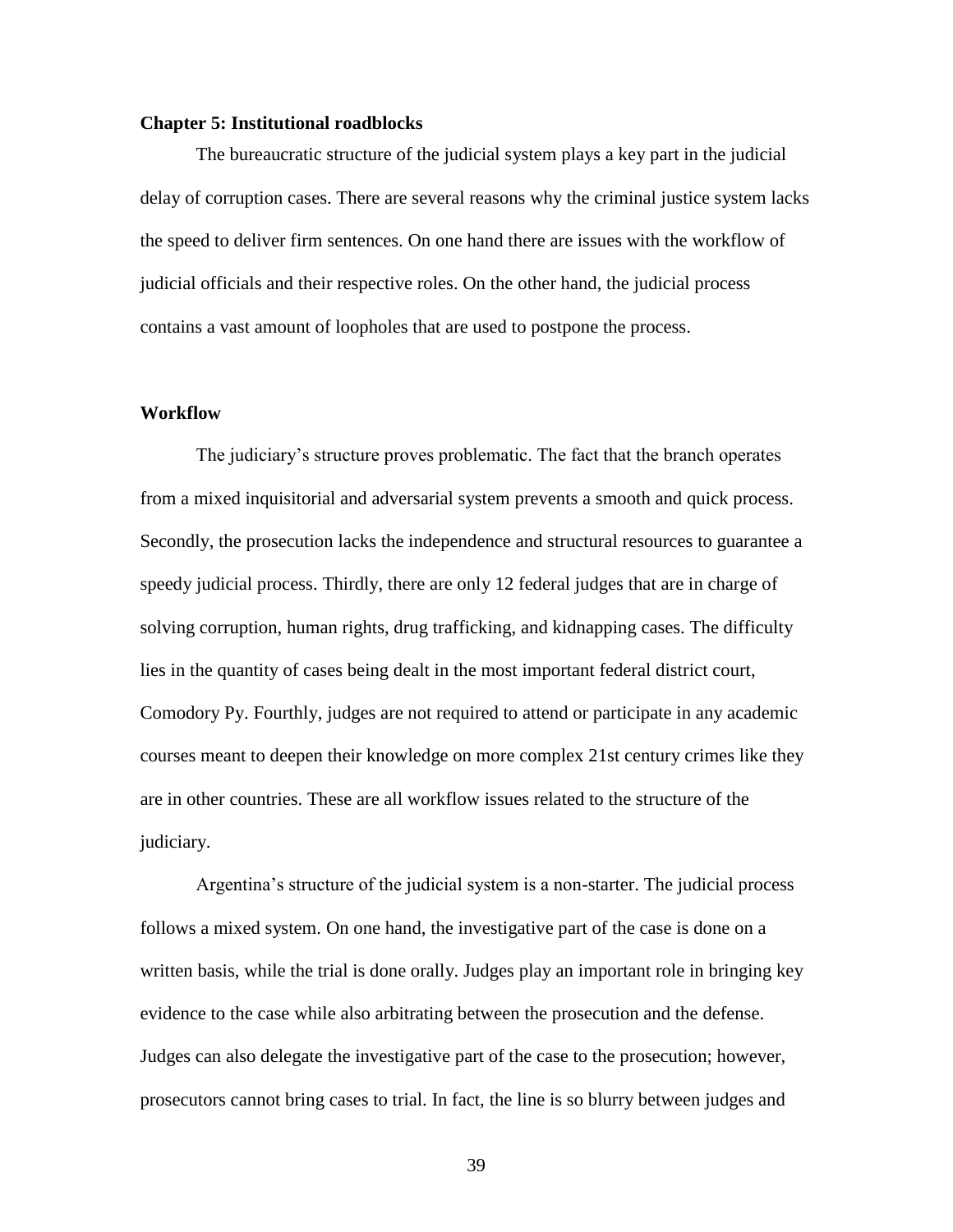prosecutors that it is hard to determine who does what. German Emanuele is a Director at Citizen's Power (Poder Ciudadano) which is a non-profit that pushes for transparency and anti-corruption measures. Emanuele mentioned that the system is convoluted that "you never really know who is directing the investigative phase of a case, whether it's the prosecutor, judge, a case can go through many judicial bureaucrats, because you have judges of instruction, then you have a tribunal that is in charge of hearing the trial, then you have an appeal's court, Court of Cassation…" For Emanauele it is a confusing and never ending process.<sup>72</sup> The roles assigned to judges and prosecutors are unclear. What is clear is that judges determine whether there is sufficient proof to bring a case to trial. As Marcelo Giullitti of the Civil Association for Equality and Justice put it, "it's a horrible mixture of both systems [inquisitorial and adversarial], it's the worst from both judicial systems that makes it hard to make anyone accountable for their actions. In an adversarial system, prosecutors have to answer for their actions since they are elected by popular vote.<sup>73</sup> Giullitti is a research fellow at a nonprofit that pushes for more transparency in the judicial system and for additional reforms that are meant to improve the efficiency in the judicial process. Giullitti mentioned that, at least, in an adversarial system, state attorneys are elected which has its own set of issues; politicizing the criminal justice system. However, in a mixed system like Argentina's, neither prosecutors nor judges have any kind of accountability. How does this relate to judicial delay? Having no accountability means that judges and prosecutors can do as they see fit. They have no pressure from any non-partisan body to act in a professional manner. This mixed judicial system creates an inefficient and complex structure.

<sup>72</sup> German Emanuele, personal communication, October 15, 2019.

<sup>73</sup> Marcelo Giullitti, personal communication, October 8, 2019.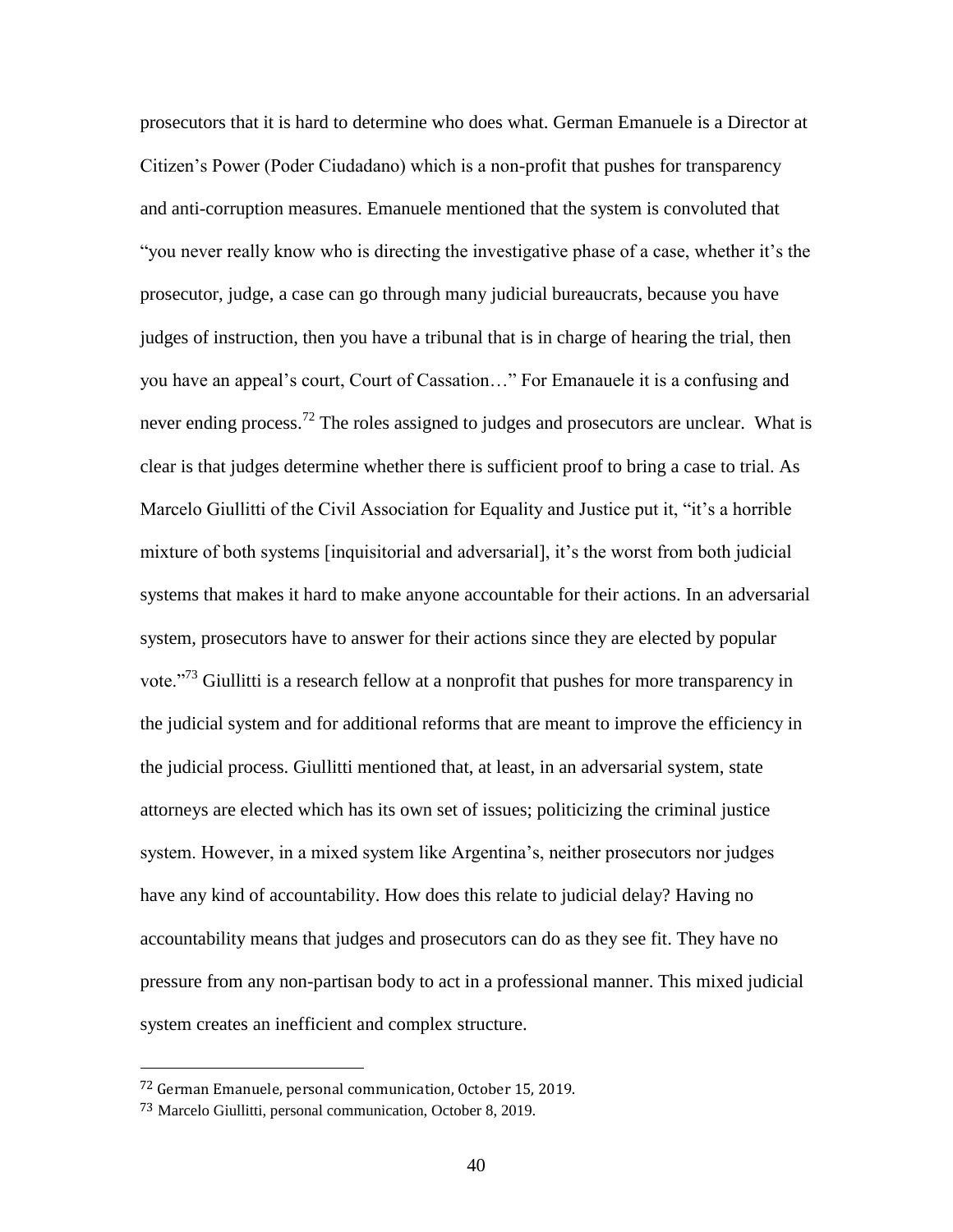Furthermore, judges have their own set of issues. Judicial experts often criticize the time management skills of federal judges. Alfredo Popritkin worked as a judicial accountant conducting financial investigations in cases involving corruption like that of former President Menem, came to the conclusion that "judges are horrible time administrators, they have zero knowledge of organization skills...or maybe they don't want to have that knowledge or are really not interested because the judicial delay gives them some kind of benefit."<sup>74</sup> Popritkin is under the impression that judges thrive in judicial delay since they are in the judicial system to deliver special favors to their political cronies. This politicization of the judicial system will be addressed in more detail in the following section. What remains relevant from Popritkin's experience is that judges are not equipped with the organizational methods to deliver in all cases that pass through their bench. It is also important to emphasize that even though judges lack timemanagement skills, there are thousands of criminal cases that pass through Comodoro Py, the main Federal District Court located in the City of Buenos Aires. These same judges that handle corruption cases also handle cases involving drug trafficking, kidnapping, human rights etc. And these judges lead the investigative phase in all cases as well as the arbitration which Federal Prosecutor Picardi believes that the evidence is already contaminated by the judge, losing impartiality. Catalina Smulovitz, a sociologist from the Di Tella University said that it would be impossible for judges to meet their own responsibilities. It is approximated that judges handle 400 cases each.<sup>75</sup> Dr. Smulovitz believes that the system is set to fail for this very reason.<sup>76</sup> Legal experts also criticize

<sup>74</sup> Alfredo Popritkin, personal communication, October 29, 2019.

<sup>75</sup> Franco Picardi, personal communication, January 15, 2020.

<sup>76</sup> Catalina Smulovitz, personal communication, December 18, 2019.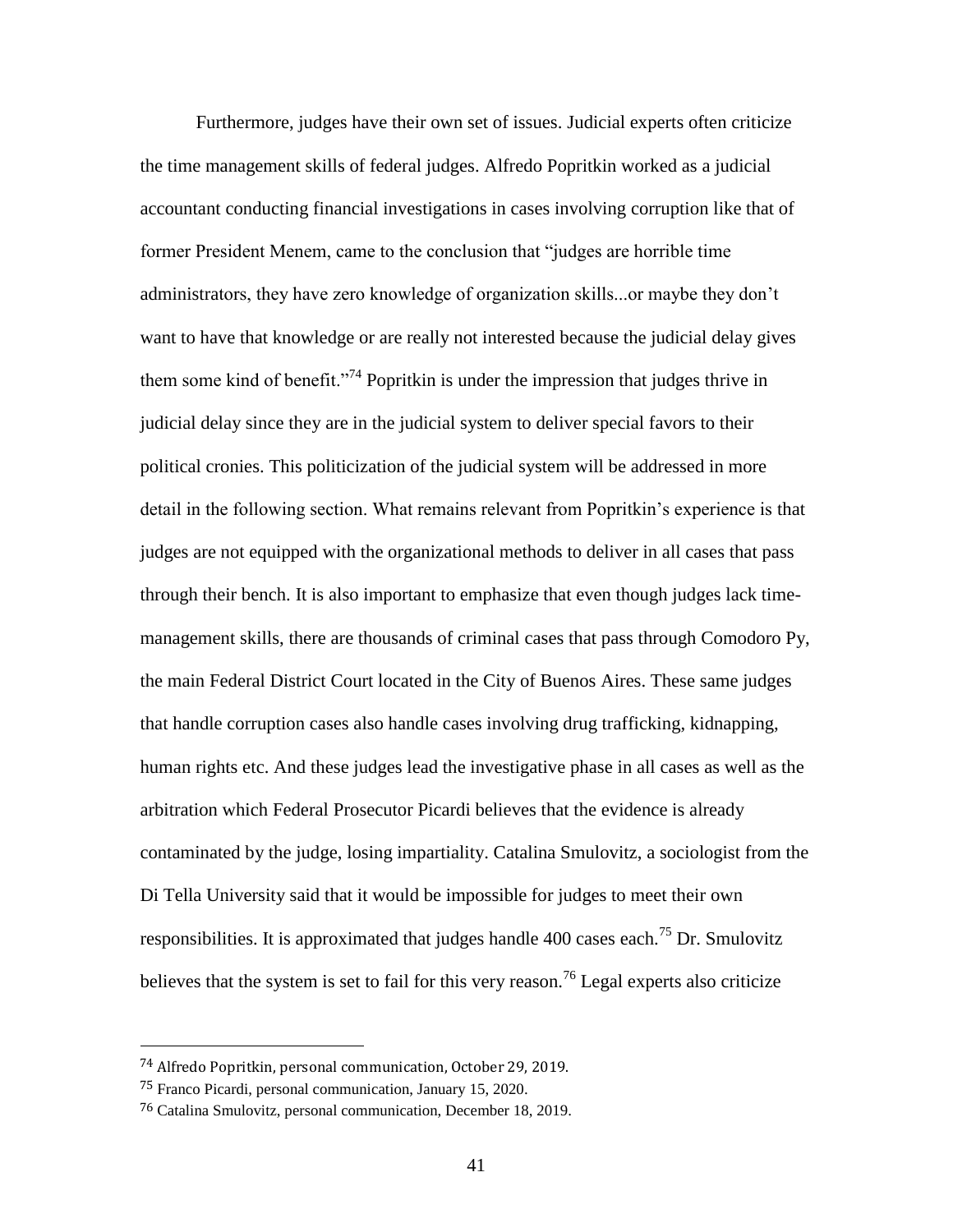judges for their lack of knowledge in financial crimes. Emanuele mentioned that academic conventions and courses are not required for judges to attend.<sup>77</sup> They are also not required to go through any periodic evaluation in order to assess their legal knowledge. This is a problem for judges who have served the bench before computers became a common tool of work. It is a generational issue. Some judges and prosecutors resist making all casework digital for this very reason. However, when asked if judges have enough knowledge to solve different cases, Federal Judge Sebastian Casanello from Comodoro Py, mentioned that those who take their roles seriously do their due diligence in keeping up to date with all different kinds of modern crime. According to Judge Casanello, it is a mere personal choice to opt out of keeping with the times.<sup>78</sup> Thus, judges in the Argentine judicial system play a key part in its inefficiency.

The prosecution also has their own set of issues. Prosecutors frequently complain that they do not have enough resources or faculties to effectively carry out a case. Their main responsibility is to collect evidence and accuse the person of a crime. The caveat is that judges also carry out the investigation making a prosecutor's role confusing and at times limited in scope. In fact, there are judges that have not even once delegated the investigation to a prosecutor.<sup>79</sup> Federal prosecutor Delgado recently opined on the difficulties that prosecutors face on a daily basis. First of all, prosecutors depend on the Federal Police Force from the Executive Power to inquire about a crime. The Ministry of Public Prosecutors does not have a police force of their own to pursue suspects. Delgado points out that sometimes prosecutors need to investigate the police and they depend on

<sup>77</sup> Ibid 72.

<sup>78</sup> Sebastian Casanello, personal communication, November 21, 2019.

<sup>79</sup> Ibid 76.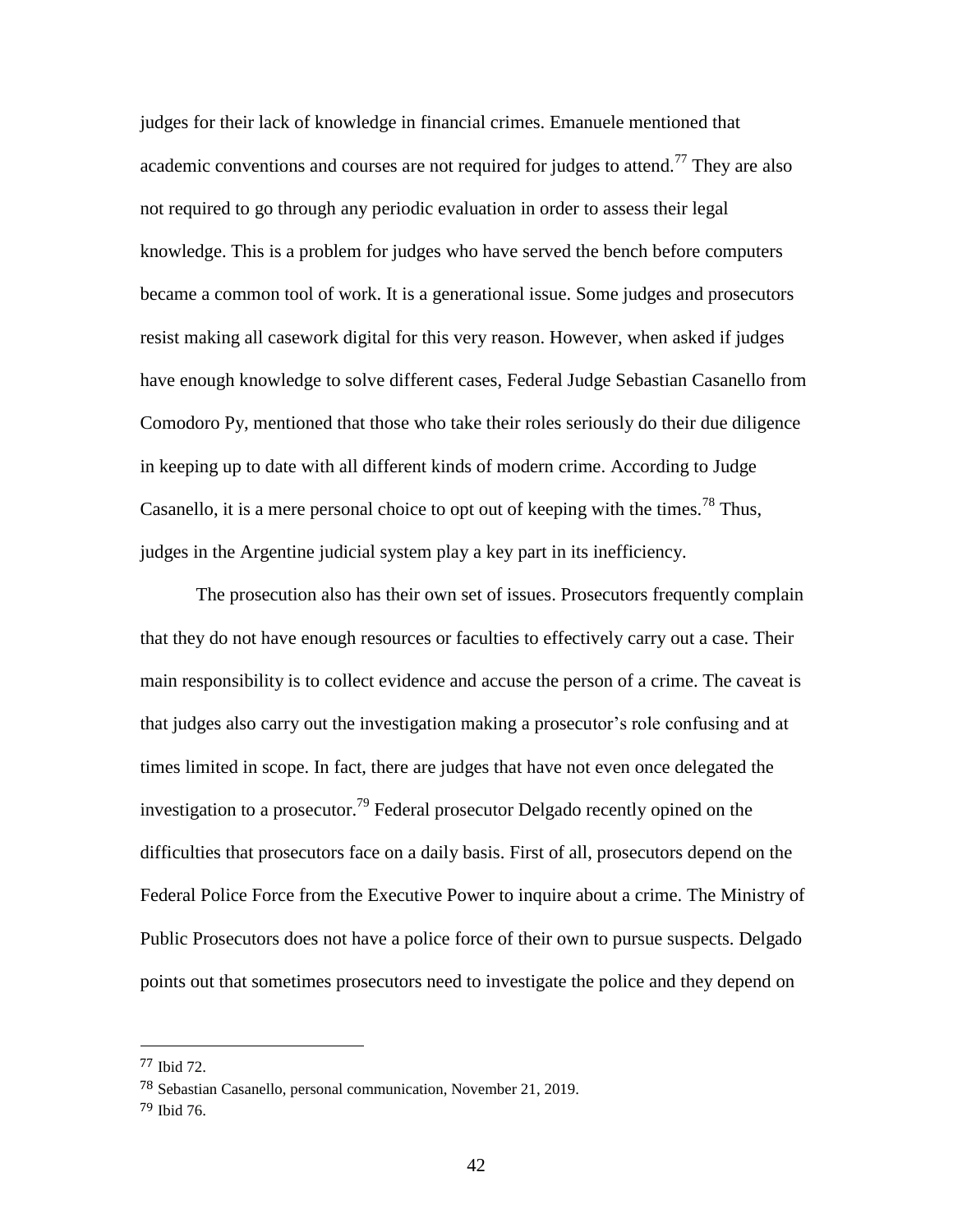that same police to collect any evidence.<sup>80</sup> This causes important conflict of interest on behalf of the police, but more importantly, slows down the investigative phase by depending on a completely different branch of government. Another significant challenge for the prosecutors is their dependence on different authorities. Federal prosecutor Rívolo believes that the cases are time-consuming because they are monitored on a daily basis by judges, the Council of Magistrates and the Commision for Monitoring the Public Ministry both from the lower house of congress. Judges may object to some of the evidence gathered by the prosecution or may demand additional evidence in order to elevate the case to trial. On the other hand, both bodies from the legislature are highly politicized shortening or elongating the period of individual cases. Rívolo said that it is "a completely politicized system, they put pressure on you when they want the lawsuit to move forward and they put the brakes on you when they don't want the case to get resolved...they never ask us what we think about the case, what is happening with the case, they always politicize the process." While this politicization of the judiciary will be touched in more detail in the coming section of the paper, it is critical to point out that the prosecutor's performance depends on individuals other than themselves. Finally, each case requires to be handled by two different prosecutors. There is one prosecutor who is in charge of the investigative phase, and then there is a different one who handles the prosecution during the trial. Rívolo mentioned that once he's done collecting all evidence, he types a memo called "elevating to trial." This memo is meant to inform the trial prosecutor of all different findings and complexities of the case. Rívolo points out that this structural procedure slows down the judicial process: "the judicial system is

l

<sup>80</sup> Federico Delgado, "Un fiscal relata cómo es trabajar en Comodoro Py," Perfil.com, <https://www.perfil.com/noticias/elobservador/un-fiscal-relata-como-es-trabajar-en-comodoro-py.phtml>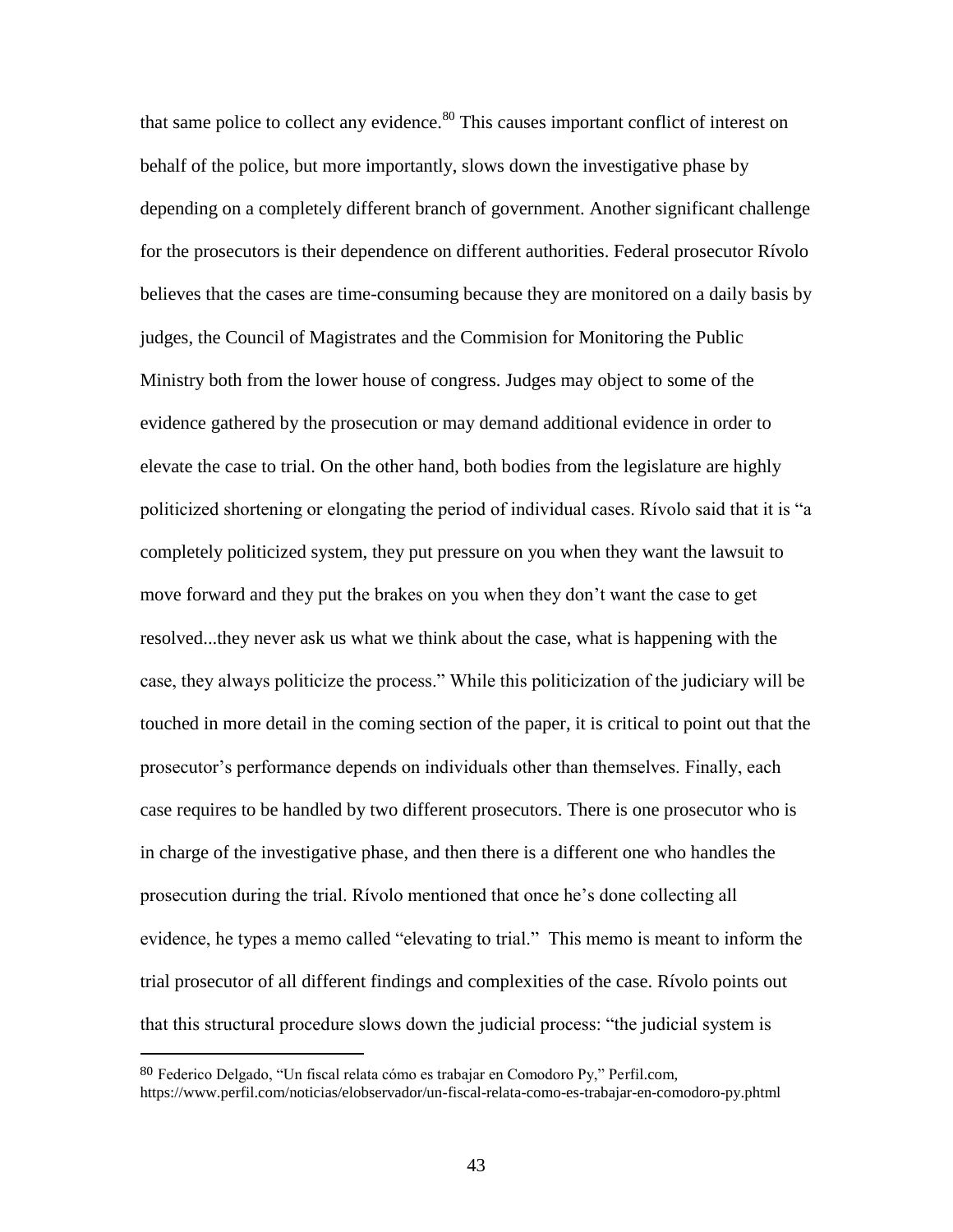meant to be slow and tedious."<sup>81</sup> As a result, the prosecution lacks a certain independence from different bodies of government to progress in the judicial process, and the judicial structure creates an impediment for a speedy process by requiring two different prosecutors and several judges, some for the investigative portion of the case and others for the trial.

These all prove to be essential institutional impediments. The judiciary is unable to resolve corruption cases because it is flawed in its very structure and perpetuates a never ending judicial process.

# **Institutional loopholes**

The judiciary also offers an important number of resources available for the convicted to appeal a sentence. This only extends the judicial process. For instance, there is no law or accepted jurisprudence that establishes an official time period to solve corruption cases. Federal Prosecutor Rívolo believes that there are federal crimes that do not need any kind of time restraints. For example, human rights violations that took place during the several dictatorships should not have time specifications, "we will never set a 'reasonable time clause,' because we need to find out what happens generationally to all the disappeared children." Rívolo references the many children that were abducted by the military governments from alleged terrorists who conspired against the state. However, corruption cases need a reasonable time clause especially since they last over 14 years, as previously stated in the paper. Rívolo believes that it depends on a case by case basis. He referenced the 1995 Río Tercero explosion of a military factory where personnel

l

<sup>81</sup> Carlos Rívolo, personal communication, December 9, 2019.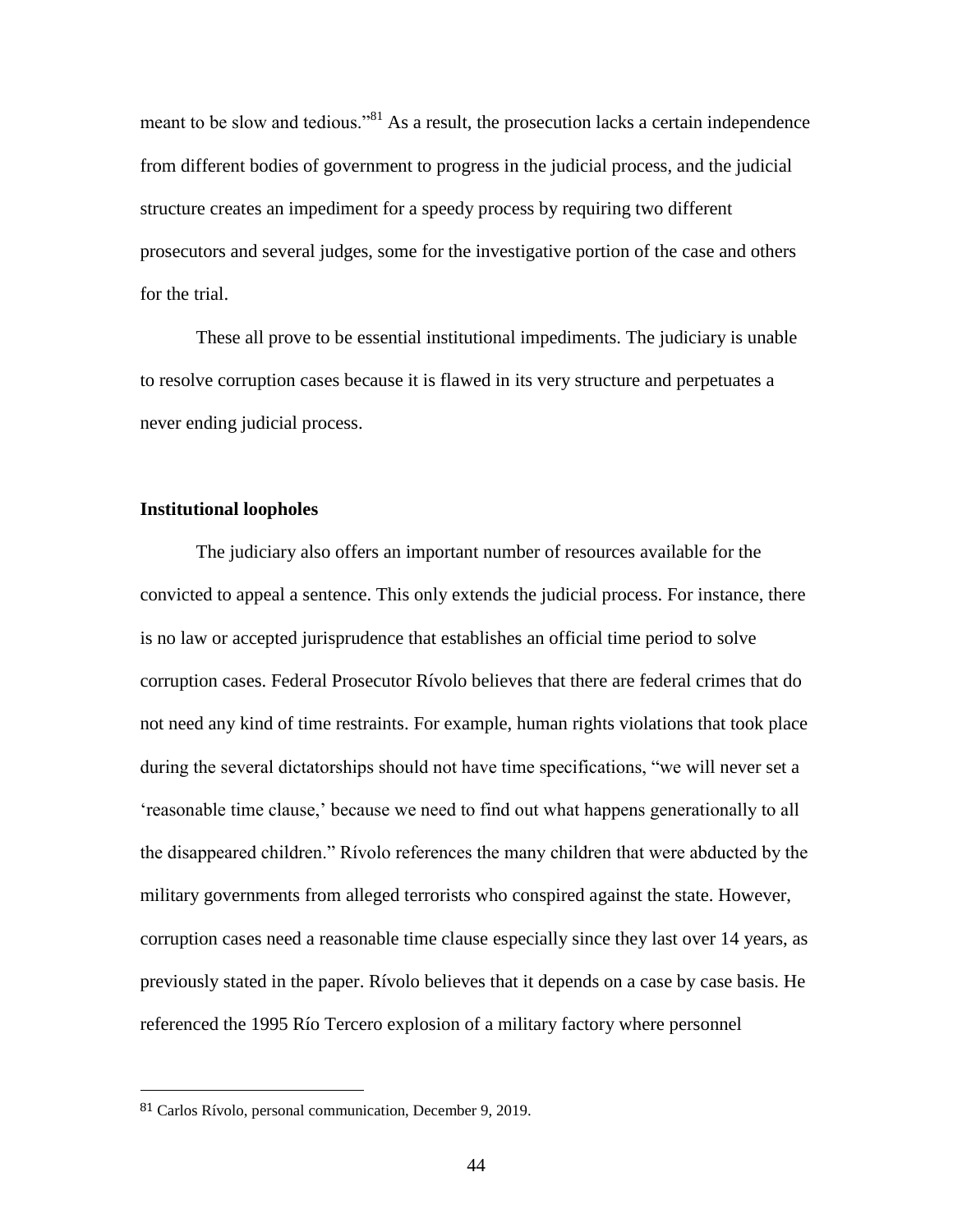manufactured arms involved in the illegal contraband of weapons implicating then President Carlos Menem. 7 people died in the explosion. The federal tribunal of Cordoba decided unanimously in 2014 that the explosion was no isolated incident, in fact, it was meant to cover up the contraband. $82$  Rívolo believes that the reasonable time clause should not apply to complicated cases like this one because some cases do require more time to collect evidence. $83$  The issue lies in the ambiguity of the reasonable time clause. Federal Judge Mariano Borinsky said that "in our European continental system there are many grey areas such as defining reasonable time clauses, defining what constitutes a corruption crime, defining asset recovery; the lack of definitions end up giving a lot of importance to Supreme Court decisions making these more relevant than legislative norms." Borinsky defines the reasonable time clause as a period where the judicial system determines the complexity of the crime while also guaranteeing the constitutional safeguards of the accused. However, he made no mention as to what the specific time period should be.<sup>84</sup> Borinsky is not the only one. Federal Judge Daniel Rafecas opines the same. Rafecas said "jurisprudence here in Argentina and the perspective of the Court has always been very impervious at defining a reasonable time clause which ends up absolving many because usually most cases violate that arbitrary clause.<sup>585</sup> There is no Supreme Court decision or law that defines the reasonable time clause. Like Rafecas said, this allows judges, prosecutors, and defense attorneys to find loopholes around this definition and claim for more time to kick the can down the road and avoid any sentence. Former Minister of Justice German Garavano who served under President Mauricio

<sup>82</sup> Irina Hauser, "El caso de la explosión en Río Tercero, sin culpables," Página 12, <https://www.pagina12.com.ar/diario/elpais/1-77305-2006-12-06.html>

<sup>83</sup> Ibid 81.

<sup>84</sup> Mariano Borinsky, personal communication, November 21, 2019.

<sup>85</sup> Daniel Rafecas, personal communication, December 5, 2019.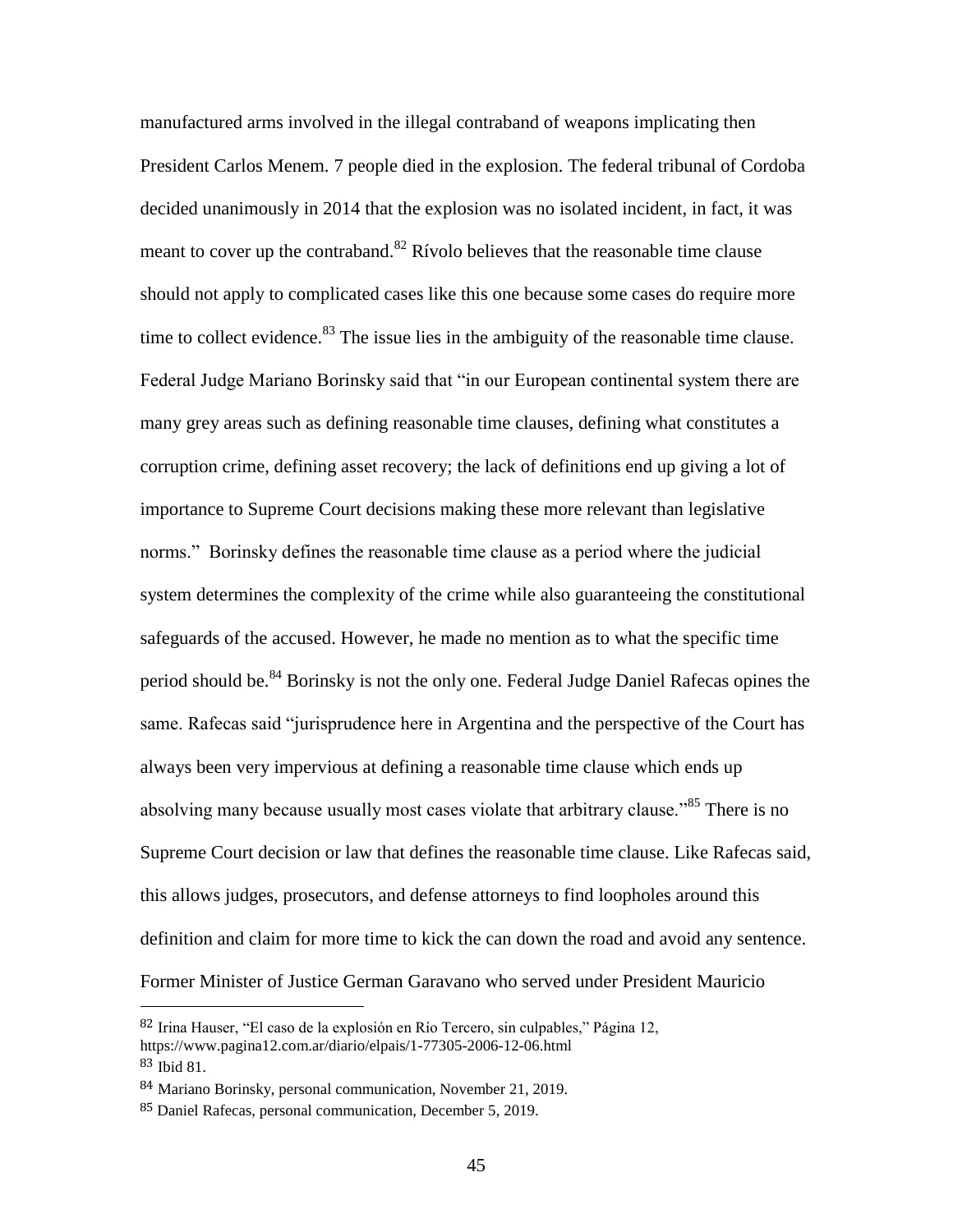Macri believes that this issue needs to be resolved. Garavano points to conflicting opinions within the Court of Cassation which respected the reasonable time clause and in others where it did not. Garavano believes that it is imperative for the Court to define this clause in order to ensure the constitutional safeguards of the accused and to receive firm sentences.<sup>86</sup> Borinsky also mentioned that one of the main causes for these loopholes is the "obsolete codes" that the judicial system utilizes. Borinsky said that "it is up in the air how many times a convicted individual can appeal a case, challenge a sentence...these 50 different appeals mean an extension of the judicial process." Borinsky led the discussion in putting in place a new procedural penal code that has gone into effect in 2019 in the Provinces of Salta and Jujuy.<sup>87</sup> This code intends to prevent the multitude of appeals. Borinsky and Rafecas are on the same page. Judge Rafecas mentioned the ample appeals tool as a key issue in the judicial process due to the obsolete penal code. Rafecas states that the accused can appeal the whole process continuously, objecting to any kind of minutia and he believes the new reform will help.<sup>88</sup> Since everything is done on a written basis in the preliminary phase, these appeal tools make it a really long process. Hence, the Argentine judicial system has serious defects on this reasonable time clause allowing for loopholes in the sentencing process proving difficult to reach a sentence.

The judiciary is backtracked by many institutional roadblocks. The ambiguity of the law allows for endless appeals from defendants feeding a never ending judicial process. It is one of several reasons why the judiciary is unable to resolve these corruption cases.

<sup>86</sup> German Garavano, personal communication, December 4, 2019.

<sup>87</sup> Ibid 84.

<sup>88</sup> Ibid 85.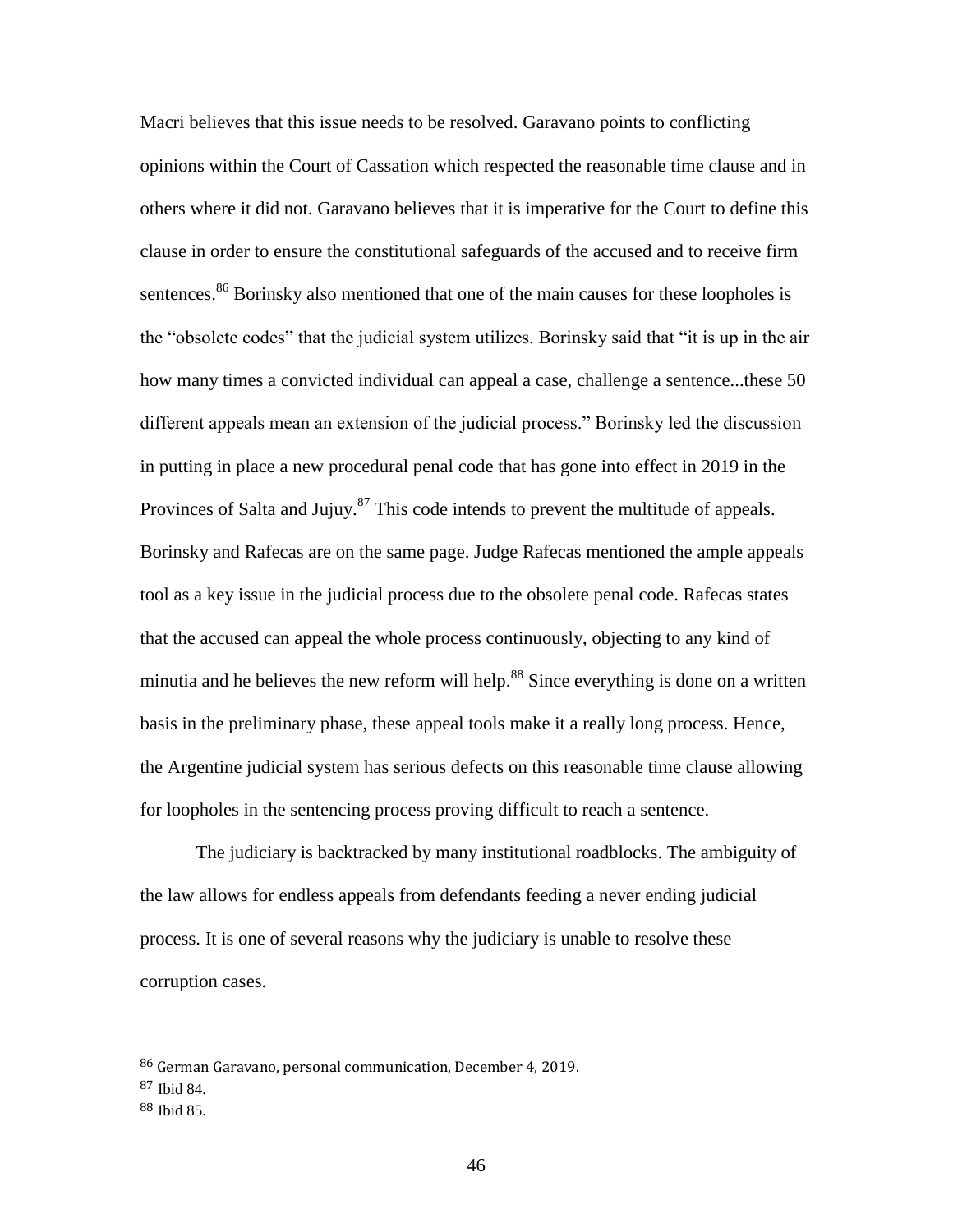#### **Chapter 6: A pro-cyclical process and an overwhelming political influence**

The judiciary is overwhelmingly politicized. The elites use it for their own political bidding. The judiciary becomes the ring for all political battles taking advantage of the fact that Argentina like many other unconsolidated democracies have weak institutions and experience volatile economic and political scenarios. Argentina is after all only 37 years old; it regained its democratic rule in 1983 after a series of coup d'états. These adverse scenarios only fume young institutions' critical conditions and allow for an over-politicization of the judicial process in a continuous pro-cyclical approach. When presidents begin their term, they prosecute their predecessors for alleged corruption charges instigating a smear campaign against their opponents. The elites' thinking goes as follows: "once I'm in power, I control everything and I will do everything possible to conserve my authority even when I'm gone." The judiciary is constantly steered to investigate past administrations rather than current crimes.

### **Outside political forces**

The overwhelming electoral competition in Argentina foments a highly politicized process of selection of public officials, especially those involved in the judiciary. In order to understand this strong politicization of the judiciary, one must begin by addressing the selection process of judges, campaign finance, the unusual role of the intelligence services, the media's pressure on judges, and the excessive authority from the executive branch.

The Magistrate Council selects and evaluates federal judges. The 1994 Constitutional Reform institutionalized the diverse Magistrate Council in order to create a more transparent selection process of judges including the following stakeholders: three

47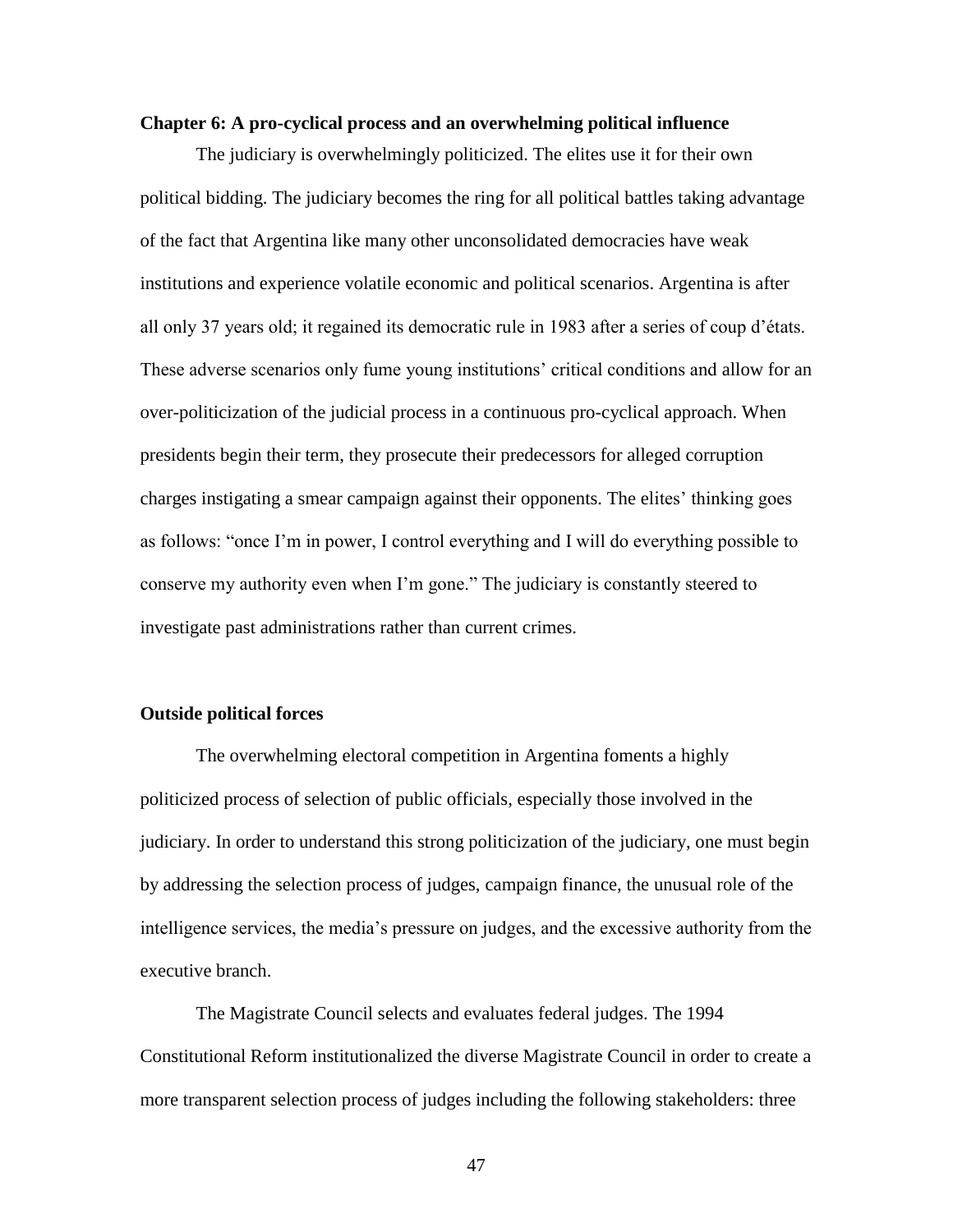judges, two national senators representing the majority party and one representing the minority, two national deputies from the majority party and one from the minority, two federal lawyers, and a member of academia.<sup>89</sup> All of these evaluate and select judges. The issue with the selection and evaluation process is the overwhelming political influence. Federal Judge Casanello stated that "one gets into the judiciary thanks to interpersonal relationships." According to Casanello, these interpersonal relationships carry a big political influence. Casanello believes that most federal judges from Comodory Py operate to do their political bidding.<sup>90</sup> This proves problematic since judges are meant to conserve their impartiality. In fact, several judicial experts point to the partiality of judges by showing that the judiciary always investigates and prosecutes those who are out of power. Investigative journalist Jastreblansky explains that the selection process, while there is an exam where candidates acquire points, the final phase of the selection process involves an in-depth interview and that is where some who may not have scored the best in the evaluation, may actually get picked. $91$  Casanello said that it is the interpersonal relationship that defines who gets the job or not. Popritkin who worked closely with many judges can attest to that fact. He believes that this politicization of the judiciary starts in the Magistrate Council, "I would go even further. I believe this process begins before a candidate is considered by the Magistrate Council. The laws and norms that regulate the Council, the people who participate in the Council, members of political parties, some legislators, and others from the executive." Popritkin believes that these highly politicized members of the Council do not intend to appoint independent or the

l

<sup>89&</sup>quot;Ley 24.937," Ministerio de Justicia y Derechos Humanos Presidencia de la Nación, <http://servicios.infoleg.gob.ar/infolegInternet/anexos/45000-49999/48231/norma.htm> 90 Ibid 78.

<sup>91</sup> Maia Jastreblansky, personal communication, November 7, 2019.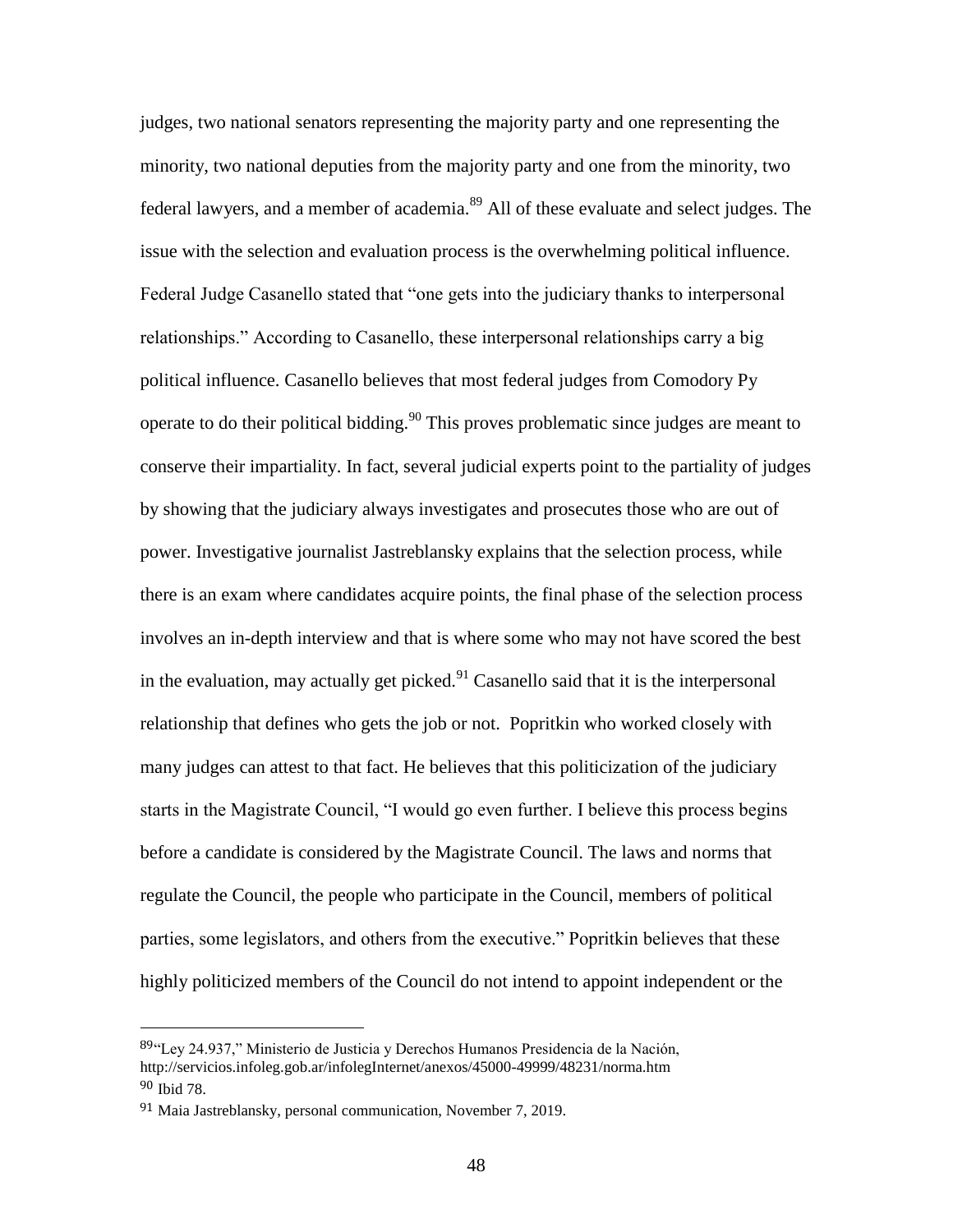highest qualified judges. According to Popritikin, the Council only recommends candidates who political parties can trust will do their bidding.<sup>92</sup> As Federal Prosecutor Franco Picardi said, the interview portion of the selection process of judges is very arbitrary and invites irregularities.<sup>93</sup> While these are the technical difficulties in the selection process, there are some experts who go even deeper in their analysis and point to the money influence as part of the problem. While the Magistrate Council is key, the real question is who funds each political party.

South America has been hit recently with several political scandals. Odebrecht is the main one. The company financed political parties in order to gain influence within several Latin American governments, winning contracts with governments and maximizing their profits. Odebrecht has not been prosecuted in Argentina, however, even though it is guilty in several different countries.<sup>94</sup> CIPCE is an Argentine nonprofit that focuses solely on investigating cases like Odebrecht. Director of CIPCE Alberto Binder believes that the root of these corruption cases and the political influence within the judiciary comes from campaign contributions. Binder said that the real "phenomenon at the root of it all is the big CEOs who don't want to compete in a free market system and create a system to distribute who does which public works project and in return finances the political campaign...they end up creating an economic structure that funnels funds back to those companies."<sup>95</sup> Fernando Sánchez, Former Secretary of Institution-Building under President Macri, agrees wholeheartedly with Binder's perspective. Sánchez believes that "part of the corruption begins with campaign finance and that's followed by

<sup>92</sup> Ibid 74.

<sup>93</sup> Ibid 75.

<sup>94</sup> Sebastian Pereyra, personal communication, October 9, 2019.

<sup>&</sup>lt;sup>95</sup> Alberto Binder, personal communication, November 7, 2019.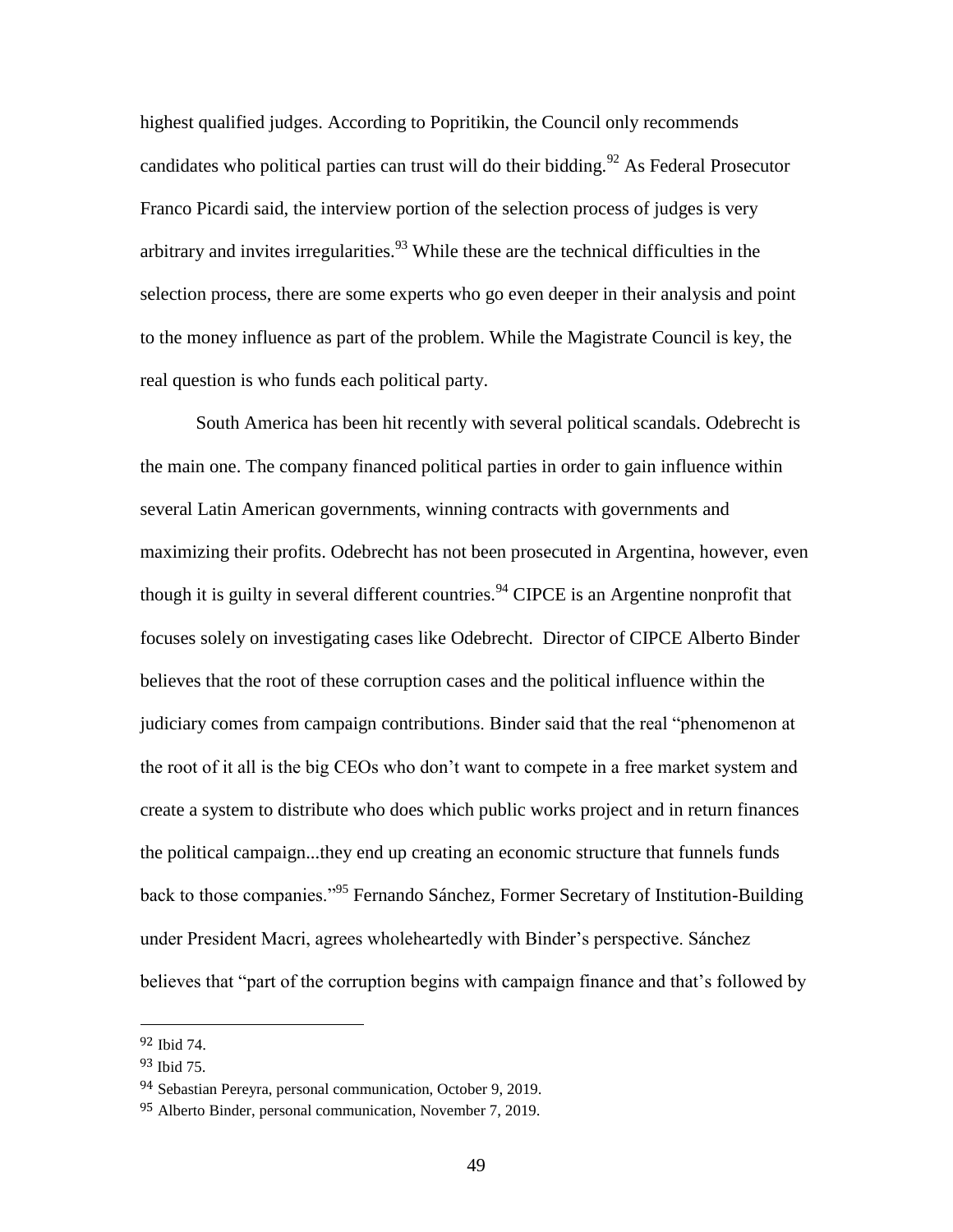the degradation of the judicial system in the Compromise Commission of the Senate.<sup>"96</sup> The commission mentioned by Sánchez is the same commission that coordinates with the Magistrate Council in the selection of judges. How does this really influence the judiciary? Company A finances political party B. Political Party B selects judge C. Judge C delivers sentences favorable to Company A. Federal Judge Rafecas arbitrates many of these cases. Rafecas believes that there is a substantial number of cases that come from illegal campaign finance. Rafecas said that there are cases involving "illegal requirements for companies, bribes, asset laundering...part of the game that ends up financing campaigns."<sup>97</sup> Rafecas presided over a particular case in 2000 where he found then President De la Rua's administration bribing senators from the opposition party to approve a labor reform law. Money in politics and corruption go hand in hand. Politicians raise funds illicitly, get elected and put their own network in many branches of government like the judiciary.

### **The intelligence services' and media's extortion**

The judiciary becomes a political tool thanks in great part to the intelligence services and the media. Argentina like many other countries has intelligence services that rather than investigating foreign subjects, they investigate domestic individuals be it journalists, politicians, judges, prosecutors etc. These intelligence services work in cahoots with judges and prosecutors to collect evidence from the accused as well as the media to give airtime to their agenda. They also coordinate with the executive branch. In fact, in the last 10 to 15 years, presidents used the intelligence services to go after their

<sup>96</sup> Fernando Sánchez, personal communication, December 6, 2019.

<sup>97</sup> Ibid 85.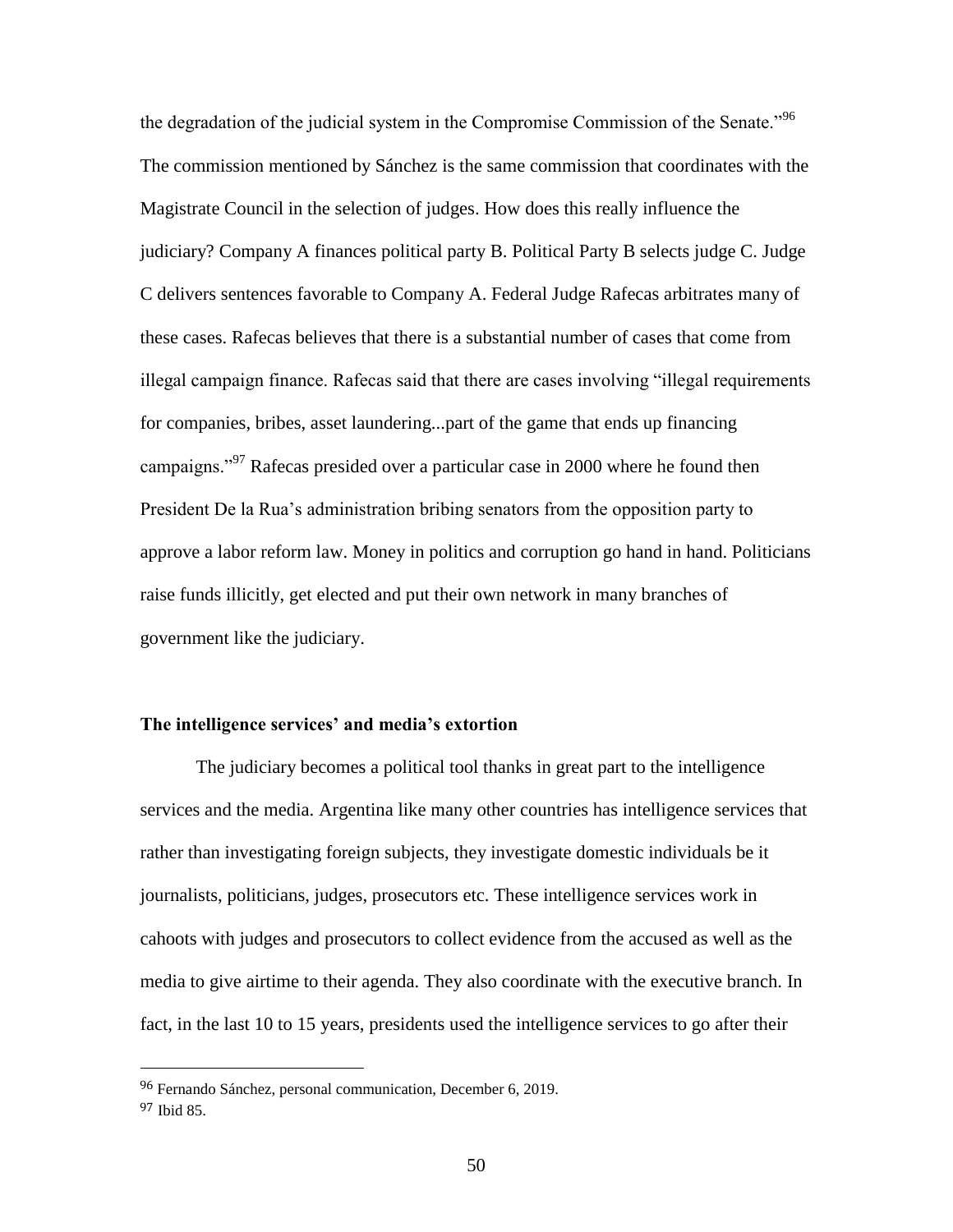opposition, weakening their leaders in order to conserve their power and ultimately get reelected. Binder from CIPCE points to the fact that even the Supreme Court authorizes this kind of illegal system granting agents the permission to wiretap conversations.<sup>98</sup>

Intelligence services serve as a tool for extortion. Once they gather alleged evidence about someone, they can blackmail that individual before the court, accusing that individual of corruption, malfeasance of funds etc. The intelligence services utilize "judicial operators" (*operadores judiciales*) to file these lawsuits that are oftentimes fictitious.<sup>99</sup> These judicial operators push lawsuits that the political class wants to get addressed in the judiciary. Here again, the judiciary becomes strongly politicized. Rather than being an impartial branch, it becomes a political tool, a political ring. Judge Rafecas can attest to the fact that these judicial operators exist and that all presidents used the intelligence services for their benefit.<sup>100</sup> Federal Prosecutor Picardi mentioned the Nisman case as a strong example of intelligence services working within the judiciary. Picardi referenced the newly launched Netflix documentary series about the disputed death of Federal Prosecutor Alberto Nisman. The documentary shows how Nisman worked hand in hand with Antonio Stiuso, a former head of Argentine intelligence services, to try to uncover the mastermind behind the AMIA building (Argentine Israeli Mutual Association) bombing of 1994.<sup>101</sup> Picardi mentioned his own personal use of intelligence services. Picardi said that he used the intelligence services only once for an exceptional case trying to keep a tab on an Argentine suspect who was located outside the country. However, he knows that many in Comodoro Py tend to use these services more

<sup>98</sup> Ibid 95.

<sup>99</sup> Omar Lavieri, "Nuevos operadores judiciales en los Tribunales de Comodoro Py," Infobae.com, <https://www.infobae.com/2013/08/23/1503729-nuevos-operadores-judiciales-los-tribunales-comodoro-py/> 100 Ibid 85.

<sup>101</sup> Justin Webster, *Nisman: El Fiscal, la presidenta, y el espía*, (Argentina, Netlix, 2020).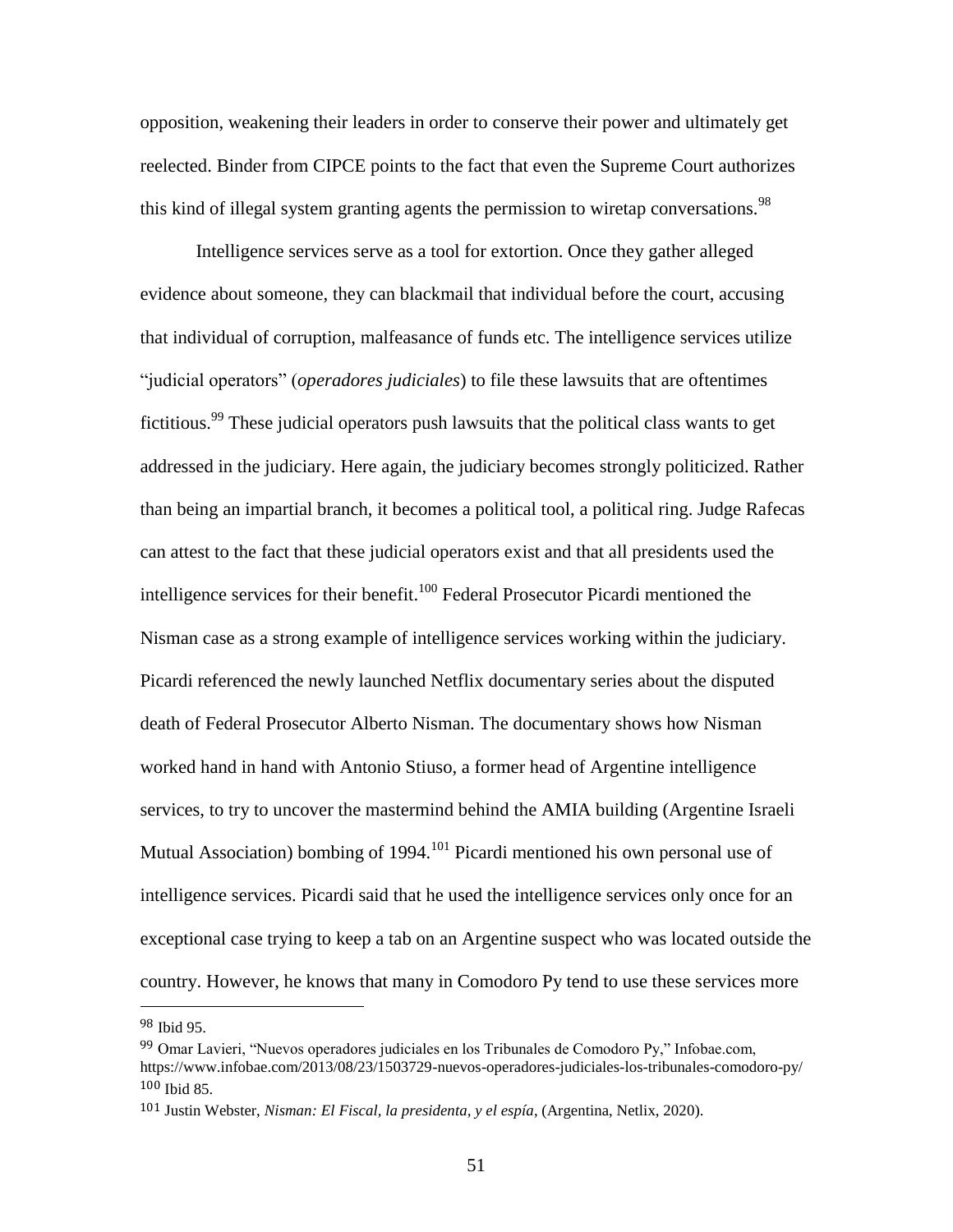frequently than  $\lim_{n \to \infty} 102$  In fact, some in the judiciary even get paid by the intelligence services for undisclosed reasons. Alfredo Popritkin mentioned that the late Supreme Court Judge Fayt accused federal judge, Canicoba Corral, of getting a monthly salary of U\$14.500 a month from intelligence services.<sup>103</sup> These services have a significant impact over the judiciary.

The intelligence services' interference in the judiciary has gotten recent attention from the newly inaugurated president. The current President Alberto Fernández recently declared a reform that would circumvent the use of these intelligence services in the judiciary, stating that his government will put an end to the judicial operators and to these opaque investigative procedures. In fact, he characterizes the intelligence services as being part of "democracy's basement."<sup>104</sup> Nongovernmental organizations like the ACIJ and Poder Ciudadano pushed this type of reform for many years. It is a step in the right direction. However, intelligence services are not the only ones that partake in collecting information and extorting individuals. The judiciary suffers from an unhealthy media influence.

The sensationalist media plays a key role in the politicization of the judiciary. Many point to political judicial operators that push fake news and lawsuits. However, Federal Prosecutor Picardi believes that there are also media judicial operators that push their agenda in the judiciary and usually they do not get the same kind of blame from the public.<sup>105</sup> Picardi believes that these operators push their media outlet's interests. Federal

l

<sup>102</sup> Ibid 75.

<sup>103</sup> Ibid 74.

<sup>104</sup> Rosario Ayerdi, "Limitan la participación de la AFI en investigaciones judiciales," Perfil.com https://www.perfil.com/noticias/politica/limitan-la-participacion-de-la-afi-en-investigacionesjudiciales.phtml 105 Ibid 75.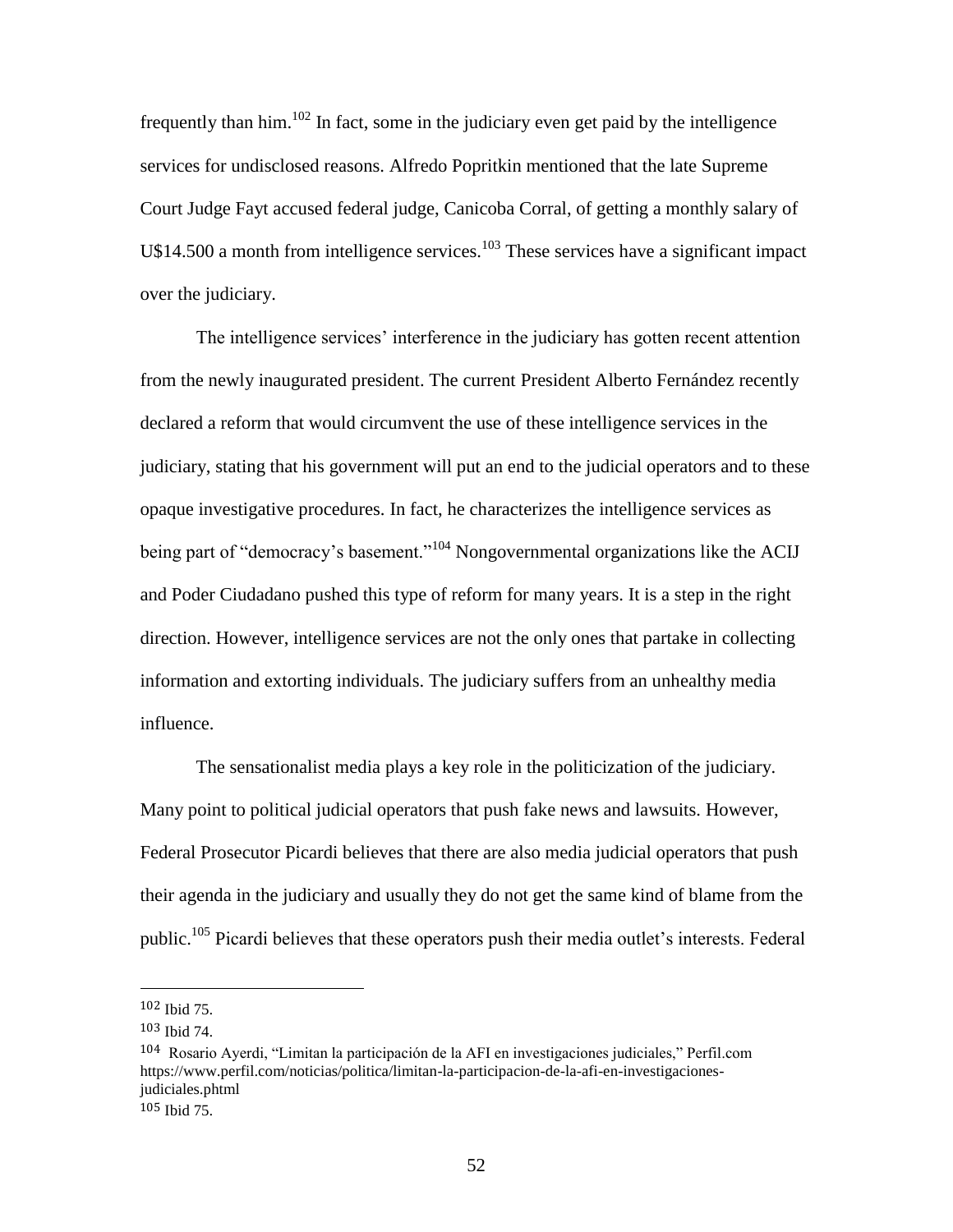Judge Casanello mentioned how media outlets have extorted him on many different occasions. Casanello said, "Journalists call me and ask me for details about specific cases. I tell them that I cannot provide them with that information since the case is under trial. Then they tell me that if I don't give them that kind of information they will publish stories against me saying that I'm sleeping on that case."<sup>106</sup> In fact, the media baptized Judge Casanello as *Tortuga Casanello* comparing him to a tortoise for his alleged slow handling of corruption cases.<sup>107</sup> Judge Casanello rebuts by saying that the system itself is very bureaucratic and makes it difficult for any judge to solve a case in a timely manner. The media also criticized Casanello for being too close to Former President Macri, for the very reason that Casanello indicted many former Kirchner ministers. In fact, Prosecutor Picardi mentioned that the media was instrumental in promoting fake news reporting that Judge Casanello was seen leaving President Macri's residence in Olivos.<sup>108</sup> Casanello sued those individuals acting as witnesses in the news story, contending that he never went to President Macri's residence.<sup>109</sup> Minister Garavano mentioned this example as part of that media influence on the judiciary. Garavano said that President Macri's Administration defended Casanello against media criticism and the criticism from members of Macri's own governing coalition. They wanted Garavano and Macri to get rid of Casanello.<sup>110</sup> As mentioned in several instances in this paper, the judicial process is slow and tedious and makes the judge's role very difficult regardless of how Casanello

l

107 "Ocaña denunció a 'tortuga' Casanello ante la Magistratura," Urgente24.com, <https://archivo.urgente24.com/253220-ocana-denuncio-a-tortuga-casanello-ante-la-magistratura> 108 Lucía Salinas, "Casanello no hizo nada en tres años y ahora quiere presionar," Clarín.com, [https://www.clarin.com/politica/casanello-anos-ahora-quiere-presionar\\_0\\_rJ1GY1l8.html](https://www.clarin.com/politica/casanello-anos-ahora-quiere-presionar_0_rJ1GY1l8.html) 109 Cecilia Devanna, "Avanza la investigación contra quienes acusar al Juez Casanello," Perfil.com, [https://www.perfil.com/noticias/politica/avanza-la-investigacion-contra-quienes-acusaron-al-juez](https://www.perfil.com/noticias/politica/avanza-la-investigacion-contra-quienes-acusaron-al-juez-casanello.phtml)[casanello.phtml](https://www.perfil.com/noticias/politica/avanza-la-investigacion-contra-quienes-acusaron-al-juez-casanello.phtml)

<sup>106</sup> Ibid 78.

<sup>110</sup> Ibid 86.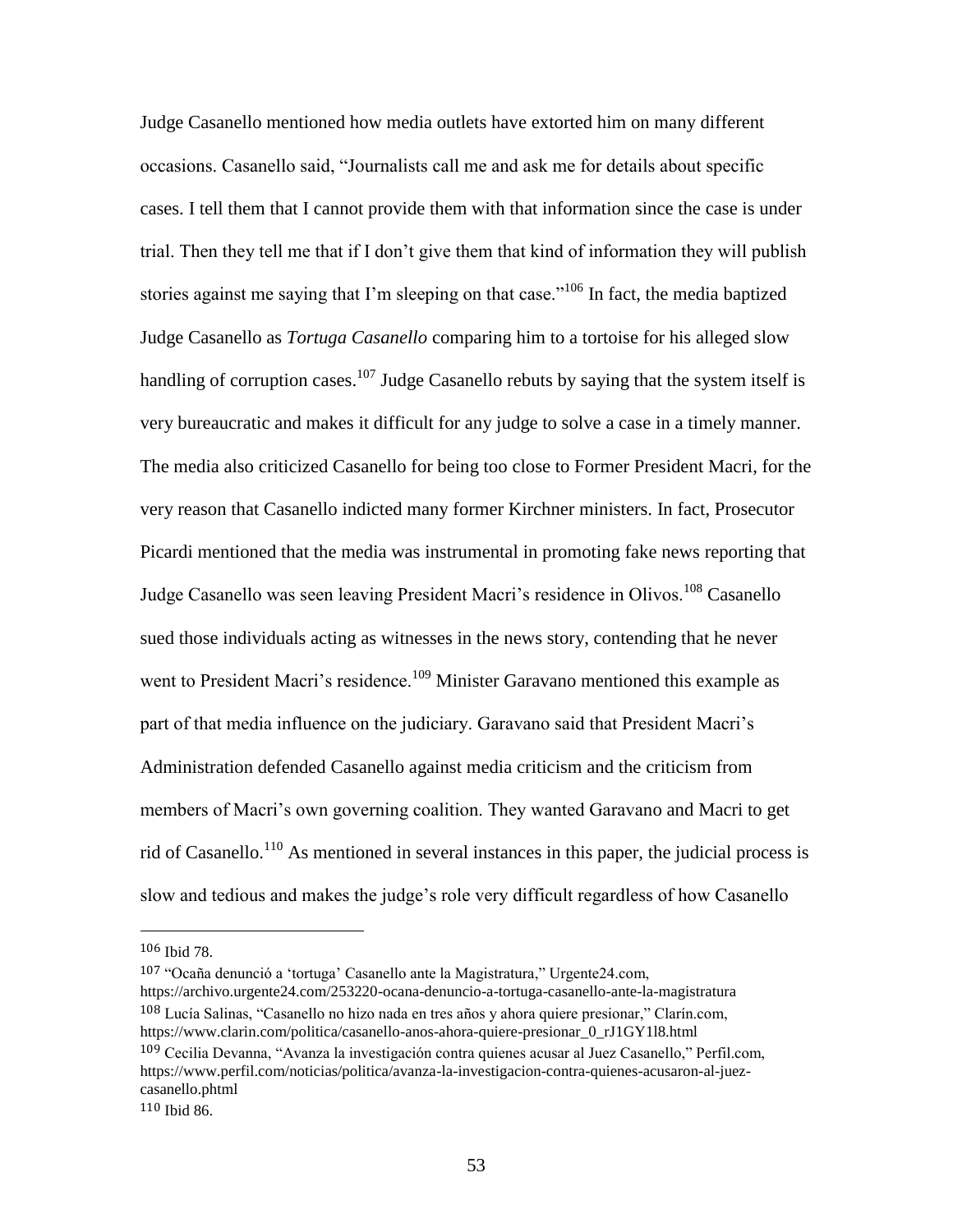works as a judge. However, Casanello is not the only judge who spoke ill of the media outlets. Federal Judge Rafecas also considers the media outlets as too powerful of a stakeholder in the judicial process. Rafecas said that "like it or not, the media participates in the state's criminal politics, they direct the agenda, they generate pressure not only on the judiciary, but also on the police forces, executive power, legislative power, they are another stakeholder and they are getting stronger and stronger by the day."<sup>111</sup> Federal Prosecutor Rivolo concedes with Picardi, Casanello and Rafecas. Rivolo said that the media "exerts a very powerful pressure on those who work in the judiciary, they interfere on an individual basis with the judge, the prosecutor, and sometimes reporting without the merits and the facts of the case."<sup>112</sup> Rivolo categorized the media with a certain activism absolving or condoning those who are accused of an alleged crime and make it extremely hard for there to be an impartial judicial process. Secretary of Institution Building Fernando Sanchez would point to this pressure coming from the media as a healthy democratic tool for accountability. While Sanchez condones the use of fake news and lawsuits, he is one of many judicial experts that believe that the judiciary is isolated from society and lacks any kind of checks and balances. Sanchez sees this pressure applied onto judges from society and the media alike as a good way of making the branch accountable and being laser-focused on these corruption cases.<sup>113</sup> Moderation is key. While fomenting accountability in government is always a good goal, media outlets can be a coercive force in that same judicial process that they are trying to improve.

<sup>111</sup> Ibid 85.

<sup>112</sup> Ibid 81.

<sup>113</sup> Ibid 96.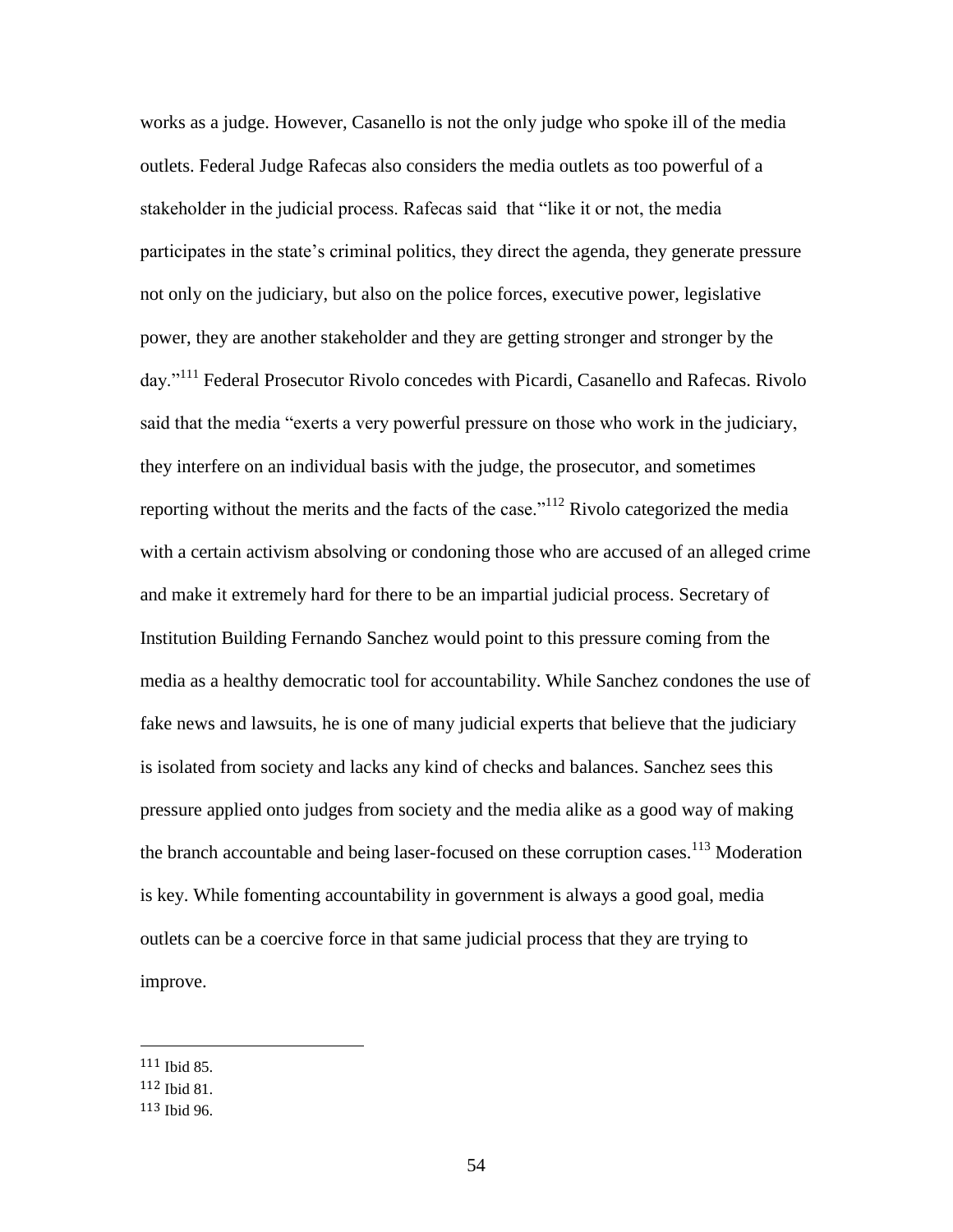All in all, there are societal pressures that put in jeopardy the impartiality of the judiciary. The media manipulates the judiciary process, blackmailing judges who preside cases and prosecutors who gather evidence, and define the political agenda. The media plays a key part in politicizing the judiciary.

# **A pro-cyclical process**

The judiciary in Argentina suffers a strong political influence. This political pressure comes from the intelligence services, a sensationalist media, a quid-pro-quo campaign finance, and from a partisan Magistrate Council that evaluates and selects judges. All of these contribute to a "change of wind," as journalist Pablo Mendelevich said. As one president loses his or her reelection bid, Comodoro Py changes the way it operates: who they investigate, who they set free on bail, and who gets a guilty or innocent sentence.<sup>114</sup> Mendelevich's colleague, Jastreblansky said that "the judiciary in Argentina tends to be pro-cyclical, prosecutes hardly anyone in power...in fact most corruption cases are filed once a president's term is up. This occurred during Menem's presidency, De la Rua's, and we see it with Kirchnerism. It is Comodoro Py's handbook $"$ <sup>115</sup>

The 2019 election is a perfect example. When President Macri lost in total votes to Alberto Fernandez, Cristina Kirchner's running mate, during the national primaries in August 2019, seven of Kirchner's former ministers and CEOs that worked hand in hand with then President Cristina Kirchner, ended up free and their lawsuits were dropped. When Macri lost the general election in December, 2019, close to 70 other Kirchner

<sup>114</sup> Pablo Mendelevich, personal communication, October 23, 2019. 115 Ibid 91.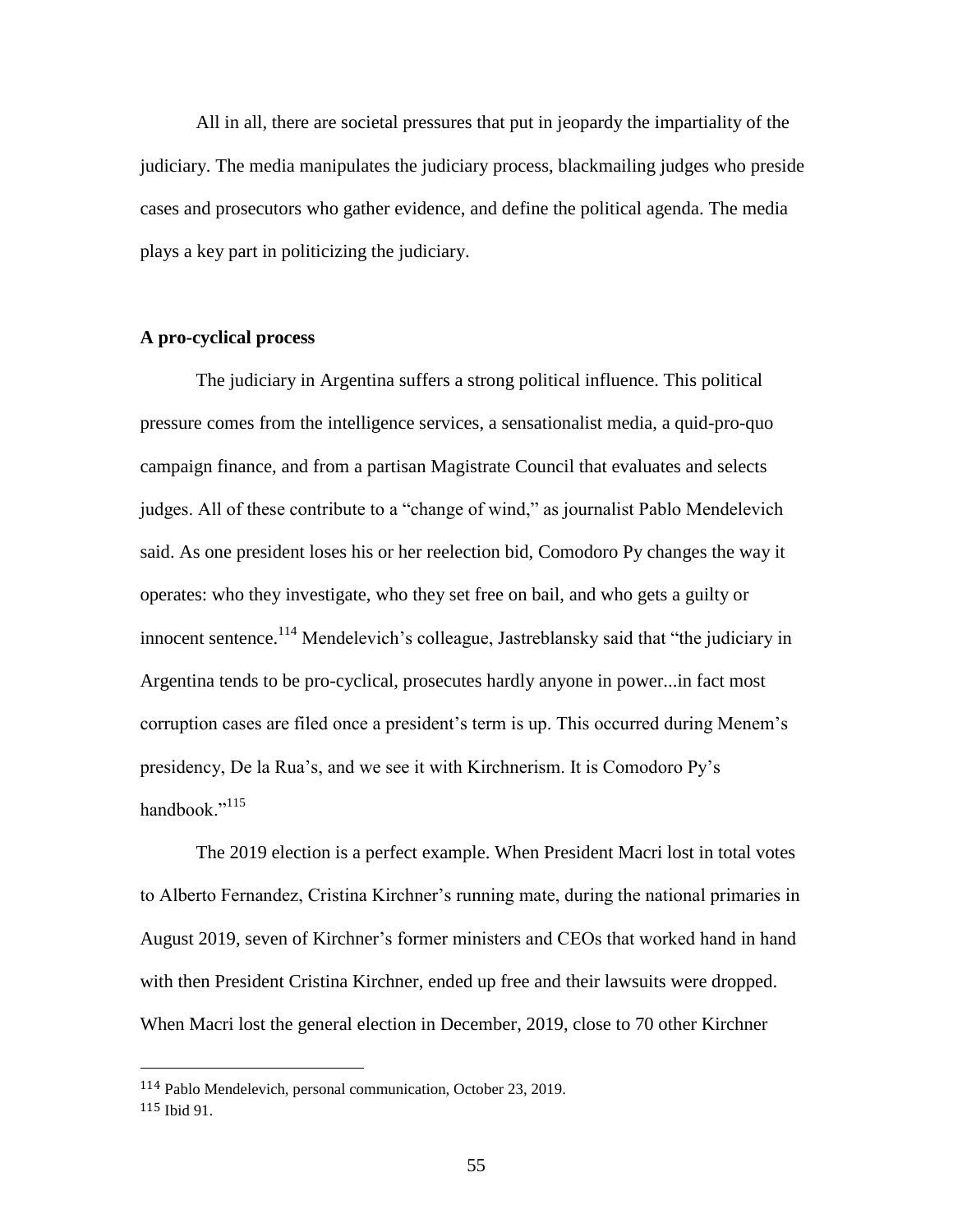affiliates were liberated as well.<sup>116</sup> Former President and current Vice President Cristina Kirchner is indicted with 10 different corruption charges, but due to her immunity, she will not be detained in the instruction phase even though the late Federal Judge Bonadio has asked congress three times to do that. The fact that a federal judge needs to ask congress to detain an indicted felon shows how politicized the process is and how weak the judiciary is. Kirchner countered against Bonadio with "lawfare" arguing that she is a victim of a political prosecution conducted by the judiciary. Kirchner argued that the indictments against her and her affiliates are for mere political reasons.<sup>117</sup> It is after Kirchner's 2019 political victory when judges from Comodoro Py decided not to advance with these lawsuits. It is that change of wind that Mendelevich referred to. As President Alberto Fernandez began his term, already several of Macri's former ministers and affiliates were sued on corruption charges and irregularities: one of them is Macri's head of the Anticorruption Agency and the other Jose Aranguren, Minister of Energy. Many legal experts indicated that Comodoro Py never investigates cases of corruption when that individual is in power.

The pro-cyclical process is only possible through a strong executive branch. The president sets the judicial tone. As mentioned before, Argentina's elections carry disproportionate consequences when compared to liberal democracies. Whoever wins the presidency, they win vast amounts of power all thanks to the super presidentialist system. Some like Argentine legal expert Abelardo Levaggi compared the Argentine to the U.S. system citing one of Argentina's founding fathers, Juan Bautista Alberdi. This prominent

<sup>116</sup> Lucía Salinas, "Consecuencias del discurso K sobre las prisiones preventivas 'abusivas,'" Clarin.com, [https://www.clarin.com/politica/cambio-gobierno-74-ex-funcionarios-k-empresarios-detenidos-solo](https://www.clarin.com/politica/cambio-gobierno-74-ex-funcionarios-k-empresarios-detenidos-solo-quedaron-presos-8_0_VzinRPO9.html)[quedaron-presos-8\\_0\\_VzinRPO9.html](https://www.clarin.com/politica/cambio-gobierno-74-ex-funcionarios-k-empresarios-detenidos-solo-quedaron-presos-8_0_VzinRPO9.html)

<sup>117</sup> "Juicio por Corrupción," Clarin.com, [https://www.clarin.com/politica/lawfare-termino-uso-cristina](https://www.clarin.com/politica/lawfare-termino-uso-cristina-kirchner-descalificar-acusaciones_0_Eopyaq6Y.html)[kirchner-descalificar-acusaciones\\_0\\_Eopyaq6Y.html](https://www.clarin.com/politica/lawfare-termino-uso-cristina-kirchner-descalificar-acusaciones_0_Eopyaq6Y.html)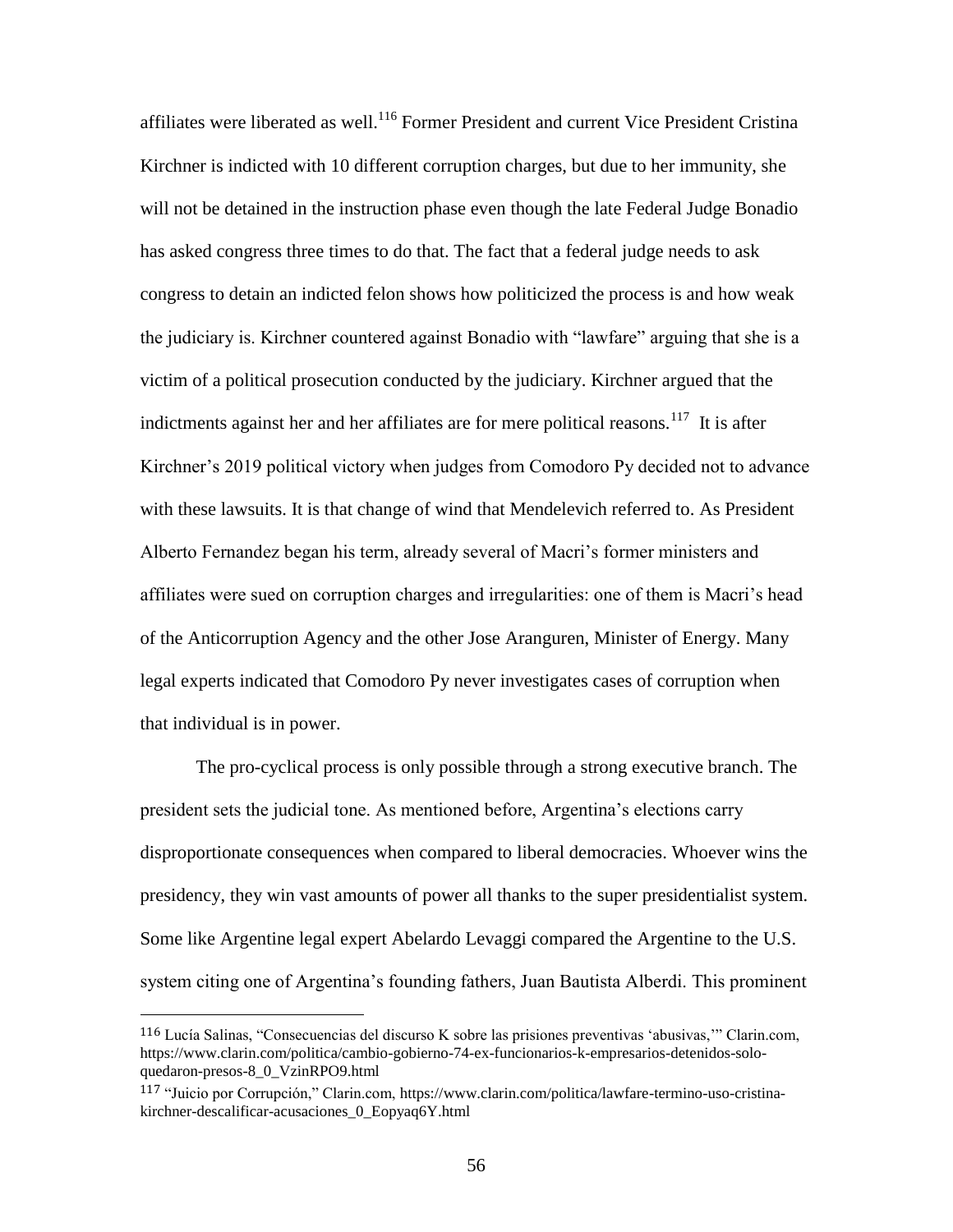founder said, "'the Argentine executive branch...is completely different from the executive branch of the United States. Placing one next to the other and counting their powers will suffice to show that they are as similar as an egg and a chestnut.'" Alberdi mentioned that the Argentina executive branch modeled itself after the governor and viceroy system from the Spanish colonial period.<sup>118</sup> This system allowed a deeply centralized authority having no checks and balances and no branches that could limit the executive's authority. While the Argentine system has evolved from the Spanish colonial period, and currently contains a judiciary and legislative branch with their own respective authorities, the executive has historically claimed the ultimate authority. As mentioned before, the executive has packed the national Supreme Court in several instances, presidents govern in large part through executive decrees bypassing congress, and the judiciary gets pressured from whoever is in power to prosecute or lay off from different political actors. The executive decrees are the most important of all of these. In fact, the two recent Supreme Court Justices were installed by President Macri through executive decree. This just goes to show how pervasive the executive influence is over the judiciary.<sup>119</sup> Macri is no anomaly. Many Argentine presidents took advantage of dire economic situations and expanded their power through the Economic Emergency Law and State Reform Law approved in the 1980s. The former has been used 18 times in the last 20 years to govern by decree.<sup>120</sup> The Argentine modern day presidency functions through these emergency laws. Since there are very few checks and balances imposed on

<sup>118</sup> Abelardo Levaggi, "Three Matters Concerning Argentine Constitutional History," [http://www.derecho.uba.ar/investigacion/investigadores/publicaciones/levaggi-three-matters-concerning](http://www.derecho.uba.ar/investigacion/investigadores/publicaciones/levaggi-three-matters-concerning-argentine-constitutional-history.pdf)[argentine-constitutional-history.pdf](http://www.derecho.uba.ar/investigacion/investigadores/publicaciones/levaggi-three-matters-concerning-argentine-constitutional-history.pdf)

<sup>119</sup> Ibid 76.

<sup>120</sup> José del Río, "La ley de emergencia económica dejó de tener vigencia después de 16 años," La Nación, [https://www.lanacion.com.ar/politica/la-ley-de-emergencia-economica-dejo-de-tener-vigencia-despues-de-](https://www.lanacion.com.ar/politica/la-ley-de-emergencia-economica-dejo-de-tener-vigencia-despues-de-16-anos-nid2098510)[16-anos-nid2098510](https://www.lanacion.com.ar/politica/la-ley-de-emergencia-economica-dejo-de-tener-vigencia-despues-de-16-anos-nid2098510)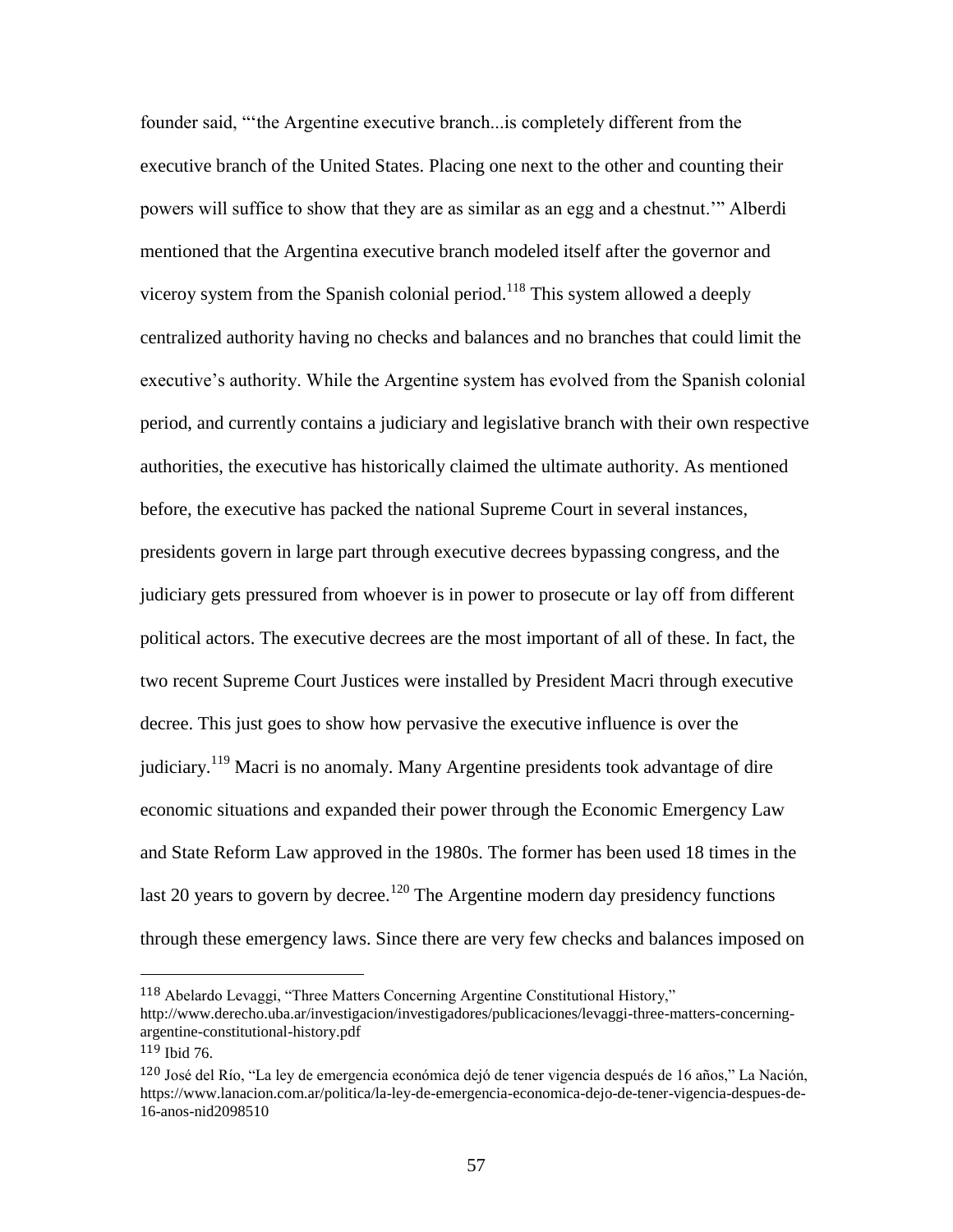these presidents, elections gain a relevance unmatched to other countries. In fact, institutional scholars point out that Argentina has one of the strongest presidential systems in the region, only comparable to that of Brazil and Colombia.<sup>121</sup> As a result, a strong executive branch makes presidential elections extremely significant and controls who will get prosecuted by the Courts.

The executive will do everything possible to keep power. The super presidentialist system foments a volatile and fragile political and economic climate. Even though the previously mentioned economic emergency laws were meant to stabilize the economy, these very same laws create an unstable situation. Those who are in power do everything they can to conserve them, and those who win elections do anything to eliminate any kind of obstacles or checks and balances they may get to their mandate, keeping the economic emergency laws in place and continue governing by decree. That is why presidential elections carry gargantuan significance.

Currency devaluation is a perfect example of the ample executive authority. For instance, Argentines keep track of the value of the peso to the U.S. Dollar on a daily basis because of the high inflation rates. Prior to the 2019 Presidential Primaries on August 13, 1 U.S. dollar had a value of \$48.31 Argentine pesos. When the results started pouring in, they showed that President Macri lost by a landslide to Alberto Fernandez and Cristina Kirchner's party. After the election results, the peso devalued to \$57.23 per U.S. dollar. The currency devalued 20 percent in one day just because of the election results.<sup>122</sup> The same can be said of the country's risk factor rate. Prior to the primaries the country's risk

l

<sup>121</sup> Jeff Bowen and Susan Rose-Ackerman, "Partisan Politics and Executive Accountability: Argentina in Comparative Perspective", *The University of Chicago Press*, Vol. 10, 2003, 169

<sup>122</sup> "COTIZACION DOLAR HISTORICO AÑO 2019 - Cotizaciones históricas del dólar en Argentina," Cotización Dólar, <https://www.cotizacion-dolar.com.ar/dolar-historico-2019.php>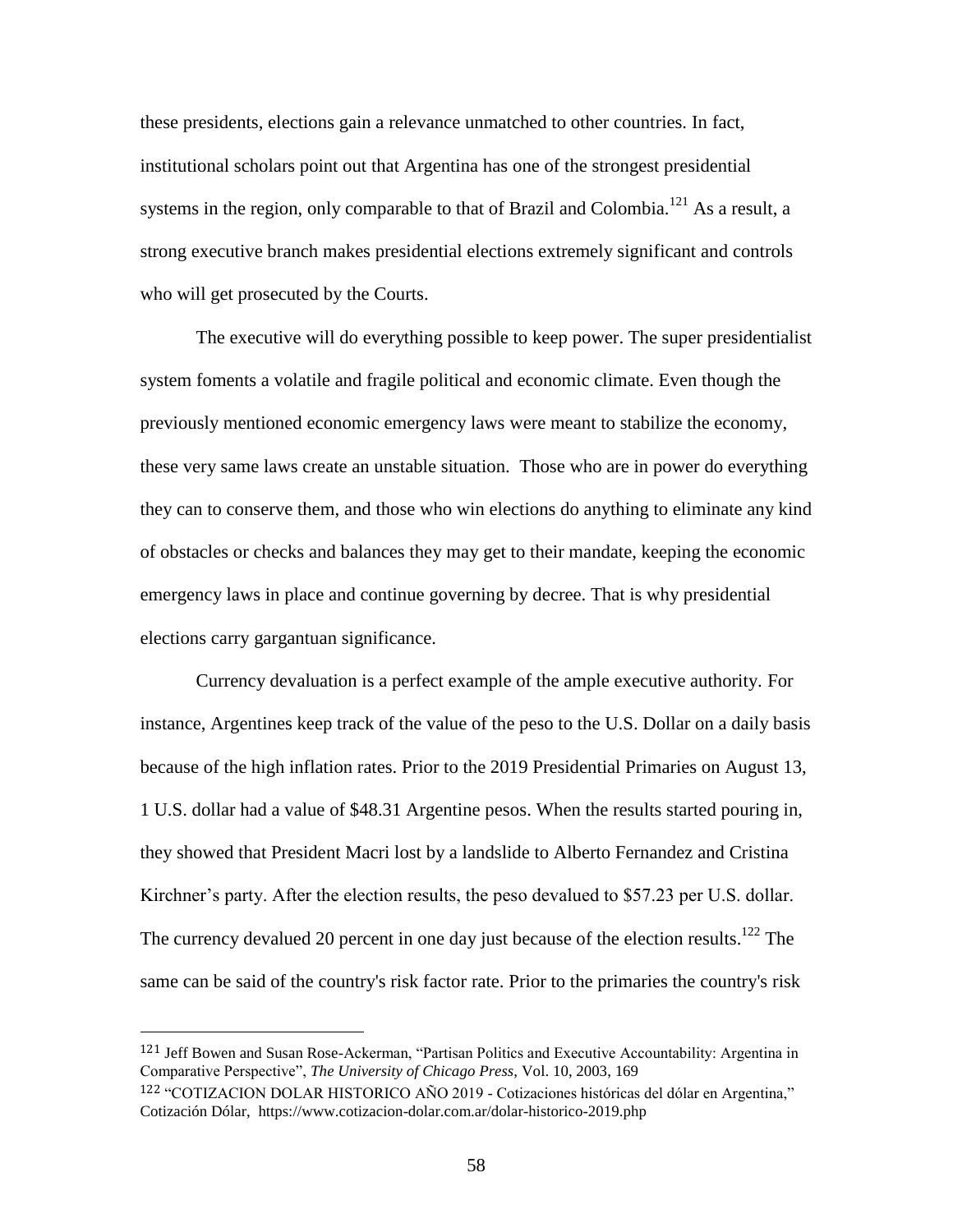factor stood at 861 and jumped to 1,658 after the election.<sup>123</sup> This risk factor rate is important since Argentina is a highly indebted country and depends on international financial institutions like the International Monetary Fund to avoid defaulting on their debt. These institutions watch closely the country's risk factor rate in order to decide whether they will lend financial help to the Argentine government. The rapid currency devaluation and economic volatility is all due to the presidential election result. Liberal or consolidated democracies do not experience this kind of volatility after presidential elections. There is a continuity and respect for institutions that is unseen in Argentina.

Since presidential elections mean everything, they are oftentimes dirty. Candidates and incumbents especially do everything in their power to win them. After all, they define who goes to jail. Former Secretary of Institution Building, Fernando Sánchez, believes that it all depends on how elections are won. Sanchez said, "the real question is if you want to win an election with any kind of tool or if you are going to comply with the rule of law, when you have a degradation of democratic institutions, you want to win in whichever way possible, and that's when campaign finance comes into play, murky opposition research, and the use of the judiciary." Sanchez is of the opinion that candidates from all sides of the aisle engage in these poor tactics, but it is thanks to public institutions that allow this type of conduct.<sup>124</sup> The super presidentialist system ends up feeding the pro-cyclical judicial process used to take political components out of the picture, investigating political rivals to avoid any kind of electoral loss.

l

<sup>123</sup> "RIESGO PAIS JPMorgan EMBI+," RavaBursátil,

[https://www.rava.com/empresas/perfil.php?e=RIESGO%20PAIS&gclid=EAIaIQobChMIlfqJi\\_iU5wIViZ](https://www.rava.com/empresas/perfil.php?e=RIESGO%20PAIS&gclid=EAIaIQobChMIlfqJi_iU5wIViZOzCh3A8Ao_EAAYAiAAEgINY_D_BwE) [OzCh3A8Ao\\_EAAYAiAAEgINY\\_D\\_BwE](https://www.rava.com/empresas/perfil.php?e=RIESGO%20PAIS&gclid=EAIaIQobChMIlfqJi_iU5wIViZOzCh3A8Ao_EAAYAiAAEgINY_D_BwE) 124 Ibid 96.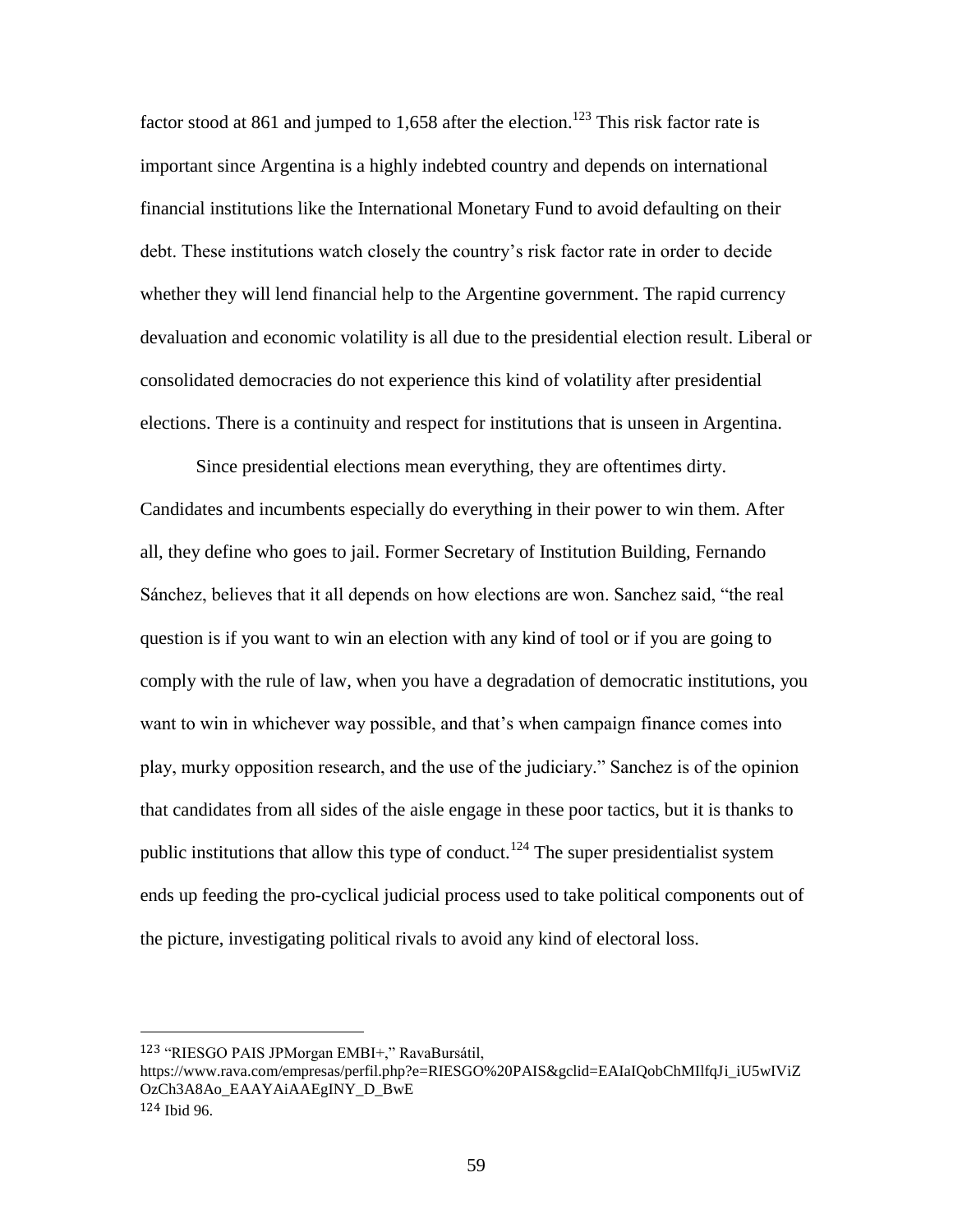The high electoral competition contributes to this reality. As Popova would point out, the more competitive an election, the more tainted the judiciary becomes. There is a strong competitive streak in the last three presidential elections between major political parties usually composed on one end by Peronist oriented parties, and on the other represented by anti-Personist factions. For instance, Cristina Kirchner received 45, 28% of the vote in the 2007 presidential election, while the rest of the non-Peronist parties received 45,52%.<sup>125</sup> The 2019 election had a similar outcome. Alberto Fernandez and Cristina Kirchner's formula received 48,10%, followed by then President Macri who received a 40,38%, while three other candidates, Roberto Lavagna, Jose Luis Espert and Gomez Centurion, who all repudiated the Kirchnerism ideology, they received a total 9,36%. In other words, if Macri would have made an alliance with these three other candidates, he would have gotten 49,74% of the vote.  $^{126}$  The same can be said of the 2003 election where the two major parties gathered 24,45% of the vote with President Menem as the presidential candidate and 22,25% of the vote with Nestor Kirchner as Menem's counterpart. It is important to mention that there are anomalies to this theory such as the 2011 election where Cristina Kirchner received 54,11% of the vote. However, it is the second presidential election since the return to democracy in 1983, that a candidate received more than 50% of the vote, seconded only by President Alfonsin victory in  $1983$ <sup>127</sup>. That is two out of nine presidential elections since 1983. Overall, there is an overwhelming electoral competition and the way the Argentine government is structured makes for a problematic combo. Marcelo Giullitti of the ACIJ believes that

<sup>125</sup> Direccion Nacional Electoral, "Recorriendo las Elecciones de 1983 a 2013," Ministerio del Interior, Obras Públicas y Vivienda,<https://recorriendo.elecciones.gob.ar/presidente2007.html#/3/1> 126 "Mapa de resultados de las elecciones 2019," Infobae [https://www.infobae.com/mapa-resultados](https://www.infobae.com/mapa-resultados-elecciones-2019-pais-provincias/)[elecciones-2019-pais-provincias/](https://www.infobae.com/mapa-resultados-elecciones-2019-pais-provincias/)

<sup>127</sup> "TOTAL PAÍS: 2003,"<https://recorriendo.elecciones.gob.ar/presidente2003.html#/3/1>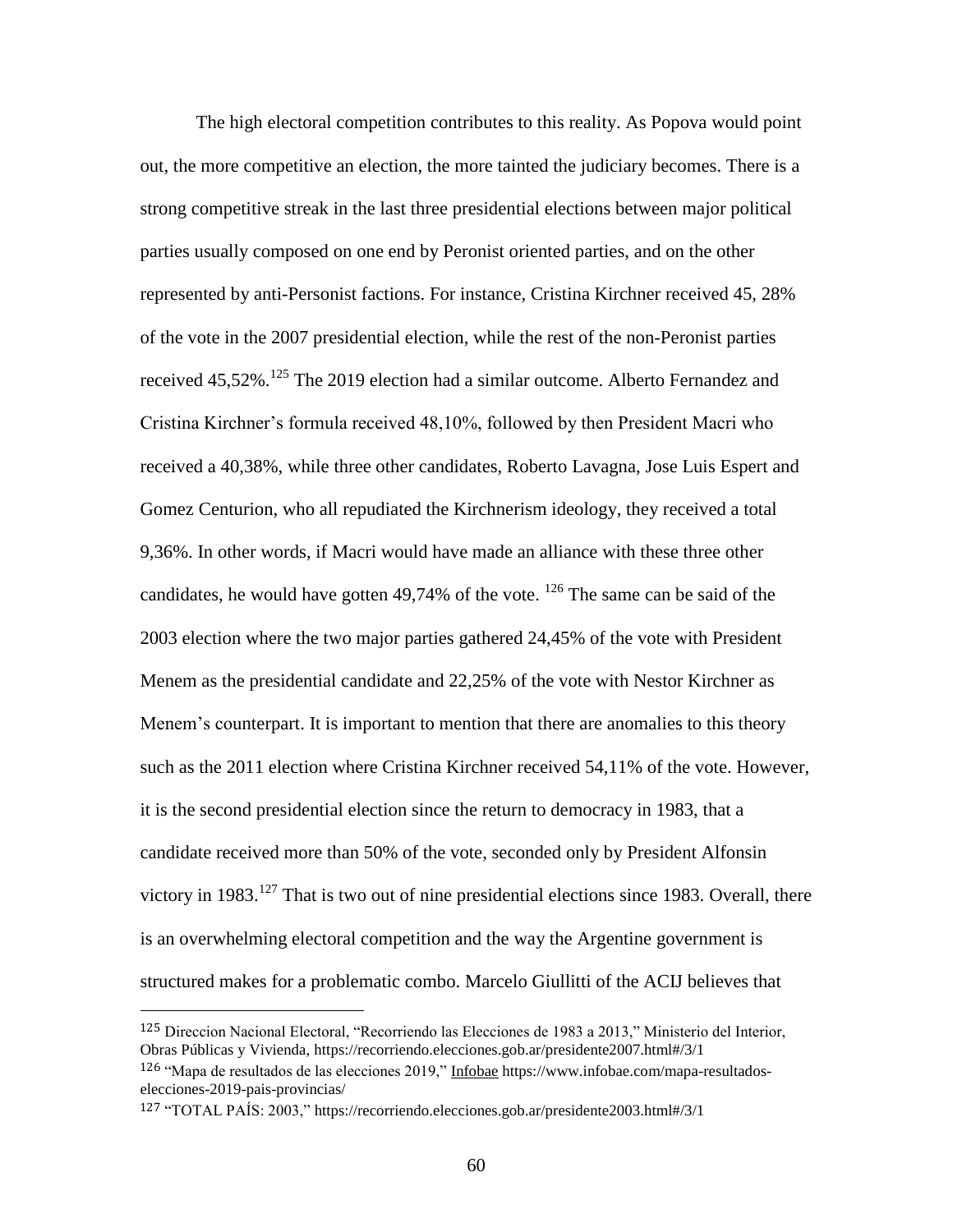"there is the fact that the loser after the election remains in a desert, in Saharan politics, that creates the problem... politicians need to absolutely win the following elections and that's why they judicialize politics to prevent their opponent from defeating them again."<sup>128</sup> It's a vicious pro-cyclical process.

In conclusion, the judiciary has two important political issues. The branch is unable to resolve corruption cases because of a super presidentialist system that captures the judiciary into their personal lackey: who goes to jail and who avoids it. The primary source of this influence comes from the overwhelming electoral competition. The executive branch uses the judiciary branch to prosecute opposition leaders for alleged wrongdoing. The politicization of the judiciary propels a pro-cyclical process investigating past administrations rather than current wrongdoing.

l

<sup>128</sup> Ibid 73.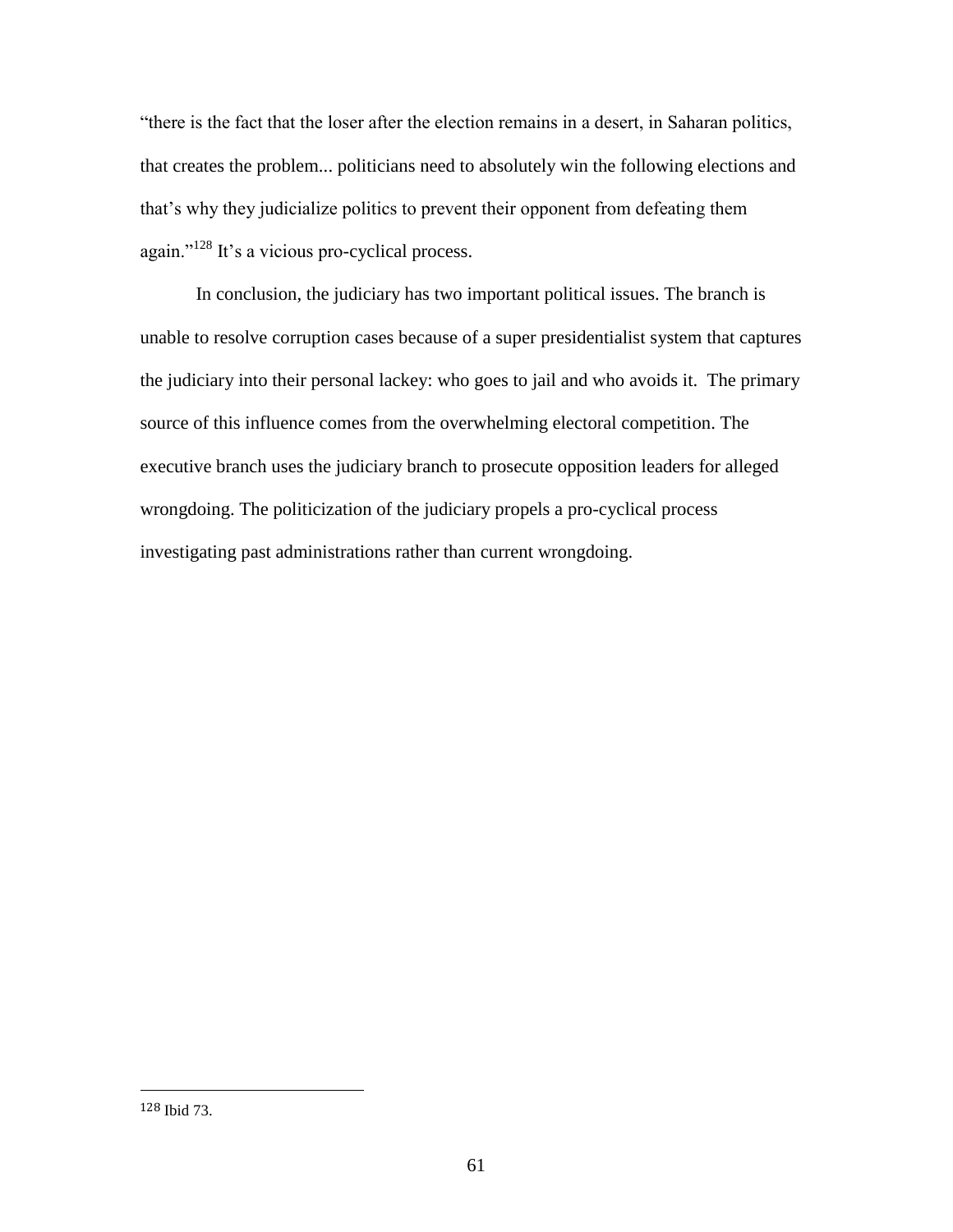#### **Chapter 7: A culture of loyalty, nepotism and insularity**

Many Argentine legal experts criticize the judiciary. While they may disagree on how to improve the judiciary, they all share the same criticism: the judiciary is too slow, overwhelmingly bureaucratic and too familial. These legal experts include judges, prosecutors, academics, journalists and politicians. They point to a certain judicial culture that poses an obstacle to the efficiency of the judiciary branch delaying the legal process and thus finding it close to impossible to deliver sentences. This judicial culture is rooted in a loyalty to the system, nepotism and inflexibility to any kinds of reforms.

#### **Nepotism**

 $\overline{a}$ 

The Argentine judiciary is an exclusive boys and girls club. Very few individuals get to work in the judiciary from merit alone. Federal Judge Casanello encountered this reality when he first entered the Comodoro Py Federal District Court in 2007. For instance, Casanello realized that his secretary had his wife working right across from his cubicle, and that an important part of his 40 person staff was either related or had a friend in the judiciary that helped him or her get the job. Casanello tried implementing a meritbased evaluation when he first started in 2007; however the judiciary worker's union objected repeatedly and at times violently. Casanello mentioned several instances where leaders of the union threatened him prohibiting him from implementing the evaluation process. Casanello implemented this system finally in  $2019$ .<sup>129</sup> It took him 12 years. Casanello called this union resistance, the unconscious resistance. It is part of the judicial employees' DNA to preserve the status quo. It is clear that the union objected to this

<sup>129</sup> "Un tribunal oral Penal Económico recibió la certificación IRAM," Infobae.com, [https://www.infobae.com/politica/2019/11/06/un-tribunal-oral-penal-economico-recibio-la-certificacion](https://www.infobae.com/politica/2019/11/06/un-tribunal-oral-penal-economico-recibio-la-certificacion-iram/)[iram/](https://www.infobae.com/politica/2019/11/06/un-tribunal-oral-penal-economico-recibio-la-certificacion-iram/)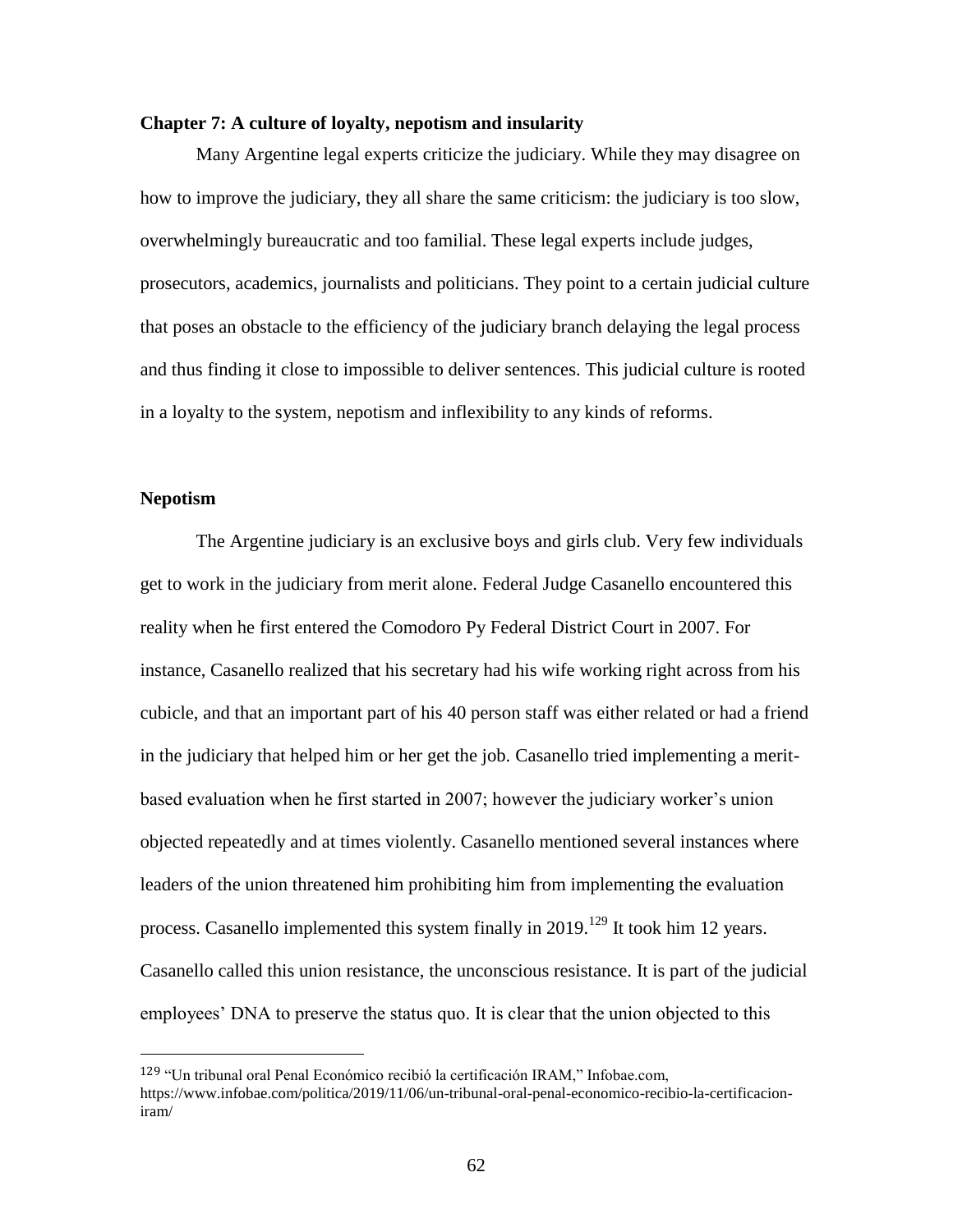reform because of the strong favoritism or cronyism that permeates the judicial system. Casanello went further on this point handing this researcher an academic paper titled "La construcción de la trama política del Poder Judicial," or "The construction of the political plot behind the judiciary." The paper outlines in detail how one gets in the judiciary in the first place and how one later gets a promotion. The person who facilitates these processes is called the "godfather." The academics involved in the cited academic paper interviewed many individuals who work in the judiciary. One of these employees told the researchers that "in order to get your judicial career started you need to count with 'someone who is willing to help,' referred to this person on several occasions as the 'godfather.'"<sup>130</sup> This individual is the gatekeeper to the judiciary. Without such an individual, it becomes close to impossible to gain access. The researchers also mentioned that there is some kind of hazing that goes on for whoever enters the judiciary. New employees must comply with three different tests. The first being yelled at profusely by a judicial authority be it a judge or prosecutor, for example. Second of all, new employees must pay his or her dues doing any kind of chore or task that more established employees are unwilling to do. And thirdly, they must go through some kind of homecoming joke. Judicial employees mentioned that they become "baptized" when judicial authorities and employees work together to play a joke on the new staff. For instance, an employee mentioned that he was sent around the different floors in Comodoro Py to get a signature for an important document. The judges, staff, prosecutors, and public defenders were all in on the joke. Long story short, the document was made up. This is part of that judicial culture. Not only does one need a gatekeeper but also needs to go through a hazing

<sup>130</sup> Mariano Hernán Gutiérrez, María Valeria Alvarez, and Ezequiel Kolker, "La construcción de la trama política del Poder Judicial," Instituto de Investigaciones Gino Germani UBA, February 4 ,2013, 6.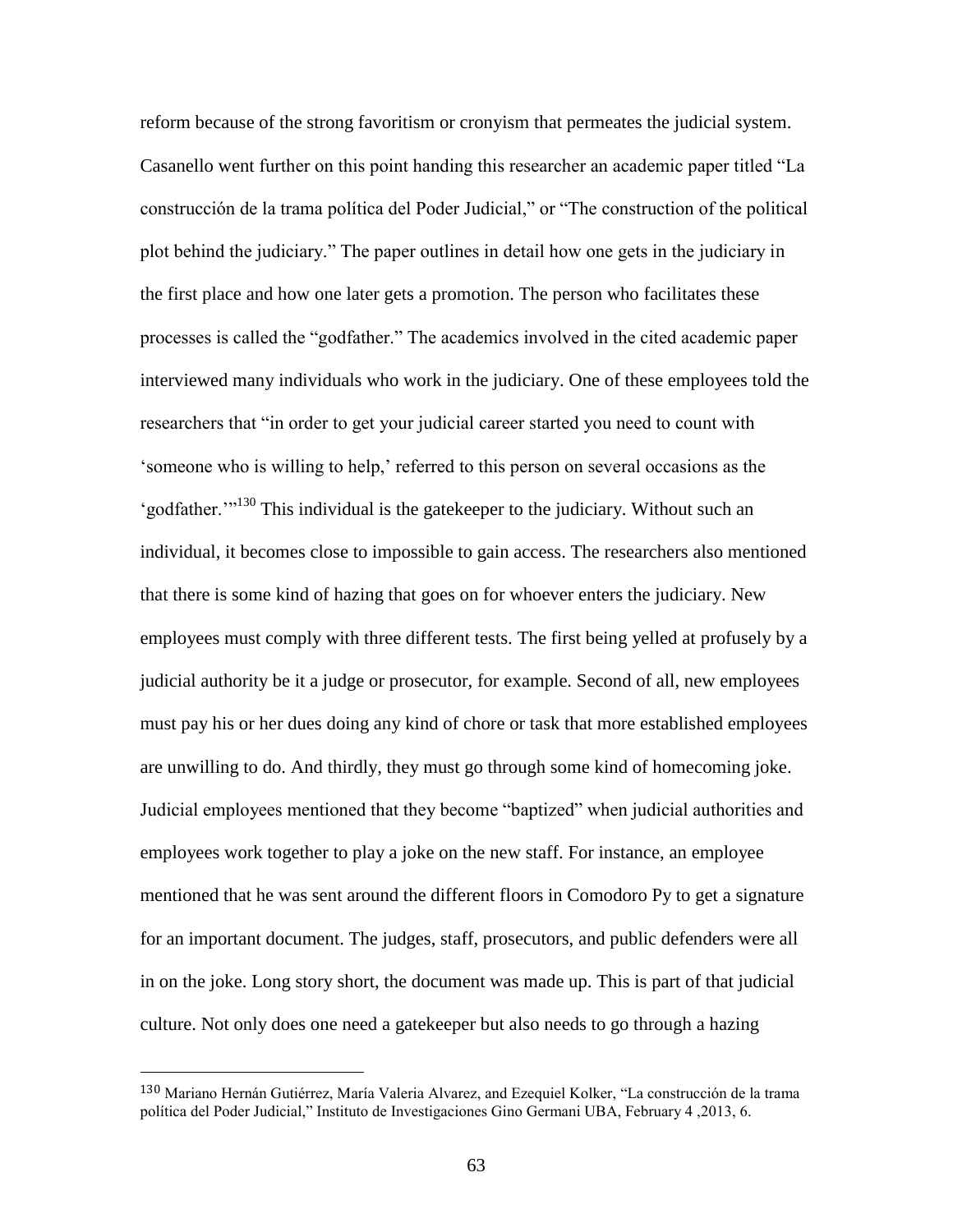process. Casanello also handed this researcher another critical paper of the judiciary: "La justicia penal y los universos coexistentes. Reglas universales y relaciones personales," basically the interpersonal and informal norms in the judiciary. One of the judicial employees cited in this paper said that "'I entered the judiciary] thanks to a guy I knew at that moment, a guy I went out with and he worked in the Supreme Court. He spoke with 'his' judge and succeeded at giving me a job with the prosecution...Once you're in you need your godfather to defend your job."<sup>131</sup> This is another example of the "godfather" concept, but it goes to show that that gatekeeper is necessary for getting into the judiciary and for keeping the job itself. The paper also mentions how most of the resumes from aspiring judicial workers come with the business card from public officials or these so called godfathers; pointing to the fact that merits go unnoticed.<sup>132</sup> Casanello handed these academic papers to this researcher to stress the point that the judiciary is an exclusive organization accessing it via one's network and that the judiciary works through an informal culture. Both these papers also mention that new judicial employees, called *meritorios*, who get a promotion only through their godfather. Again, these get a promotion not because they deserve it, but because they have the contacts and do plenty of favors with their boss to get that position. However, these same experts explain that there is nothing surprising from this favoritism centered approach since judges get their job through a quid pro quo relationship established through the Magistrate Council. These same judges continue this quid pro quo mindset once they are in the judiciary to satisfy the Council members that placed them there in the first place. It is a never ending

<sup>131</sup> María José Sarrabayrouse Oliveira, "La justicia penal y los universos coexistentes. Reglas universales y relaciones personales," *Revista de Sociología e Política*, no. 13, 1991, 207 132 Ibid 131, 209.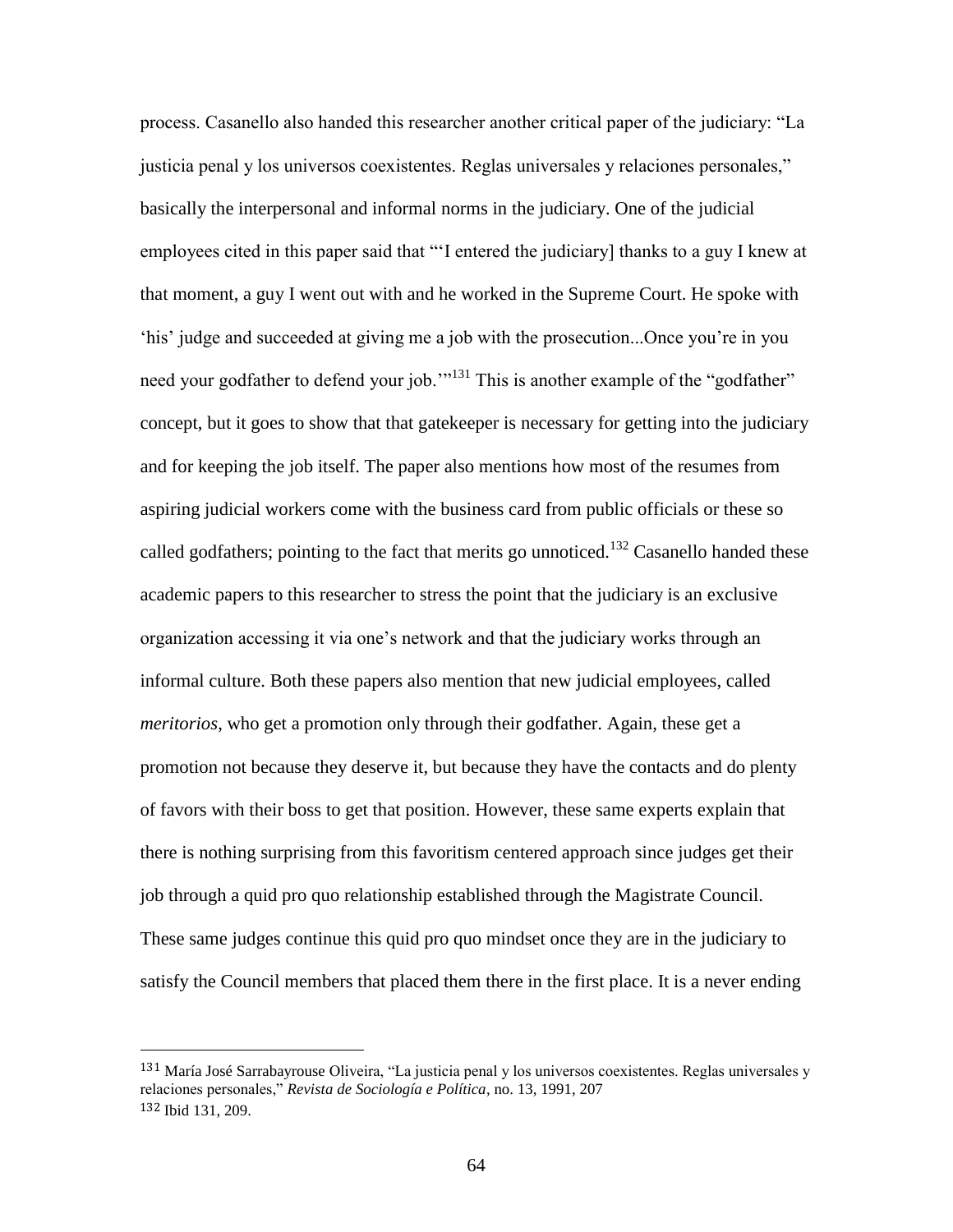cycle where favors trump merit. And this is not even mentioning the strong familial bonds in the judiciary.

Nepotism is a clear characteristic within the Argentine judiciary. Many legal experts opine that judges, prosecutors, public defenders and judicial bureaucrats employ their relatives. Journalist Pablo Mendelevich singled out Federal Judge Maria Servini de Cubria as the most grotesque example. Judge Servini de Cubria's sons, Juan Carlos Cubria, works as a general administrator for the Magistrate's Council and Eduardo Cubria works as a federal prosecutor in her mother's district court. Former Chief Justice of the Supreme Court, Ricardo Lorenzetti engaged in the same kind of behavior, accommodating his relatives like his son with a high-paying position. The same occurred for Supreme Court Justices Horacio Rosatti and Elena Heighton de Nolasco.<sup>133</sup> Mendelevich went on to say that judges go at many lengths to provide employment for their relatives: "many times, Judge Servini de Cubria negotiated to put her son, her nephew, and she ended up filling many positions with her own family." One has to wonder what involves this negotiating process.

Federal Prosecutor Rivolo acknowledged this culture. Rivolo believes that nepotism is deeply rooted not only in the judiciary but also within the political class. He points to the Kirchner family as a perfect example. Nestor Kirchner became president in 2003 and later in 2007, his wife, Cristina Kirchner became president. Cristina Kirchner just became elected Vice President in 2019 and her son, Maximo Kirchner, is the majority whip leader. Rivolo points out that this is a systemic issue with the governing class, including all three branches but also non-public institutions like labor unions where

<sup>133</sup> "Quiénes son los jueces que pusieron a sus parientes en el Estado," Noticias, November 12, 2016, https://noticias.perfil.com/noticias/general/2016-11-12-quienes-son-los-jueces-que-pusieron-a-susparientes-en-el-estado.phtml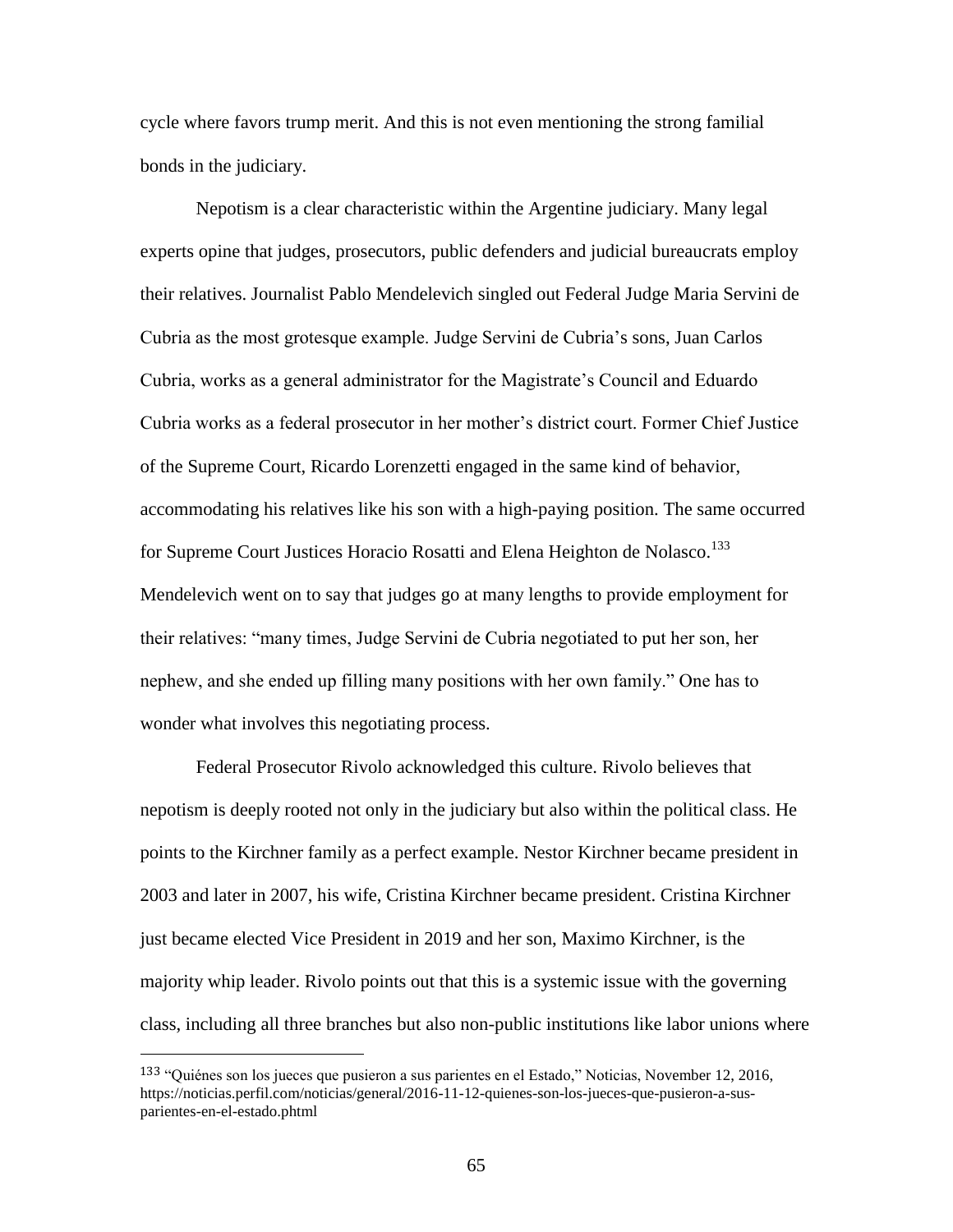the children of train employees get priority into getting a job at the railroad company, for example. It is a deep seated cultural component.<sup>134</sup> These are just the rules of the game. Carrió agrees saying that there is nepotism in all major unions, congress, the judiciary, all due to the fact that Argentina has a "corporative society" rather a republican one.<sup>135</sup> Members of institutions unite to defend their own interests. The judiciary is a cooperative body. As previously stated, one gets in the judiciary by knowing the right person and who is better at doing that than a relative. The merits of the individual and their test scores or work experience become insignificant when compared to the person's last name or relation to a judicial gatekeeper. Mendelevich's colleague, Maia Jastreblansky agrees. Jastreblansky sees this kind of nepotism as a key characteristic within the judiciary which transcends political ideologies, parties and jurisprudential differences. The nepotism in the system serves as an impediment to the judicial process pushing judicial officials to protect their buddies, those who got them the job in the first place, and keeps qualified individuals out of the system. Those qualified candidates could very well be the antidote against these corruption cases having a sophisticated understanding of white-collar crime necessary to the gathering of crucial evidence. A system driven by nepotism leads to mediocrity leaving the qualified out of the equation.

# **Loyalty**

There is a strong quid pro quo component in the judiciary. Some experts point to the fact that once someone gains access to the judiciary, that individual is indebted to his or her gatekeeper and must employ their staff people close to the gatekeeper be it a

134 Ibid 81.

<sup>135</sup> Ibid 39.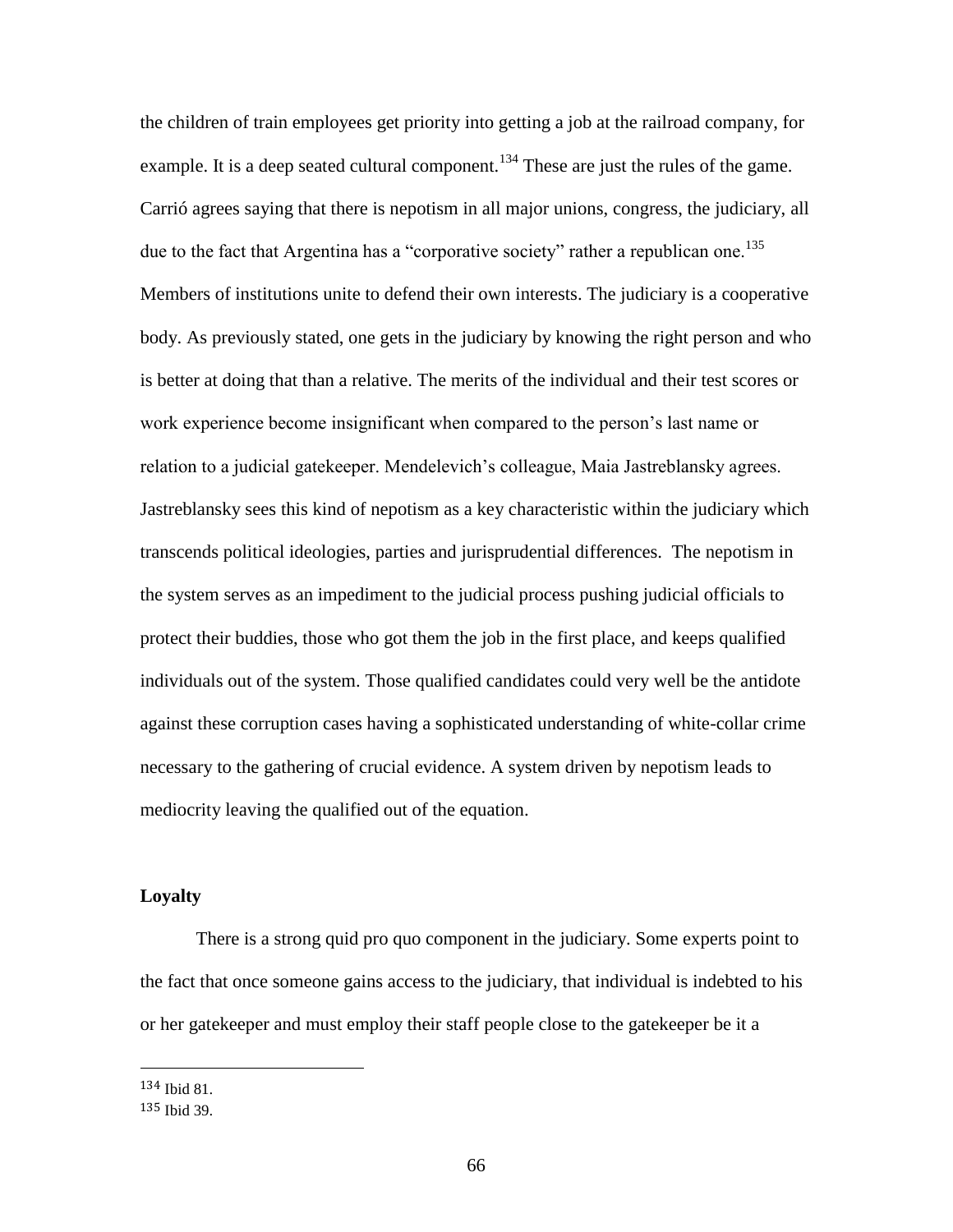Senator that voted in favor of that judge or the Magistrate's Council. It is pivotal to point out that employment in the judiciary is driven through these intense quid pro quo negotiations placing one's relatives.<sup>136</sup> Mendelevich believes that this judicial family ends up creating a certain culture, a kind of corporatist attitude where judges, prosecutors, and all judicial bureaucrats alike look out for each other since all of them benefit from the system.<sup>137</sup> It is a loyalty first culture; loyalty to the system.

Loyalty is based on the premise for self-preservation. As investigative journalist Jastreblansky said, "there is a habit in the judiciary, about helping each other out, getting each other's back because they know that someday the chips will fall on one of them, and that forces them to protect one another." Jastreblansky referred to the fact that some judges may lose their position being persecuted politically and, as a result, they defend each other.<sup>138</sup> Claudio Castelli, a lawyer that works for an NGO that investigates backroom deals made between the private sector and the government, sees this corporatist judicial culture as a major problem in the Argentine judiciary. Just like Jastreblansky and Mendelevich, Castelli categorizes the judiciary as a corporatist body, "a judicial corporation, basically a lobby of judges in Comodoro Py, federal judges as well, which materializes as a magistrate's association, and bureaucrats, a lobby of federal prosecutors, all of them united to conserve the status quo and so that no one reforms the judiciary."<sup>139</sup> All of these are scratching each other's backs determined to keep the system alive.

The loyalty based culture serves as an obstacle against judicial efficiency. One of

<sup>136</sup> Ibid 131, 209.

<sup>137</sup> Ibid 114.

<sup>138</sup> Ibid 91.

<sup>139</sup> Claudio Castelli, personal communication, October 24, 2019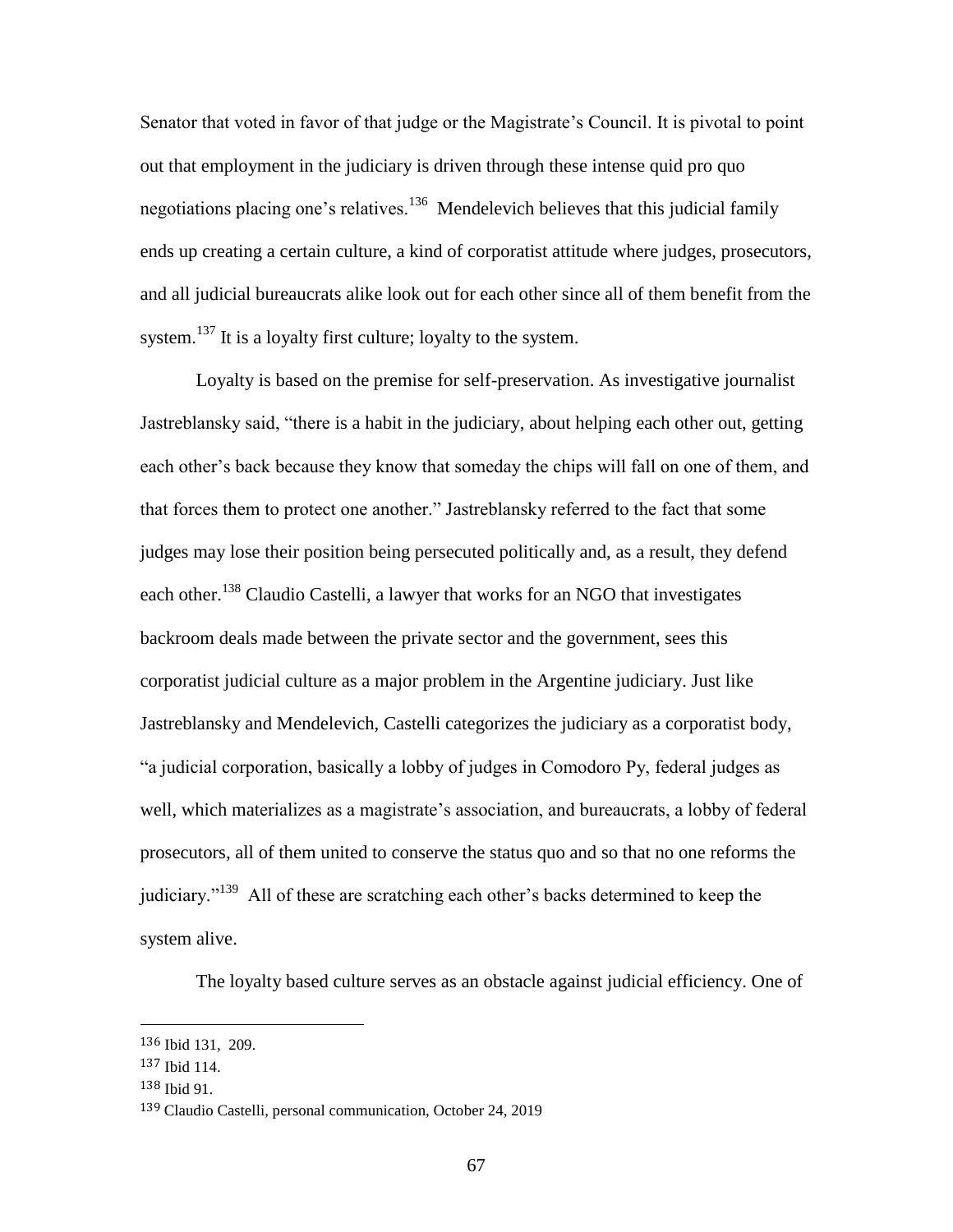the reasons why the judiciary is unable to solve corruption cases is because the system is loyal to itself and no one else, not the Constitution or legal procedures. Loyalty to the system means not carrying out an investigation against their judicial colleagues, their gatekeepers, and those who are potentially guilty of corruption.

# **Insularity**

 $\overline{a}$ 

The judiciary's concern is defending the status quo. Judicial officials are laserfocused on defending the establishment. A perfect example of this united corporatist judiciary and of the status quo acting to benefit itself is the judicial employees' opposition to pay income taxes. Judges and judicial bureaucrats are exempt from paying the income tax. The idea is that by not paying the income tax, they maintain an impartial outlook of the law. In November 2018, Argentine congressional leaders proposed a bill that would force judicial employees to pay income taxes. The "judicial lobby" opposed this bill pressuring President Macri into backing away from the proposal.<sup>140</sup> It just goes to show that the judiciary has not only a nepotism problem but an isolation problem. Many legal experts refer to the judicial culture as a "bulletproof" culture; a branch of government that isolates itself from the rest and does not allow others to interfere with it. Marcelo Giullitti mentioned this as being a key component into the judiciary's lack of accountability, "I believe there is a culture that says 'we are working just fine, leave us alone.' Do not interfere. We need to work and you should not interfere.' It is the very classic judicial culture, 'that we need to work in peace. Those who audit our work, you

<sup>140</sup> Daniela Mozetic, "Por el fuerte lobby judicial, empleados y jueces seguirían sin pagar Ganancias," *Editorial Perfil*, November 3, 2018,

https://www.perfil.com/noticias/politica/por-el-fuerte-lobby-judicial-empleados-y-jueces-seguirian-sinpagar-ganancias.phtml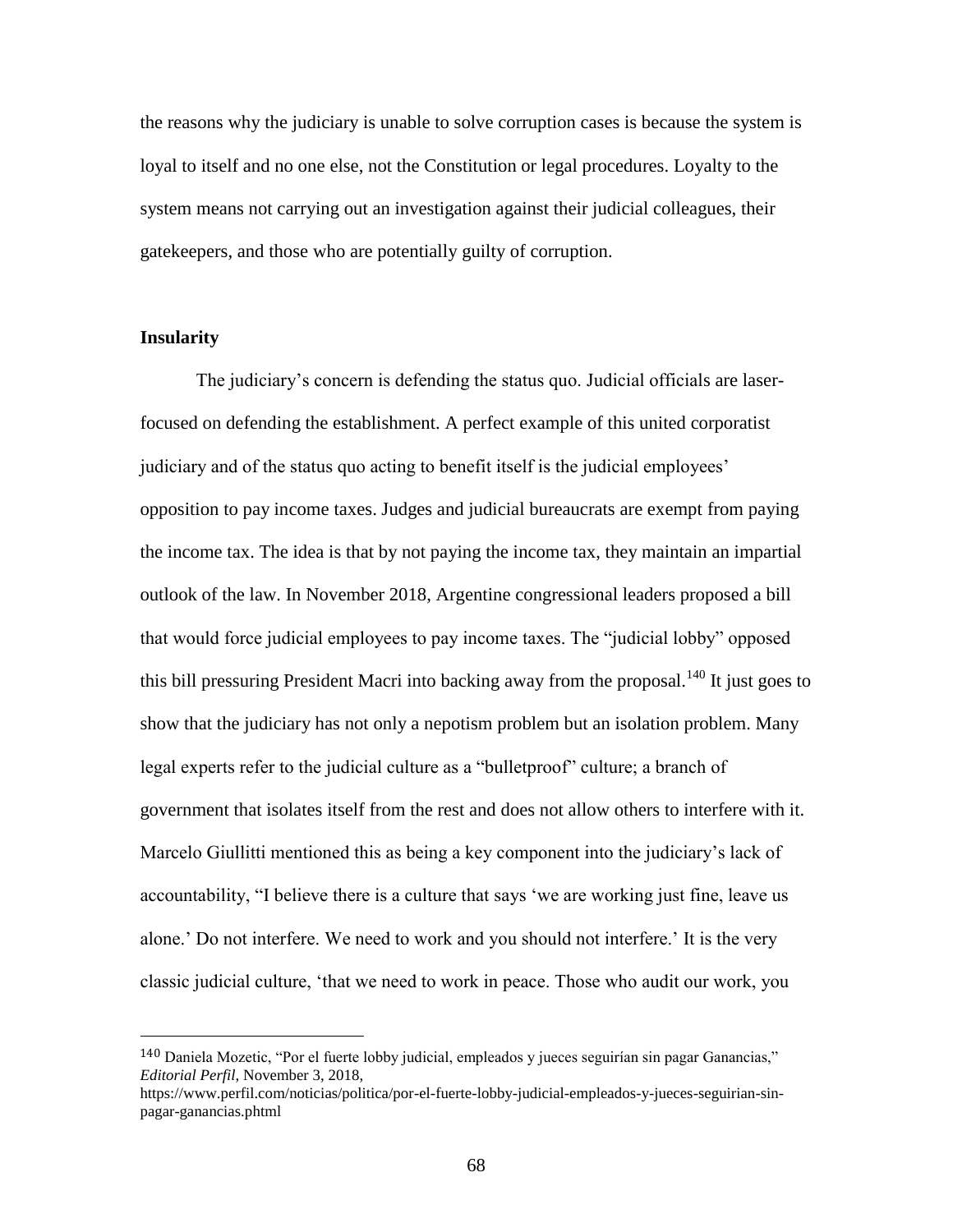are making matters worse. $^{114}$  Any kind of accountability is viewed as a detrimental force. Secretary Sanchez had a very similar take. Sanchez believes that the judiciary is too distanced from society. It operates through an overwhelmingly technical language in the courts, hard for any common folk to understand. This is part of that lack of accountability. The less society comprehends what judicial bureaucrats do, the easier it is for them to do whatever they want.<sup>142</sup> As previously mentioned, the judiciary's standing with the Argentine society is wanton. Most have this perturbed view that the judiciary is broken and works to benefit itself. All in all, this judicial culture rooted in nepotism, camaraderie and alienation act as a wrench in the efficiency of the legal processes. It all comes down to favors being played among judicial bureaucrats, politicians etc.

In addition, many legal experts point to Max Weber's theory to explain the judicial culture. Nepotism and cronyism may be part of the root of the problem, but it all comes down to the bureaucratic culture, an insular culture. While Max Weber became the first academic to utilize the term bureaucracy, he used this concept in positive terms proving that bureaucracies are effective channels of government fomenting specializations, delegating tasks to different individuals, and creating hierarchical systems. Argentine legal experts tend to focus on its negative effects. Federal Judge Rafecas stated that "all bureaucratic dealings become routine, dealing with forms, with clichés, with mundane tasks, compiling statistics...and the bureaucratic structure ends up dodging or avoiding the most important responsibilities."<sup>143</sup> Rafecas mentioned these as a deterrent for a speedy trial. The structure of the judicial bureaucracy tends to create slow

<sup>141</sup> Ibid 73.

<sup>142</sup> Ibid 96.

<sup>143</sup> Ibid 85.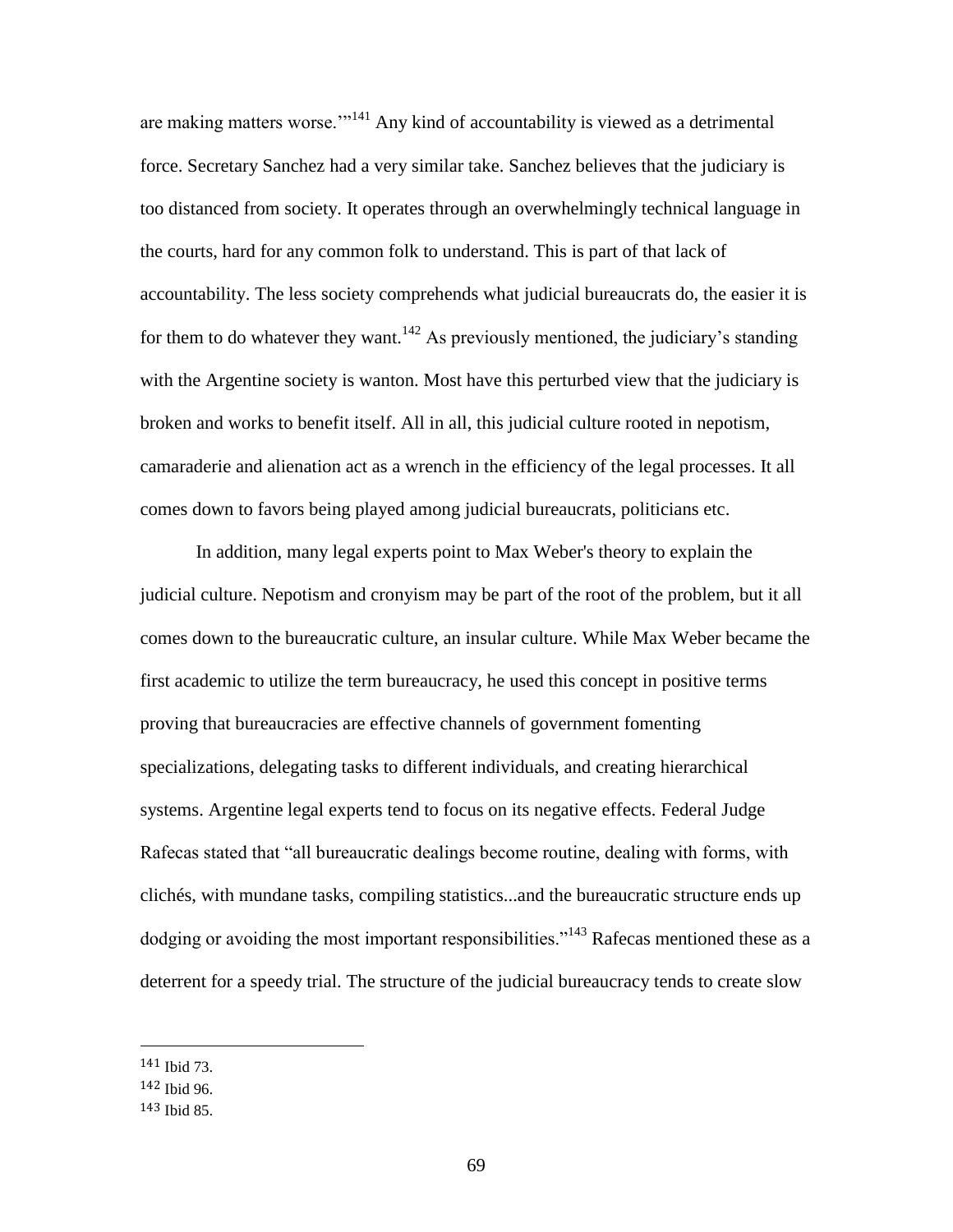and unnecessarily complex processes. One key factor to this tardiness is the fact that the vast majority of the legal proceedings are implemented on a written basis. Alberto Binder's associate from the non-profit, Agustin Carrara, believes that the judiciary would be a lot less bureaucratic if documents were digital and if they were done on an oral basis. This written mode makes matters tedious but also secretive behind closed door hearings attaching anything presented to the case file, and accessed only by the parties involved.<sup>144</sup> Alfredo Popritkin who worked at Comodoro Py agrees with Judge Rafecas and Agustin Carrara. Popritkin sees that the main issue in the judiciary is that it spends time on "dumb tasks, formalities, or gathering evidence that they will never utilize." Popritkin believes that this wastes the judiciary's resources. A major example of this waste is the actual file for each case. Popritkin mentioned that these files usually contain more than 200 pages, and that only 10 percent of the content actually matters. The rest are pointless procedural records, maybe transfers from one entity to the other, from a judge to a prosecutor.<sup>145</sup> And it is worth mentioning that there are too many individuals involved in each file, several prosecutors, judges, and legal bureaucrats. Other legal experts like Federal Prosecutor Rivolo include the lack of actual definitions as part of the problematic bureaucratic culture, defining the period that each case needs to meet in order to receive an actual sentence.<sup>146</sup> How much time should an actual judge have in order to deliver a sentence? How much time is a case supposed to be in an appellate court? These are all bureaucratic functions that the judiciary avoids defining. Federal Judge Borinsky agrees with Rivolo in that the culture depends on how each prosecutor, judge and bureaucrat

<sup>144</sup> Agustin Carrara, personal communication, October 16, 2019.

<sup>145</sup> Ibid 74.

<sup>146</sup> Ibid 81.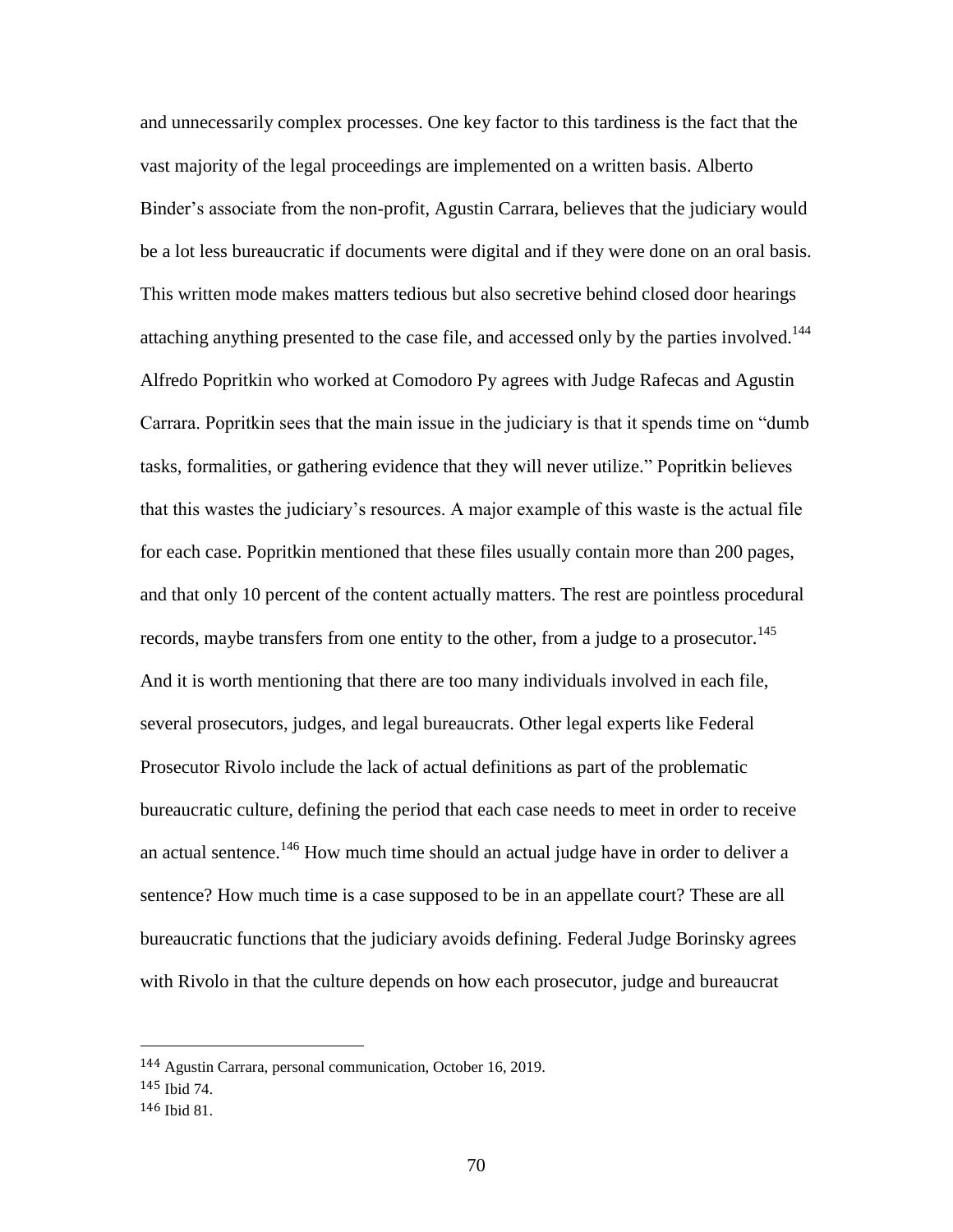operates, but if you add a flawed system to that complexion, you come up with a broken judicial culture. President Macri appointed Borinsky with the hard task of implementing the adversarial judicial system reforming the federal procedural code which defines key issues like time limits imposed on legal cases be it in the sentencing process of the appellate process. $147$  As a result, the bureaucracy within the judiciary makes legal proceedings harder.

All in all, the Argentine judiciary has a problematic culture. This culture is deeply rooted nepotism, a loyalty to the broken system that benefits the status quo, and an insularity issue that avoids any kind of reforms. All of these make for a flawed bureaucratic structure that makes legal processes difficult and only perpetuates a neverending legal process leaving so many cases unresolved. These are all important factors that prove detrimental to the judicial process.

l

<sup>147</sup> Ibid 84.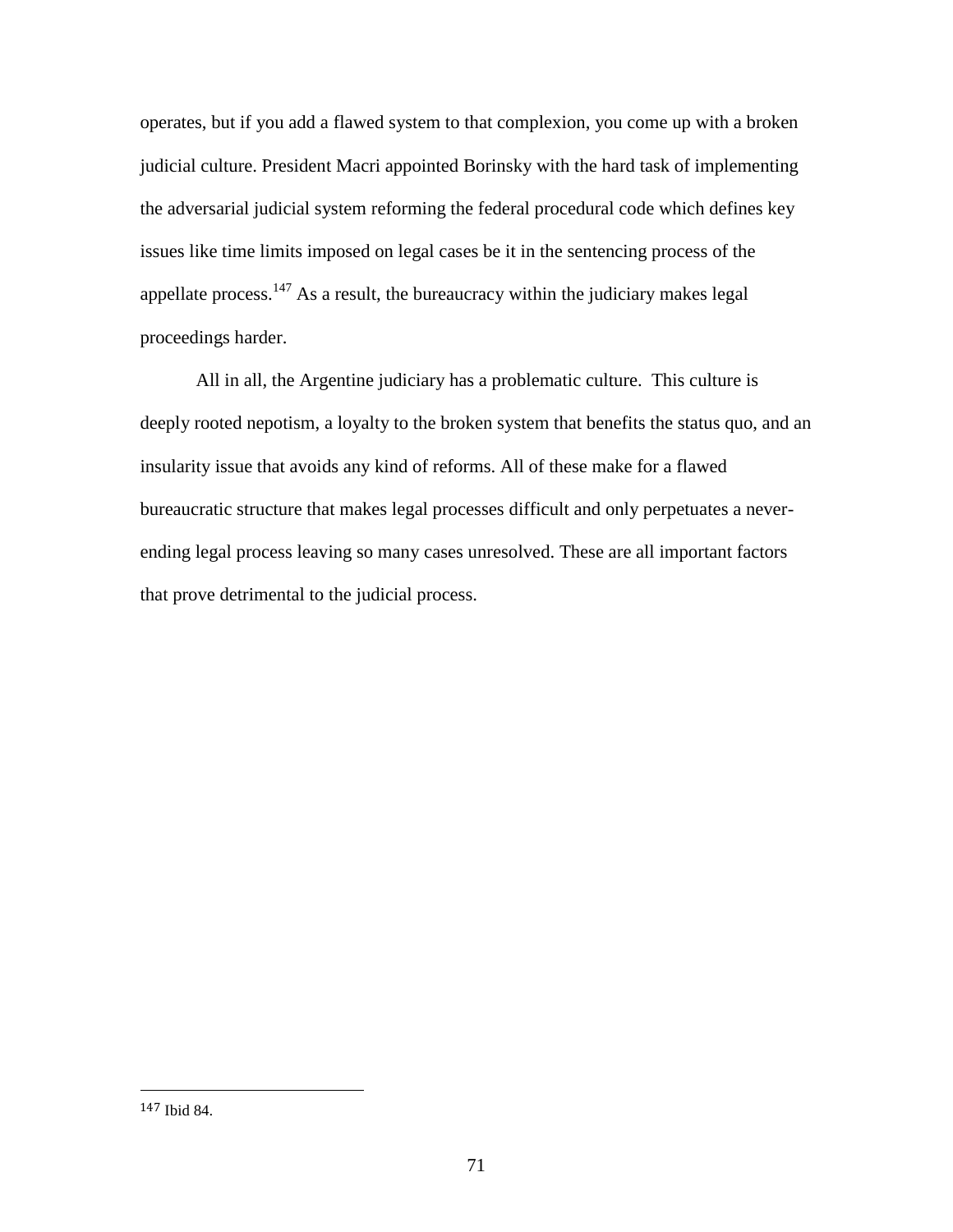## **Chapter 8: The more visible corruption is, the speedier the trial**

International legal experts are recently focusing on the impacts of corruption. Experts like Holmes and United Nations legalese are pushing for more transparency in governance and tying corruption to a human rights violation. They believe that corruption is a reduction in aid to impoverished sectors of society; it widens distrust in public institutions, and ultimately provokes higher income inequality. Thus, they focus on corruption's negative impacts to enact preventive measures. The bottom line is that the more visible the impact of corruption, the more likely society is to understand it and the more bound it is to prevent it and to act upon it. In regards to the Argentine judiciary case study, the more visualized the effect of corruption, the speedier the trial. The issue is visualizing the effects of corruption.

Corruption is a relatively new concept in academia. The conservative school of thought tackled the issue of corruption as a sinful action and a struggle between good and evil. Corruption was a moral issue. More modern schools of thought embraced a nuanced approach paying close attention to cultural implications among other causes, for example. The international community began to focus on corruption in the 1990s since the fall of the Soviet Union due to the deeply entrenched corruption of Soviet governments. In fact, one of the major reasons why the Soviet Union collapsed is due in no small part to corruption. One Soviet criminologist accounted that roughly 25 percent of all Soviet crime came from private gain corruption such as embezzlement and bribery.<sup>148</sup> That's one of the reasons why their last President Mikhail Gorbachev applied reforms like

<sup>148</sup> John M. Cramer, "Political Corruption in the U.S.S.R," *The Western Political Quarterly*, 30 no. 2, June 1977, [https://www-jstor-](https://www-jstor-org.proxy.library.georgetown.edu/stable/pdf/447406.pdf?ab_segments=0%2Fbasic_SYC-4946%2Fcontrol&refreqid=search%3A5909fc31b1f65fa385c8b0d595cbd952)

[org.proxy.library.georgetown.edu/stable/pdf/447406.pdf?ab\\_segments=0%2Fbasic\\_SYC-](https://www-jstor-org.proxy.library.georgetown.edu/stable/pdf/447406.pdf?ab_segments=0%2Fbasic_SYC-4946%2Fcontrol&refreqid=search%3A5909fc31b1f65fa385c8b0d595cbd952)[4946%2Fcontrol&refreqid=search%3A5909fc31b1f65fa385c8b0d595cbd952](https://www-jstor-org.proxy.library.georgetown.edu/stable/pdf/447406.pdf?ab_segments=0%2Fbasic_SYC-4946%2Fcontrol&refreqid=search%3A5909fc31b1f65fa385c8b0d595cbd952) pg. 214.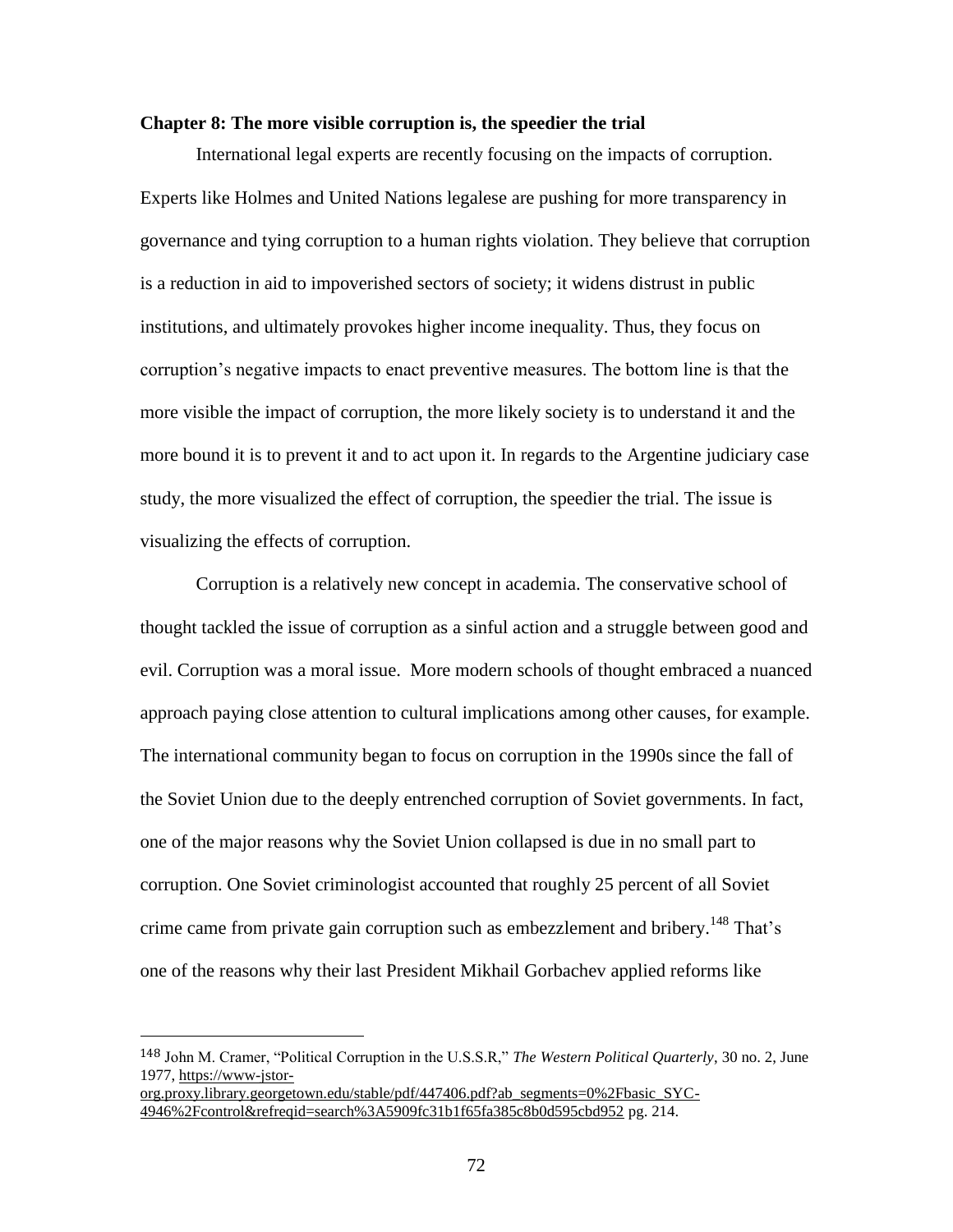*perestroika* and *glasnost* to reform the core structure of the Soviet Union. However, those reforms did not suffice. With the fall of the Berlin Wall, many countries gained independence and social science scholars engaged in deep studies to assist them with easier transitions into democratic systems. International experts like anthropologists, political scientists, economists, criminologists, and many others, found a key tactic in combating this Soviet corruption by raising awareness of the effects of corruption. They viewed this strategy as a guarantor for mobilizing society.<sup>149</sup> One easy way to engage society is conveying the message that a dollar stolen from the budget is a dollar less invested in roads, bridges, schools, hospitals etc. That kind of message can work, however, the issue is when corruption does not involve bribery or fraud. As mentioned before in this paper, the private sector influences politicians by paying for the elected official's children's school tuition or getting paid in services such as mailings for their campaign elections. A recent example in Argentina involved a train company getting paid to replace the trains' brakes. The company got paid, kept the funds, and avoided changing the brakes causing a tragedy like Once. It is tragedies like Once that propel the final hypothesis of this paper: the more visual the effects of corruption, the stronger the pressure from society and ultimately the speedier the judicial process. This assertion is backed by scholars like Dimand and Tosato with their public scrutiny theory that focuses on pinpointing the effects of corruption, visualizing them to promote civic participation.

The Once Tragedy sparked the swiftest corruption case in Argentine judicial history. The case lasted approximately 5 years total and the courts delivered a firm sentence against several public officials such as the Former Secretary of Transportation,

l

<sup>149</sup> Ibid 11, 99.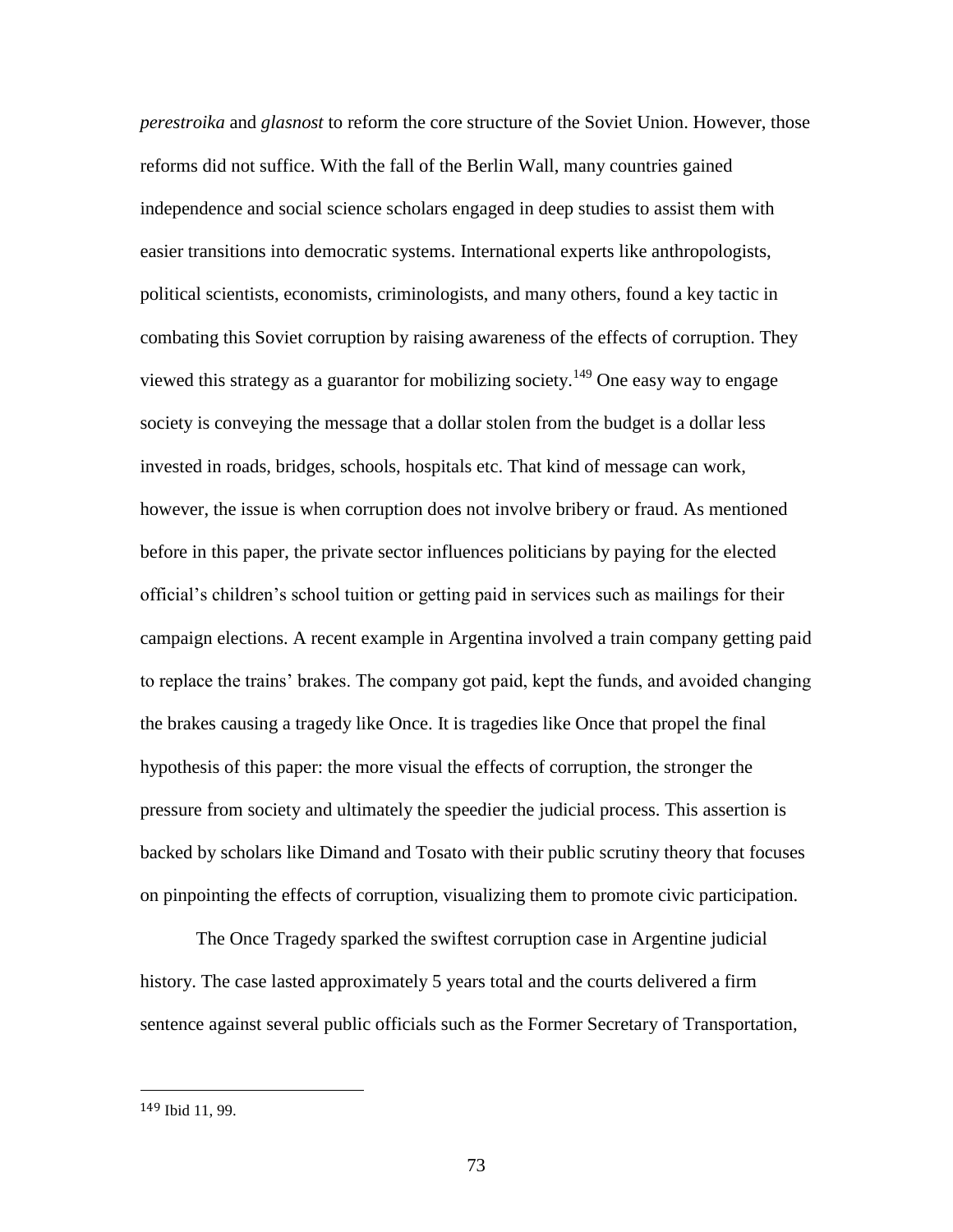Ricardo Jaime, who received an 8 year sentence for accepting bribes and giveaways from the train company.<sup>150</sup> The more astonishing fact of the case is that the investigative portion lasted a year and the trial itself another. The remaining three years were spent in appellate and procedural courts where sentences become confirmed or revoked. As mentioned before, most corruption cases take an average of 54 months to go through the instruction or investigative phase.<sup>151</sup> Most cases end in this preliminary phase because it violates the "reasonable time" clause as mentioned in previous sections. Defense attorneys take advantage of this clause to prevent any kind of sentencing. With that in mind, the Once Tragedy took only a year to collect all evidence: 12 rather than 54 months. Alfredo Popritkin worked in the Once case and felt an intense pressure from the presiding judge, Claudio Bonadio. Poptrikin mentioned that "we investigators felt the judges breathing down our neck" to finish the investigation in a timely manner.<sup>152</sup> However, where did this pressure come from? What motivated the judge? As Marcelo Giullitti from the ACIJ mentioned, the case lasted such short amount of time because there were "extrajudicial incentives, like public opinion playing a strong role in the case, there was a clear visibility of negative impact of corruption, and that is also one of the important factors" in determining the amount of time it takes for a lawsuit.<sup>153</sup> Giullitti believes that the media coverage and the dire pictures coming out of the tragedy moved the public into action. Catalina Smulovitz believes that it was easy for the public to

<sup>150</sup> Ibid 71.

<sup>151</sup> "Los procesos judiciales en materia de corrupcion," Oficina de Coordinacion y Seguimiento en materia de Delitos Contra la Administracion Pública, Asociacion Civil por la Igualdad y la Justicia, Centro de Investigación y Prevencion de la Crminalidad Economica, 2014, [http://www.oas.org/juridico/pdfs/mesicic4\\_arg\\_proc.pdf](http://www.oas.org/juridico/pdfs/mesicic4_arg_proc.pdf) pg. 5

<sup>152</sup> Ibid 74.

<sup>153</sup> Ibid 73.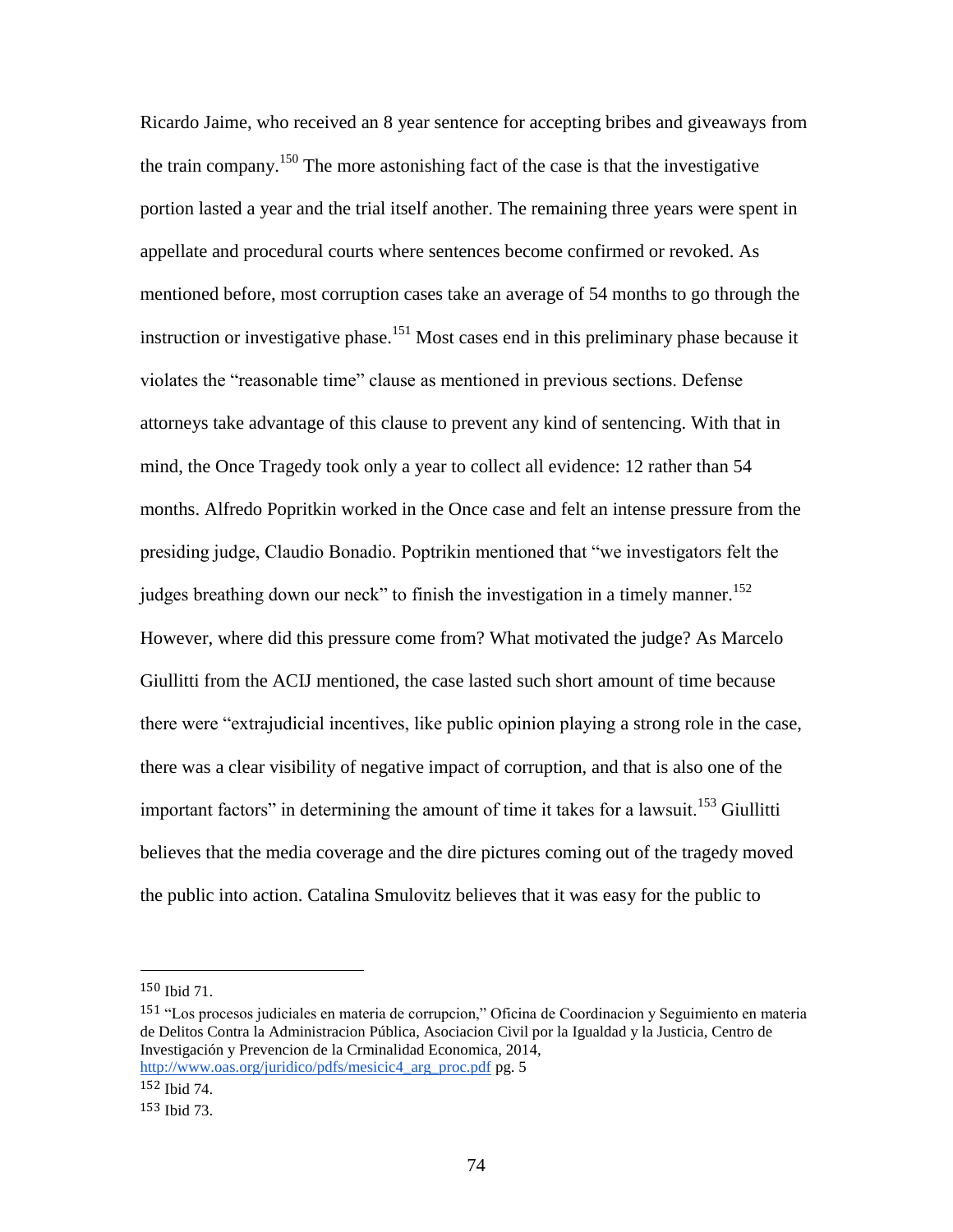"materialize" the harm done by corruption, "you can count the dead bodies."<sup>154</sup> Unlike many other cases where hearings are desolate and only attended by lawyers and judges, Giullitti also emphasized the fact that the families of the victims that died in the train incident as well as the relatives of the hundreds that were injured went to every hearing concerning the case, adding extra pressure on the judiciary. These same individuals marched on several instances demanding the government to act. Some experts referred to these individuals as part of a movement, a movement that pushed for justice against those involved in the tragedy. The movement received broad support. The University of Buenos Aires published a poll that showed ample support with a 94% approval with the movement's demands.<sup>155</sup> The judges felt observed by the public and knew they had to act. Even one of the representatives from the victims' Once movement said that "the judiciary kept an open mind, very rare in its trajectory in our country, and decided to look back and deliver an ample investigation indicting 29 people, among them high level officials from the Executive branch." This individual is not alone. It is extremely rare for the Argentine judiciary to have taken such swift action. The argument coming from the victims' played an important role. Agustin Carrara from CIPCE addressed the Once Tragedy like modern theorists. Carrara believes that corruption cases like Once involve an infringement on human rights. Carrara mentioned that his NGO presented a memo to the Inter-American Commission on Human Rights pointing out that any kind of corruption crime involved "omission of any type of control which ends up in tragedies

<sup>154</sup> Ibid 76.

<sup>155</sup> Candela Hernández, "'LA CORRUPCIÓN MATA'". LOS FAMILIARES DE VÍCTIMAS DE LA TRAGEDIA DE ONCE Y SUS ACCIONES COLECTIVAS EN LA CONSTRUCCIÓN DEL PROBLEMA," Instituto de Investigaciones Gino Germani, FERROVIARIOfile:///C:/Users/usuario/Downloads/Dialnet-

LaCorrupcionMataLosFamiliaresDeVictimasDeLaTragedi-6164735.pdf, September 29, 2017, pg. 156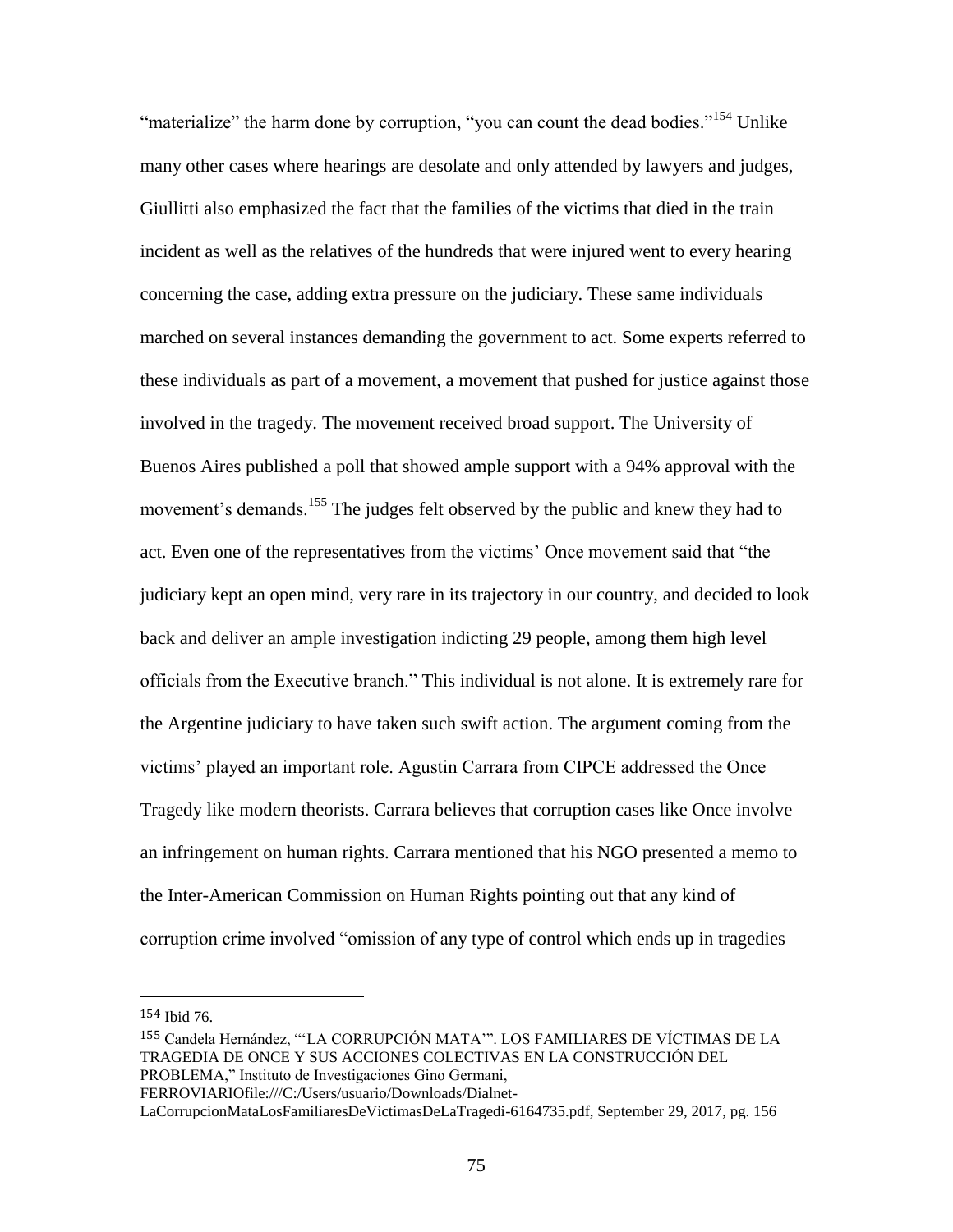[like Once], or cases involving tax evasion which empties the states' budget and it impedes it from applying proactive public policies...deep down, any type of corruption case affects human rights."<sup>156</sup> The Once Tragedy embodies a human rights violation caused by corruption. As the United Nations mentioned in one of their documents against corruption, "Depending on the level, pervasiveness and form of corruption, corruption can have devastating impacts on the availability, quality and accessibility – on the basis of equality – of human rights-related goods and services... [Disadvantaged people] are often more reliant on public goods and services and have limited means to look for alternative private services."<sup>157</sup> The victims of Once did not have the luxury to take private transport for their commute to work, they had to use public transport. Corruption affects those in the lower social strata who depend on public goods and services. This conglomerate of intense and persuasive arguments pressured the Argentine judiciary to act and indeed delivered the fastest sentence in history.

Corruption can be a convoluted concept. Many social scientists devote their careers to help society visualize the negative effects and impacts of corruption. This awareness helps society understand the perils of corruption and propels it to advocate for reforms. The Once Tragedy is a perfect example. The Argentine public mobilized after seeing pictures and footage of the train victims and pressured the judiciary to sentence public and train company officials to several years of jail. The easier it is to visualize the effects of corruption, the more likely that society will act.

<sup>156</sup> Ibid 144.

<sup>157</sup> "Corruption and Human Rights", United Nations Human Rights Office of the High Commissioner <https://www.ohchr.org/EN/Issues/CorruptionAndHR/Pages/CorruptionAndHRIndex.aspx>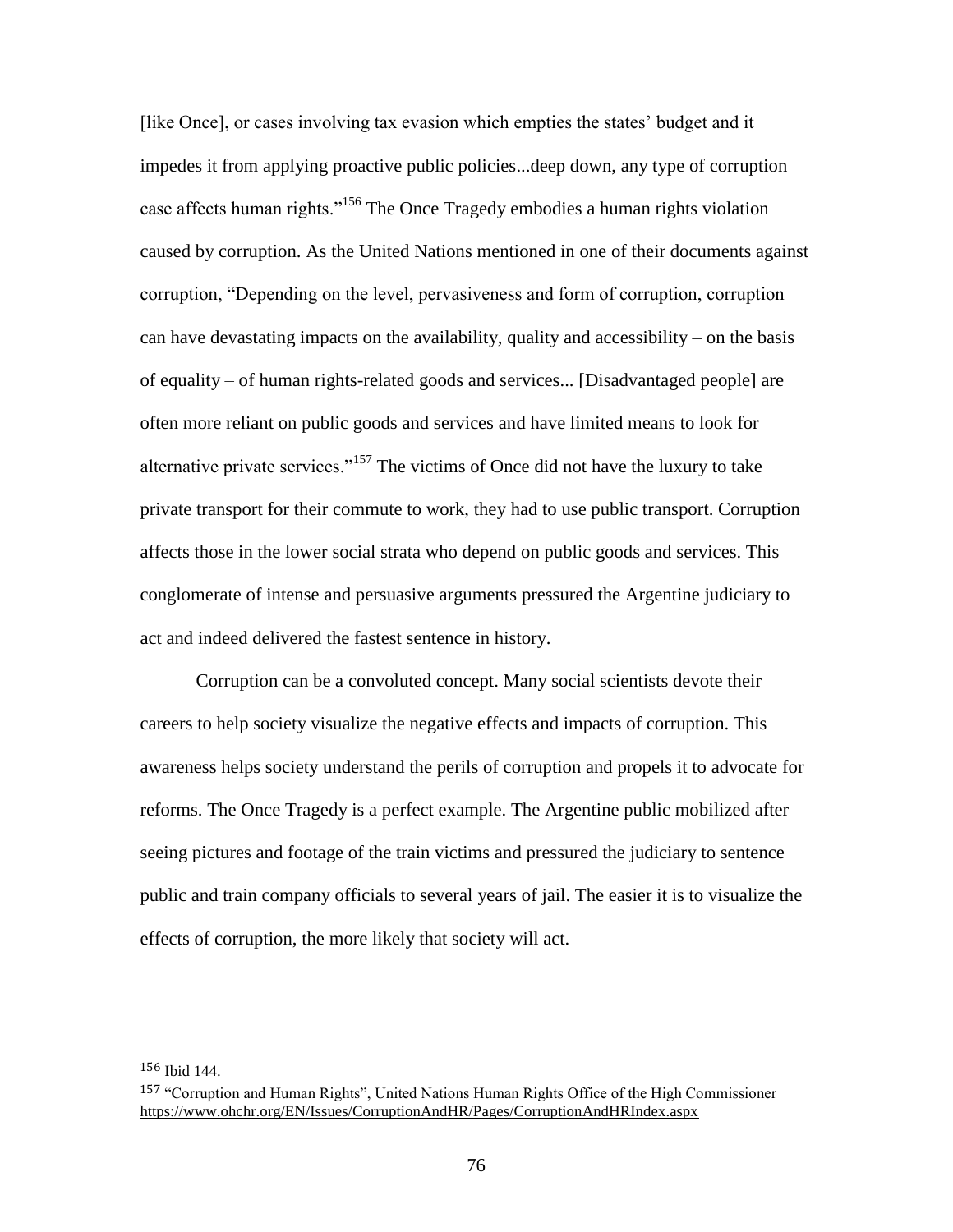## **Chapter 9: Can it be fixed?**

The Argentine Judiciary has many obstacles to overcome. Many legal experts interviewed for this research paper believe that the judiciary can apply a set of reforms to help streamline the legal process especially for complex cases like ones involving corruption. However, there is no silver bullet; there is a package of reforms. The judiciary needs to change its structure from an inquisitorial to an adversarial system, implement a new judicial police to spearhead all investigative efforts independent from others police forces, depoliticize the Magistrate's Council, apply a merit-based approach for the selection of judicial officials and obligating them to frequent knowledge-based exams, digitalize all judicial documents, and exclude intelligence service agencies from all judicial activities. These reforms will guarantee a fairer justice system.

The evidence is essential in all criminal cases. However, a key factor in collecting evidence is the police force. Many legal experts in Argentina fear the fact that if all investigations depend on the Federal Police of Argentina, all evidence will have some kind of bias, and especially if the investigation requires approval from the Federal Courts. Marcelo Giullitti is one of many experts who endorse the idea of an independent judicial police. Giullitti points to the fact that the current system requires previous authorization from the Federal Courts to wiretap suspects. If someone were to accuse a federal judge of corruption, a federal judge would have to authorize investigating their colleague which in his view makes it highly improbable. As previously stated, judges cover each other no matter what. Giullitti believes that an independent judicial police would avoid this kind of conflict of interest.<sup>158</sup> Former congressional leader Elisa Carrio proposes a judicial police force for a different reason. Carrio believes that prosecutors need an independent judicial

l

<sup>158</sup> Ibid 73.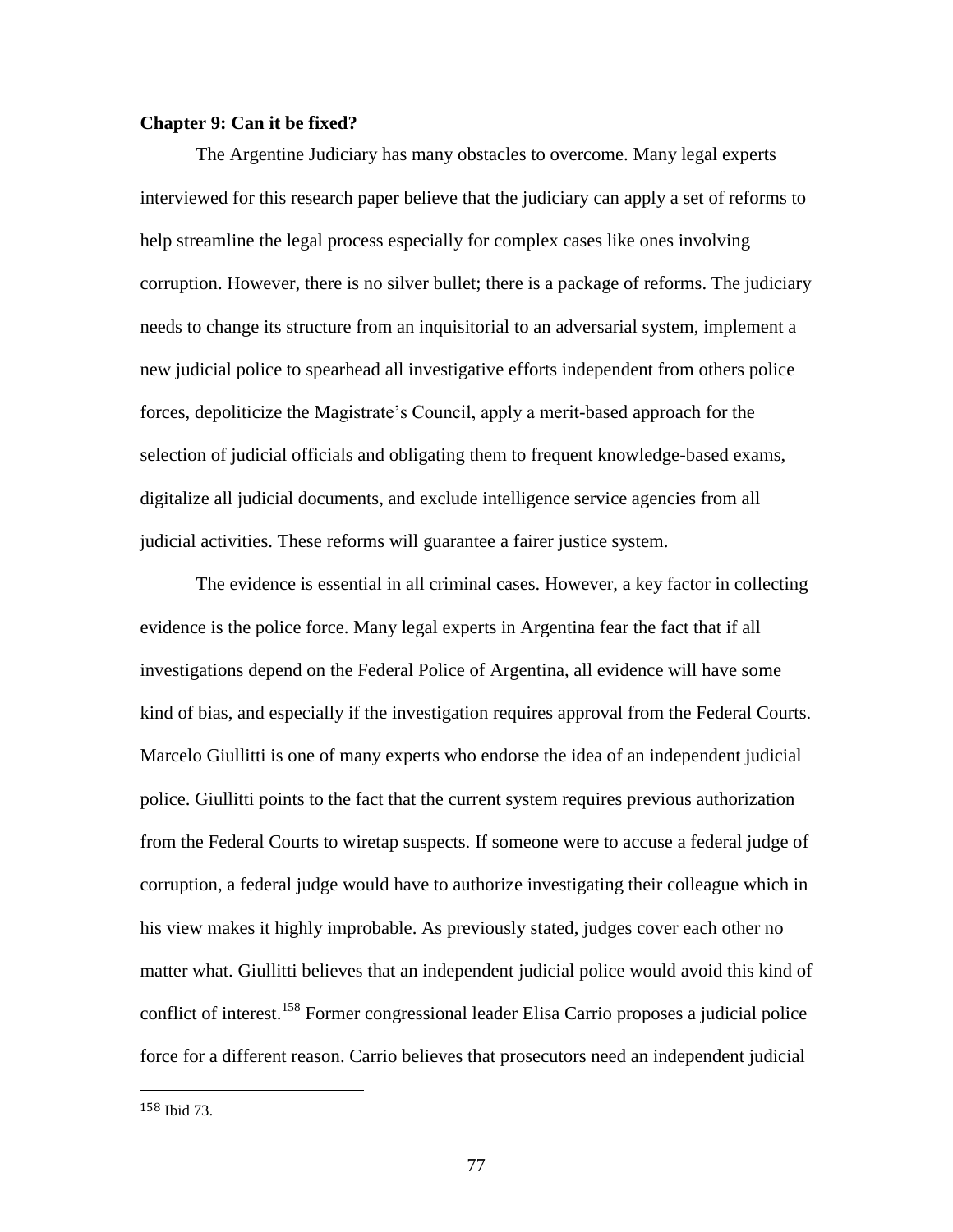police due to a shortage of staff. Carrio points out that prosecutors usually have a group of three individuals that assist the prosecution to gather evidence. As a result, federal prosecutors usually receive all evidence from the Federal Police and do not have the manpower to go through it all and cross check it with their own investigation. Carrio believes that there are very few prosecutors who are diligent and studious with evidence. Those who are meticulous are usually fired from their position for these very exact reasons.<sup>159</sup> A judicial police guarantees fair and independent evidence.

The judiciary needs to implement an oral based structure. Legal experts criticize the Argentine system for having the worst from both the inquisitorial and adversarial systems. As previously stated, criminal cases go through an investigative process that is both secretive and extremely overwhelming. On top of that, the process is carried out on an only written basis. Most criminal cases end in the instruction phase without any firm sentence because of the tardy process; because skilled defense lawyers use the convoluted system to their client's advantage obfuscating the law. If the process were completely oral, many experts believe that the instruction will last a maximum of a year, even some opining that it might be carried out in a matter of days. The system needs to apply an oral process as well as keeping the same key players throughout the process: the same prosecutor, judge, and defense attorney for the duration of the case. For instance, the Argentine system is set up to have different prosecutors in the investigative process and the trial phase. This will also help streamline the process by avoiding playing catch up on behalf of the prosecutor, judge etc. This will also allow for all judicial officials to stay for the totality of the case rather than delegating their tasks to different individuals. An oral

<sup>159</sup> Ibid 39.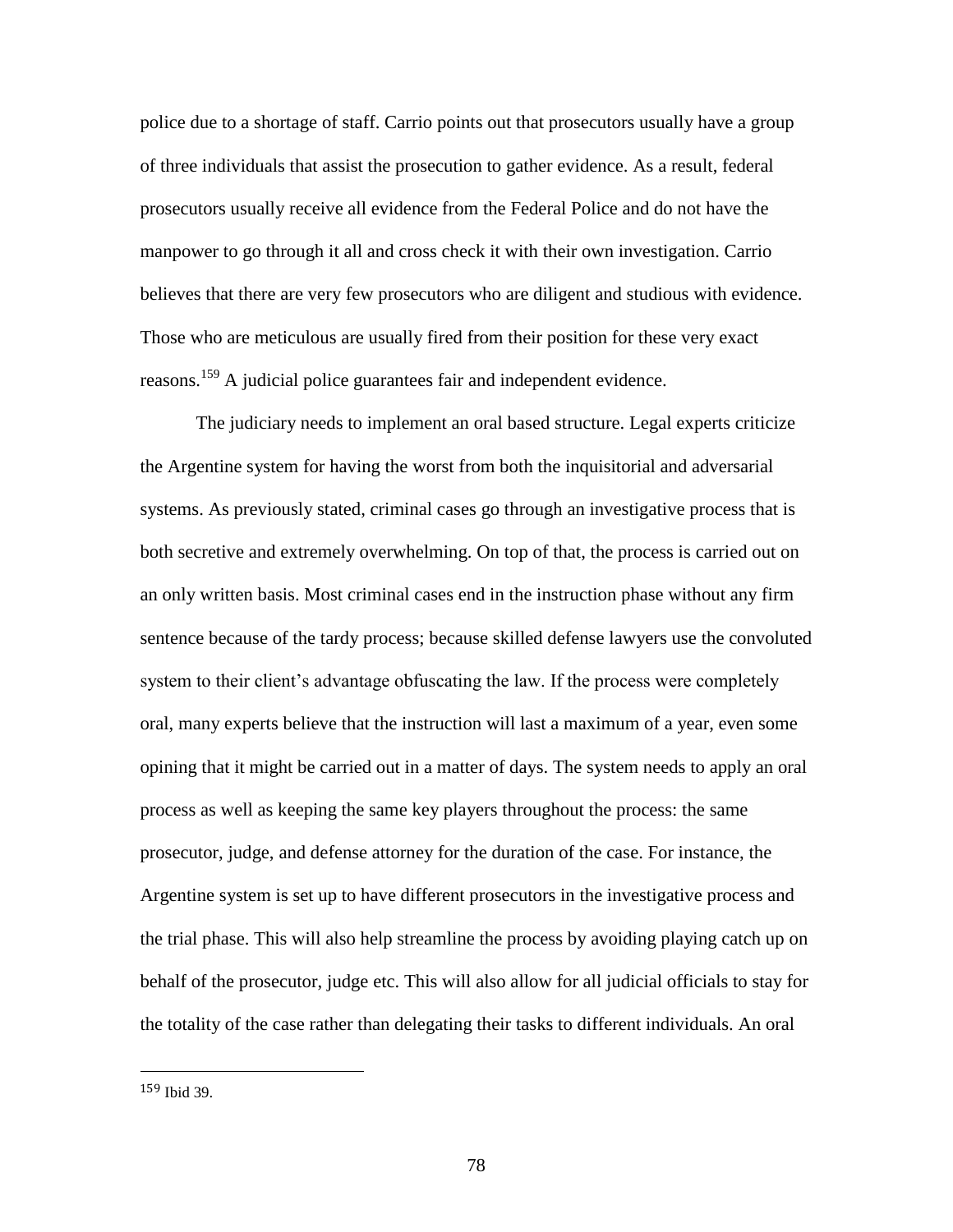based system and keeping the same key players for the duration of the case will make the process much shorter and transparent.

Digitalizing judicial documents will also foment efficiency and transparency. Today's judicial documents are all on paper. This researcher was taken aback by the large quantities of paper that were dollied from one courtroom to the other at the Federal District Court in Comodoro Py. In fact, there are judicial employees whose sole responsibility is to do just that. Boxes jam-packed with papers and all of these with restricted access only for judges and lawyers involved in the case. Digitalizing case files will allow several judicial officials to read the file at the same time rather than having to ask each other for the original copy. This will also allow the public and nonprofits alike to evaluate corruption cases holding judicial officials accountable for their actions.

The judiciary needs to also veer away from politics. The selection of prosecutors and especially judges is based on a quid pro quo basis often through political lenses. One positive aspect of the Argentine judicial system is that aspiring federal prosecutors go through an intense merit-based evaluation. This is unlike judges who go through a partial interviewing process which based on the interview the Council designates the order in which candidates become listed on the nomination process. This is a critical aspect of the nomination process and it needs urgent reform. The Magistrate's Council needs to change dramatically and push political party leaders aside and involve only academics, members of the judiciary, leaders from important non-profits etc. Depoliticizing the judiciary will make the branch far more independent from all other branches of government. This ties into a merit-based approach. Judges and prosecutors need to go through a continuous evaluation process for their career's trajectory. Once these individuals are confirmed by

79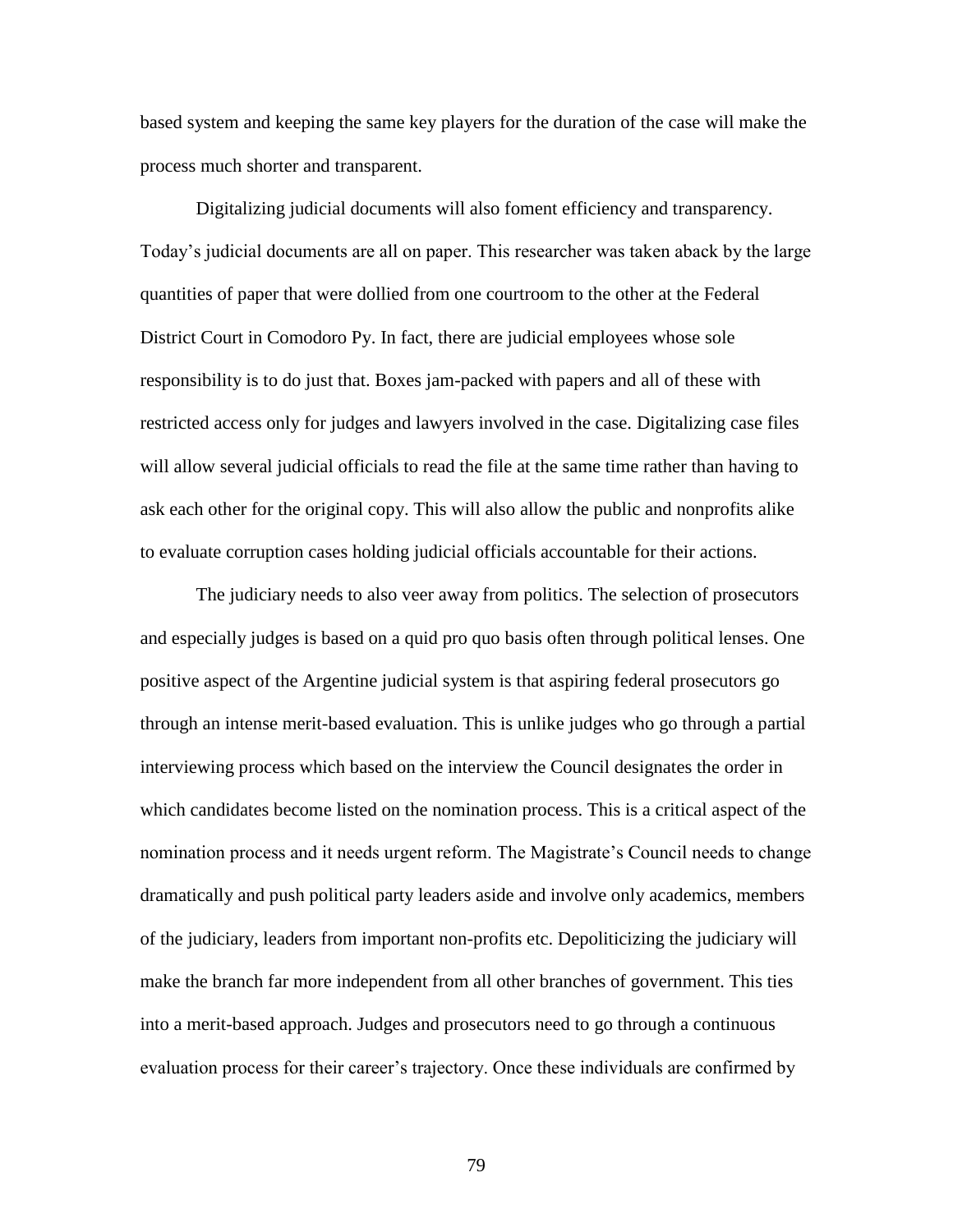the legislative and executive branches, they remain in their position for the rest of their lives. Theoretically speaking, this conserves the independence of the judiciary branch; however, most legal experts argue that these individuals usually get too comfortable in their position and make no efforts whatsoever in keeping up with the most recent legal knowledge. All judicial officials need to comply with a yearly academic process to keep up with all the latest legalese. This will take the politics away from the judiciary.

Last, but not least, intelligence services must be prohibited from intervening in the judiciary. As previously stated, these services have a powerful grip on the judiciary, blackmailing judicial officials to act often for their own agenda. Intelligence services need to focus only on foreign subjects. There will be no need for more investigative forces since the new judicial police will handle all investigations and crime solving tasks.

Argentina's judiciary can and must be reformed. There are no easy solutions, but there are several policies that will improve the judicial process of corruption cases. A new independent judicial police will guarantee credible and fair investigations, a meritbased selection of judicial officials will take the politics out of the justice system, an adversarial system will make judicial proceedings more transparent and more efficient, digitalizing judicial documents will make legal processes easier and more accessible, taking intelligence services out from the judiciary will prevent sidestepping the judiciary in their goals, and obligating judicial officials to frequent knowledge-based exams will keep their legalese up to date. All of these are no easy solutions, but they are critical in transforming the judiciary. The real question is their feasibility.

These reforms will be hard to implement. For instance, the current President Fernandez appointed a council of nine experts to advise him on coming up with a reform

80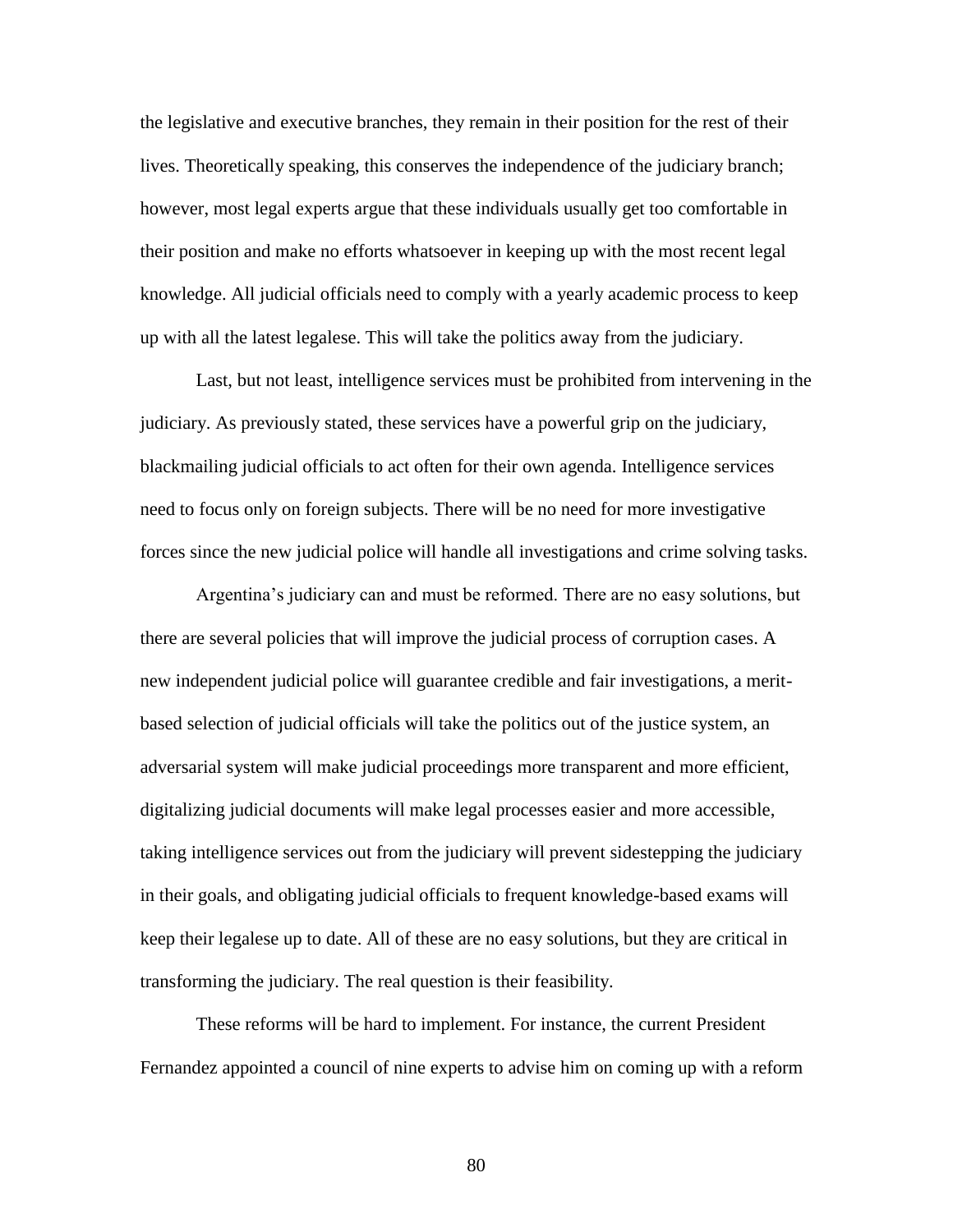to the judiciary, one of these experts includes Vice President Cristina Kirchner's personal lawyer who is defending her against corruption charges.<sup>160</sup> The fact that this individual is involved in the council discredits the move for reform and has been repudiated by wideranging protests. Any kind of proposal will face opposition coming from the judicial establishment, Kirchneristas and anti-Kirchneristas alike as to who will be prosecuted and set free, and special interests groups who benefit from the status quo. The key lies in the public's hands demanding action for a comprehensive package. This was the case for Chile where Hilbink pointed out that the vast human-rights violations and an important corruption scandal in the Supreme Court built up enough demand for swift and radical judicial reforms.<sup>161</sup> Argentina needs a public scandal in the judiciary to build enough consensus for reform.

<sup>160</sup> "El abogado de Cristina Fernández de Kirchner y otros ocho juristas integrarán el Consejo Asesor de la Reforma Judicial, *Infobae,* ["https://www.infobae.com/politica/2020/07/24/el-abogado-de-cristina](https://www.infobae.com/politica/2020/07/24/el-abogado-de-cristina-fernandez-de-kirchner-y-otros-ocho-juristas-integraran-el-consejo-asesor-de-la-reforma-judicial/)[fernandez-de-kirchner-y-otros-ocho-juristas-integraran-el-consejo-asesor-de-la-reforma-judicial/,](https://www.infobae.com/politica/2020/07/24/el-abogado-de-cristina-fernandez-de-kirchner-y-otros-ocho-juristas-integraran-el-consejo-asesor-de-la-reforma-judicial/) July 24, 2020.

<sup>161</sup> Lisa Hilbink, "An Exception to Chilean Exceptionalism? The Historical Role of Chile's Judiciary, What Justice? Whose Justice?, University of California Press, 2003, https://www-jstor-

org.proxy.library.georgetown.edu/stable/pdf/10.1525/j.ctt1pn9c2.7.pdf?ab\_segments=0%252Fbasic\_SYC-5187%252Fcontrol&refreqid=excelsior%3A60b1c2aae5f02a6b7ed19cd82df73393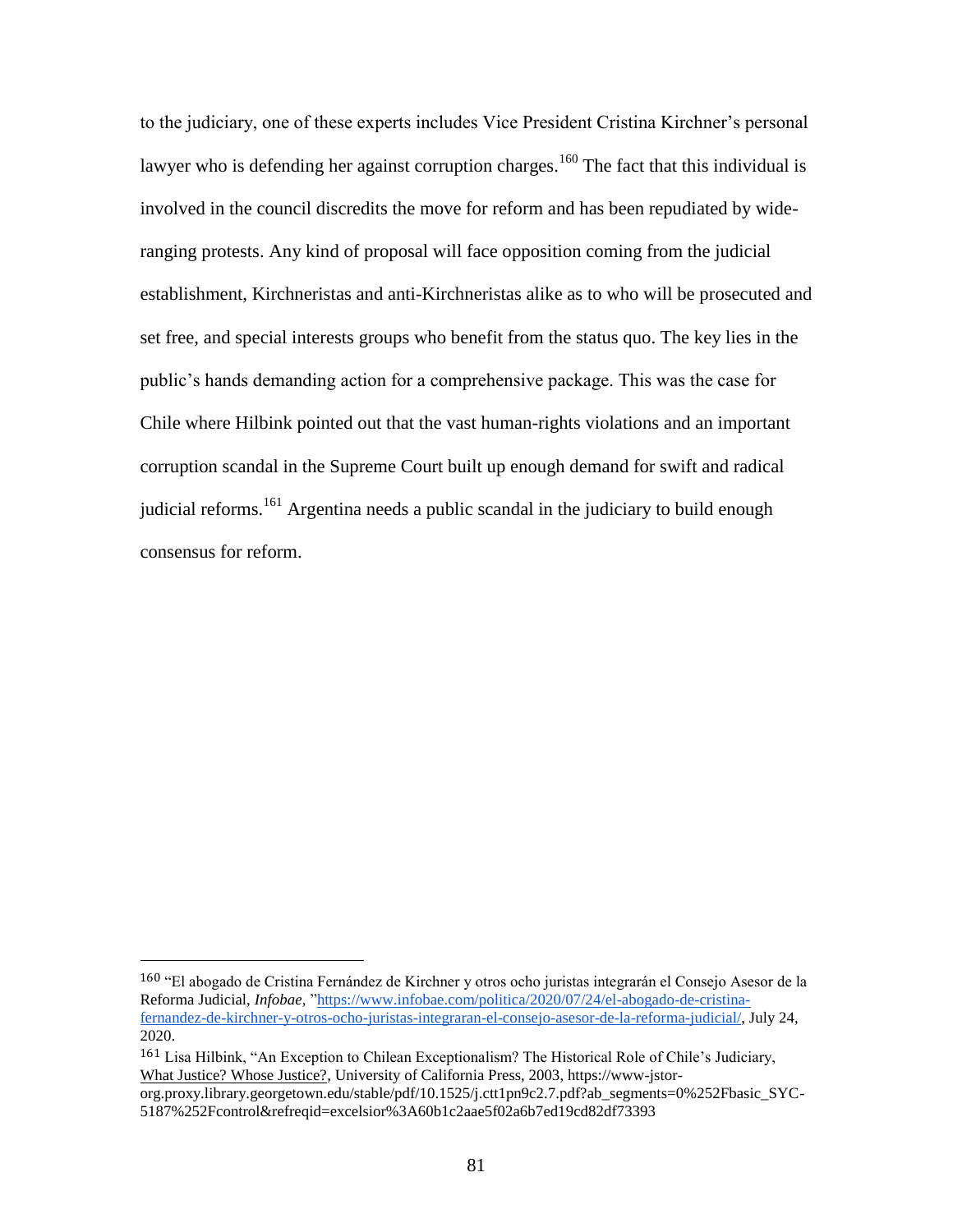## **Bibliography**

"Acordada Judicial." La Guía De Derecho. Accessed July 21, 2019. https://derecho.laguia2000.com/derecho-procesal/acordada-judicial.

Fernández Valle, Mariano, and Soledad Pujó. "DERECHOS Y JUSTICIA: Para Vos, Para Mí Y Para Tod@s." CIPPEC. https://www.cippec.org/wpcontent/uploads/2017/03/2020.pdf.

"APP SEGURIDAD PROVINCIA | Buenos Aires Provincia." Una Obra De Producción Propia Del Coliseo Podestá Ganó El "Estrella De Mar" | Buenos Aires Provincia. Accessed July 22, 2018. [https://www.gba.gob.ar/noticiasdestacada/app\\_seguridad\\_provincia.](https://www.gba.gob.ar/noticiasdestacada/app_seguridad_provincia)

Asensio Fernández, Hernán Diego. "Plazo De Juzgamiento Razonable." Garantías Constitucionales: 77-80. http://www.casi.com.ar/sites/default/files/139 PDF Ideología y Justicia 77 a 80.pdf.

Ayerdi, Rosario. "Limitan la participación de la AFI en investigaciones judiciales." Perfil.com https://www.perfil.com/noticias/politica/limitan-la-participacion-de-la-afi-eninvestigaciones-judiciales.phtml

Balán, Manuel. "Competition by Denunciation: The Political Dynamics of Corruption Scandals in Argentina and Chile." *Comparative Politics*43, no. 4 (2011): 459-78. doi:10.5129/001041511796301597.

Beers, Daniel J. "A Tale of Two Transitions." *Demokratizatsiya: The Journal of Post-Soviet Democratization* 18, no. 1 (2010): 28-55. doi:10.3200/demo.18.1.28-55.

Beers, Daniel. "BUILDING DEMOCRATIC COURTS FROM THE INSIDE OUT: JUDICIAL CULTURE AND THE RULE OF LAW IN POSTCOMMUNIST EASTERN EUROPE." *Indiana University*, October 2011, 1-296.

Binder, Alberto. Interview by author. Tape recording. Buenos Aires, November 7, 2019.

Borinsky, Mariano. Interview by author. Tape recording. Buenos Aires, November 21, 2019.

Bowen, Jeff, and Rose-Ackerman, Susan. "Partisan Politics and Executive Accountability: Argentina in Comparative Perspective." *The University of Chicago Press* 10, (2003): 157-210.

Brodschi, Ezequiel, Eduardo Fracchia, and Martín López Amorós. "La Corrupción En La Argentina: Un Diagnóstico De La Actual Situación." America Economía, 2008. https://mba.americaeconomia.com/sites/mba.americaeconomia.com/files/corrupcion-enargentina.pdf.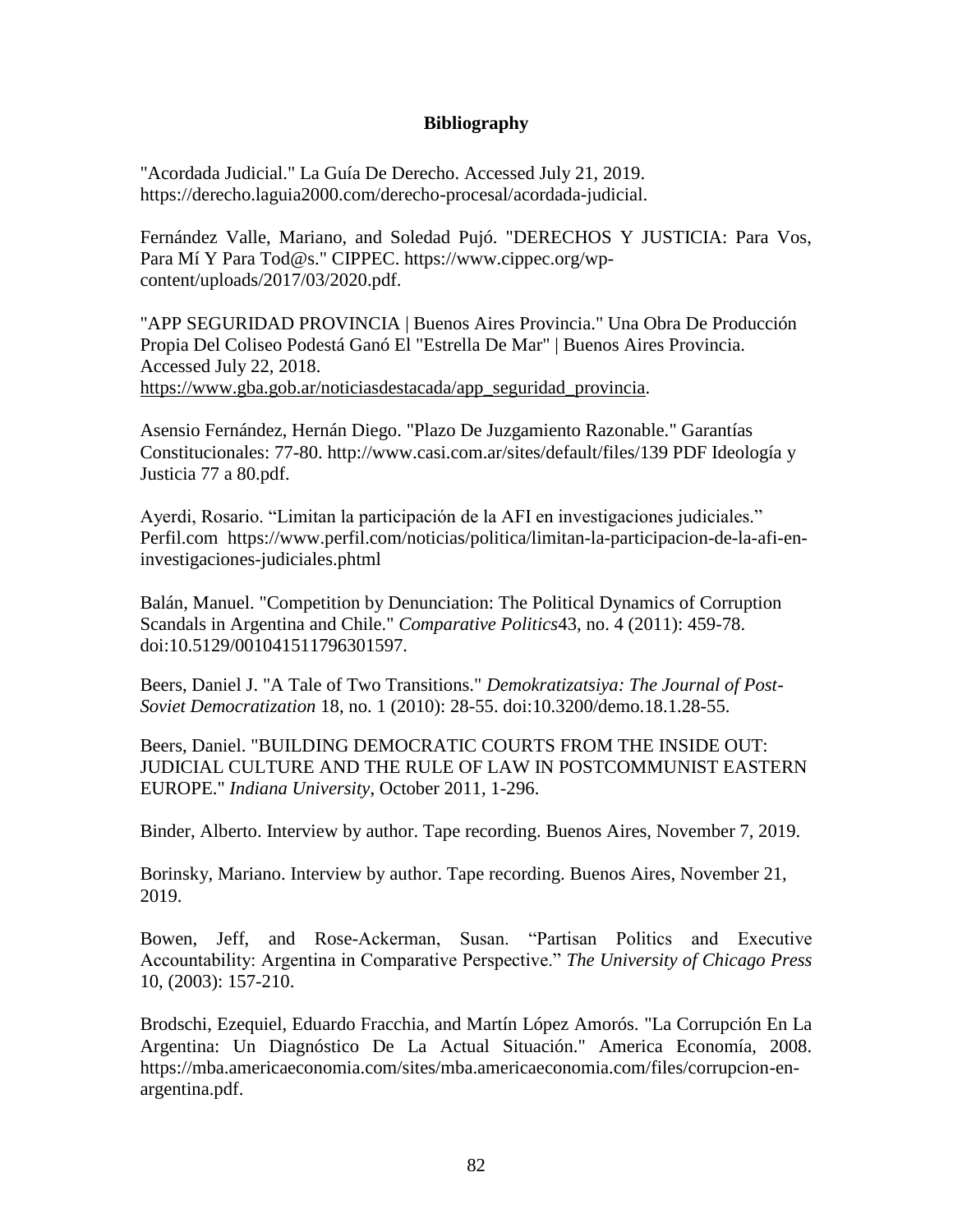Carrara, Agustin. Interview by author. Tape recording. Buenos Aires, October 16, 2019.

Carrio, Elisa. Interview by author. Tape recording. Buenos Aires, February 6, 2020.

Castelli, Claudio. Interview by author. Tape recording. Buenos Aires, October 24, 2019.

Casanello, Sebastian. Interview by author. Tape recording. Buenos Aires, November 21, 2019.

Chávez, Rebecca Bill, John A. Ferejohn, and Barry R. Weingast. "A Theory of the Politically Independent Judiciary." *Courts in Latin America*: 219-47. doi:10.1017/cbo9780511976520.009.

Ciocchini, Pablo. "Campaigning to Eradicate Court Delay: Power Shifts and New Governance in Criminal Justice in Argentina." doi:10.1007/s10611-013-9475-5.

Clarín.com. "Habilitaron La Candidatura Provincial De Santiago Cúneo Y Julio De Vido." Clarín. July 12, 2019. Accessed July 21, 2019. https://www.clarin.com/politica/habilitaron-candidatura-provincial-santiago-cuneo-juliovido\_0\_kGDz51\_6c.html.

"COALICIÓN PARA LA INDEPENDENCIA JUDICIAL." CIPPEC, June 24, 2015. http://www.cippec.org/wp-content/uploads/2017/03/1229.pdf.

"Corruption affects us all." Corruption Watch. [https://www.corruptionwatch.org.za/learn](https://www.corruptionwatch.org.za/learn-about-corruption/what-is-corruption/we-are-all-affected/)[about-corruption/what-is-corruption/we-are-all-affected/](https://www.corruptionwatch.org.za/learn-about-corruption/what-is-corruption/we-are-all-affected/)

"Corruption and Human Rights." United Nations Human Rights Office of the High Commissioner. <https://www.ohchr.org/EN/Issues/CorruptionAndHR/Pages/CorruptionAndHRIndex.aspx>

"COTIZACION DOLAR HISTORICO AÑO 2019 - Cotizaciones históricas del dólar en Argentina." Cotización Dólar. [https://www.cotizacion-dolar.com.ar/dolar-historico-](https://www.cotizacion-dolar.com.ar/dolar-historico-2019.php)[2019.php](https://www.cotizacion-dolar.com.ar/dolar-historico-2019.php)

Cramer, John M. "Political Corruption in the U.S.S.R," *The Western Political Quarterly*, 30 no. 2, June 1977, [https://www-jstor](https://www-jstor-org.proxy.library.georgetown.edu/stable/pdf/447406.pdf?ab_segments=0%2Fbasic_SYC-4946%2Fcontrol&refreqid=search%3A5909fc31b1f65fa385c8b0d595cbd952)[org.proxy.library.georgetown.edu/stable/pdf/447406.pdf?ab\\_segments=0%2Fbasic\\_SYC-](https://www-jstor-org.proxy.library.georgetown.edu/stable/pdf/447406.pdf?ab_segments=0%2Fbasic_SYC-4946%2Fcontrol&refreqid=search%3A5909fc31b1f65fa385c8b0d595cbd952)[4946%2Fcontrol&refreqid=search%3A5909fc31b1f65fa385c8b0d595cbd952,](https://www-jstor-org.proxy.library.georgetown.edu/stable/pdf/447406.pdf?ab_segments=0%2Fbasic_SYC-4946%2Fcontrol&refreqid=search%3A5909fc31b1f65fa385c8b0d595cbd952) 213-224.

Daniels, Stephen. "A Tangled Tale: Studying State Supreme Courts." *Law & Society Review*22, no. 5 (1988): 833. doi:10.2307/3053636.

del Río, José. "La ley de emergencia económica dejó de tener vigencia después de 16 años." La Nación.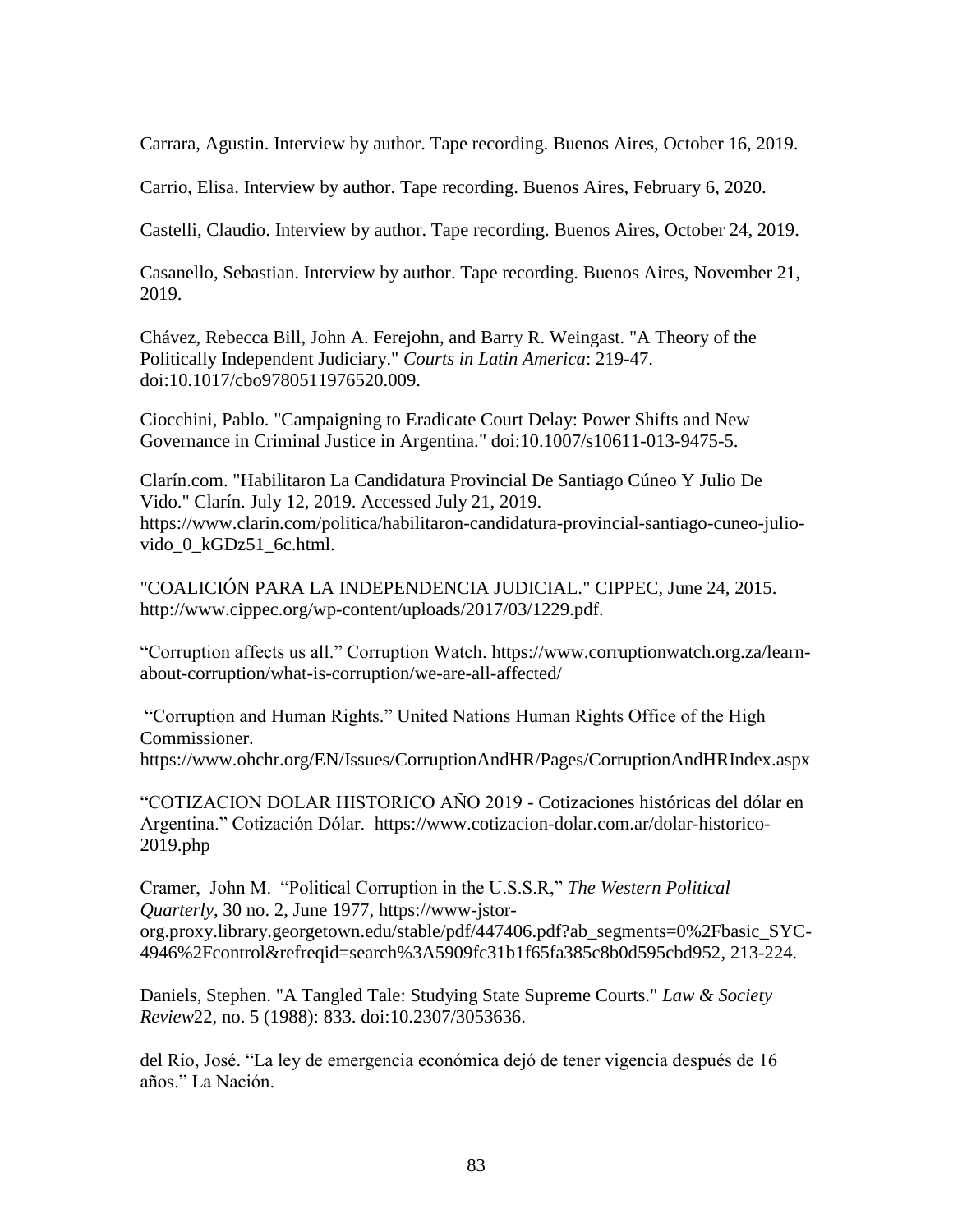[https://www.lanacion.com.ar/politica/la-ley-de-emergencia-economica-dejo-de-tener](https://www.lanacion.com.ar/politica/la-ley-de-emergencia-economica-dejo-de-tener-vigencia-despues-de-16-anos-nid2098510)[vigencia-despues-de-16-anos-nid2098510](https://www.lanacion.com.ar/politica/la-ley-de-emergencia-economica-dejo-de-tener-vigencia-despues-de-16-anos-nid2098510)

Delgado, Federico. "Un fiscal relata cómo es trabajar en Comodoro Py." Perfil.com, [https://www.perfil.com/noticias/elobservador/un-fiscal-relata-como-es-trabajar-en](https://www.perfil.com/noticias/elobservador/un-fiscal-relata-como-es-trabajar-en-comodoro-py.phtml)[comodoro-py.phtm](https://www.perfil.com/noticias/elobservador/un-fiscal-relata-como-es-trabajar-en-comodoro-py.phtml)

Dam, Kenneth W. The Law-growth Nexus: The Rule of Law and Economic Development. Washington: Brookings Institution Press, 2007.

Defoix, Bàrbara, Redactora, and Seguí. "Lorenzetti Propuso Hacer Reformas Y Pidió "una Autocrítica"." Perfil.com. Accessed July 22, 2018. http://www.perfil.com/noticias/politica/la-corte-suprema-presenta-el-nuevo-anojudicial.phtml.

Devanna, Cecilia. "Avanza la investigación contra quienes acusar al Juez Casanello." Perfil.com. [https://www.perfil.com/noticias/politica/avanza-la-investigacion-contra](https://www.perfil.com/noticias/politica/avanza-la-investigacion-contra-quienes-acusaron-al-juez-casanello.phtml)[quienes-acusaron-al-juez-casanello.phtml](https://www.perfil.com/noticias/politica/avanza-la-investigacion-contra-quienes-acusaron-al-juez-casanello.phtml)

Dimant, Eugen and Tosato, Guglielmo. "CAUSES AND EFFECTS OF CORRUPTION: WHAT HAS PAST DECADE'S EMPIRICAL RESEARCH TAUGHT US? A SURVEY." Journal of Economics Surveys 0. No. 0 2017: 1-22. https://www.researchgate.net/publication/312642624 Causes and Effects of Corruptio n\_What\_has\_Past\_Decade%27s\_Empirical\_Research\_Taught\_us\_A\_Survey

Direccion Nacional Electoral, "Recorriendo las Elecciones de 1983 a 2013," Ministerio del Interior, Obras Públicas y Vivienda, <https://recorriendo.elecciones.gob.ar/presidente2007.html#/3/1>

"El abogado de Cristina Fernández de Kirchner y otros ocho juristas integrarán el Consejo Asesor de la Reforma Judicial." *Infobae*. ["https://www.infobae.com/politica/2020/07/24/el-abogado-de-cristina-fernandez-de](https://www.infobae.com/politica/2020/07/24/el-abogado-de-cristina-fernandez-de-kirchner-y-otros-ocho-juristas-integraran-el-consejo-asesor-de-la-reforma-judicial/)[kirchner-y-otros-ocho-juristas-integraran-el-consejo-asesor-de-la-reforma-judicial/,](https://www.infobae.com/politica/2020/07/24/el-abogado-de-cristina-fernandez-de-kirchner-y-otros-ocho-juristas-integraran-el-consejo-asesor-de-la-reforma-judicial/) July 24, 2020.

Emanuele, German. Interview by author. Tape recording. Buenos Aires, October 15, 2019.

E.V., Transparency International. "Corruption Perceptions Index 2018." Www.transparency.org. Accessed July 21, 2019. https://www.transparency.org/cpi2018.

Finocchiaro, Enzo. "La Investigación Penal Preparatoria Y La Etapa De Control En El Sistema Acusatorio." Pensamiento Penal: 1-32. http://www.pensamientopenal.com.ar/system/files/2015/09/doctrina42114.pdf.

Ganduglia, Eugenio. "Las nulidades en el proceso penal." Monografias.com. 2012. https://www.monografias.com/trabajos96/descripcion-reforma-constitucional-del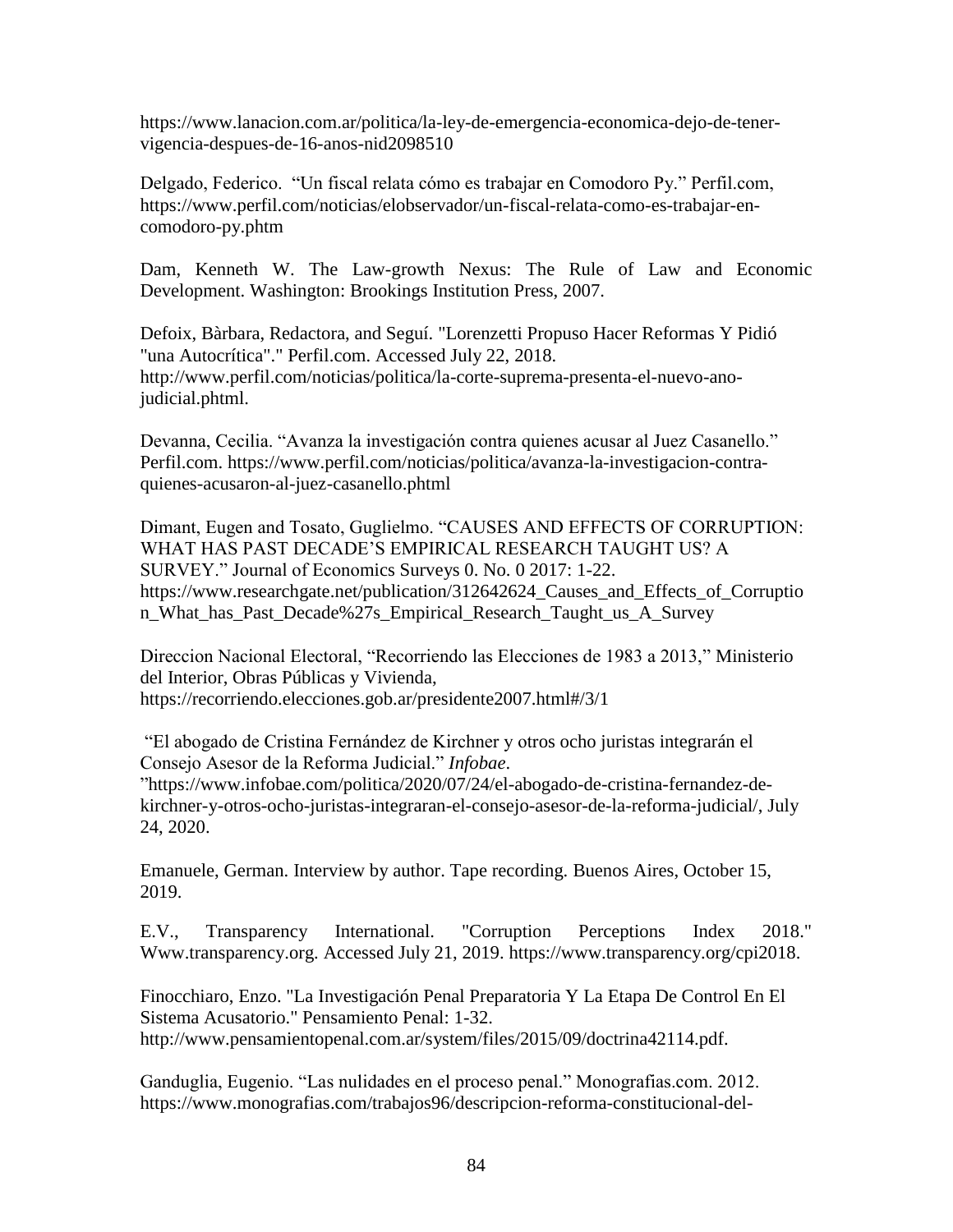94/descripcion-reforma-constitucional-del-94.shtml.

Garavano, German. Interview by author. Tape recording. Buenos Aires, December 4, 2019.

Garay, Alberto. "Federalism, the Judiciary, and Constitutional Adjudication in Argentina: A Comparison with the U.S. Constitutional Model." *The University of Miami Inter-American Law Review*22, no. 2/3. Accessed July 21, 2019. JSTOR.

Giullitti, Marcelo. Interview by author. Tape recording. Buenos Aires, October 8, 2019.

Gorta, Angela. "Research: A Tool for Building Corruption Resistance." Corruption and Anti-Corruption, 2013. doi:10.22459/cac.03.2013.02.

Gutiérrez, Mariano Hernán, Alvarez, María Valeria, and Kolker, Ezequiel. "La construcción de la trama política del Poder Judicial." Instituto de Investigaciones Gino Germani UBA, February 4, 2013, 1-20.

Hauser, Irina. "El caso de la explosión en Río Tercero, sin culpables." Página 12. <https://www.pagina12.com.ar/diario/elpais/1-77305-2006-12-06.html>

Hernández, Candela. "'LA CORRUPCIÓN MATA'". LOS FAMILIARES DE VÍCTIMAS DE LA TRAGEDIA DE ONCE Y SUS ACCIONES COLECTIVAS EN LA CONSTRUCCIÓN DEL PROBLEMA." Instituto de Investigaciones Gino Germani. FERROVIARIOfile:///C:/Users/usuario/Downloads/Dialnet-LaCorrupcionMataLosFamiliaresDeVictimasDeLaTragedi-6164735.pdf. September 29, 2017: 141-169.

Herrero, Alvaro, Sebastián Schvartzman, Juan González Bertomeu, and Mariela Aisenstein. "Reformas Institucionales En La Corte Suprema De Justicia De Argentina." Corte Supremas: 48-58.

[http://www.sistemasjudiciales.org/content/jud/archivos/notaarchivo/349.pdf.](http://www.sistemasjudiciales.org/content/jud/archivos/notaarchivo/349.pdf)

Herrero, Álvaro. "Poder Judicial, Transparencia Y Participación Ciudadana: Reformas Recientes En Argentina." Iberoamericana: 175-79. https://www-jstororg.proxy.library.georgetown.edu/stable/pdf/41676653.pdf?refreqid=search:2fd397daf00 43638fa451c630b501b32.

Hilbink, Lisa. "An Exception to Chilean Exceptionalism? The Historical Role of Chile's Judiciary. What Justice? Whose Justice? University of California Press, 2003: 64-97. https://www-jstor-

org.proxy.library.georgetown.edu/stable/pdf/10.1525/j.ctt1pn9c2.7.pdf?ab\_segments=0% 252Fbasic\_SYC-

5187%252Fcontrol&refreqid=excelsior%3A60b1c2aae5f02a6b7ed19cd82df73393

Holmes, Leslie. *Corruption: A Very Short Introduction*. Oxford, United Kingdom: Oxford University Press, 2015.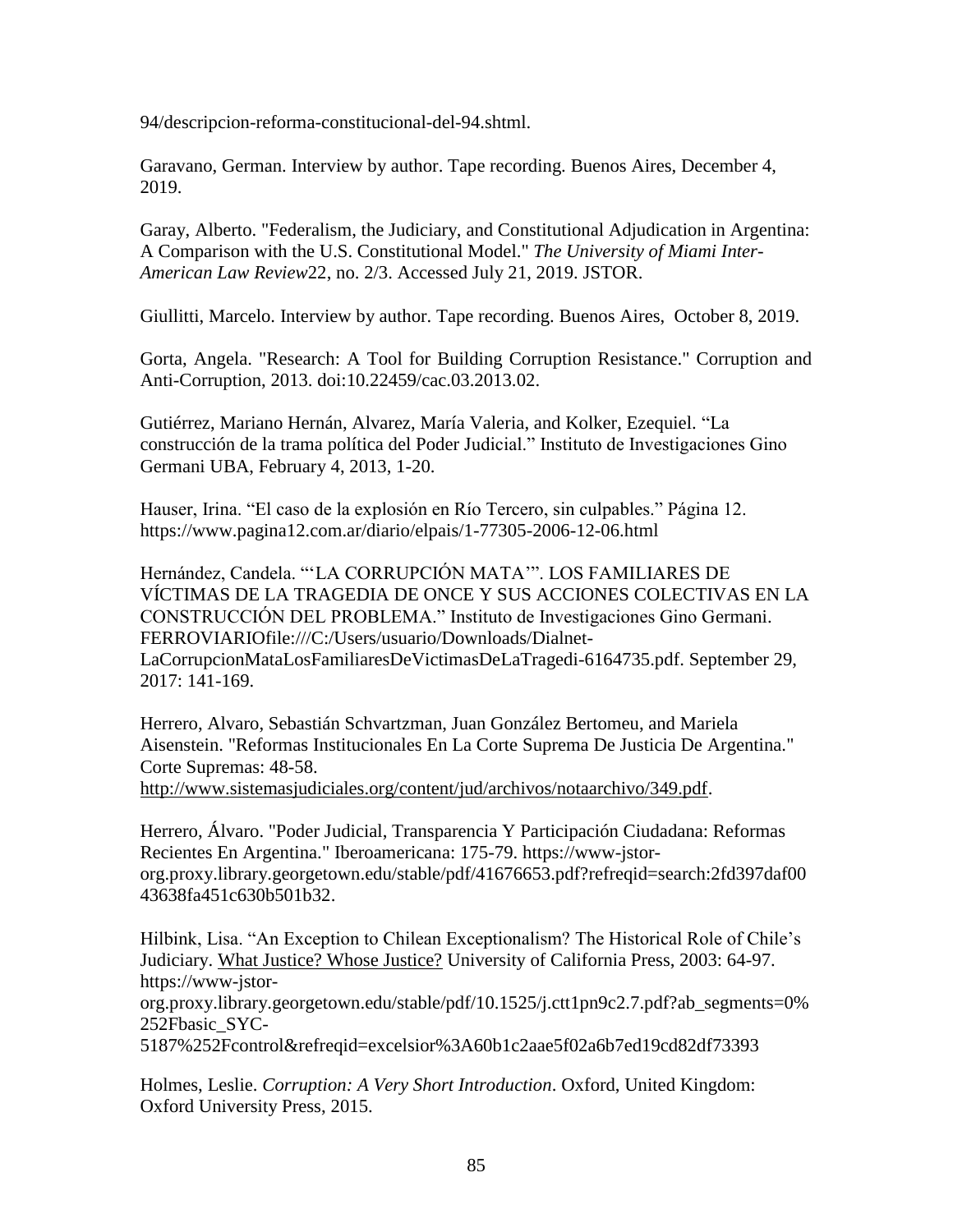Jaeger, Jaclyn. "New Index Assesses Latin America's Anti-corruption Efforts." Compliance Week. June 25, 2019. Accessed July 21, 2019. [https://www.complianceweek.com/anti-corruption/new-index-assesses-latin-americas](https://www.complianceweek.com/anti-corruption/new-index-assesses-latin-americas-anti-corruption-efforts/27313.article)[anti-corruption-efforts/27313.article.](https://www.complianceweek.com/anti-corruption/new-index-assesses-latin-americas-anti-corruption-efforts/27313.article)

Jastreblansky, Maia. Interview by author. Tape recording. Buenos Aires, November 7, 2019.

"Juicio por Corrupción." Clarin.com. [https://www.clarin.com/politica/lawfare-termino](https://www.clarin.com/politica/lawfare-termino-uso-cristina-kirchner-descalificar-acusaciones_0_Eopyaq6Y.html)[uso-cristina-kirchner-descalificar-acusaciones\\_0\\_Eopyaq6Y.html](https://www.clarin.com/politica/lawfare-termino-uso-cristina-kirchner-descalificar-acusaciones_0_Eopyaq6Y.html)

Klitgaard, Robert. "International Cooperation Against Corruption." *Finance and Development*, March 1998, 1-6. https://pdfs.semanticscholar.org/b6cf/ccb56a32cf9124be07c07b3494b79e841f58.pdf.

"La Corte Dejó Sin Efecto Una Multa Impuesta Por El Banco Central." Abogados.com.ar. Accessed July 22, 2018. http://www.abogados.com.ar/la-corte-dejosin-efecto-una-multa-impuesta-por-el-banco-central/10482.

"La Corte Dejó Sin Efecto Una Multa Impuesta Por El Banco Central." Abogados.com.ar. Accessed July 21, 2019. https://www.abogados.com.ar/la-corte-dejosin-efecto-una-multa-impuesta-por-el-banco-central/10482.

Larkins, Christopher M. "Judicial Independence and Democratization: A Theoretical and Conceptual Analysis." *The American Journal of Comparative Law* 44. No. 4. 1996: 605- 626. [https://www-jstor-](https://www-jstor-org.proxy.library.georgetown.edu/stable/pdf/840623.pdf?refreqid=excelsior%3A2ce148c56c1b1a9acb51c5888a10f871)

[org.proxy.library.georgetown.edu/stable/pdf/840623.pdf?refreqid=excelsior%3A2ce148c](https://www-jstor-org.proxy.library.georgetown.edu/stable/pdf/840623.pdf?refreqid=excelsior%3A2ce148c56c1b1a9acb51c5888a10f871) [56c1b1a9acb51c5888a10f871.](https://www-jstor-org.proxy.library.georgetown.edu/stable/pdf/840623.pdf?refreqid=excelsior%3A2ce148c56c1b1a9acb51c5888a10f871)

"Las imágenes más conmovedoras de la Tragedia de Once." Perfil.com. [https://www.perfil.com/noticias/sociedad/tragedia-de-once-se-cumplen-seis-anos-del](https://www.perfil.com/noticias/sociedad/tragedia-de-once-se-cumplen-seis-anos-del-accidente-que-conmociono-al-pais.phtml)[accidente-que-conmociono-al-pais.phtml](https://www.perfil.com/noticias/sociedad/tragedia-de-once-se-cumplen-seis-anos-del-accidente-que-conmociono-al-pais.phtml)

Levaggi, Abelardo. "Three Matters Concerning Argentine Constitutional History." [http://www.derecho.uba.ar/investigacion/investigadores/publicaciones/levaggi-three](http://www.derecho.uba.ar/investigacion/investigadores/publicaciones/levaggi-three-matters-concerning-argentine-constitutional-history.pdf)[matters-concerning-argentine-constitutional-history.pdf](http://www.derecho.uba.ar/investigacion/investigadores/publicaciones/levaggi-three-matters-concerning-argentine-constitutional-history.pdf)

"Ley 24.937." Ministerio de Justicia y Derechos Humanos Presidencia de la Nación. <http://servicios.infoleg.gob.ar/infolegInternet/anexos/45000-49999/48231/norma.htm>

LPO. "La Corte Le Puso Un L." La Política Online. Accessed July 22, 2018. http://www.lapoliticaonline.com/nota/70503/.

Larmour, Peter. "Explaining Corruption." Interpreting Corruption, 2012, 60-78. doi:10.21313/hawaii/9780824835149.003.0004.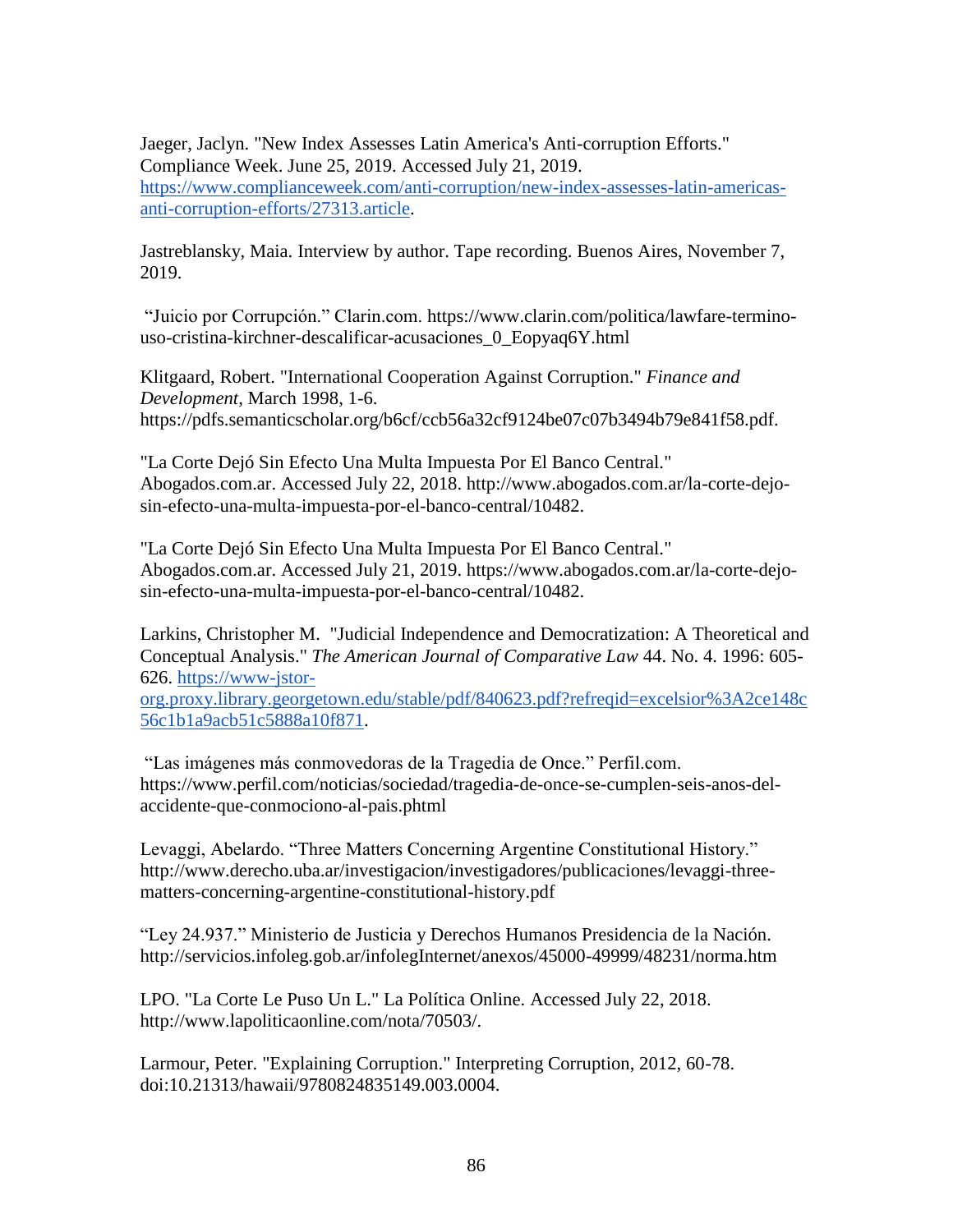Lavieri, Omar. "Nuevos operadores judiciales en los Tribunales de Comodoro Py." Infobae.com. [https://www.infobae.com/2013/08/23/1503729-nuevos-operadores](https://www.infobae.com/2013/08/23/1503729-nuevos-operadores-judiciales-los-tribunales-comodoro-py/)[judiciales-los-tribunales-comodoro-py/](https://www.infobae.com/2013/08/23/1503729-nuevos-operadores-judiciales-los-tribunales-comodoro-py/)

"Los procesos judiciales en materia de corrupcion." Oficina de Coordinacion y Seguimiento en materia de Delitos Contra la Administracion Pública, Asociacion Civil por la Igualdad y la Justicia, Centro de Investigación y Prevencion de la Crminalidad Economica. 2014. [http://www.oas.org/juridico/pdfs/mesicic4\\_arg\\_proc.pdf:](http://www.oas.org/juridico/pdfs/mesicic4_arg_proc.pdf) 1-54.

"Mapa de resultados de las elecciones 2019." Infobae [https://www.infobae.com/mapa](https://www.infobae.com/mapa-resultados-elecciones-2019-pais-provincias/)[resultados-elecciones-2019-pais-provincias/](https://www.infobae.com/mapa-resultados-elecciones-2019-pais-provincias/)

Martínez, Diego. "MECANISMOS PARA LA DENUNCIA DE HECHOS DE CORRUPCIÓN EN ARGENTINA." ACIJ, September 2009, 1-32. http://acij.org.ar/wpcontent/uploads/2011/11/Mecanismos-para-la-denuncia-de-hechos-de-corrupción-en-Argentina1.pdf.

Mendelevich, Pablo. Interview by author. Tape recording. Buenos Aires, October 23, 2019.

"Ministros De La Corte Suprema De La Nación Argentina." Oficina De La Mujer. Accessed July 22, 2018. https://www.csjn.gov.ar/institucional/historia-de-la-cortesuprema/los-jueces-de-la-corte.

Mozetic, Daniela. "Por el fuerte lobby judicial, empleados y jueces seguirían sin pagar Ganancias." *Editorial Perfil*. November 3, 2018, [https://www.perfil.com/noticias/politica/por-el-fuerte-lobby-judicial-empleados-y-jueces](https://www.perfil.com/noticias/politica/por-el-fuerte-lobby-judicial-empleados-y-jueces-seguirian-sin-pagar-ganancias.phtml)[seguirian-sin-pagar-ganancias.phtml](https://www.perfil.com/noticias/politica/por-el-fuerte-lobby-judicial-empleados-y-jueces-seguirian-sin-pagar-ganancias.phtml)

Nijboer, J. F. "Common Law Tradition in Evidence Scholarship Observed from a Continental Perspective." *The American Journal of Comparative Law*41, no. 2 (1993): 299. doi:10.2307/840719.

Nino, Ezequiel, Luis Villanueva, Camila Blanco, Renzo Lavin, and Lucas Luna. "LA PARÁLISIS DE LA JUSTICIA FRENTE A LOS CASOS DE CORRUPCIÓN." Asociación Civil Por La Igualdad Y La Justicia: 1-26. http://acij.org.ar/wpcontent/uploads/La\_paralisis\_de\_la\_Justicia\_frente\_a\_los\_casos\_de\_ corrupcion.pdf.

"Ocaña denunció a 'tortuga' Casanello ante la Magistratura." Urgente24.com. [https://archivo.urgente24.com/253220-ocana-denuncio-a-tortuga-casanello-ante-la](https://archivo.urgente24.com/253220-ocana-denuncio-a-tortuga-casanello-ante-la-magistratura)[magistratura](https://archivo.urgente24.com/253220-ocana-denuncio-a-tortuga-casanello-ante-la-magistratura)

Oliveira, María José Sarrabayrouse. "La justicia penal y los universos coexistentes. Reglas universales y relaciones personales," *Revista de Sociología e Política*, no. 13, 1991, 203-237.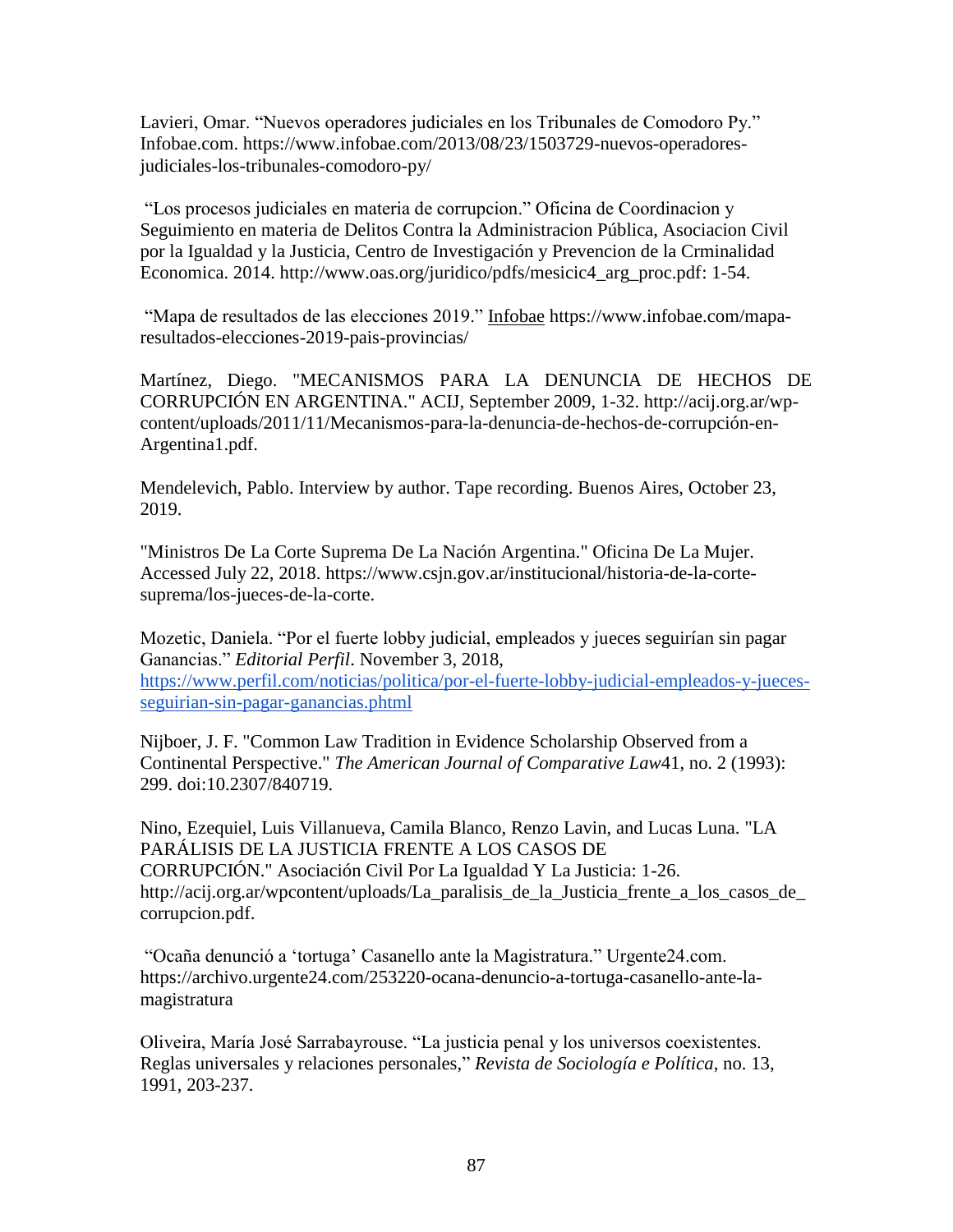Paladini, Eduardo. "Llamativa Encuesta Sobre Corrupción: Para El 48% Es "inevitable"." Clarín - Últimas Noticias De Argentina Y El Mundo En Clarín.com. Accessed July 22, 2018. https://www.clarin.com/politica/llamativa-encuesta-corrupcion-48 inevitable\_0\_Syh\_vgY3-.html.

Pereyra, Sebastian. Interview by author. Tape recording. Buenos Aires, October 9, 2019.

Picardi, Franco. Interview by author. Tape recording. Buenos Aires, January 15, 2020.

Popova, Maria, and Daniel Beers. "Judicial Reform after the Euromaidan: Ukraine's Rule-of-Law Breakthrough That Wasn't." *Demokratizatsya*: 1-27.

Popova, Maria. "Political Competition as an Obstacle to Judicial Independence: Evidence from Russia to Ukraine." *Comparative Political Studies*, May 2010, 202-29. Accessed July 21, 2019.

Popritkin, Alfredo. Interview by author. Tape recording. Buenos Aires, October 29, 2019.

"PROPUESTAS A LA CORTE SUPREMA DE JUSTICIA DE LA NACIÓN PARA EL TRATAMIENTO DE CASOS CONSTITUCIONALES." ASOCIACIÓN POR LOS DERECHOS CIVILES: 1-31.

http://www.cels.org.ar/common/documentos/propuestas\_adc\_a\_cs\_tratamiento\_casos\_co nstit.pdf.

Pryshchepa, Kateryna. "Will the Long-awaited Justice Prevail in Ukraine?" *Jan Nowak-Jezioranski College of Eastern Europe*, 2017.

"Quiénes son los jueces que pusieron a sus parientes en el Estado," *Noticias, November 12, 2016,* [https://noticias.perfil.com/noticias/general/2016-11-12-quienes-son-los-jueces](https://noticias.perfil.com/noticias/general/2016-11-12-quienes-son-los-jueces-que-pusieron-a-sus-parientes-en-el-estado.phtml)[que-pusieron-a-sus-parientes-en-el-estado.phtml](https://noticias.perfil.com/noticias/general/2016-11-12-quienes-son-los-jueces-que-pusieron-a-sus-parientes-en-el-estado.phtml)

Rafecas, Daniel. Interview by author. Tape recording. Buenos Aires, December 5, 2019.

Relea, Francesc. "Reportaje | El Rastro De Corrupción De La 'década Menem'." EL PAÍS.October 19, 1999. Accessed July 22, 2018. https://elpais.com/diario/1999/10/20/internacional/940370418\_850215.html.

"RIESGO PAIS JPMorgan EMBI+." RavaBursátil. [https://www.rava.com/empresas/perfil.php?e=RIESGO%20PAIS&gclid=EAIaIQobChM](https://www.rava.com/empresas/perfil.php?e=RIESGO%20PAIS&gclid=EAIaIQobChMIlfqJi_iU5wIViZOzCh3A8Ao_EAAYAiAAEgINY_D_BwE) [IlfqJi\\_iU5wIViZOzCh3A8Ao\\_EAAYAiAAEgINY\\_D\\_BwE](https://www.rava.com/empresas/perfil.php?e=RIESGO%20PAIS&gclid=EAIaIQobChMIlfqJi_iU5wIViZOzCh3A8Ao_EAAYAiAAEgINY_D_BwE)

Rivolo, Carlos. Interview by author. Tape recording. Buenos Aires, December 9, 2019.

Roa, Michael. "Argentina: ¿qué es la ley del arrepentido?" CNN.com <https://cnnespanol.cnn.com/video/que-es-la-ley-del-arrepentido-pkg-roa/>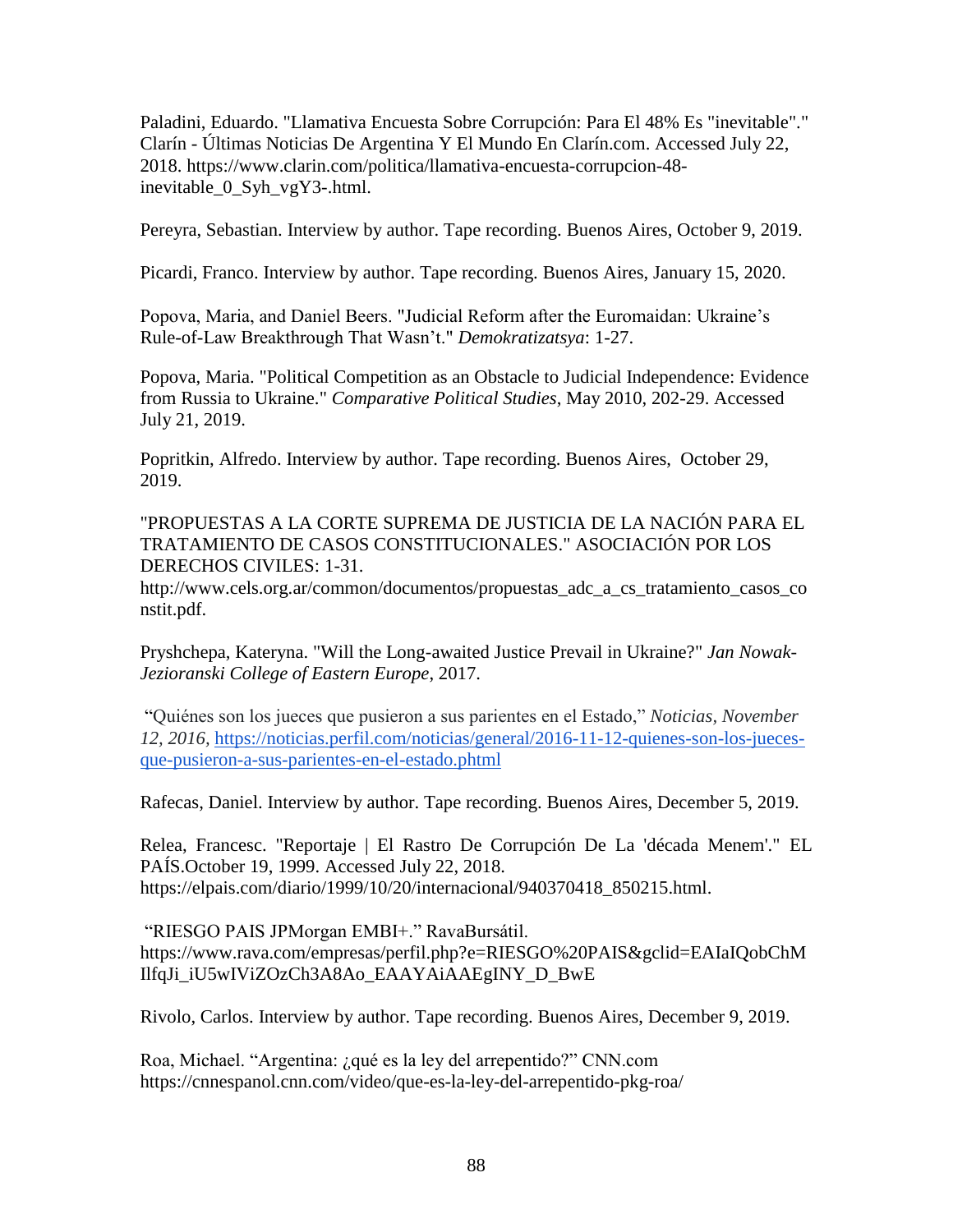Rose-Ackerman, Susan, and Nancy Zucker Bowell. "Corruption and Democracy." *Proceeding of the Annual Meeting*, 1996, 83-90. Accessed July 21, 2019. JSTOR.

Ruibal, Alba M. "Self-Restraint in Search of Legitimacy: The Reform of the Argentine Supreme Court." Latin American Politics and Society51, no. 03 (2009): 59-86. doi:10.1111/j.1548-2456.2009.00056.x.

Ruibal, Alba. "Innovative Judicial Procedures and Redefinition of the Institutional Role of the Argentine Supreme Court." Latin American Research Review47, no. 3 (2012): 22- 40.doi:10.1353/lar.2012.0037.

Salinas, Lucía. "Casanello no hizo nada en tres años y ahora quiere presionar." Clarín.com. [https://www.clarin.com/politica/casanello-anos-ahora-quiere](https://www.clarin.com/politica/casanello-anos-ahora-quiere-presionar_0_rJ1GY1l8.html)[presionar\\_0\\_rJ1GY1l8.html](https://www.clarin.com/politica/casanello-anos-ahora-quiere-presionar_0_rJ1GY1l8.html)

Salinas, Lucía. "Consecuencias del discurso K sobre las prisiones preventivas 'abusivas.'" Clarin.com. [https://www.clarin.com/politica/cambio-gobierno-74-ex](https://www.clarin.com/politica/cambio-gobierno-74-ex-funcionarios-k-empresarios-detenidos-solo-quedaron-presos-8_0_VzinRPO9.html)[funcionarios-k-empresarios-detenidos-solo-quedaron-presos-8\\_0\\_VzinRPO9.html](https://www.clarin.com/politica/cambio-gobierno-74-ex-funcionarios-k-empresarios-detenidos-solo-quedaron-presos-8_0_VzinRPO9.html)

Sánchez, Fernando. Interview by author. Tape recording. Buenos Aires, December 6, 2019.

Savoia, Claudio. "En Argentina Se Investigan Casi 2.200 Causas Por Corrupción, Y Comodoro Py Tiene 50 Casos Hace Más De Una Década." Clarín - Últimas Noticias De Argentina Y El Mundo En Clarín.com. Accessed July 22, 2018. https://www.clarin.com/politica/argentina-investigan-2200-causas-corrupcion-comodoropy-50-casos-hace-decada\_0\_rJB7sg2jf.html.

Smulovitz, Catalina. Interview by author. Tape recording. Buenos Aires, December 18, 2019.

The Federalist, Alexander Hamilton, James Madison, John Jay, and Edward Mead Earle. The Federalist: A Commentary on the Constitution of the United States. New York: Modern Library., 1940.

"Theories that explain corruption." The Doha Declaration: Promoting a culture of lawfulness." https://www.unodc.org/e4j/en/anti-corruption/module-4/key-issues/theoriesthat-explain-corruption.html

"TOTAL PAÍS: 2003."<https://recorriendo.elecciones.gob.ar/presidente2003.html#/3/1>

United Nations Human Rights. Accessed July 21, 2019. [https://www.ohchr.org/Documents/Publications/training9chapter7en.pdf.](https://www.ohchr.org/Documents/Publications/training9chapter7en.pdf)